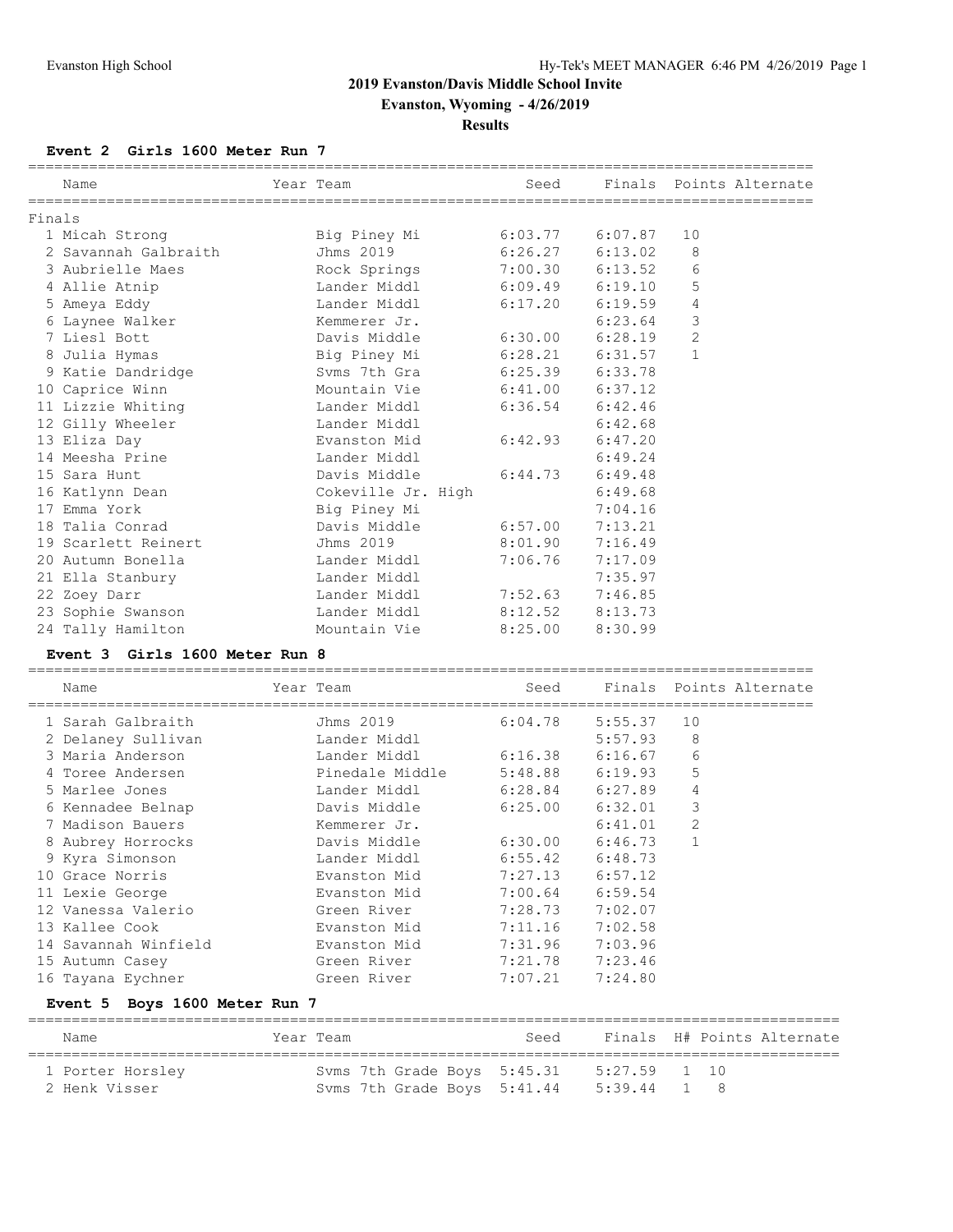**Evanston, Wyoming - 4/26/2019**

**Results**

# **....Event 5 Boys 1600 Meter Run 7**

| 3 Zack Wirick       | Davis Middle                        | 5:36.27             | 5:40.24 | $\mathbf{1}$   | 6              |
|---------------------|-------------------------------------|---------------------|---------|----------------|----------------|
| 4 Colt Henrie       | Mountain Vie 5:52.00 5:54.19        |                     |         | $\mathbf{1}$   | 5              |
| 5 Cash Henrie       | Mountain Vie 5:52.00 5:54.75        |                     |         | $\mathbf{1}$   | $\overline{4}$ |
| 6 Kash Lancaster    | Svms 7th Grade Boys 5:50.67 5:55.02 |                     |         | $\mathbf{1}$   | $\mathfrak{Z}$ |
| 7 Cayden Roberts    | Svms 7th Grade Boys 5:55.00 5:59.72 |                     |         | $\mathbf{1}$   | $\overline{c}$ |
| 8 Cameron Hiatt     | Evanston Mid                        |                     | 6:01.80 | $\overline{2}$ | $\mathbf{1}$   |
| 9 Caden Steen       | Green River                         |                     | 6:06.23 | $\overline{2}$ |                |
| 10 Bennett Washburn | Lander Middl                        | $6:25.77$ $6:10.67$ |         | $\mathbf{1}$   |                |
| 11 Micah Petersen   | Cokeville Jr. High 6:18.79          |                     |         | 2              |                |
| 12 Wyatt Adams      | Lyman High School                   |                     | 6:24.04 | 2              |                |
| 13 Brailen Potter   | Mountain Vie                        |                     | 6:25.38 | $\overline{c}$ |                |
| 14 Kinnick Lowe     | Svms 7th Grade Boys                 |                     | 6:27.22 | $\overline{c}$ |                |
| 15 Bridger Kaiser   | Pinedale Middle 6:24.00             |                     | 6:28.95 | $\mathbf 1$    |                |
| 16 Jay Hill         | Evanston Mid                        |                     | 6:29.23 | 2              |                |
| 17 Lucious Larsen   | Lander Middl                        |                     | 6:33.20 | $\overline{2}$ |                |
| 18 Luke Robinette   | Davis Middle                        | 6:55.00             | 6:33.88 | $\mathbf{1}$   |                |
| 19 Beau Skinner     | Syms 7th Grade Boys                 |                     | 6:38.20 | 2              |                |
| 20 Beau Burdette    | Rock Springs                        |                     | 6:38.47 | 2              |                |
| 21 Keenan Nebeker   | Davis Middle                        | $6:45.00$ $6:44.98$ |         | $1\,$          |                |
| 22 Corbin Richard   | Davis Middle                        | $6:35.00$ $6:45.52$ |         | $\mathbf{1}$   |                |
| 23 Nate Smedts      | Lander Middl                        | $6:21.10$ $6:47.91$ |         | $\mathbf{1}$   |                |
| 24 Karson Greene    | Rock Springs                        |                     | 6:48.65 | 2              |                |
| 25 Luke St. Marie   | Rock Springs                        |                     | 6:49.27 | $\mathbf{2}$   |                |
| 26 Brayden Groenke  | Lander Middl                        | 6:28.18             | 6:50.43 | $1\,$          |                |
| 27 Gideon Stahl     | Davis Middle                        |                     | 6:51.94 | 2              |                |
| 28 Landon Woodward  | Big Piney Mi                        | $7:11.27$ $6:52.75$ |         | $\overline{c}$ |                |
| 29 Josh Hilton      | Davis Middle                        | $6:51.00$ $6:58.37$ |         | $1\,$          |                |
| 30 Croydon Francis  | Davis Middle                        | 6:57.00             | 7:05.10 | $\mathbf{1}$   |                |
| 31 Bryce Brown      | Kemmerer Jr.                        |                     | 7:14.71 | 2              |                |
| 32 Colby Farrens    | Davis Middle                        |                     | 7:15.46 | $\mathbf{2}$   |                |
| 33 Jacksen Washburn | Lander Middl                        | $6:48.09$ $7:15.68$ |         | $\mathbf{1}$   |                |
| 34 Robert Peterson  | Lander Middl                        | $7:29.73$ $7:25.20$ |         | $\overline{c}$ |                |
| 35 Mack White       | Lander Middl                        | 7:18.21             | 7:30.85 | $\overline{2}$ |                |

# **Event 6 Boys 1600 Meter Run 8**

| Name               | Year Team            | Seed    |                                                                                                                                            |                |                                                                    | Finals H# Points Alternate            |
|--------------------|----------------------|---------|--------------------------------------------------------------------------------------------------------------------------------------------|----------------|--------------------------------------------------------------------|---------------------------------------|
| 1 Derek Parks      | Davis Middle         | 5:27.00 | 5:23.21                                                                                                                                    | 1              | 10                                                                 |                                       |
| 2 Nathan Stevenson | Green River          | 6:07.66 | $5:45.95$ 1                                                                                                                                |                | 8 <sup>8</sup>                                                     |                                       |
| 3 Ramiro Mendoza   | Rock Springs         | 6:00.00 | $5:48.46$ 1                                                                                                                                |                | 6                                                                  |                                       |
| 4 Brandon Jones    | Big Piney Mi 5:37.40 |         | 5:49.09 1                                                                                                                                  |                | 5                                                                  |                                       |
| 5 Jesse Smith      | Rock Springs         | 6:00.00 | $5:53.04$ 1                                                                                                                                |                | 4                                                                  |                                       |
| 6 Salem Schweitzer |                      | 5:33.34 |                                                                                                                                            |                | $\mathcal{E}$                                                      |                                       |
| 7 Raf Greene       | Svms 8th Grade Boys  |         |                                                                                                                                            |                | 2                                                                  |                                       |
| 8 Tuck Davis       |                      | 5:11.00 |                                                                                                                                            |                | $\overline{1}$                                                     |                                       |
| 9 Hyrum Baxter     | Evanston Mid         |         |                                                                                                                                            |                |                                                                    |                                       |
| 10 Hale Iwen       |                      |         |                                                                                                                                            | $\overline{1}$ |                                                                    |                                       |
| 11 Troy Ramirez    |                      |         |                                                                                                                                            | $\mathbf{1}$   |                                                                    |                                       |
| 12 Evan Corbin     |                      |         |                                                                                                                                            | 2              |                                                                    |                                       |
| 13 Tanner Hatch    |                      |         |                                                                                                                                            | 2              |                                                                    |                                       |
| 14 Drew Griebel    | Jhms 2019            | 6:12.45 |                                                                                                                                            | 2              |                                                                    |                                       |
| 15 Owen Burnett    | Kemmerer Jr.         |         | 6:10.17                                                                                                                                    | 2              |                                                                    |                                       |
| 16 Riley Kohler    | Davis Middle         | 6:08.00 | 6:11.44                                                                                                                                    |                |                                                                    |                                       |
| 17 Jayden Welling  | Evanston Mid         |         | 6:14.12                                                                                                                                    | $\mathfrak{D}$ |                                                                    |                                       |
|                    |                      |         | Rock Springs<br>Manila High<br>5:53.23<br>Green River 5:50.34<br>Davis Middle 5:54.00<br>Svms 8th Grade Boys 6:09.82<br>Cokeville Jr. High |                | $5:58.94$ 1<br>6:00.83<br>6:01.04<br>6:07.17<br>6:08.08<br>6:08.32 | $5:55.61$ 1<br>5:56.62 2<br>5:56.91 1 |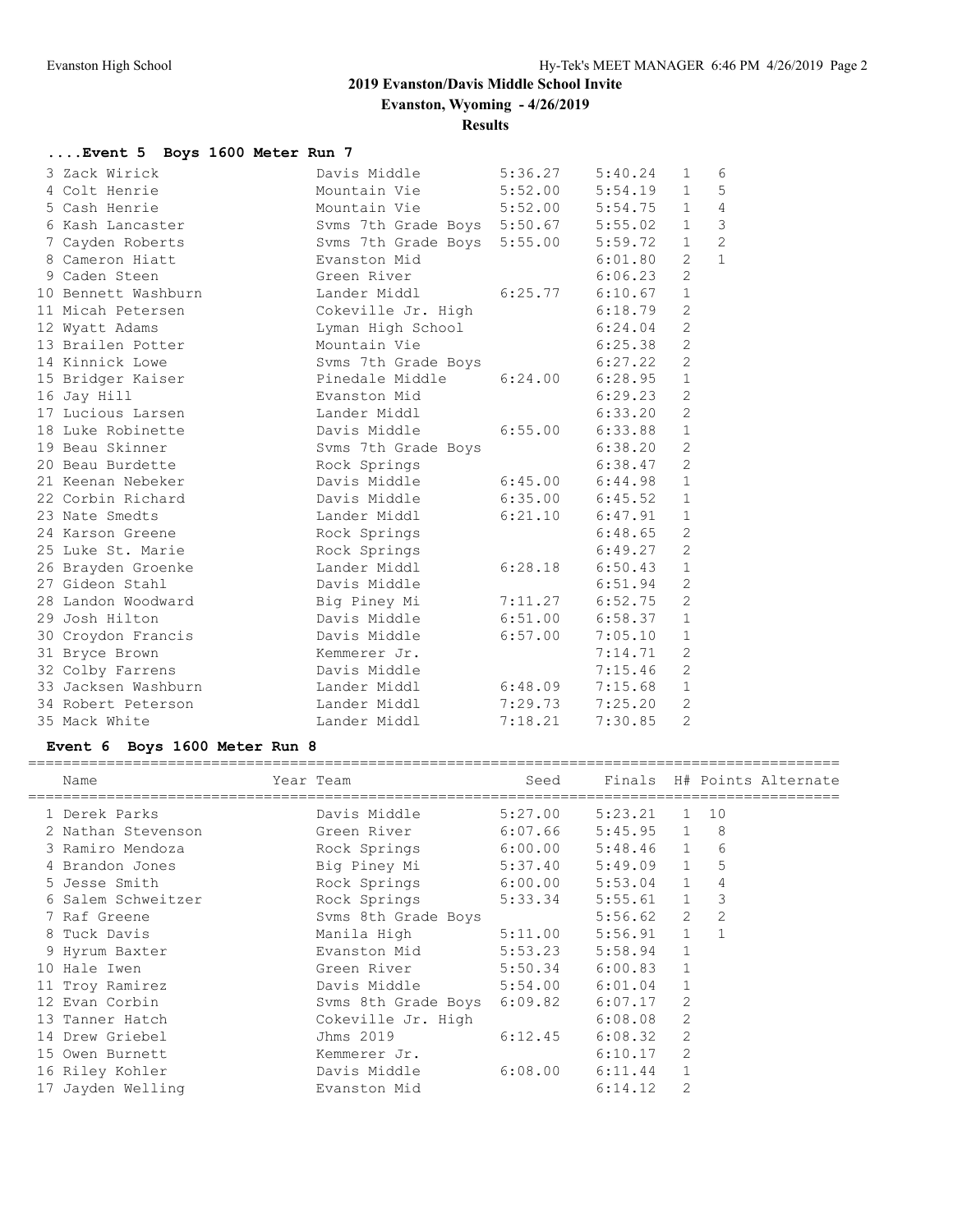**Evanston, Wyoming - 4/26/2019**

#### **Results**

# **....Event 6 Boys 1600 Meter Run 8**

| 18 Hampton Jones   | Big Piney Mi        |         | 6:14.41 | $\overline{2}$ |
|--------------------|---------------------|---------|---------|----------------|
| 19 Ben Bae         | Rock Springs        | 6:03.09 | 6:15.30 | 1              |
| 20 Jose Escobedo   | Jhms 2019           | 5:44.44 | 6:15.60 | $\mathbf{1}$   |
| 21 Cael Thompson   | Cokeville Jr. High  |         | 6:17.84 | 2              |
| 22 Bryan Hahn      | Syms 8th Grade Boys | 6:25.81 | 6:19.94 | - 2            |
| 23 Braezden Mecham | Davis Middle        | 5:56.00 | 6:34.35 | $\overline{1}$ |
| 24 Jack Driver     | Davis Middle        | 6:28.10 | 6:47.81 | - 2            |
| 25 Guage Shepard   | Mountain Vie        | 6:29.00 | 6:48.80 | 2              |
| 26 Connor Antonino | Mountain Vie        | 6:44.00 | 6:58.79 | -2             |
| 27 Logan Alldredge | Davis Middle        | 6:52.00 | 7:12.01 | $\overline{2}$ |

# **Event 8 Girls 100 Meter Hurdles 7**

| Name                 | Year Team                                  | Seed  |         |                |                | Finals H# Points Alternate |
|----------------------|--------------------------------------------|-------|---------|----------------|----------------|----------------------------|
| 1 Ryleigh Khune      | Big Piney Mı<br>Lyman High School<br>Alist | 18.80 | 17.61   | $\mathbf{1}$   | 10             |                            |
| 2 Morgan Anderson    |                                            | 18.20 | 17.79   | $\mathbf{1}$   | 8              |                            |
| 3 Avery Crane        | Lander Middl                               | 19.37 | 18.51 1 |                | 6              |                            |
| 4 Ana Mika           | Pinedale Middle                            | 21.66 | 18.65   | 2              | 5              |                            |
| 5 Katie Dandridge    | Svms 7th Gra                               | 19.99 | 18.82 2 |                | 4              |                            |
| 6 Jaylee Antonino    | Mountain Vie                               | 20.18 | 18.92 2 |                | 3              |                            |
| 7 Treic Thomas-G     | Lander Middl                               | 19.28 | 19.18 1 |                | $\overline{2}$ |                            |
| 8 Seren Noble        | Pinedale Middle 19.88                      |       | 19.51   | $\mathbf{1}$   | $\mathbf{1}$   |                            |
| 9 Mason Morton       | Lander Middl                               | 18.93 | 19.52   | $\mathbf{1}$   |                |                            |
| 10 Jacey Bardsley    | Evanston Mid                               | 21.87 | 19.61   | 2              |                |                            |
| 11 Laynee Walker     | Kemmerer Jr.                               |       | 20.16   | 6              |                |                            |
| 12 Payton Anderson   | Lyman High School 22.30                    |       | 20.25   | 2              |                |                            |
| 13 Lynsie Julander   | Kemmerer Jr.                               |       | 20.31   | $\overline{4}$ |                |                            |
| 14 Aurora Shephard   | Kemmerer Jr.                               |       | 20.44   | 8              |                |                            |
| 15 Kenna Wyatt       | Lyman High School                          |       | 20.48   | 5              |                |                            |
| 16 Allyssa Sepos     | Evanston Mid                               |       | 20.50   | 6              |                |                            |
| 17 Johana Saavedra   | Evanston Mid                               |       | 20.56   | 8              |                |                            |
| 18 Kammi Merritt     | Syms 7th Gra                               | 23.09 | 20.97   | $\mathcal{S}$  |                |                            |
| 19 Chasee Blair      | Evanston Mid                               | 22.44 | 21.03   | 3              |                |                            |
| 20 Audrey Ferrer     | Green River                                |       | 21.19   | 4              |                |                            |
| 21 Sascha Mizelle    | Jhms 2019                                  | 19.89 | 21.21   | $\mathbf{1}$   |                |                            |
| 22 Oakleigh Frueler  | Rock Springs                               | 20.96 | 21.38   | 2              |                |                            |
| 23 Mya Brown         | Davis Middle                               | 19.76 | 21.57   | $\mathbf{1}$   |                |                            |
| 24 Madison Murdock   | Green River                                | 23.66 | 21.63   | 3              |                |                            |
| 25 Lili Adams        | Green River                                | 23.88 | 21.65   | $\mathcal{S}$  |                |                            |
| 26 Keyla Renova      | Evanston Mid                               |       | 21.67   | 6              |                |                            |
| 26 Natalie Walgren   | Green River                                |       | 21.67   | 6              |                |                            |
| 28 Maren Arbizu      | Syms 7th Gra                               | 22.55 | 21.81   | $\mathcal{E}$  |                |                            |
| 29 Jolee Swasey      | Kemmerer Jr.                               |       | 21.90   | 5              |                |                            |
| 30 Destiny Shepherd  | Kemmerer Jr.                               |       | 21.94   | 7              |                |                            |
| 31 Addi Asay         | Evanston Mid                               | 22.48 | 21.96   | 3              |                |                            |
| 32 Janae Skidmore    | Kemmerer Jr.                               |       | 22.03   | 7              |                |                            |
| 33 Karley Callahan   | Rock Springs                               | 20.88 | 22.19   | 2              |                |                            |
| 34 Kaili Wadsworth   | Green River                                | 23.64 | 22.34   | 3              |                |                            |
| 35 Taisha Boutin     | Green River                                |       | 22.35   | 8              |                |                            |
| 36 Amelia Richardson | Cokeville Jr. High                         |       | 22.37   | 4              |                |                            |
| 37 Aralyn Erickson   | Kemmerer Jr.                               |       | 22.44   | $\overline{4}$ |                |                            |
| 38 Coral Spelbring   | Evanston Mid                               |       | 22.93   | 7              |                |                            |
| 39 Brianna Uhrug     | Green River                                |       | 23.03   | 7              |                |                            |
| 40 Shay Andrews      | Syms 7th Gra                               | 25.33 | 23.25   | $\overline{4}$ |                |                            |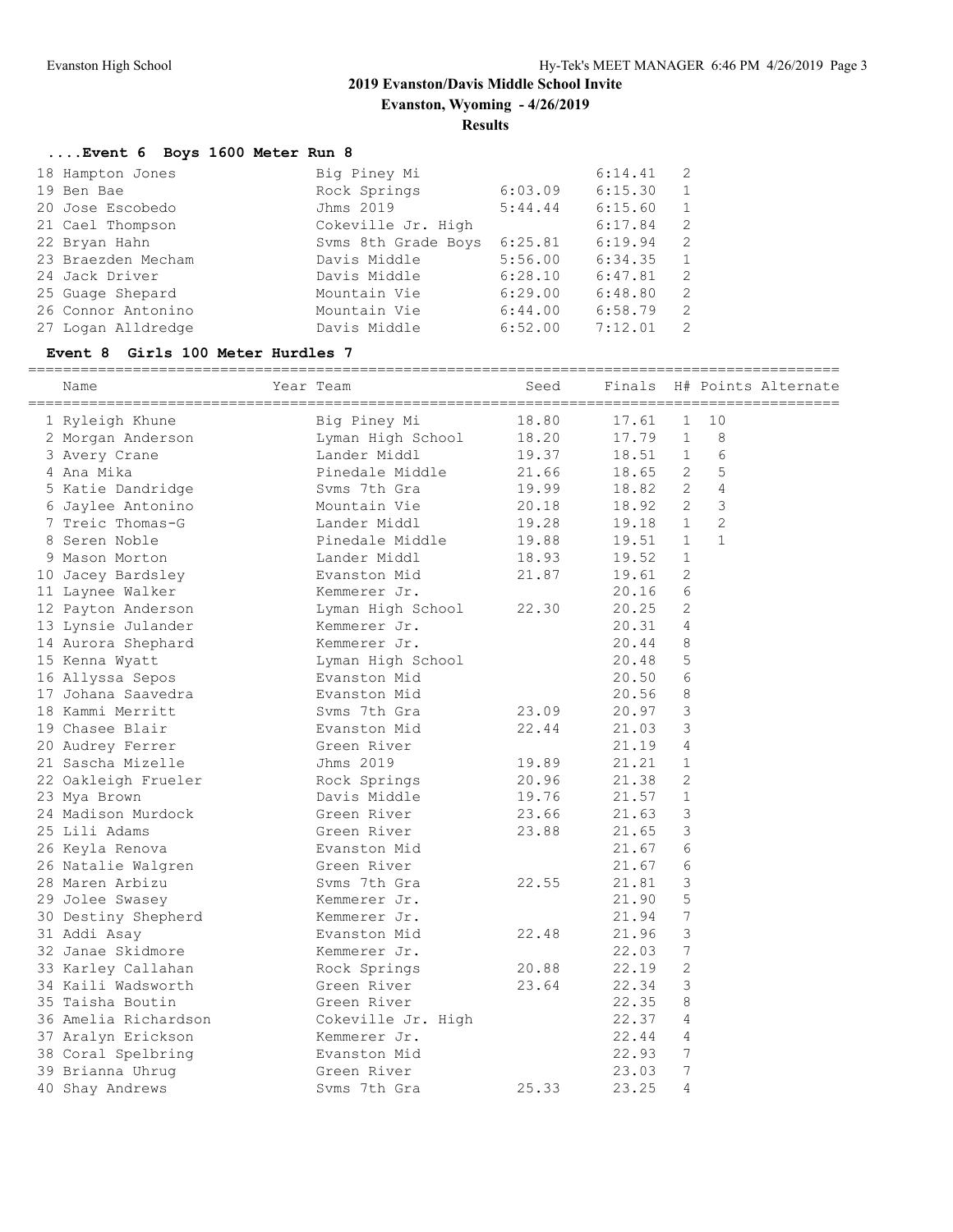**Evanston, Wyoming - 4/26/2019**

#### **Results**

| Event 8 Girls 100 Meter Hurdles 7 |
|-----------------------------------|
|-----------------------------------|

|  | 41 Shaely Kunz       | Syms 7th Gra       |       | 23.34 | 4              |
|--|----------------------|--------------------|-------|-------|----------------|
|  | 42 Tenley Reisig     | Lander Middl       |       | 23.35 | 5              |
|  | 43 Reagan Frome      | Syms 7th Gra       |       | 23.51 | 6              |
|  | 44 Courtney Winn     | Mountain Vie       |       | 23.54 | 6              |
|  | 45 Sarah Clements    | Cokeville Jr. High |       | 23.61 | 4              |
|  | 46 Madison Moffat    | Green River        |       | 23.66 | 5              |
|  | 47 Sherryan Johnston | Davis Middle       |       | 23.80 | 7              |
|  | 48 Emma Lester       | Evanston Mid       |       | 24.11 | 5              |
|  | 49 Laural Kurth      | Green River        |       | 24.50 | 7              |
|  | 50 Arianne Dearden   | Kemmerer Jr.       |       | 25.53 | 5              |
|  | 51 Alaina Sharp      | Green River        | 25.98 | 25.83 | $\overline{4}$ |
|  | 52 Clara France      | Lyman High School  |       | 25.88 | 6              |
|  | -- BriLee Bradshaw   | Lyman High School  | 23.41 | DO.   | 3              |
|  |                      |                    |       |       |                |

#### **Event 9 Girls 100 Meter Hurdles 8**

| ========================= |                         |       |                 |                |                |                     |
|---------------------------|-------------------------|-------|-----------------|----------------|----------------|---------------------|
| Name                      | Year Team               | Seed  | Finals          |                |                | H# Points Alternate |
| 1 Halle Porter            | Mountain Vie            | 18.62 | 18.11           | $\mathbf{1}$   | 10             |                     |
| 2 Ally Anderson           | Rock Springs            | 18.70 | 18.19           | 1              | 8              |                     |
| 3 Mikyla Leland           | Evanston Mid            | 20.52 | 18.38           | 2              | 6              |                     |
| 4 Dolce Olivas            | Rock Springs            |       | 18.42           | 5              | 5              |                     |
| 5 Hallie Bluemel          | Lyman High School 18.37 |       | 18.64 1         |                | 4              |                     |
| 6 Kylie Smith             | Evanston Mid            |       | 18.70 5         |                | 3              |                     |
| 7 Ava Morgan              | Syms 8th Gra            | 19.02 | $19.12 \quad 1$ |                | $\overline{2}$ |                     |
| 8 Alexis Rodriguez        | Evanston Mid            |       | 19.67           | $\overline{4}$ | $\mathbf{1}$   |                     |
| 9 Olivia Sheets           | Green River             |       | 19.72           | 4              |                |                     |
| 10 Jacquie Gunter         | Kemmerer Jr.            |       | 19.73           | 4              |                |                     |
| 11 Jaeli Higdon           | Evanston Mid            | 20.76 | 19.76           | 2              |                |                     |
| 11 Jayleigh Wright        | Green River             | 22.01 | 19.76           | 3              |                |                     |
| 13 Brinkley Francom       | Davis Middle            | 19.50 | 19.84           | $\mathbf{1}$   |                |                     |
| 13 Tori Aimone            | Mountain Vie            | 21.00 | 19.84           | 2              |                |                     |
| 15 Stephanie Resendiz     | Pinedale Middle         |       | 19.89           | 5              |                |                     |
| 16 Kailey Penhollow       | Davis Middle            | 19.50 | 20.18           | $\mathbf{1}$   |                |                     |
| 17 Maria Anderson         | Lander Middl            |       | 20.66           | 5              |                |                     |
| 17 Kyrie Worthing         | Evanston Mid            |       | 20.66           | 5              |                |                     |
| 17 Gracie Himmerich       | Cokeville Jr. High      |       | 20.66           | $\overline{4}$ |                |                     |
| 20 Taylor Fisher          | Davis Middle            | 20.35 | 20.69           | $\mathbf{2}$   |                |                     |
| 21 RyLie Lytle            | Rock Springs            | 21.56 | 20.91           | 2              |                |                     |
| 22 Autum Hansen           | Evanston Mid            | 21.66 | 20.97           | 3              |                |                     |
| 23 Brittany Tatum         | Big Piney Mi            |       | 21.25           | 5              |                |                     |
| 24 Autumn Casey           | Green River             | 21.94 | 21.27           | $\mathcal{S}$  |                |                     |
| 25 Ashlee Tims            | Mountain Vie            | 20.01 | 21.29           | $\mathbf{1}$   |                |                     |
| 26 Emmalee Allen          | Lyman High School       | 22.46 | 21.30           | 3              |                |                     |
| 27 Shelby Carson          | Green River             |       | 21.45           | $\overline{4}$ |                |                     |
| 28 Abigail Gava           | Jhms 2019               | 18.69 | 22.16           | $\mathbf{1}$   |                |                     |
| 29 Katy Pope              | Green River             | 23.58 | 22.21           | 3              |                |                     |
| 30 Braelyn Diers          | Cokeville Jr. High      |       | 22.48           | 5              |                |                     |
| 31 Aubrey Morrell         | Green River             |       | 23.09           | $\overline{4}$ |                |                     |
| 32 Ethnee Swenson         | Davis Middle            | 23.34 | 23.16           | 3              |                |                     |
| 33 Delsa Thomas           | Svms 8th Gra            | 21.00 | 24.98           | 2              |                |                     |
| 34 Andrea Zacarias        | Rock Springs            | 21.65 | 26.16           | 2              |                |                     |
| 35 Madison Meeks          | Mountain Vie            | 26.00 | 26.33           | 3              |                |                     |
| -- Ellie Bertagnolli      | Green River             |       | NΤ              | 6              |                |                     |
| -- Bianca Nunez           | Lander Middl            |       | NΤ              | 6              |                |                     |
|                           |                         |       |                 |                |                |                     |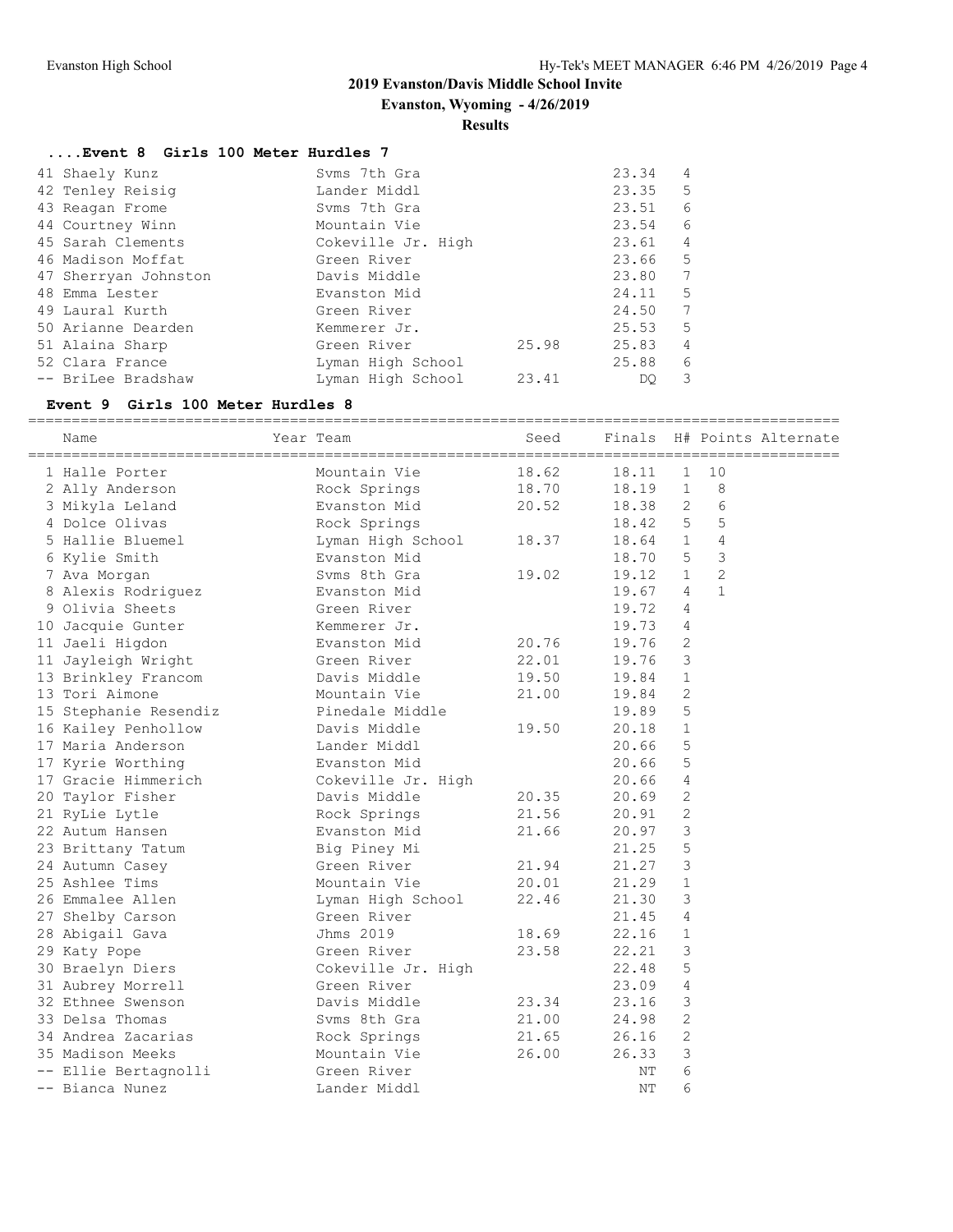**Evanston, Wyoming - 4/26/2019**

**Results**

# **Event 11 Boys 100 Meter Hurdles 7**

| ==========================<br>Name | Year Team           | Seed  | Finals |                |                | H# Points Alternate |
|------------------------------------|---------------------|-------|--------|----------------|----------------|---------------------|
| 1 Kai Barker                       | Evanston Mid        | 17.30 | 17.95  | 1              | 10             |                     |
| 2 William Cantrell                 | Green River         |       | 18.06  | 4              | 8              |                     |
| 3 Bodey Fraughton                  | Mountain Vie        | 19.00 | 18.34  | $\mathbf{1}$   | 6              |                     |
| 4 Carson Eardley                   | Mountain Vie        | 20.03 | 19.26  | $\overline{1}$ | 5              |                     |
| 5 Cole Robinette                   | Davis Middle        | 19.18 | 19.62  | $\mathbf{1}$   | 4              |                     |
| 6 Ray Gribowskas                   | Farson-Eden         | 21.19 | 19.79  | 2              | 3              |                     |
| 7 Hunter Burnett                   | Kemmerer Jr.        |       | 19.90  | 6              | $\overline{2}$ |                     |
| 8 Christopher Wilson               | Green River         |       | 20.13  | 3              | $\mathbf{1}$   |                     |
| 9 Bennett Washburn                 | Lander Middl        |       | 20.15  | 4              |                |                     |
| 10 Kyle Cahill                     | Rock Springs        |       | 20.51  | 5              |                |                     |
| 11 Zion Sioux                      | Lander Middl        |       | 20.57  | 3              |                |                     |
| 11 Lane Miller                     | Jhms 2019           | 21.30 | 20.57  | 2              |                |                     |
| 13 Bailee Kallgren                 | Svms 7th Grade Boys | 20.77 | 20.77  | $\mathbf{1}$   |                |                     |
| 14 Brayden Johnson-Baker           | Lander Middl        |       | 20.96  | 4              |                |                     |
| 15 Camden Killian                  | Kemmerer Jr.        |       | 21.13  | 6              |                |                     |
| 16 Max Gregory                     | Lyman High School   |       | 21.29  | 7              |                |                     |
| 17 Kolter Putnam                   | Davis Middle        | 20.94 | 21.31  | 1              |                |                     |
| 18 Connor Weese                    | Farson-Eden         |       | 21.65  | 6              |                |                     |
| 19 Parker Sixbey                   | Lander Middl        |       | 21.80  | 5              |                |                     |
| 20 Korbyn Lamb                     | Davis Middle        |       | 21.91  | 7              |                |                     |
| 21 Cash Jones                      | Farson-Eden         |       | 21.95  | 6              |                |                     |
| 22 Brock Aimone                    | Mountain Vie        |       | 22.11  | 4              |                |                     |
| 23 Tyler McKane                    | Kemmerer Jr.        |       | 22.12  | 5              |                |                     |
| 24 Wyatt Adams                     | Lyman High School   |       | 22.17  | 4              |                |                     |
| 25 Brailen Potter                  | Mountain Vie        | 21.40 | 22.35  | 2              |                |                     |
| 26 Kaden Newman                    | Davis Middle        | 16.38 | 22.56  | $\mathbf{1}$   |                |                     |
| 27 Xavier Potter                   | Lander Middl        | 21.57 | 22.61  | 2              |                |                     |
| 28 Caden Bruce                     | Rock Springs        |       | 22.77  | 3              |                |                     |
| 29 Cooper Bowers                   | Svms 7th Grade Boys | 22.69 | 23.06  | 2              |                |                     |
| 30 Dakota Walker                   | Davis Middle        |       | 23.11  | 3              |                |                     |
| 31 Jace Bullington                 | Kemmerer Jr.        |       | 23.27  | 5              |                |                     |
| 32 Sam Gregory                     | Lyman High School   |       | 23.39  | 5              |                |                     |
| 33 Alex Officer                    | Lander Middl        |       | 23.60  | 2              |                |                     |
| 34 Paul Baxter                     | Evanston Mid        |       | 23.70  | 6              |                |                     |
| 35 Cory Condos                     | Lyman High School   |       | 23.77  | 4              |                |                     |
| 36 Weston Schwab                   | Svms 7th Grade Boys |       | 23.86  | 3              |                |                     |
| 37 Dawson Fantin                   | Rock Springs        |       | 24.29  | 3              |                |                     |
| 38 Trayten Wiedrich                | Davis Middle        |       | 24.34  | $\overline{4}$ |                |                     |
| 39 Hunter Hamp                     | Svms 7th Grade Boys | 22.30 | 24.46  | 2              |                |                     |
| 40 David Butler                    | Davis Middle        | 23.34 | 25.60  | 2              |                |                     |
| 41 Wyatt Hatch                     | Lyman High School   |       | 25.73  | 7              |                |                     |
| 42 Tanner Schramm                  | Kemmerer Jr.        |       | 26.79  | 4              |                |                     |
| 43 Braxton Richardson              | Lyman High School   |       | 27.13  | 5              |                |                     |
| -- Kanyon Herd                     | Svms 7th Grade Boys | 21.04 | DQ     | 1              |                |                     |
| -- Chase Morrow                    | Evanston Mid        |       | DQ     | 5              |                |                     |
|                                    |                     |       |        |                |                |                     |

# **Event 12 Boys 100 Meter Hurdles 8**

| Name           | Year Team          | Seed  |            | Finals H# Points Alternate |  |
|----------------|--------------------|-------|------------|----------------------------|--|
| 1 Tanner Brown | Cokeville Jr. High |       | 16.11 3 10 |                            |  |
| 2 Bryton Smith | Davis Middle       | 17.00 | 16.27 1 8  |                            |  |
| 3 Gage Gose    | Lander Middl       | 17.16 | 16.77 1 6  |                            |  |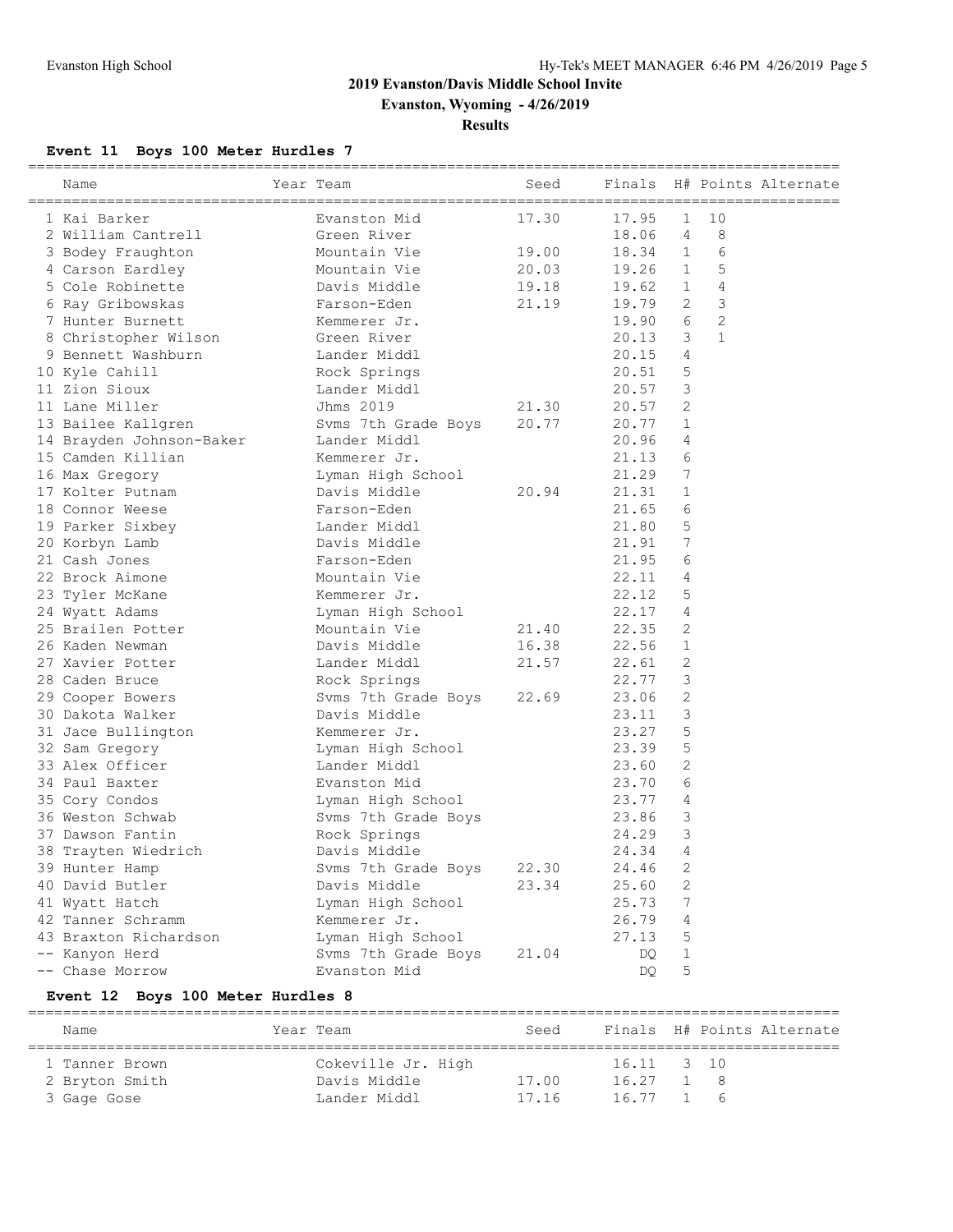**Evanston, Wyoming - 4/26/2019**

#### **Results**

# **....Event 12 Boys 100 Meter Hurdles 8**

| 4 Broedy Reeves    | Davis Middle        | 17.50 | 17.13 | 1              | 5              |
|--------------------|---------------------|-------|-------|----------------|----------------|
| 5 Ezeekeil Allison | Green River         | 19.17 | 18.57 | $\mathbf{1}$   | 4              |
| 6 Hunter Wirick    | Davis Middle        | 21.00 | 18.75 | 2              | $\mathcal{S}$  |
| 7 Bo Simpson       | Syms 8th Grade Boys |       | 19.07 | 3              | $\overline{2}$ |
| 8 Braydon Bradshaw | Lyman High School   | 19.39 | 19.52 | $\mathbf{1}$   | $\mathbf{1}$   |
| 9 Isaac Larsen     | Jhms 2019           | 20.38 | 19.67 | 2              |                |
| 10 Landon Heaps    | Evanston Mid        | 19.58 | 19.87 | $\mathbf{1}$   |                |
| 11 Joey McClain    | Pinedale Middle     | 19.61 | 19.94 | 2              |                |
| 12 Hunter Fisher   | Big Piney Mi        | 20.84 | 19.96 | 2              |                |
| 13 Luke Benton     | Davis Middle        |       | 20.09 | 3              |                |
| 14 Kyle Kight      | Green River         | 21.43 | 20.16 | $\mathfrak{D}$ |                |
| 15 Cope Thomas     | Lyman High School   | 20.05 | 20.50 | 2              |                |
| 16 Corbin Davis    | Green River         |       | 20.52 | 3              |                |
| 17 Spencer Harmon  | Lander Middl        | 21.80 | 21.17 | 2              |                |
| 18 Walker Wilson   | Davis Middle        |       | 21.21 | 3              |                |
| 19 Derek Astle     | Syms 8th Grade Boys | 17.62 | 21.61 | $\mathbf{1}$   |                |
| 20 McKay Johnstone | Davis Middle        | 19.70 | 21.71 | $\overline{2}$ |                |

#### **Event 14 Girls 100 Meter Dash 7**

============================================================================================= Name Year Team Seed Finals H# Points Alternate

| Name<br>========================== | 'ream<br>============================== | seea  | rınaıs    |                          |              | H# POINTS Alternate<br>======================= |
|------------------------------------|-----------------------------------------|-------|-----------|--------------------------|--------------|------------------------------------------------|
| 1 Aislynn Donahue                  | Lander Middl                            | 14.12 | 13.89     | $\mathbf{1}$             | 10           |                                                |
| 2 Bryli Groll                      | Cokeville Jr. High                      |       | 13.96 13  |                          | 8            |                                                |
| 3 Mason Morton                     | Lander Middl                            | 14.36 | 14.02     | $\overline{1}$           | 6            |                                                |
| 4 Natasha Martinez                 | Kemmerer Jr.                            |       | 14.12     | 16                       | 5            |                                                |
| 5 Bria Calvert                     | Lander Middl                            | 14.61 | 14.17     | $\overline{2}$           | 3.50         |                                                |
| 5 Valerie Jirak                    | Syms 7th Gra                            | 13.97 | $14.17$ 1 |                          | 3.50         |                                                |
| 7 Avery Crane                      | Lander Middl                            |       | 14.22 17  |                          | 2            |                                                |
| 8 Kiara Friday                     | Lander Middl                            | 14.83 | 14.26 2   |                          | $\mathbf{1}$ |                                                |
| 9 Avery Bever                      | Lander Middl                            | 14.48 | 14.30 1   |                          |              |                                                |
| 10 Ella Brewster                   | Rock Springs                            | 14.80 | 14.31     | 2                        |              |                                                |
| 11 Ashley Boulter                  | Pinedale Middle                         | 14.92 | 14.33     | $\overline{\phantom{a}}$ |              |                                                |
| 12 Ella Thatcher                   | Kemmerer Jr.                            |       | 14.37     | 20                       |              |                                                |
| 13 Mylie Micheli                   | Mountain Vie                            | 14.40 | 14.39     | $\mathbf{1}$             |              |                                                |
| 13 Alexa Colman                    | Lander Middl                            | 14.60 | 14.39     | 2                        |              |                                                |
| 15 Treic Thomas-G                  | Lander Middl                            | 15.37 | 14.43     | $\overline{4}$           |              |                                                |
| 16 Kassidi Webb                    | Rock Springs                            | 14.49 | 14.50     | 2                        |              |                                                |
| 17 Talia Conrad                    | Davis Middle                            | 14.88 | 14.55     | $\overline{3}$           |              |                                                |
| 18 Delancy Brog                    | Syms 7th Gra                            | 14.95 | 14.59 3   |                          |              |                                                |
| 19 Kalli Fackrell                  | Evanston Mid                            | 14.40 | $14.61$ 1 |                          |              |                                                |
| 20 Annette Proa                    | Rock Springs                            | 14.44 | 14.62     | $\sqrt{1}$               |              |                                                |
| 21 Jolee Swasey                    | Kemmerer Jr.                            |       | 14.63     | 20                       |              |                                                |
| 22 Trista Covill                   | Pinedale Middle                         | 15.79 | 14.68     | $5^{\circ}$              |              |                                                |
| 23 Paloma Navarro                  | Evanston Mid                            | 15.78 | 14.73     | 5                        |              |                                                |
| 24 Reagan Frome                    | Syms 7th Gra                            |       | 14.75     | 22                       |              |                                                |
| 25 Rebekah Smith                   | Farson-Eden                             |       | 14.78     | 22                       |              |                                                |
| 26 Maren Arbizu                    | Syms 7th Gra                            | 15.59 | 14.83     | $\overline{4}$           |              |                                                |
| 27 Jacey Bardsley                  | Evanston Mid                            | 15.30 | 14.89     | $\overline{3}$           |              |                                                |
| 28 Malaya Maligalig                | Jhms 2019                               | 15.56 | 14.91     | $\overline{4}$           |              |                                                |
| 29 Kenna Wyatt                     | Lyman High School                       |       | 14.95     | 18                       |              |                                                |
| 30 Eva Flanagan                    | Jhms 2019                               | 15.31 | 15.08     | $\overline{4}$           |              |                                                |
| 31 Jenessa Hanson                  | Rock Springs                            | 15.18 | 15.09     | $\overline{\mathbf{3}}$  |              |                                                |
| 31 Lauren Kervitsky                | Pinedale Middle                         | 15.26 | 15.09     | $\overline{3}$           |              |                                                |
| 33 Jaylee Antonino                 | Mountain Vie                            | 15.30 | 15.13     | 4                        |              |                                                |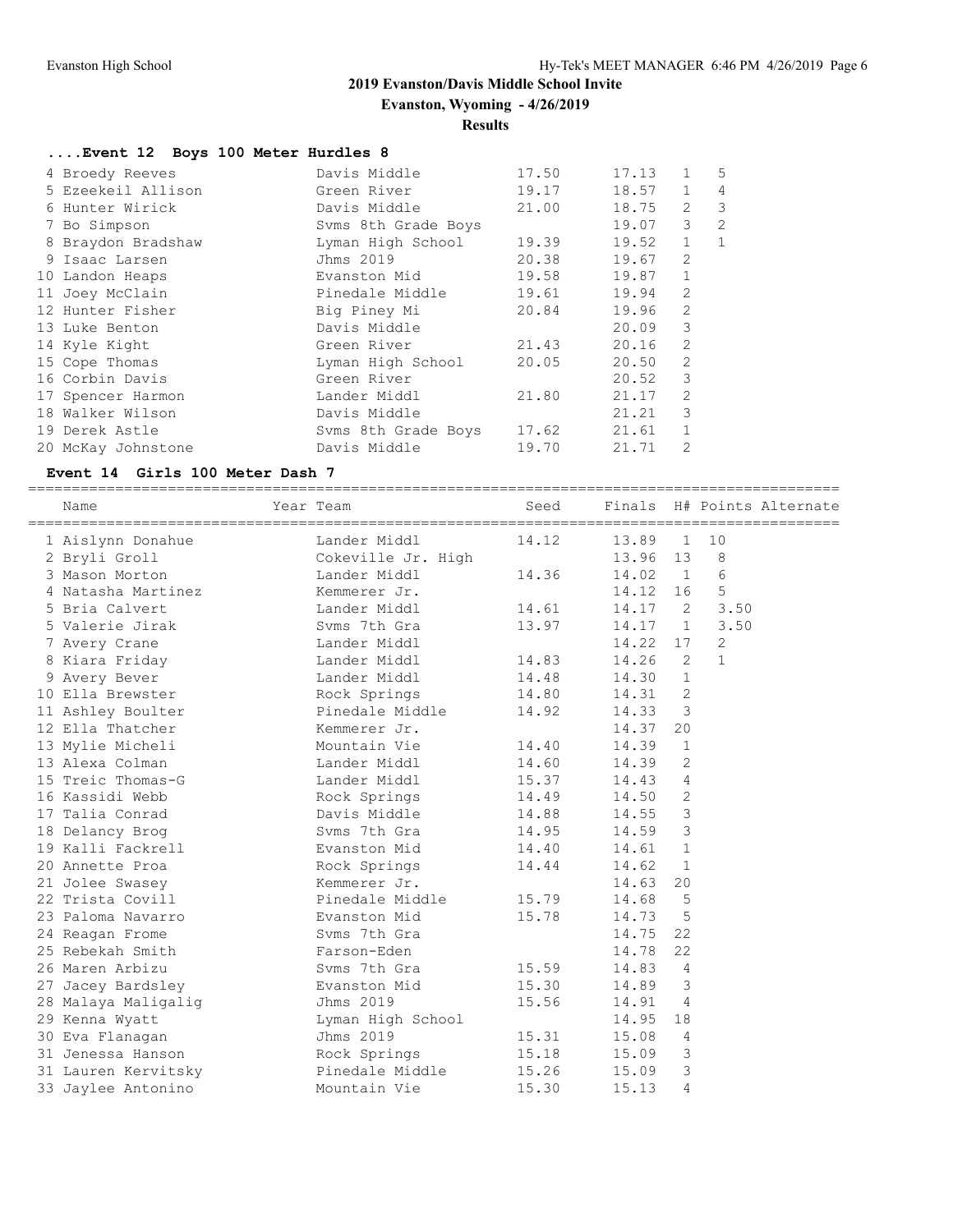**Evanston, Wyoming - 4/26/2019**

# **Results**

# **....Event 14 Girls 100 Meter Dash 7**

| 15.20<br>35 Addilyn Burton<br>Davis Middle<br>14.47<br>$\mathbf{1}$<br>15.21<br>17<br>36 Tyler Thatcher<br>Kemmerer Jr.<br>15.21<br>$\overline{4}$<br>36 Brenna Fackrell<br>Evanston Mid<br>15.26<br>Green River<br>15<br>38 Jayla Braden<br>15.30<br>15.39<br>$\overline{4}$<br>39 Dayzjah Moore<br>Rock Springs<br>5<br>15.61<br>15.33<br>40 Kinsley McClung<br>Lander Middl<br>2<br>15.35<br>41 Karley Callahan<br>Rock Springs<br>14.71<br>42 Lynsie Julander<br>15.36<br>Kemmerer Jr.<br>11<br>5<br>Lander Middl<br>15.39<br>43 Angelique Bell<br>15.65<br>15.43<br>12<br>44 Brindley Hunting<br>Evanston Mid<br>15.43<br>21<br>44 Taisha Boutin<br>Green River<br>6<br>15.56<br>46 Rosaleen Hays<br>Rock Springs<br>16.58<br>15.59<br>Jhms 2019<br>16<br>47 Amy Sanchez Juarez<br>47 Jumaria Davis<br>16.45<br>15.59<br>6<br>Evanston Mid<br>Davis Middle<br>15.63<br>$\overline{\mathbf{3}}$<br>49 Ella Bybee<br>15.05<br>50 Malia Allred<br>Syms 7th Gra<br>15.65<br>21<br>20<br>51 Ana Mika<br>Pinedale Middle<br>15.66<br>15.68<br>- 6<br>52 Katy Dexter<br>Pinedale Middle<br>16.00<br>15.68<br>15<br>52 Trinity Flemma<br>Syms 7th Gra<br>15<br>54 Ayla Pollard<br>Pinedale Middle<br>15.69<br>15.70<br>$\overline{4}$<br>55 Kayleigh Lionberger<br>Rock Springs<br>15.38<br>56 Teagan Pickerd<br>Lander Middl<br>15.73<br>18<br>15.93<br>15.74<br>- 6<br>57 Abigail Crockett<br>Rock Springs<br>$\overline{\mathbf{3}}$<br>15.76<br>58 Jordan Nielsen<br>Lander Middl<br>14.98<br>15.79<br>15<br>59 Saige Rogers<br>Kemmerer Jr.<br>13<br>15.79<br>59 Allyssa Sepos<br>Evanston Mid<br>20<br>61 Anita McAfee<br>15.80<br>Kemmerer Jr.<br>12<br>Evanston Mid<br>15.80<br>61 Coral Spelbring<br>13<br>15.81<br>63 Aralyn Erickson<br>Kemmerer Jr.<br>64 Jennifer Montes<br>15.85<br>$\overline{7}$<br>Big Piney Mi<br>16.84<br>21<br>65 Kelsie Nebeker<br>Lyman High School<br>15.88<br>15.89<br>14<br>66 Allison Swensen<br>Evanston Mid<br>15.91<br>$5^{\circ}$<br>67 Avery Elmore<br>Rock Springs<br>15.61<br>12<br>68 Emma Maxfield<br>15.93<br>Lyman High School<br>69 Ericka Robinson<br>15.96<br>19<br>Green River<br>Jhms 2019<br>15.96<br>14<br>69 Suemy Gaona-Perez<br>15.97<br>8<br>17.05<br>71 Keyla Renova<br>Evanston Mid<br>15.97<br>11<br>71 Aurora Shephard<br>Kemmerer Jr.<br>2<br>Davis Middle<br>15.99<br>73 Sherryan Johnston<br>14.52<br>74 Shay Andrews<br>16.00<br>11<br>Syms 7th Gra<br>16.00<br>74 Cienna Bennett<br>Rock Springs<br>17<br>Svms 7th Gra<br>16.02<br>76 Emma Almanza<br>16<br>Davis Middle<br>16.15<br>15.71<br>5<br>77 Mya Brown<br>78 Kaci Christensen<br>16.18<br>16<br>Lyman High School<br>Green River<br>79 Audrey Ferrer<br>16.19<br>16<br>80 Karla Montes<br>Big Piney Mi<br>17.53<br>16.21<br>9<br>80 Karlie Nandrup<br>16.21<br>5<br>Rock Springs<br>15.71<br>Lander Middl<br>16.24<br>82 Lily Pugrad<br>16<br>83 Brianna Strauss<br>Green River<br>16.28<br>13<br>Manila High<br>16.28<br>10<br>83 Kate Bambrough<br>18.70<br>85 Madison Murdock<br>Green River<br>16.29<br>19<br>86 Marisela Sambrano<br>Big Piney Mi<br>17.96<br>10<br>16.32<br>86 Macie Johnstone<br>Davis Middle<br>16.32<br>16.60<br>7<br>Pinedale Middle<br>16.32<br>86 Brooklynn Maxam<br>16.23<br>6 | 34 Taygan Ashley | Pinedale Middle | 15.80 | 15.14 | 5 |
|--------------------------------------------------------------------------------------------------------------------------------------------------------------------------------------------------------------------------------------------------------------------------------------------------------------------------------------------------------------------------------------------------------------------------------------------------------------------------------------------------------------------------------------------------------------------------------------------------------------------------------------------------------------------------------------------------------------------------------------------------------------------------------------------------------------------------------------------------------------------------------------------------------------------------------------------------------------------------------------------------------------------------------------------------------------------------------------------------------------------------------------------------------------------------------------------------------------------------------------------------------------------------------------------------------------------------------------------------------------------------------------------------------------------------------------------------------------------------------------------------------------------------------------------------------------------------------------------------------------------------------------------------------------------------------------------------------------------------------------------------------------------------------------------------------------------------------------------------------------------------------------------------------------------------------------------------------------------------------------------------------------------------------------------------------------------------------------------------------------------------------------------------------------------------------------------------------------------------------------------------------------------------------------------------------------------------------------------------------------------------------------------------------------------------------------------------------------------------------------------------------------------------------------------------------------------------------------------------------------------------------------------------------------------------------------------------------------------------------------------------------------------------------------------------------------------------------------------------------------------------------------------------------------------------------------------------------------------------------------------------------------------------------------------------------------------------------------------------------------------------------------------------------------------------------------------------------------------------------------------|------------------|-----------------|-------|-------|---|
|                                                                                                                                                                                                                                                                                                                                                                                                                                                                                                                                                                                                                                                                                                                                                                                                                                                                                                                                                                                                                                                                                                                                                                                                                                                                                                                                                                                                                                                                                                                                                                                                                                                                                                                                                                                                                                                                                                                                                                                                                                                                                                                                                                                                                                                                                                                                                                                                                                                                                                                                                                                                                                                                                                                                                                                                                                                                                                                                                                                                                                                                                                                                                                                                                                            |                  |                 |       |       |   |
|                                                                                                                                                                                                                                                                                                                                                                                                                                                                                                                                                                                                                                                                                                                                                                                                                                                                                                                                                                                                                                                                                                                                                                                                                                                                                                                                                                                                                                                                                                                                                                                                                                                                                                                                                                                                                                                                                                                                                                                                                                                                                                                                                                                                                                                                                                                                                                                                                                                                                                                                                                                                                                                                                                                                                                                                                                                                                                                                                                                                                                                                                                                                                                                                                                            |                  |                 |       |       |   |
|                                                                                                                                                                                                                                                                                                                                                                                                                                                                                                                                                                                                                                                                                                                                                                                                                                                                                                                                                                                                                                                                                                                                                                                                                                                                                                                                                                                                                                                                                                                                                                                                                                                                                                                                                                                                                                                                                                                                                                                                                                                                                                                                                                                                                                                                                                                                                                                                                                                                                                                                                                                                                                                                                                                                                                                                                                                                                                                                                                                                                                                                                                                                                                                                                                            |                  |                 |       |       |   |
|                                                                                                                                                                                                                                                                                                                                                                                                                                                                                                                                                                                                                                                                                                                                                                                                                                                                                                                                                                                                                                                                                                                                                                                                                                                                                                                                                                                                                                                                                                                                                                                                                                                                                                                                                                                                                                                                                                                                                                                                                                                                                                                                                                                                                                                                                                                                                                                                                                                                                                                                                                                                                                                                                                                                                                                                                                                                                                                                                                                                                                                                                                                                                                                                                                            |                  |                 |       |       |   |
|                                                                                                                                                                                                                                                                                                                                                                                                                                                                                                                                                                                                                                                                                                                                                                                                                                                                                                                                                                                                                                                                                                                                                                                                                                                                                                                                                                                                                                                                                                                                                                                                                                                                                                                                                                                                                                                                                                                                                                                                                                                                                                                                                                                                                                                                                                                                                                                                                                                                                                                                                                                                                                                                                                                                                                                                                                                                                                                                                                                                                                                                                                                                                                                                                                            |                  |                 |       |       |   |
|                                                                                                                                                                                                                                                                                                                                                                                                                                                                                                                                                                                                                                                                                                                                                                                                                                                                                                                                                                                                                                                                                                                                                                                                                                                                                                                                                                                                                                                                                                                                                                                                                                                                                                                                                                                                                                                                                                                                                                                                                                                                                                                                                                                                                                                                                                                                                                                                                                                                                                                                                                                                                                                                                                                                                                                                                                                                                                                                                                                                                                                                                                                                                                                                                                            |                  |                 |       |       |   |
|                                                                                                                                                                                                                                                                                                                                                                                                                                                                                                                                                                                                                                                                                                                                                                                                                                                                                                                                                                                                                                                                                                                                                                                                                                                                                                                                                                                                                                                                                                                                                                                                                                                                                                                                                                                                                                                                                                                                                                                                                                                                                                                                                                                                                                                                                                                                                                                                                                                                                                                                                                                                                                                                                                                                                                                                                                                                                                                                                                                                                                                                                                                                                                                                                                            |                  |                 |       |       |   |
|                                                                                                                                                                                                                                                                                                                                                                                                                                                                                                                                                                                                                                                                                                                                                                                                                                                                                                                                                                                                                                                                                                                                                                                                                                                                                                                                                                                                                                                                                                                                                                                                                                                                                                                                                                                                                                                                                                                                                                                                                                                                                                                                                                                                                                                                                                                                                                                                                                                                                                                                                                                                                                                                                                                                                                                                                                                                                                                                                                                                                                                                                                                                                                                                                                            |                  |                 |       |       |   |
|                                                                                                                                                                                                                                                                                                                                                                                                                                                                                                                                                                                                                                                                                                                                                                                                                                                                                                                                                                                                                                                                                                                                                                                                                                                                                                                                                                                                                                                                                                                                                                                                                                                                                                                                                                                                                                                                                                                                                                                                                                                                                                                                                                                                                                                                                                                                                                                                                                                                                                                                                                                                                                                                                                                                                                                                                                                                                                                                                                                                                                                                                                                                                                                                                                            |                  |                 |       |       |   |
|                                                                                                                                                                                                                                                                                                                                                                                                                                                                                                                                                                                                                                                                                                                                                                                                                                                                                                                                                                                                                                                                                                                                                                                                                                                                                                                                                                                                                                                                                                                                                                                                                                                                                                                                                                                                                                                                                                                                                                                                                                                                                                                                                                                                                                                                                                                                                                                                                                                                                                                                                                                                                                                                                                                                                                                                                                                                                                                                                                                                                                                                                                                                                                                                                                            |                  |                 |       |       |   |
|                                                                                                                                                                                                                                                                                                                                                                                                                                                                                                                                                                                                                                                                                                                                                                                                                                                                                                                                                                                                                                                                                                                                                                                                                                                                                                                                                                                                                                                                                                                                                                                                                                                                                                                                                                                                                                                                                                                                                                                                                                                                                                                                                                                                                                                                                                                                                                                                                                                                                                                                                                                                                                                                                                                                                                                                                                                                                                                                                                                                                                                                                                                                                                                                                                            |                  |                 |       |       |   |
|                                                                                                                                                                                                                                                                                                                                                                                                                                                                                                                                                                                                                                                                                                                                                                                                                                                                                                                                                                                                                                                                                                                                                                                                                                                                                                                                                                                                                                                                                                                                                                                                                                                                                                                                                                                                                                                                                                                                                                                                                                                                                                                                                                                                                                                                                                                                                                                                                                                                                                                                                                                                                                                                                                                                                                                                                                                                                                                                                                                                                                                                                                                                                                                                                                            |                  |                 |       |       |   |
|                                                                                                                                                                                                                                                                                                                                                                                                                                                                                                                                                                                                                                                                                                                                                                                                                                                                                                                                                                                                                                                                                                                                                                                                                                                                                                                                                                                                                                                                                                                                                                                                                                                                                                                                                                                                                                                                                                                                                                                                                                                                                                                                                                                                                                                                                                                                                                                                                                                                                                                                                                                                                                                                                                                                                                                                                                                                                                                                                                                                                                                                                                                                                                                                                                            |                  |                 |       |       |   |
|                                                                                                                                                                                                                                                                                                                                                                                                                                                                                                                                                                                                                                                                                                                                                                                                                                                                                                                                                                                                                                                                                                                                                                                                                                                                                                                                                                                                                                                                                                                                                                                                                                                                                                                                                                                                                                                                                                                                                                                                                                                                                                                                                                                                                                                                                                                                                                                                                                                                                                                                                                                                                                                                                                                                                                                                                                                                                                                                                                                                                                                                                                                                                                                                                                            |                  |                 |       |       |   |
|                                                                                                                                                                                                                                                                                                                                                                                                                                                                                                                                                                                                                                                                                                                                                                                                                                                                                                                                                                                                                                                                                                                                                                                                                                                                                                                                                                                                                                                                                                                                                                                                                                                                                                                                                                                                                                                                                                                                                                                                                                                                                                                                                                                                                                                                                                                                                                                                                                                                                                                                                                                                                                                                                                                                                                                                                                                                                                                                                                                                                                                                                                                                                                                                                                            |                  |                 |       |       |   |
|                                                                                                                                                                                                                                                                                                                                                                                                                                                                                                                                                                                                                                                                                                                                                                                                                                                                                                                                                                                                                                                                                                                                                                                                                                                                                                                                                                                                                                                                                                                                                                                                                                                                                                                                                                                                                                                                                                                                                                                                                                                                                                                                                                                                                                                                                                                                                                                                                                                                                                                                                                                                                                                                                                                                                                                                                                                                                                                                                                                                                                                                                                                                                                                                                                            |                  |                 |       |       |   |
|                                                                                                                                                                                                                                                                                                                                                                                                                                                                                                                                                                                                                                                                                                                                                                                                                                                                                                                                                                                                                                                                                                                                                                                                                                                                                                                                                                                                                                                                                                                                                                                                                                                                                                                                                                                                                                                                                                                                                                                                                                                                                                                                                                                                                                                                                                                                                                                                                                                                                                                                                                                                                                                                                                                                                                                                                                                                                                                                                                                                                                                                                                                                                                                                                                            |                  |                 |       |       |   |
|                                                                                                                                                                                                                                                                                                                                                                                                                                                                                                                                                                                                                                                                                                                                                                                                                                                                                                                                                                                                                                                                                                                                                                                                                                                                                                                                                                                                                                                                                                                                                                                                                                                                                                                                                                                                                                                                                                                                                                                                                                                                                                                                                                                                                                                                                                                                                                                                                                                                                                                                                                                                                                                                                                                                                                                                                                                                                                                                                                                                                                                                                                                                                                                                                                            |                  |                 |       |       |   |
|                                                                                                                                                                                                                                                                                                                                                                                                                                                                                                                                                                                                                                                                                                                                                                                                                                                                                                                                                                                                                                                                                                                                                                                                                                                                                                                                                                                                                                                                                                                                                                                                                                                                                                                                                                                                                                                                                                                                                                                                                                                                                                                                                                                                                                                                                                                                                                                                                                                                                                                                                                                                                                                                                                                                                                                                                                                                                                                                                                                                                                                                                                                                                                                                                                            |                  |                 |       |       |   |
|                                                                                                                                                                                                                                                                                                                                                                                                                                                                                                                                                                                                                                                                                                                                                                                                                                                                                                                                                                                                                                                                                                                                                                                                                                                                                                                                                                                                                                                                                                                                                                                                                                                                                                                                                                                                                                                                                                                                                                                                                                                                                                                                                                                                                                                                                                                                                                                                                                                                                                                                                                                                                                                                                                                                                                                                                                                                                                                                                                                                                                                                                                                                                                                                                                            |                  |                 |       |       |   |
|                                                                                                                                                                                                                                                                                                                                                                                                                                                                                                                                                                                                                                                                                                                                                                                                                                                                                                                                                                                                                                                                                                                                                                                                                                                                                                                                                                                                                                                                                                                                                                                                                                                                                                                                                                                                                                                                                                                                                                                                                                                                                                                                                                                                                                                                                                                                                                                                                                                                                                                                                                                                                                                                                                                                                                                                                                                                                                                                                                                                                                                                                                                                                                                                                                            |                  |                 |       |       |   |
|                                                                                                                                                                                                                                                                                                                                                                                                                                                                                                                                                                                                                                                                                                                                                                                                                                                                                                                                                                                                                                                                                                                                                                                                                                                                                                                                                                                                                                                                                                                                                                                                                                                                                                                                                                                                                                                                                                                                                                                                                                                                                                                                                                                                                                                                                                                                                                                                                                                                                                                                                                                                                                                                                                                                                                                                                                                                                                                                                                                                                                                                                                                                                                                                                                            |                  |                 |       |       |   |
|                                                                                                                                                                                                                                                                                                                                                                                                                                                                                                                                                                                                                                                                                                                                                                                                                                                                                                                                                                                                                                                                                                                                                                                                                                                                                                                                                                                                                                                                                                                                                                                                                                                                                                                                                                                                                                                                                                                                                                                                                                                                                                                                                                                                                                                                                                                                                                                                                                                                                                                                                                                                                                                                                                                                                                                                                                                                                                                                                                                                                                                                                                                                                                                                                                            |                  |                 |       |       |   |
|                                                                                                                                                                                                                                                                                                                                                                                                                                                                                                                                                                                                                                                                                                                                                                                                                                                                                                                                                                                                                                                                                                                                                                                                                                                                                                                                                                                                                                                                                                                                                                                                                                                                                                                                                                                                                                                                                                                                                                                                                                                                                                                                                                                                                                                                                                                                                                                                                                                                                                                                                                                                                                                                                                                                                                                                                                                                                                                                                                                                                                                                                                                                                                                                                                            |                  |                 |       |       |   |
|                                                                                                                                                                                                                                                                                                                                                                                                                                                                                                                                                                                                                                                                                                                                                                                                                                                                                                                                                                                                                                                                                                                                                                                                                                                                                                                                                                                                                                                                                                                                                                                                                                                                                                                                                                                                                                                                                                                                                                                                                                                                                                                                                                                                                                                                                                                                                                                                                                                                                                                                                                                                                                                                                                                                                                                                                                                                                                                                                                                                                                                                                                                                                                                                                                            |                  |                 |       |       |   |
|                                                                                                                                                                                                                                                                                                                                                                                                                                                                                                                                                                                                                                                                                                                                                                                                                                                                                                                                                                                                                                                                                                                                                                                                                                                                                                                                                                                                                                                                                                                                                                                                                                                                                                                                                                                                                                                                                                                                                                                                                                                                                                                                                                                                                                                                                                                                                                                                                                                                                                                                                                                                                                                                                                                                                                                                                                                                                                                                                                                                                                                                                                                                                                                                                                            |                  |                 |       |       |   |
|                                                                                                                                                                                                                                                                                                                                                                                                                                                                                                                                                                                                                                                                                                                                                                                                                                                                                                                                                                                                                                                                                                                                                                                                                                                                                                                                                                                                                                                                                                                                                                                                                                                                                                                                                                                                                                                                                                                                                                                                                                                                                                                                                                                                                                                                                                                                                                                                                                                                                                                                                                                                                                                                                                                                                                                                                                                                                                                                                                                                                                                                                                                                                                                                                                            |                  |                 |       |       |   |
|                                                                                                                                                                                                                                                                                                                                                                                                                                                                                                                                                                                                                                                                                                                                                                                                                                                                                                                                                                                                                                                                                                                                                                                                                                                                                                                                                                                                                                                                                                                                                                                                                                                                                                                                                                                                                                                                                                                                                                                                                                                                                                                                                                                                                                                                                                                                                                                                                                                                                                                                                                                                                                                                                                                                                                                                                                                                                                                                                                                                                                                                                                                                                                                                                                            |                  |                 |       |       |   |
|                                                                                                                                                                                                                                                                                                                                                                                                                                                                                                                                                                                                                                                                                                                                                                                                                                                                                                                                                                                                                                                                                                                                                                                                                                                                                                                                                                                                                                                                                                                                                                                                                                                                                                                                                                                                                                                                                                                                                                                                                                                                                                                                                                                                                                                                                                                                                                                                                                                                                                                                                                                                                                                                                                                                                                                                                                                                                                                                                                                                                                                                                                                                                                                                                                            |                  |                 |       |       |   |
|                                                                                                                                                                                                                                                                                                                                                                                                                                                                                                                                                                                                                                                                                                                                                                                                                                                                                                                                                                                                                                                                                                                                                                                                                                                                                                                                                                                                                                                                                                                                                                                                                                                                                                                                                                                                                                                                                                                                                                                                                                                                                                                                                                                                                                                                                                                                                                                                                                                                                                                                                                                                                                                                                                                                                                                                                                                                                                                                                                                                                                                                                                                                                                                                                                            |                  |                 |       |       |   |
|                                                                                                                                                                                                                                                                                                                                                                                                                                                                                                                                                                                                                                                                                                                                                                                                                                                                                                                                                                                                                                                                                                                                                                                                                                                                                                                                                                                                                                                                                                                                                                                                                                                                                                                                                                                                                                                                                                                                                                                                                                                                                                                                                                                                                                                                                                                                                                                                                                                                                                                                                                                                                                                                                                                                                                                                                                                                                                                                                                                                                                                                                                                                                                                                                                            |                  |                 |       |       |   |
|                                                                                                                                                                                                                                                                                                                                                                                                                                                                                                                                                                                                                                                                                                                                                                                                                                                                                                                                                                                                                                                                                                                                                                                                                                                                                                                                                                                                                                                                                                                                                                                                                                                                                                                                                                                                                                                                                                                                                                                                                                                                                                                                                                                                                                                                                                                                                                                                                                                                                                                                                                                                                                                                                                                                                                                                                                                                                                                                                                                                                                                                                                                                                                                                                                            |                  |                 |       |       |   |
|                                                                                                                                                                                                                                                                                                                                                                                                                                                                                                                                                                                                                                                                                                                                                                                                                                                                                                                                                                                                                                                                                                                                                                                                                                                                                                                                                                                                                                                                                                                                                                                                                                                                                                                                                                                                                                                                                                                                                                                                                                                                                                                                                                                                                                                                                                                                                                                                                                                                                                                                                                                                                                                                                                                                                                                                                                                                                                                                                                                                                                                                                                                                                                                                                                            |                  |                 |       |       |   |
|                                                                                                                                                                                                                                                                                                                                                                                                                                                                                                                                                                                                                                                                                                                                                                                                                                                                                                                                                                                                                                                                                                                                                                                                                                                                                                                                                                                                                                                                                                                                                                                                                                                                                                                                                                                                                                                                                                                                                                                                                                                                                                                                                                                                                                                                                                                                                                                                                                                                                                                                                                                                                                                                                                                                                                                                                                                                                                                                                                                                                                                                                                                                                                                                                                            |                  |                 |       |       |   |
|                                                                                                                                                                                                                                                                                                                                                                                                                                                                                                                                                                                                                                                                                                                                                                                                                                                                                                                                                                                                                                                                                                                                                                                                                                                                                                                                                                                                                                                                                                                                                                                                                                                                                                                                                                                                                                                                                                                                                                                                                                                                                                                                                                                                                                                                                                                                                                                                                                                                                                                                                                                                                                                                                                                                                                                                                                                                                                                                                                                                                                                                                                                                                                                                                                            |                  |                 |       |       |   |
|                                                                                                                                                                                                                                                                                                                                                                                                                                                                                                                                                                                                                                                                                                                                                                                                                                                                                                                                                                                                                                                                                                                                                                                                                                                                                                                                                                                                                                                                                                                                                                                                                                                                                                                                                                                                                                                                                                                                                                                                                                                                                                                                                                                                                                                                                                                                                                                                                                                                                                                                                                                                                                                                                                                                                                                                                                                                                                                                                                                                                                                                                                                                                                                                                                            |                  |                 |       |       |   |
|                                                                                                                                                                                                                                                                                                                                                                                                                                                                                                                                                                                                                                                                                                                                                                                                                                                                                                                                                                                                                                                                                                                                                                                                                                                                                                                                                                                                                                                                                                                                                                                                                                                                                                                                                                                                                                                                                                                                                                                                                                                                                                                                                                                                                                                                                                                                                                                                                                                                                                                                                                                                                                                                                                                                                                                                                                                                                                                                                                                                                                                                                                                                                                                                                                            |                  |                 |       |       |   |
|                                                                                                                                                                                                                                                                                                                                                                                                                                                                                                                                                                                                                                                                                                                                                                                                                                                                                                                                                                                                                                                                                                                                                                                                                                                                                                                                                                                                                                                                                                                                                                                                                                                                                                                                                                                                                                                                                                                                                                                                                                                                                                                                                                                                                                                                                                                                                                                                                                                                                                                                                                                                                                                                                                                                                                                                                                                                                                                                                                                                                                                                                                                                                                                                                                            |                  |                 |       |       |   |
|                                                                                                                                                                                                                                                                                                                                                                                                                                                                                                                                                                                                                                                                                                                                                                                                                                                                                                                                                                                                                                                                                                                                                                                                                                                                                                                                                                                                                                                                                                                                                                                                                                                                                                                                                                                                                                                                                                                                                                                                                                                                                                                                                                                                                                                                                                                                                                                                                                                                                                                                                                                                                                                                                                                                                                                                                                                                                                                                                                                                                                                                                                                                                                                                                                            |                  |                 |       |       |   |
|                                                                                                                                                                                                                                                                                                                                                                                                                                                                                                                                                                                                                                                                                                                                                                                                                                                                                                                                                                                                                                                                                                                                                                                                                                                                                                                                                                                                                                                                                                                                                                                                                                                                                                                                                                                                                                                                                                                                                                                                                                                                                                                                                                                                                                                                                                                                                                                                                                                                                                                                                                                                                                                                                                                                                                                                                                                                                                                                                                                                                                                                                                                                                                                                                                            |                  |                 |       |       |   |
|                                                                                                                                                                                                                                                                                                                                                                                                                                                                                                                                                                                                                                                                                                                                                                                                                                                                                                                                                                                                                                                                                                                                                                                                                                                                                                                                                                                                                                                                                                                                                                                                                                                                                                                                                                                                                                                                                                                                                                                                                                                                                                                                                                                                                                                                                                                                                                                                                                                                                                                                                                                                                                                                                                                                                                                                                                                                                                                                                                                                                                                                                                                                                                                                                                            |                  |                 |       |       |   |
|                                                                                                                                                                                                                                                                                                                                                                                                                                                                                                                                                                                                                                                                                                                                                                                                                                                                                                                                                                                                                                                                                                                                                                                                                                                                                                                                                                                                                                                                                                                                                                                                                                                                                                                                                                                                                                                                                                                                                                                                                                                                                                                                                                                                                                                                                                                                                                                                                                                                                                                                                                                                                                                                                                                                                                                                                                                                                                                                                                                                                                                                                                                                                                                                                                            |                  |                 |       |       |   |
|                                                                                                                                                                                                                                                                                                                                                                                                                                                                                                                                                                                                                                                                                                                                                                                                                                                                                                                                                                                                                                                                                                                                                                                                                                                                                                                                                                                                                                                                                                                                                                                                                                                                                                                                                                                                                                                                                                                                                                                                                                                                                                                                                                                                                                                                                                                                                                                                                                                                                                                                                                                                                                                                                                                                                                                                                                                                                                                                                                                                                                                                                                                                                                                                                                            |                  |                 |       |       |   |
|                                                                                                                                                                                                                                                                                                                                                                                                                                                                                                                                                                                                                                                                                                                                                                                                                                                                                                                                                                                                                                                                                                                                                                                                                                                                                                                                                                                                                                                                                                                                                                                                                                                                                                                                                                                                                                                                                                                                                                                                                                                                                                                                                                                                                                                                                                                                                                                                                                                                                                                                                                                                                                                                                                                                                                                                                                                                                                                                                                                                                                                                                                                                                                                                                                            |                  |                 |       |       |   |
|                                                                                                                                                                                                                                                                                                                                                                                                                                                                                                                                                                                                                                                                                                                                                                                                                                                                                                                                                                                                                                                                                                                                                                                                                                                                                                                                                                                                                                                                                                                                                                                                                                                                                                                                                                                                                                                                                                                                                                                                                                                                                                                                                                                                                                                                                                                                                                                                                                                                                                                                                                                                                                                                                                                                                                                                                                                                                                                                                                                                                                                                                                                                                                                                                                            |                  |                 |       |       |   |
|                                                                                                                                                                                                                                                                                                                                                                                                                                                                                                                                                                                                                                                                                                                                                                                                                                                                                                                                                                                                                                                                                                                                                                                                                                                                                                                                                                                                                                                                                                                                                                                                                                                                                                                                                                                                                                                                                                                                                                                                                                                                                                                                                                                                                                                                                                                                                                                                                                                                                                                                                                                                                                                                                                                                                                                                                                                                                                                                                                                                                                                                                                                                                                                                                                            |                  |                 |       |       |   |
|                                                                                                                                                                                                                                                                                                                                                                                                                                                                                                                                                                                                                                                                                                                                                                                                                                                                                                                                                                                                                                                                                                                                                                                                                                                                                                                                                                                                                                                                                                                                                                                                                                                                                                                                                                                                                                                                                                                                                                                                                                                                                                                                                                                                                                                                                                                                                                                                                                                                                                                                                                                                                                                                                                                                                                                                                                                                                                                                                                                                                                                                                                                                                                                                                                            |                  |                 |       |       |   |
|                                                                                                                                                                                                                                                                                                                                                                                                                                                                                                                                                                                                                                                                                                                                                                                                                                                                                                                                                                                                                                                                                                                                                                                                                                                                                                                                                                                                                                                                                                                                                                                                                                                                                                                                                                                                                                                                                                                                                                                                                                                                                                                                                                                                                                                                                                                                                                                                                                                                                                                                                                                                                                                                                                                                                                                                                                                                                                                                                                                                                                                                                                                                                                                                                                            |                  |                 |       |       |   |
|                                                                                                                                                                                                                                                                                                                                                                                                                                                                                                                                                                                                                                                                                                                                                                                                                                                                                                                                                                                                                                                                                                                                                                                                                                                                                                                                                                                                                                                                                                                                                                                                                                                                                                                                                                                                                                                                                                                                                                                                                                                                                                                                                                                                                                                                                                                                                                                                                                                                                                                                                                                                                                                                                                                                                                                                                                                                                                                                                                                                                                                                                                                                                                                                                                            |                  |                 |       |       |   |
|                                                                                                                                                                                                                                                                                                                                                                                                                                                                                                                                                                                                                                                                                                                                                                                                                                                                                                                                                                                                                                                                                                                                                                                                                                                                                                                                                                                                                                                                                                                                                                                                                                                                                                                                                                                                                                                                                                                                                                                                                                                                                                                                                                                                                                                                                                                                                                                                                                                                                                                                                                                                                                                                                                                                                                                                                                                                                                                                                                                                                                                                                                                                                                                                                                            |                  |                 |       |       |   |
|                                                                                                                                                                                                                                                                                                                                                                                                                                                                                                                                                                                                                                                                                                                                                                                                                                                                                                                                                                                                                                                                                                                                                                                                                                                                                                                                                                                                                                                                                                                                                                                                                                                                                                                                                                                                                                                                                                                                                                                                                                                                                                                                                                                                                                                                                                                                                                                                                                                                                                                                                                                                                                                                                                                                                                                                                                                                                                                                                                                                                                                                                                                                                                                                                                            |                  |                 |       |       |   |
|                                                                                                                                                                                                                                                                                                                                                                                                                                                                                                                                                                                                                                                                                                                                                                                                                                                                                                                                                                                                                                                                                                                                                                                                                                                                                                                                                                                                                                                                                                                                                                                                                                                                                                                                                                                                                                                                                                                                                                                                                                                                                                                                                                                                                                                                                                                                                                                                                                                                                                                                                                                                                                                                                                                                                                                                                                                                                                                                                                                                                                                                                                                                                                                                                                            |                  |                 |       |       |   |
|                                                                                                                                                                                                                                                                                                                                                                                                                                                                                                                                                                                                                                                                                                                                                                                                                                                                                                                                                                                                                                                                                                                                                                                                                                                                                                                                                                                                                                                                                                                                                                                                                                                                                                                                                                                                                                                                                                                                                                                                                                                                                                                                                                                                                                                                                                                                                                                                                                                                                                                                                                                                                                                                                                                                                                                                                                                                                                                                                                                                                                                                                                                                                                                                                                            |                  |                 |       |       |   |
|                                                                                                                                                                                                                                                                                                                                                                                                                                                                                                                                                                                                                                                                                                                                                                                                                                                                                                                                                                                                                                                                                                                                                                                                                                                                                                                                                                                                                                                                                                                                                                                                                                                                                                                                                                                                                                                                                                                                                                                                                                                                                                                                                                                                                                                                                                                                                                                                                                                                                                                                                                                                                                                                                                                                                                                                                                                                                                                                                                                                                                                                                                                                                                                                                                            |                  |                 |       |       |   |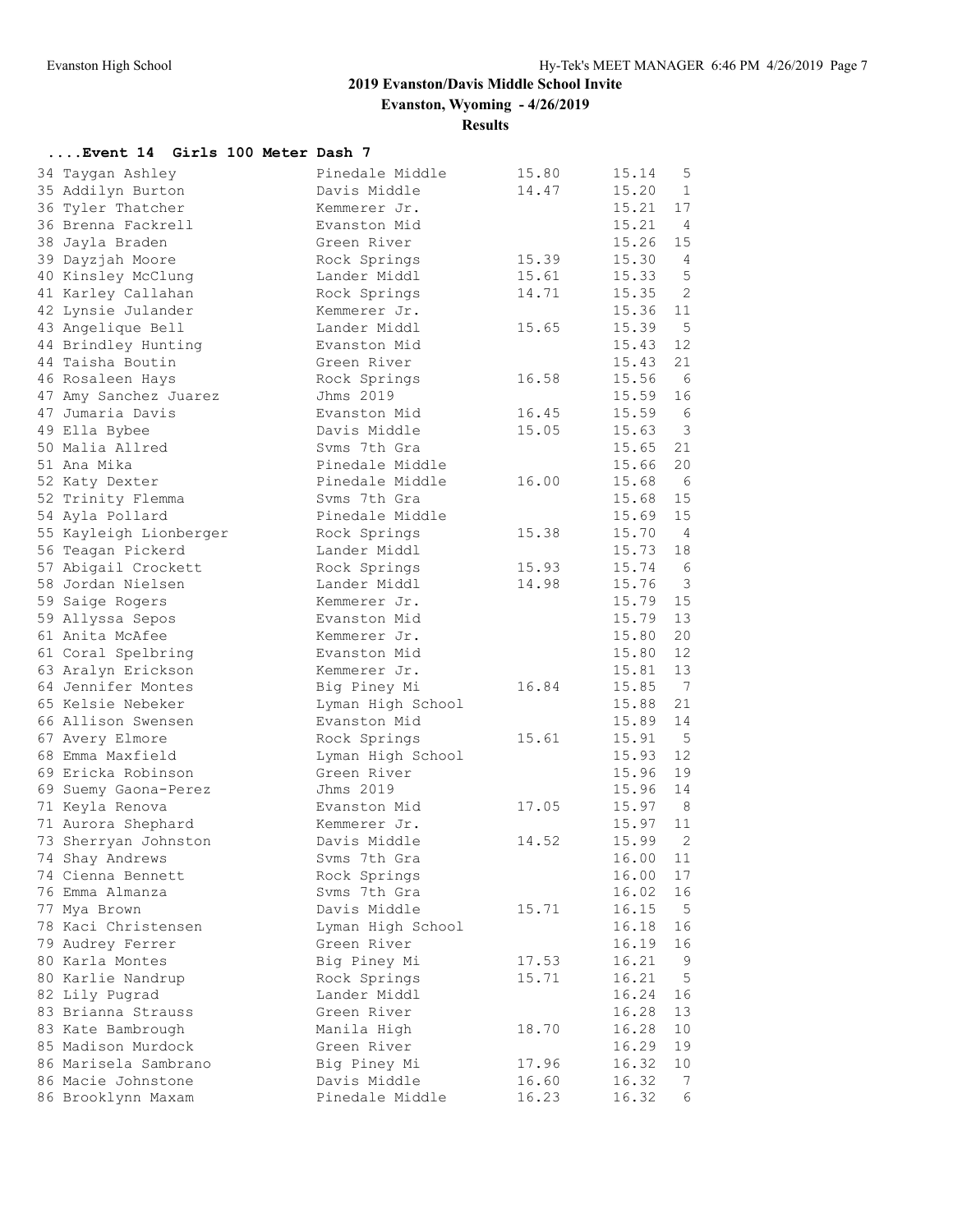**Evanston, Wyoming - 4/26/2019**

# **Results**

# **....Event 14 Girls 100 Meter Dash 7**

| 89 Maritza Galvan          | Big Piney Mi       | 16.90 | 16.35    | 8               |
|----------------------------|--------------------|-------|----------|-----------------|
| 90 Karina Morales          | Big Piney Mi       | 16.34 | 16.38    | 6               |
| 91 Sandra St. Clair        | Lander Middl       |       | 16.46    | 17              |
| 91 Amelia Richardson       | Cokeville Jr. High |       | 16.46    | 12              |
| 91 Lili Adams              | Green River        |       | 16.46    | 19              |
| 94 Brooke Jensen           | Lyman High School  |       | 16.60    | 16              |
| 95 Destiny Shepherd        | Kemmerer Jr.       |       | 16.61    | 17              |
| 96 Arrey Sevenski          | Big Piney Mi       | 17.75 | 16.64    | 9               |
| 97 Taya Johnson            | Syms 7th Gra       | 16.85 | 16.66    | 7               |
| 98 Sienna Anderson         | Jhms 2019          |       | 16.71    | 14              |
| 99 Samantha Walker         | Syms 7th Gra       | 16.86 | 16.72    | $\overline{7}$  |
| 100 Allie Sanchez          | Davis Middle       | 16.66 | 16.78    | $\overline{7}$  |
| 101 Ashley Gonzales        | Farson-Eden        |       | 16.79    | 22              |
| 101 Emma Hunsaker          | Syms 7th Gra       |       | 16.79    | 20              |
| 103 Lydia Westenskow       | Green River        |       | 16.86    | 19              |
| 104 Addi Asay              | Evanston Mid       |       | 16.88    | 21              |
| 105 Ashlyn Pacheco         | Davis Middle       | 15.92 | 16.91    | $6\overline{6}$ |
| 106 Neveah Manning         | Lander Middl       | 17.52 | 16.93    | - 9             |
| 106 Rachel Jensen          | Lander Middl       | 16.82 | 16.93    | $\overline{7}$  |
| 108 Jasmine Tapia          | Davis Middle       | 17.10 | 16.94    | 8 <sup>8</sup>  |
| 108 Sarah Clements         | Cokeville Jr. High |       | 16.94    | 22              |
| 110 Clara Vega             | Kemmerer Jr.       |       | 16.99    | 13              |
| 111 Taylor Cary            | Big Piney Mi       | 17.40 | 17.00    | $\overline{9}$  |
| 111 Kaili Wadsworth        | Green River        |       | 17.00    | 13              |
| 113 Cambree Young          | Evanston Mid       | 17.64 | 17.07    | 9               |
| 114 Kylie Price            | Kemmerer Jr.       |       | 17.16    | 16              |
| 115 Addi Woodward          | Evanston Mid       | 18.95 | 17.18    | 10              |
| 116 Hayleigh Gossard       | Lyman High School  |       | 17.19    | 17              |
| 117 Natalie Walgren        | Green River        |       | 17.20    | 19              |
| 118 Paiglee Michael        | Lander Middl       |       | 17.21    | 18              |
| 119 Shelby Kisling         | Lander Middl       | 16.89 | 17.23    | 8               |
| 120 Aspen Higdon           | Evanston Mid       | 17.16 | 17.25    | 8               |
| 121 Alaina Sharp           | Green River        |       | 17.28    | 19              |
| 121 Oakleigh Frueler       | Rock Springs       |       | 17.28    | 14              |
| 123 Bree Murphy            | Davis Middle       | 17.00 | 17.33    | 8 <sup>8</sup>  |
| 124 Macie Orcutt           | Kemmerer Jr.       |       | 17.34    | 15              |
| 125 Hailey Cary            | Big Piney Mi       | 20.76 | 17.38    | 11              |
| 126 Bella Dover            | Davis Middle       | 16.85 | 17.39    | $\overline{7}$  |
| 127 Clara France           | Lyman High School  |       | 17.58    | 12              |
| 128 Rylee Nielson          | Farson-Eden        |       | 17.60    | 22              |
| 129 McKenzie Smith         | Lander Middl       |       | 17.62 19 |                 |
| 130 Audreyanna Brave-Heart | Lander Middl       | 16.95 | 17.65    | $_{\rm 8}$      |
| 131 Sieanna Whiterock      | Big Piney Mi       | 20.75 | 17.75    | 11              |
| 132 Cambry Boyer           | Big Piney Mi       |       | 17.77    | 14              |
| 133 Nadia Runnion          | Kemmerer Jr.       |       | 17.92    | 12              |
| 134 Pamela Pena            | Green River        |       | 17.93    | 11              |
| 135 Jhadie Killingbeck     | Svms 7th Gra       |       | 18.11    | 15              |
| 136 Betzabed Vazquez       | Jhms 2019          |       | 18.25    | 18              |
| 137 Savannah Snyder        | Lander Middl       | 17.79 | 18.34    | - 9             |
| 138 Rebecca Sheridan       | Lander Middl       | 17.23 | 18.35    | $\overline{9}$  |
| 139 Savanna Jones          | Davis Middle       |       | 18.42    | 15              |
| 140 Reagan Jackson         | Kemmerer Jr.       |       | 18.44    | 18              |
| 141 Katie Weese            | Farson-Eden        |       | 18.56    | 22              |
| 142 Arianne Dearden        | Kemmerer Jr.       |       | 18.59    | 18              |
| 142 Cambree Dearden        | Kemmerer Jr.       |       | 18.59    | 18              |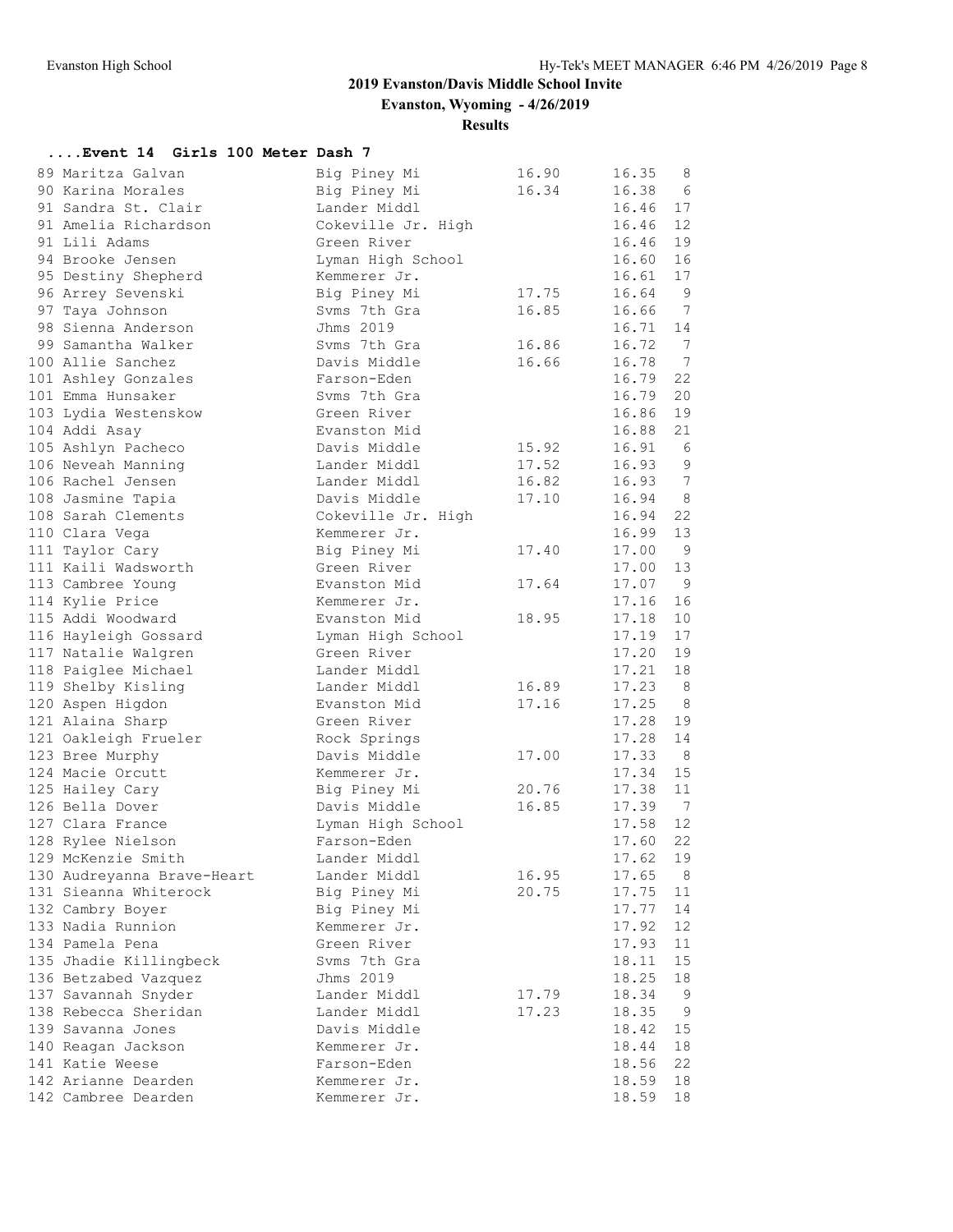**Evanston, Wyoming - 4/26/2019**

#### **Results**

# **....Event 14 Girls 100 Meter Dash 7**

| 144 Elsie Krupp       | Evanston Mid |       | 18.73    | 13   |
|-----------------------|--------------|-------|----------|------|
| 145 Darius Day        | Lander Middl |       | 18.83 17 |      |
| 146 Charleigh Smith   | Big Piney Mi | 18.31 | 18.92    | 10   |
| 147 Addison Statham   | Big Piney Mi | 18.86 | 19.00    | 10   |
| 147 Phyllis Davis     | Kemmerer Jr. |       | 19.00 17 |      |
| 149 Ava Hunter        | Lander Middl | 17.89 | 19.01    | - 9  |
| 150 Tori Anne Trower  | Davis Middle | 19.66 | 19.23    | 10   |
| 151 Annabelle Denevan | Lander Middl |       | 19.42    | 14   |
| 152 Shelbi Turner     | Evanston Mid |       | 19.43    | 11   |
| 153 Johana Saavedra   | Evanston Mid |       | 19.76    | 20   |
| 154 Makenzie Tizzano  | Kemmerer Jr. |       | 20.05 12 |      |
| 155 Rebekah Friday    | Lander Middl | 19.61 | 20.92 10 |      |
| 156 Cas Frude         | Lander Middl | 20.83 | 21.50    | - 11 |
| -- Sierra Selley      | Lander Middl |       | ΝT       | 15   |

#### **Event 15 Girls 100 Meter Dash 8**

=============================================================================================

| Name                | Year Team       | Seed  | Finals |                |                | H# Points Alternate |
|---------------------|-----------------|-------|--------|----------------|----------------|---------------------|
| 1 London Fenus      | Mountain Vie    | 14.20 | 13.32  | $\mathbf{1}$   | 10             |                     |
| 2 Rhonda Auradou    | Pinedale Middle | 13.93 | 13.68  | $\mathbf{1}$   | 8              |                     |
| 3 Mandy Majhanovich | Pinedale Middle | 14.00 | 13.95  | $\mathbf{1}$   | 6              |                     |
| 4 Dolce Olivas      | Rock Springs    | 14.78 | 13.97  | 2              | 5              |                     |
| 5 Madison Bauers    | Kemmerer Jr.    |       | 14.16  | $\overline{7}$ | $\overline{4}$ |                     |
| 6 Bella DiPaola     | Jhms 2019       |       | 14.19  | 11             | 3              |                     |
| 7 Shelby Carson     | Green River     |       | 14.25  | 7              | $\mathbf{2}$   |                     |
| 8 Ally Anderson     | Rock Springs    | 14.46 | 14.42  | $\mathbf{2}$   | $\mathbf{1}$   |                     |
| 9 Raynee Holtman    | Svms 8th Gra    | 13.86 | 14.56  | $\mathbf{1}$   |                |                     |
| 10 Kendall Fessler  | Evanston Mid    | 14.78 | 14.58  | 2              |                |                     |
| 11 Ava Morgan       | Syms 8th Gra    | 14.16 | 14.60  | $\mathbf{1}$   |                |                     |
| 12 Audrey Kunkle    | Green River     |       | 14.61  | 9              |                |                     |
| 13 Kyla Meikle      | Pinedale Middle | 14.73 | 14.63  | $\mathbf{2}$   |                |                     |
| 14 Keira Heiner     | Syms 8th Gra    | 13.83 | 14.65  | 1              |                |                     |
| 14 Kailey Penhollow | Davis Middle    | 14.84 | 14.65  | 2              |                |                     |
| 16 Abigail Gava     | Jhms 2019       | 13.80 | 14.70  | $\mathbf 1$    |                |                     |
| 17 McKenzie Head    | Pinedale Middle |       | 14.76  | 8              |                |                     |
| 18 Mackenzie Mair   | Mountain Vie    |       | 14.87  | 12             |                |                     |
| 19 Olivia Sheets    | Green River     |       | 15.04  | 8              |                |                     |
| 20 Taylor Fisher    | Davis Middle    | 16.51 | 15.08  | 4              |                |                     |
| 21 Maritza Avina    | Rock Springs    | 14.53 | 15.18  | 2              |                |                     |
| 22 Maria Mahood     | Jhms 2019       | 15.34 | 15.27  | 3              |                |                     |
| 23 Makaela Simpson  | Kemmerer Jr.    |       | 15.28  | 8              |                |                     |
| 24 Brinley Nelson   | Green River     |       | 15.39  | 11             |                |                     |
| 25 Brooke Hatch     | Syms 8th Gra    | 15.59 | 15.40  | 3              |                |                     |
| 26 Autum Hansen     | Evanston Mid    |       | 15.44  | 12             |                |                     |
| 26 Savannah Ellis   | Kemmerer Jr.    |       | 15.44  | 7              |                |                     |
| 28 Jacquie Gunter   | Kemmerer Jr.    |       | 15.45  | 7              |                |                     |
| 29 Arielle D'Arge   | Jhms 2019       | 15.25 | 15.53  | 2              |                |                     |
| 29 Jayleigh Wright  | Green River     |       | 15.53  | 9              |                |                     |
| 31 Aubrey Bryan     | Farson-Eden     |       | 15.59  | 9              |                |                     |
| 32 Jordan Davis     | Jhms 2019       | 16.63 | 15.60  | 4              |                |                     |
| 33 Kaira Kofford    | Manila High     | 16.00 | 15.62  | 3              |                |                     |
| 34 Claire Lane      | Lander Middl    |       | 15.66  | 8              |                |                     |
| 35 Dalya Salcedo    | Green River     |       | 15.68  | 10             |                |                     |
| 36 Lindsey Cox      | Rock Springs    |       | 15.69  | 10             |                |                     |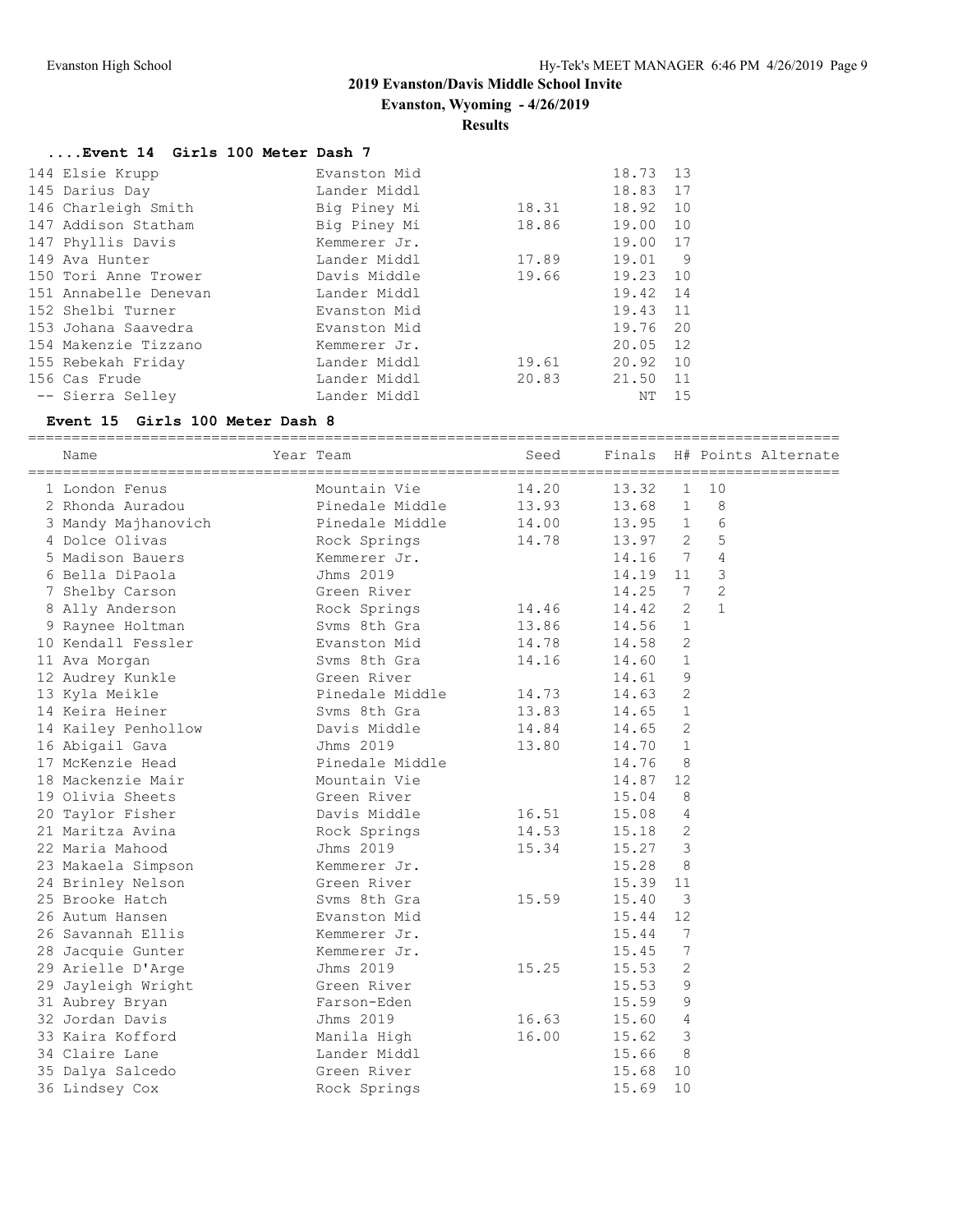**Evanston, Wyoming - 4/26/2019**

**Results**

# **....Event 15 Girls 100 Meter Dash 8**

| 37 Kyra Simonson      | Lander Middl       |       | 15.75 | 8               |
|-----------------------|--------------------|-------|-------|-----------------|
| 38 Afton Orvin        | Kemmerer Jr.       |       | 15.82 | 9               |
| 39 Anailisa Friday    | Lander Middl       |       | 15.84 | $7\phantom{.0}$ |
| 40 Amy Weigel         | Lander Middl       |       | 15.89 | 11              |
| 41 RyLie Lytle        | Rock Springs       |       | 15.92 | 12              |
| 41 Logan Robinson     | Evanston Mid       | 15.58 | 15.92 | 3               |
| 43 Ceili Fallon       | Pinedale Middle    | 16.78 | 15.94 | 5               |
| 44 Hannah Neundorf    | Lander Middl       |       | 15.96 | 10              |
| 45 Jacey Leon         | Green River        |       | 15.97 | 10              |
| 46 Brittany Tatum     | Big Piney Mi       | 16.73 | 16.03 | -5              |
| 47 Alysha Tolman      | Syms 8th Gra       | 16.06 | 16.07 | 4               |
| 47 Heather Allison    | Green River        |       | 16.07 | 10              |
| 49 Jazmun Mortensen   | Pinedale Middle    |       | 16.15 | 9               |
| 50 Blanca Sartillo    | Jhms 2019          | 16.76 | 16.16 | 5               |
| 50 Libby Rammell      | Syms 8th Gra       | 15.99 | 16.16 | 3               |
| 52 Braelyn Diers      | Cokeville Jr. High |       | 16.17 | 11              |
| 52 Kelly Garcia Lopez | Jhms 2019          | 16.45 | 16.17 | 4               |
| 54 Ryliegh Cole       | Mountain Vie       |       | 16.25 | 9               |
| 55 Morgan Grossman    | Pinedale Middle    |       | 16.32 | 11              |
| 56 Aggie Brown        | Lander Middl       | 17.14 | 16.34 | 5               |
| 56 Alana Roper        | Evanston Mid       |       | 16.34 | 12              |
| 58 Brinlee Roberts    | Lyman High School  |       | 16.42 | 11              |
| 59 Emmalee Allen      | Lyman High School  | 16.70 | 16.54 | $\overline{4}$  |
| 59 Bella Heath        | Pinedale Middle    | 15.79 | 16.54 | 3               |
| 61 Katy Pope          | Green River        |       | 16.58 | 9               |
| 62 Ash Guffey         | Rock Springs       | 17.32 | 16.60 | - 6             |
| 63 Aubrey Morrell     | Green River        |       | 16.61 | 10              |
| 64 Christina Dyess    | Rock Springs       | 16.46 | 16.71 | -4              |
| 65 Gracie Himmerich   | Cokeville Jr. High |       | 16.80 | 11              |
| 66 Zana Buckendorf    | Rock Springs       | 16.28 | 16.83 | 4               |
| 67 Ella Fraughton     | Lyman High School  |       | 16.89 | 10              |
| 68 Aleena Forney      | Rock Springs       | 18.18 | 16.90 | 6               |
| 69 Leanna Crozier     | Pinedale Middle    | 17.63 | 16.92 | 6               |
| 69 Delsa Thomas       | Syms 8th Gra       | 16.87 | 16.92 | 5               |
| 71 Sarai Erickson     | Syms 8th Gra       | 16.86 | 16.94 | 5               |
| 72 Hannah Runyan      | Big Piney Mi       | 17.14 | 16.96 | 5               |
| 73 Amelia Despain     | Kemmerer Jr.       |       | 17.06 | 7               |
| 74 Brynne Hoffman     | Big Piney Mi       | 17.30 | 17.49 | 5               |
| 75 Daryl Lindworm     | Lander Middl       |       | 17.51 | 8               |
| 76 Emma Hood          | Syms 8th Gra       | 17.53 | 17.67 | 6               |
| 77 Charlee Harmer     | Manila High        | 18.80 | 18.10 | 6               |
| 78 Andrea Zacarias    | Rock Springs       | 18.83 | 18.53 | 6               |
| 79 Brandy Thoren      | Farson-Eden        | 19.54 | 19.36 | 7               |
| 80 Emily Christie     | Rock Springs       | 19.82 | 19.40 | 7               |
| 81 Ashli Johnson      | Lander Middl       |       | 19.71 | 9               |

# **Event 17 Boys 100 Meter Dash 7**

| Name                 | Year Team |              | Seed  |                |      | Finals H# Points Alternate |
|----------------------|-----------|--------------|-------|----------------|------|----------------------------|
| 1 Gabriel Hutchinson |           | Evanston Mid | 12.68 | 12.35 1 10     |      |                            |
| 2 Bo Filipovich      |           | Evanston Mid |       | $12.65$ 22 8   |      |                            |
| 3 Gavin Dighton      |           | Lander Middl |       | $12.77$ $17$ 6 |      |                            |
| 4 Dominic Sanchez    |           | Big Piney Mi | 13.52 | $13.09$ 1 5    |      |                            |
| 5 Braiden McCann     |           | Green River  |       | 13.12          | - 25 |                            |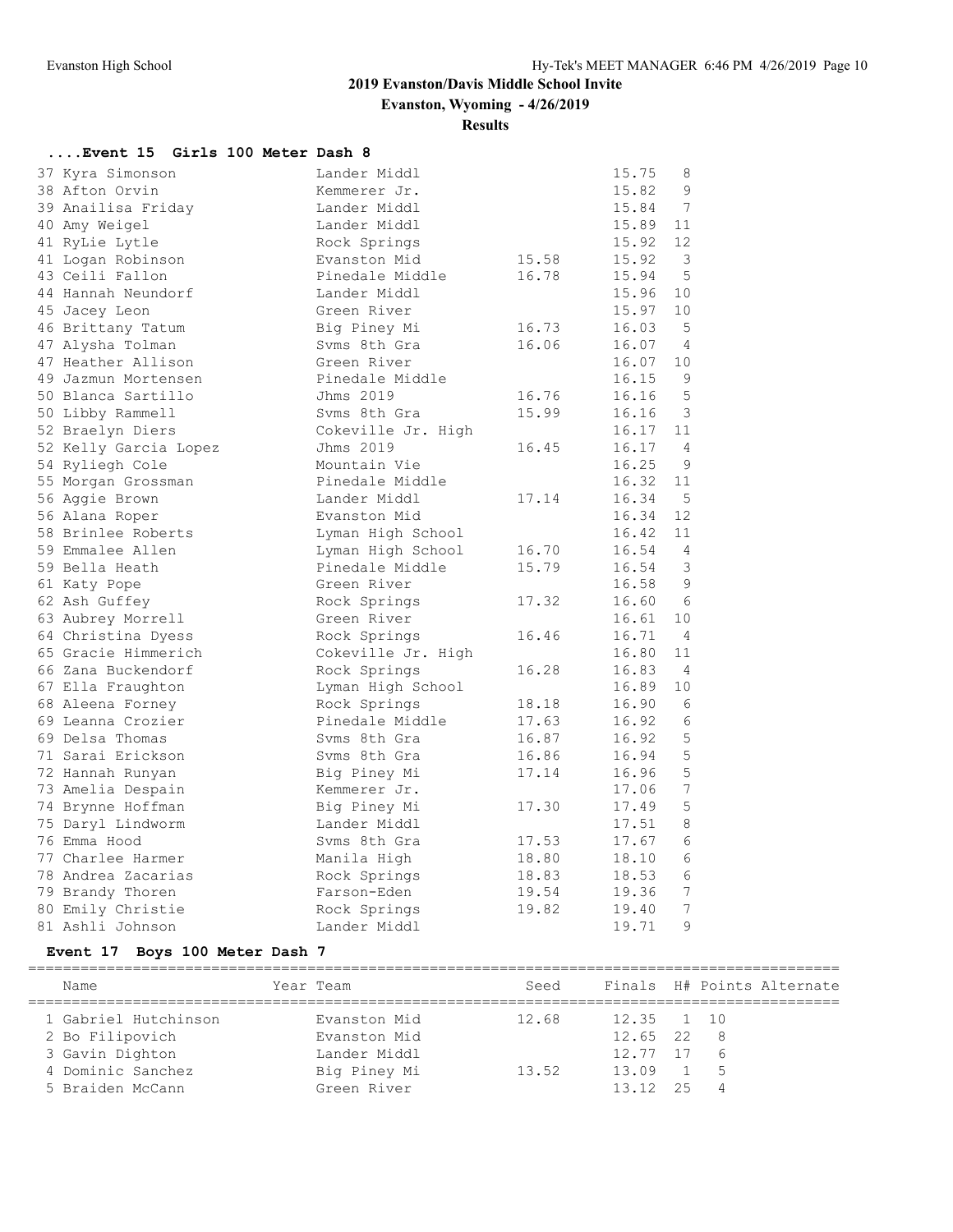**....Event 17 Boys 100 Meter Dash 7**

# **2019 Evanston/Davis Middle School Invite**

**Evanston, Wyoming - 4/26/2019**

**Results**

| 6 Jaxxson Gomez          | Green River         |       | 13.13 | 21                       | 3              |
|--------------------------|---------------------|-------|-------|--------------------------|----------------|
| 7 Gatlin Cimineli        | Mountain Vie        | 13.56 | 13.16 | $\mathbf{1}$             | $\overline{c}$ |
| 8 Camden Brown           | Jhms 2019           | 13.37 | 13.23 | $\mathbf{1}$             | $\mathbf{1}$   |
| 9 Bodey Fraughton        | Mountain Vie        | 13.40 | 13.33 | $\mathbf{1}$             |                |
| 10 Cole Robinette        | Davis Middle        | 13.90 | 13.65 | $\overline{2}$           |                |
| 11 Owen Sweeney          | Lander Middl        | 15.06 | 13.69 | 6                        |                |
| 12 Creighton White       | Lander Middl        | 14.33 | 13.72 | $\mathbf{3}$             |                |
| 13 Skyler Rogers         | Kemmerer Jr.        |       | 13.79 | 25                       |                |
| 14 Tyler Castillon       | Green River         |       | 13.81 | 21                       |                |
| 14 Lucas Knight          | Green River         |       | 13.81 | 17                       |                |
|                          |                     |       |       |                          |                |
| 16 Jeremy Briscoe        | Davis Middle        | 13.59 | 13.84 | $\overline{\phantom{0}}$ |                |
| 17 Nick Long             | Lander Middl        | 14.50 | 13.85 | $\overline{3}$           |                |
| 18 Cory Condos           | Lyman High School   |       | 13.92 | 19                       |                |
| 19 Ryder Wilson          | Davis Middle        | 14.15 | 13.93 | $\mathcal{S}$            |                |
| 20 Carson Eardley        | Mountain Vie        | 13.58 | 13.98 | 2                        |                |
| 21 Wylie Wilkes          | Svms 7th Grade Boys | 14.43 | 14.00 | $\overline{3}$           |                |
| 22 Brycen Coombs         | Rock Springs        | 14.56 | 14.02 | 4                        |                |
| 23 Randy Garcia Lopez    | Jhms 2019           |       | 14.05 | 20                       |                |
| 24 Jackson Biddulph      | Evanston Mid        |       | 14.07 | 20                       |                |
| 25 Kai Hendricks         | Svms 7th Grade Boys | 13.93 | 14.10 | 2                        |                |
| 26 Aiden Liechty         | Davis Middle        | 14.06 | 14.11 | 2                        |                |
| 27 Camron Cooper         | Davis Middle        | 14.36 | 14.15 | $\mathcal{S}$            |                |
| 27 Toby Flake            | Mountain Vie        | 14.70 | 14.15 | $\overline{4}$           |                |
| 29 Ryley Lea             | Pinedale Middle     | 15.11 | 14.20 | 6                        |                |
| 30 Hunter Kihn           | Lander Middl        | 14.61 | 14.23 | $\overline{4}$           |                |
| 31 Zack Wirick           | Davis Middle        | 13.37 | 14.24 | $\mathbf{1}$             |                |
| 31 Kaleb Kristiansen     | Rock Springs        | 13.05 | 14.24 | $\mathbf{1}$             |                |
| 33 Jackson Joyce         | Jhms 2019           | 14.82 | 14.27 | 5                        |                |
| 34 Brooks Searle         | Evanston Mid        | 15.05 | 14.29 | $\sqrt{6}$               |                |
| 35 Alexander Lyman       | Davis Middle        | 14.00 | 14.32 | 2                        |                |
| 36 Kal Burk              | Svms 7th Grade Boys | 14.93 | 14.42 | 5                        |                |
| 37 Korbyn Lamb           | Davis Middle        |       | 14.43 | 19                       |                |
| 38 Kolter Putnam         | Davis Middle        | 15.34 | 14.50 | 7                        |                |
| 39 Finn Johnson          | Lander Middl        | 14.51 | 14.54 | 3                        |                |
| 40 Trey Finch            | Green River         |       | 14.56 | 26                       |                |
| 41 Trayten Wiedrich      | Davis Middle        | 14.79 | 14.58 | 5                        |                |
| 42 Cohen Morrow          | Davis Middle        | 13.96 | 14.59 | 2                        |                |
| 42 Caleb Smith           | Lyman High School   |       | 14.59 | 25                       |                |
| 44 Wyatt Nebeker         | Lyman High School   |       | 14.65 | 25                       |                |
| 45 Noah Lucas            | Evanston Mid        | 14.78 | 14.66 | $\overline{4}$           |                |
| 45 Brayden Johnson-Baker | Lander Middl        | 14.67 | 14.66 | 4                        |                |
| 47 Sam Gregory           | Lyman High School   |       | 14.67 | 17                       |                |
| 48 Liam O'Connor         | Pinedale Middle     |       | 14.69 | 17                       |                |
| 48 Sam Dolezal           | Davis Middle        | 14.83 | 14.69 | $\overline{5}$           |                |
| 50 Braden Kilpack        | Lyman High School   |       | 14.70 | 19                       |                |
| 51 Bill Harber           | Pinedale Middle     | 14.91 | 14.76 | 5                        |                |
| 52 Carter Pollastro      | Rock Springs        | 14.81 | 14.86 | 5                        |                |
| 53 Gavin Cazier          | Svms 7th Grade Boys | 15.19 | 14.89 | 6                        |                |
| 53 Jayce French          | Lyman High School   |       | 14.89 | 18                       |                |
| 55 Dakota Walker         | Davis Middle        | 14.19 | 14.93 | 3                        |                |
| 55 Ben Lail              | Manila High         | 15.60 | 14.93 | 8                        |                |
| 57 Porter Hall           | Davis Middle        | 15.16 | 14.96 | 6                        |                |
| 58 Jordan Mendez         | Davis Middle        | 14.80 | 14.99 | 5                        |                |
| 59 Austin Rucalcaba      | Big Piney Mi        | 15.60 | 15.08 | 8                        |                |
|                          |                     |       |       |                          |                |

60 Ryan Hacklin Big Piney Mi 15.60 15.12 8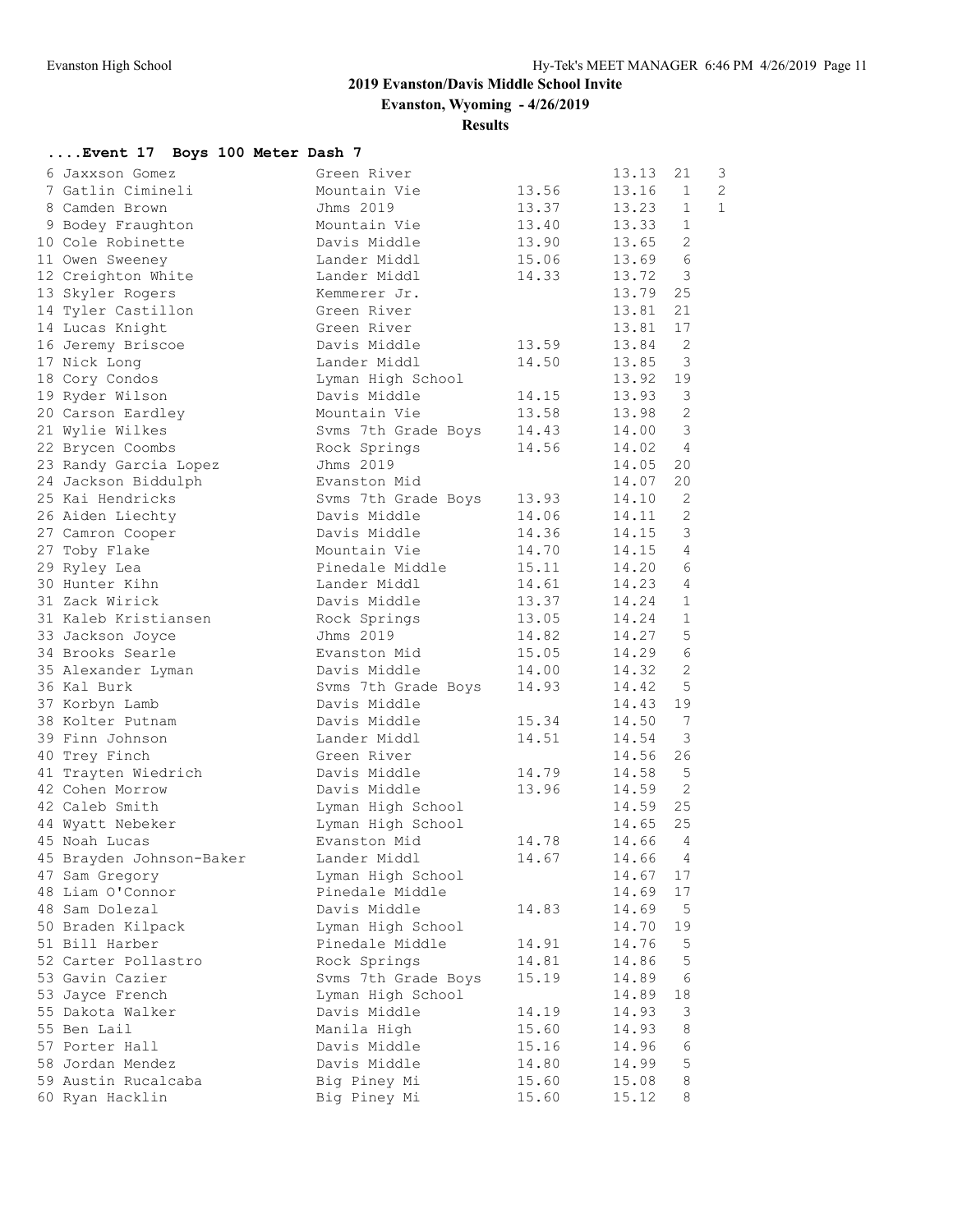**Evanston, Wyoming - 4/26/2019**

**Results**

# **....Event 17 Boys 100 Meter Dash 7**

| 61 Jayce Ramage       | Pinedale Middle                 |       | 15.18 | 21                   |
|-----------------------|---------------------------------|-------|-------|----------------------|
| 62 Gage Householder   | Farson-Eden                     |       | 15.20 | 17                   |
| 63 Luke Robinette     | Davis Middle                    | 16.58 | 15.25 | 11                   |
| 64 Bo Penfield        | Big Piney Mi                    | 15.62 | 15.32 | 8                    |
| 65 Caleb Hertler      | Lander Middl                    | 15.18 | 15.35 | 6                    |
| 66 Zane Espinosa      | Lander Middl                    | 14.53 | 15.36 | $\overline{4}$       |
| 67 Weston Schwab      | Svms 7th Grade Boys             |       | 15.46 | 27                   |
| 68 Craig Hansen       | Lander Middl                    | 15.47 | 15.53 | 27                   |
| 68 Parker Green       | Davis Middle                    | 16.07 | 15.53 | $\overline{9}$       |
| 70 Caden Steen        | Green River                     |       | 15.58 | 24                   |
| 71 Izayha Leckie      | Evanston Mid                    | 16.26 | 15.59 | 10                   |
| 72 Riley Rutstein     | Green River                     |       | 15.64 | 19                   |
| 73 Edwin Cabrera      | Jhms 2019                       |       | 15.69 | 20                   |
| 74 Bridger Lake       | Evanston Mid                    | 17.66 | 15.70 | 13                   |
| 75 Payton Jenkins     | Rock Springs                    | 15.24 | 15.75 | $\overline{7}$       |
| 76 Tyler Davies       | Rock Springs                    |       | 15.84 | 25                   |
| 77 Jaxson Daniels     | Davis Middle                    | 15.56 | 15.86 | $\overline{7}$       |
| 78 Clark Francisco    | Lander Middl                    | 15.76 | 15.87 | 9                    |
| 79 Stockton Tippets   | Manila High                     | 15.60 | 15.89 | 8                    |
| 80 Calvin Erickson    | Kemmerer Jr.                    |       | 15.89 | 23                   |
| 81 Caden Clifford     | Big Piney Mi                    | 14.59 | 15.90 | $\overline{4}$       |
| 82 David Butler       | Davis Middle                    | 15.70 | 15.98 | 8 <sup>8</sup>       |
| 83 Kaden Newman       | Davis Middle                    |       | 15.99 | 19                   |
| 84 Edwin Burgos       | Evanston Mid                    |       | 16.00 | 25                   |
| 84 Brogan Frericks    | Rock Springs                    |       | 16.00 | 22                   |
| 86 Brendan Erickson   |                                 |       | 16.01 | 26                   |
|                       | Lyman High School               | 16.60 |       | 11                   |
| 87 Conner Olson       | Evanston Mid<br>Pinedale Middle |       | 16.04 | - 9                  |
| 88 Cordelle Lane      |                                 | 16.02 | 16.05 | 22                   |
| 89 Cameron Christen   | Kemmerer Jr.                    |       | 16.10 |                      |
| 90 Owen Barton        | Kemmerer Jr.                    |       | 16.11 | 21<br>15             |
| 91 Derek Hagler       | Kemmerer Jr.                    |       | 16.13 |                      |
| 92 Dylan Hagler       | Kemmerer Jr.                    |       | 16.18 | 18                   |
| 92 Jamar McDowell     | Davis Middle                    | 16.04 | 16.18 | $\overline{9}$<br>12 |
| 94 Jaeger Liechty     | Davis Middle                    | 16.87 | 16.25 |                      |
| 95 Jacksen Washburn   | Lander Middl                    | 16.51 | 16.27 | 11                   |
| 96 Cole Walton        | Big Piney Mi                    | 16.40 | 16.30 | 11                   |
| 97 Jack Harrild       | Cokeville Jr. High              |       | 16.37 | 23                   |
| 97 Gavin Branning     | Evanston Mid                    | 16.24 | 16.37 | 10                   |
| 97 Evan Hawkins       | Jhms 2019                       | 16.27 | 16.37 | 10                   |
| 97 Kyle Cahill        | Rock Springs                    |       | 16.37 | 18                   |
| 97 Brackin Lail       | Manila High                     | 15.60 | 16.37 | 8                    |
| 102 Gabe Wiswell      | Kemmerer Jr.                    |       | 16.41 | 24                   |
| 103 Deacon Johns      | Evanston Mid                    | 16.48 | 16.42 | 11                   |
| 104 Logan Klatt       | Evanston Mid                    |       | 16.43 | 20                   |
| 104 Kaleb Miller      | Big Piney Mi                    | 16.53 | 16.43 | 11                   |
| 106 Bryce Brown       | Kemmerer Jr.                    |       | 16.47 | 18                   |
| 107 Tarrin Haws       | Davis Middle                    | 17.63 | 16.51 | 13                   |
| 108 Ryan McNees       | Lander Middl                    | 16.36 | 16.53 | 27                   |
| 109 Kane Aberle       | Kemmerer Jr.                    |       | 16.60 | 23                   |
| 109 Landyn Gray       | Davis Middle                    |       | 16.60 | 19                   |
| 109 Gabe Saavedra     | Davis Middle                    |       | 16.60 | 24                   |
| 112 Quintan Bird      | Cokeville Jr. High              |       | 16.61 | 27                   |
| 113 Landon Jones      | Lander Middl                    |       | 16.64 | 24                   |
| 113 Brody Byrne       | Manila High                     | 15.60 | 16.64 | $\overline{7}$       |
| 113 Rustin Van Geisen | Lyman High School               |       | 16.64 | 21                   |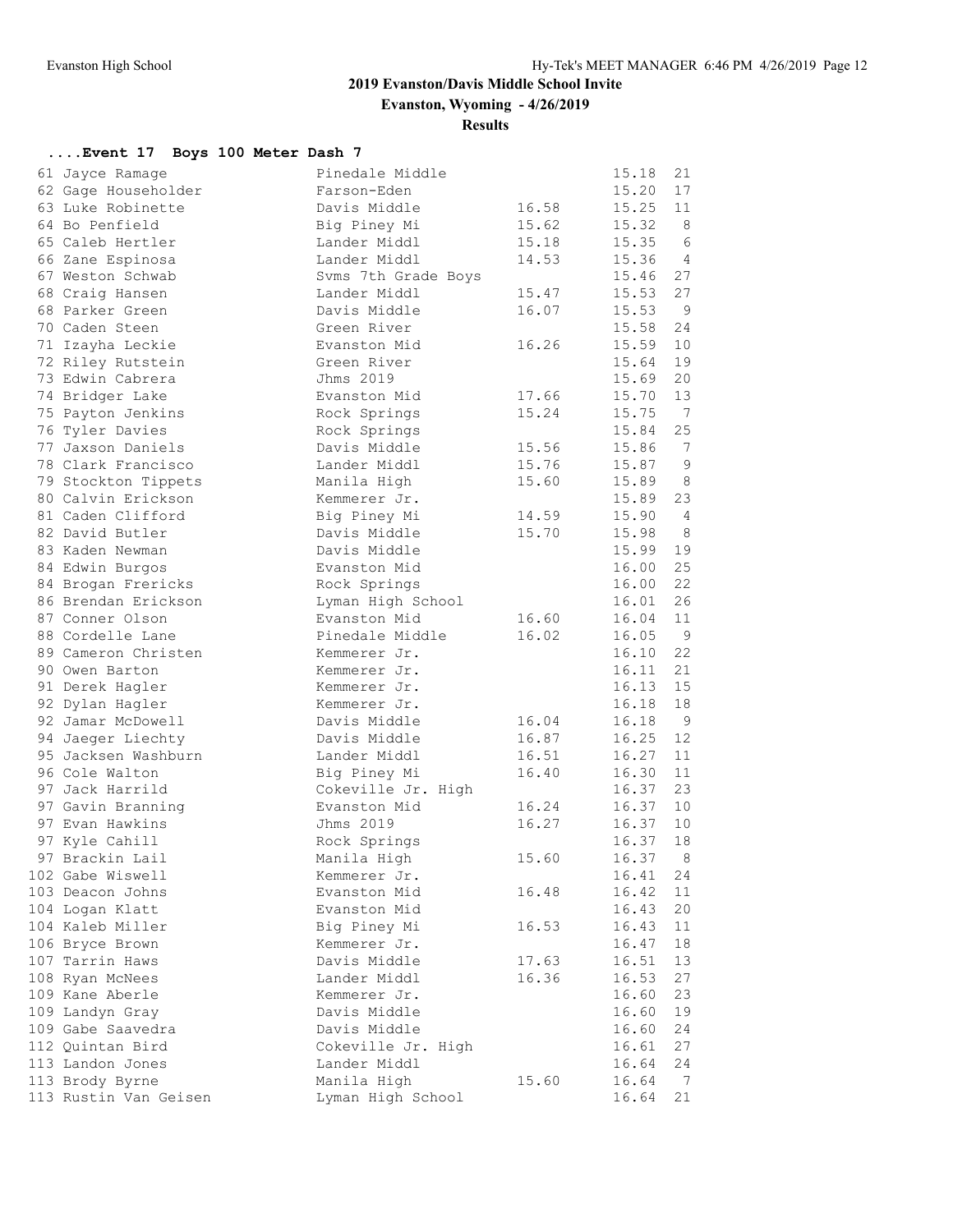**Evanston, Wyoming - 4/26/2019**

#### **Results**

# **....Event 17 Boys 100 Meter Dash 7**

| 116 Gabriel Platt       | Kemmerer Jr.                 |                | 16.67          | 20             |
|-------------------------|------------------------------|----------------|----------------|----------------|
| 117 Christian Lee       | Green River                  |                | 16.70          | 24             |
| 118 Zayden Mills        | Evanston Mid                 |                | 16.76          | 15             |
| 118 Wyatt Johnson       | Evanston Mid                 |                | 16.76          | 20             |
| 120 Trysmen Green       | Big Piney Mi                 | 14.59          | 16.78          | $\overline{4}$ |
| 121 Devin Thomas        | Lander Middl                 | 18.35          | 16.82          | 14             |
| 122 Logan Murkley       | Farson-Eden                  |                | 16.83          | 27             |
| 122 Axel Tomlin         | Kemmerer Jr.                 |                | 16.83          | 23             |
| 124 Caleb Larvie        | Lander Middl                 | 16.12          | 16.84          | 10             |
| 125 Aaron Gillette      | Davis Middle                 | 15.31          | 16.86          | $\overline{7}$ |
| 125 Jacson Osborne      | Davis Middle                 | 17.00          | 16.86          | 12             |
| 127 Tanner Schramm      | Kemmerer Jr.                 |                | 16.87          | 18             |
| 128 Miles Kitchen       | Lander Middl                 | 16.06          | 16.89          | $\overline{9}$ |
| 129 Darrius Casillas    | Davis Middle                 | 15.40          | 17.00          | $\overline{7}$ |
| 129 Zion Sioux          | Lander Middl                 |                | 17.00          | 24             |
| 131 Kaden Freeze        | Rock Springs                 | 15.12          | 17.10          | 6              |
| 132 Jordan Cubas        | Davis Middle                 | 17.38          | 17.12          | 12             |
| 133 Kyler Hogman        | Davis Middle                 |                | 17.15          | 18             |
| 134 Aaron Salzman       | Kemmerer Jr.                 |                | 17.20          | 19             |
| 135 Aaron Lewis         | Evanston Mid                 |                | 17.39          | 21             |
| 135 Garrett Smith       | Green River                  |                | 17.39          | 26             |
| 137 Bobby Ellsworth     | Davis Middle                 | 18.19          | 17.40          | 14             |
| 138 Kelby Staley        | Big Piney Mi                 |                | 17.45          | 19             |
| 139 Damon Herman        | Green River                  |                | 17.46          | 22             |
| 140 Nathan Ungerman     | Evanston Mid                 |                | 17.50          | 24             |
| 141 Eben Moen           | Lyman High School            |                | 17.60          | 23             |
| 142 Logan Tinoco        | Big Piney Mi                 | 19.21          | 17.61          | 14             |
| 143 Kadan Taylor        | Kemmerer Jr.                 |                | 17.68          | 17             |
| 143 Aiden Conrad        | Davis Middle                 | 16.72          | 17.68          | 11             |
| 145 A. Neece            | Farson-Eden                  |                | 17.69          | 27             |
| 146 Grasin Nielson      | Kemmerer Jr.                 |                | 17.87          | 26             |
| 147 Juan Rivera         | Lander Middl                 | 17.39          | 17.93          | 12             |
| 148 Jeran Welling       | Evanston Mid                 |                | 17.98          | 26             |
| 149 Jace Bullington     | Kemmerer Jr.                 |                | 18.03          | 23             |
| 150 Jamison Snell       | Pinedale Middle              | 16.79          | 18.04          | 12             |
| 151 Cody Jones          | Svms 7th Grade Boys          |                | 18.05          | 25             |
| 152 Tanner Tholl        | Davis Middle                 | 19.84          | 18.06          | 14             |
| 153 Deagan Day          | Davis Middle                 | 17.48          | 18.20          | 12             |
| 154 Jackson Conder      | Lander Middl                 | 17.80          | 18.23          | 13             |
| 155 Ayden Wyatt         | Lyman High School            |                | 18.36          | 20             |
| 156 Jordynn Martinez    | Big Piney Mi                 | 19.76          | 18.39          | 14             |
| 157 Erik Saavedra       | Evanston Mid                 |                | 18.60          | 24             |
| 158 Braxton Pope        | Kemmerer Jr.                 |                | 18.63          | 15             |
| 159 Andrew Neuendorf    | Lander Middl                 | 21.25          | 18.87          | 15             |
| 160 Koby Simpson        | Davis Middle                 | 18.48          | 18.92          | 14             |
| 161 Kevin Cendejas      | Davis Middle                 | 19.99          | 19.01          | 15             |
| 162 Caleb Fisk          | Lander Middl                 |                |                | 15             |
| 163 Jesus Saavedra      | Davis Middle                 | 20.10<br>17.13 | 19.03<br>19.28 | 12             |
| 164 Caden Marler        | Evanston Mid                 |                | 19.32          |                |
| 165 Wyatt Hatch         | Lyman High School            |                | 19.45          | 18             |
| 166 Landon Smith        |                              |                | 19.49          | 26<br>17       |
| 167 Draimon Nebeker     | Rock Springs<br>Davis Middle | 17.85          |                |                |
|                         |                              |                | 19.66          | 13             |
| 168 Connor Higginbotham | Lander Middl                 | 19.06          | 19.94<br>19.95 | 14<br>22       |
| 169 John Ruby           | Big Piney Mi                 |                |                |                |
| 170 Jordan Staley       | Davis Middle                 |                | 20.10          | 16             |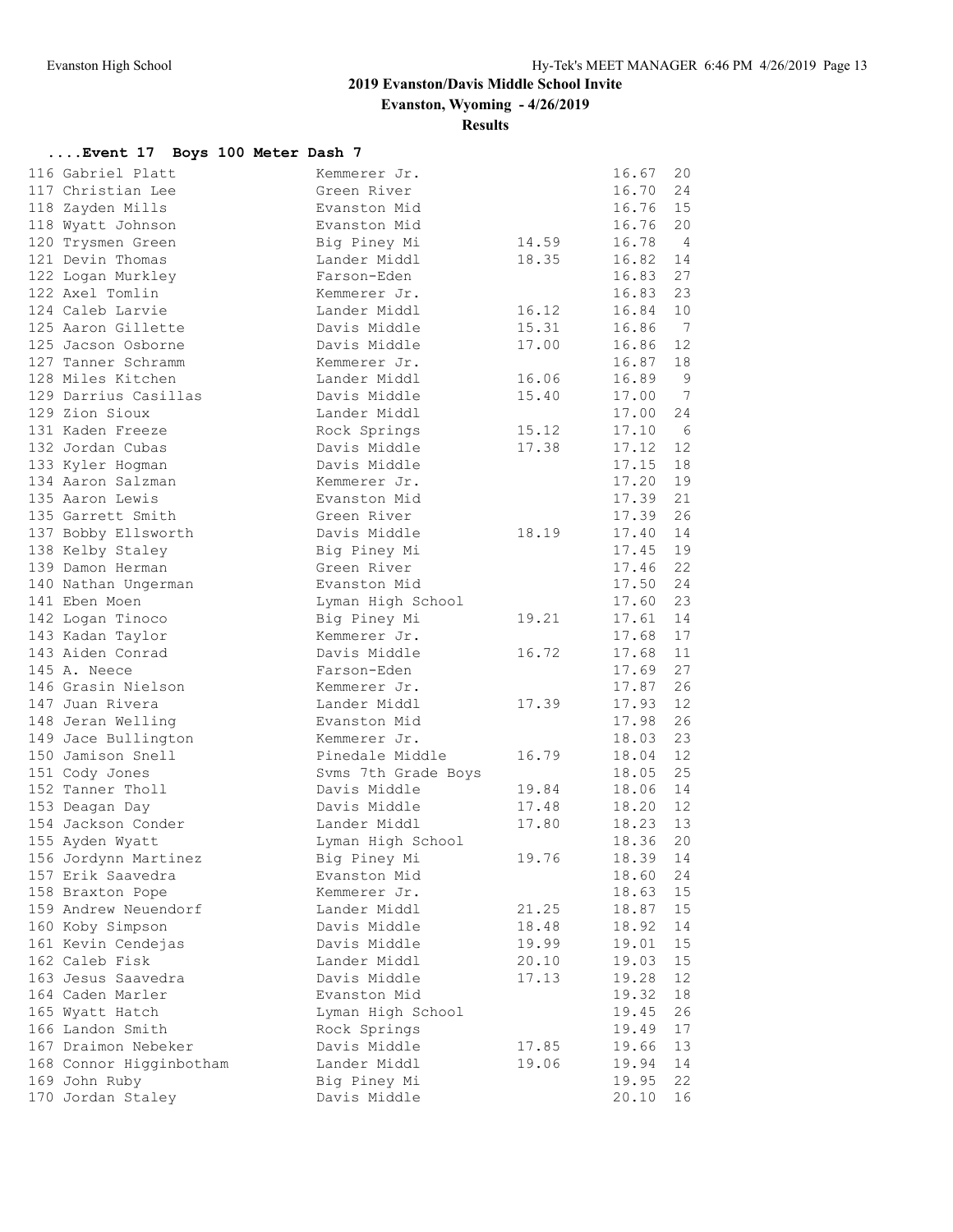**Evanston, Wyoming - 4/26/2019**

#### **Results**

#### **....Event 17 Boys 100 Meter Dash 7**

| 171 Max Gregory   | Lyman High School   |       | 20.19 22 |  |
|-------------------|---------------------|-------|----------|--|
| 172 Brian Nguyen  | Lander Middl        | 17.76 | 20.40 13 |  |
| 173 Drake Plowman | Cokeville Jr. High  |       | 21.00 15 |  |
| 174 Ben Bluemel   | Lyman High School   |       | 21.04 23 |  |
| 175 Jesse Leavitt | Syms 7th Grade Boys |       | 21.24 16 |  |
| 176 Tyler McKane  | Kemmerer Jr.        |       | 21.53 16 |  |
| 177 Daymon Muller | Davis Middle        | 18.00 | 22.57 13 |  |
| 178 Gus Roden     | Lyman High School   |       | 22.95 16 |  |

178 Gus Roden Lyman High School 22.95 16 **Event 18 Boys 100 Meter Dash 8** ============================================================================================= Name Year Team Seed Finals H# Points Alternate ============================================================================================= 1 Spencer Saltzman Svms 8th Grade Boys 11.85 11.19 1 10 2 Josh Nethercott Jhms 2019 12.07 11.81 1 8 3 Gustavo Cervantes Evanston Mid 12.30 11.97 1 6 4 Ricardo Renova Evanston Mid 11.78 12.01 1 5 5 Joshua Sosa Rock Springs 12.03 12.06 1 4 6 Joel Bever Lander Middl 12.20 9 3 7 Jared Babcock Lyman High School 12.21 7 2 8 Zeke Walton Evanston Mid 12.12 12.25 1 1 9 Kaleb Spalding The Soms 8th Grade Boys 12.72 12.34 2 10 Chase Stewart Svms 8th Grade Boys 13.11 12.37 2 11 Nathan Mitchell **Green River** 12.41 6 12 Cole McKinlay Green River 12.45 11 13 Jack Pasquenilli Lander Middl 12.84 12.46 2 14 Juan Navarro Evanston Mid 12.22 12.51 1 15 Bracken Miller Green River 12.54 9 16 Gabe Harris Lander Middl 12.91 12.58 2 17 Trysten Halter Green River 12.63 6 18 Tanner Moseley Green River 12.64 9 18 Saben Carlsen 12.47 12.64 1 20 Bryan Martinez Evanston Mid 12.65 10 21 Brayden Hickerson Lander Middl 13.35 12.66 3 22 Raf Greene Svms 8th Grade Boys 12.98 12.72 2 23 Noah Sletten Pinedale Middle 13.25 12.75 2 24 Abel Alvarado Kemmerer Jr. 12.81 7 25 Phoenix McComb Evanston Mid 12.83 7 26 Rope Glick Lander Middl 12.94 8 27 Zach Ward Lander Middl 13.40 12.96 3 28 Hunter Hawkins Mountain Vie 13.10 12.99 2 29 Wyatt Jensen Mountain Vie 13.14 13.07 2 30 Kyler Hughes Manila High 13.80 13.19 4 31 Ethan Moberle Davis Middle 13.53 13.20 3 32 Riggen Walker Kemmerer Jr. 13.29 10 33 Justin Whelan Lander Middl 14.45 13.31 4 34 Cade Covill **Pinedale Middle** 13.76 13.35 4 35 Remy Mulherin Lander Middl 13.80 13.36 4 36 Aidan Russell Lander Middl 13.74 13.38 3 37 Hank Dearden Evanston Mid 13.51 12 38 Ty Clark Rock Springs 13.30 13.53 3 38 Tayo Gillies Davis Middle 13.50 13.53 3 38 Gavin Bassett Svms 8th Grade Boys 13.91 13.53 4 41 Ezeekeil Allison Green River 13.55 8

42 Landon Palmer Davis Middle 13.81 13.59 4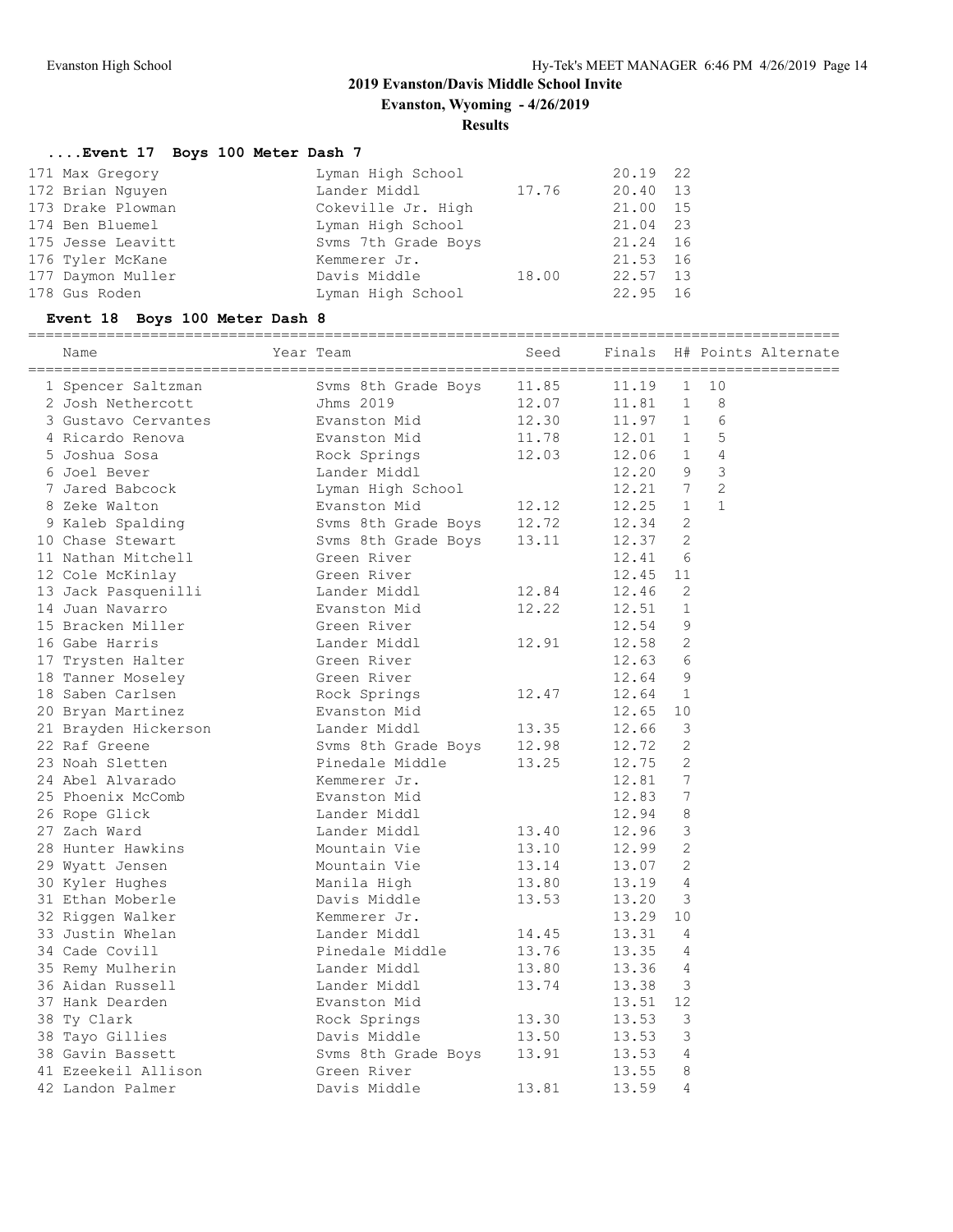**Evanston, Wyoming - 4/26/2019**

**Results**

| Event 18 Boys 100 Meter Dash 8 |                     |       |                          |
|--------------------------------|---------------------|-------|--------------------------|
| 43 Angel Diarte                | Jhms 2019           | 13.56 | 3<br>13.64               |
| 44 Kolmen Schultz              | Lyman High School   |       | 13.65<br>6               |
| 45 Karter Jordan               | Rock Springs        | 13.66 | 3<br>13.74               |
| 46 Seth Krell                  | Kemmerer Jr.        |       | 13.78<br>10              |
| 46 Ous Beason                  | Lander Middl        |       | 13.78<br>9               |
| 48 Matt Smith                  | Farson-Eden         |       | 12<br>13.88              |
| 49 Hyden Veigel                | Svms 8th Grade Boys | 14.47 | 13.89<br>4               |
| 50 Tristan Browning            | Syms 8th Grade Boys | 14.50 | 5<br>13.94               |
| 51 Chaz Peterson               | Pinedale Middle     | 13.99 | 13.99<br>$\overline{4}$  |
| 52 Shay O'Melia                | Green River         |       | 14.01<br>10              |
| 53 Evan Stephenson             | Lander Middl        |       | 14.04<br>10              |
| 54 Braxton Young               | Evanston Mid        | 15.15 | 5<br>14.07               |
| 55 Drew White                  | Syms 8th Grade Boys |       | 14.23<br>6               |
| 56 Luke Benton                 | Davis Middle        |       | 8<br>14.28               |
| 57 Noah Cosby                  | Jhms 2019           | 14.82 | 14.38<br>5               |
| 57 Hunter Wirick               | Davis Middle        |       | $7\phantom{.0}$<br>14.38 |
| 57 Manny Gomez                 | Rock Springs        |       | 14.38<br>12              |
| 60 Justin Knauss               | Kemmerer Jr.        |       | 14.41<br>10              |
| 61 Wiley Smith                 | Big Piney Mi        |       | 14.48<br>9               |
| 62 Ciris Kominsky              | Kemmerer Jr.        |       | 14.52<br>11              |
| 63 Cody Elliott                | Lander Middl        |       | 14.57<br>11              |
| 64 Dylan Dowson                | Jhms 2019           |       | 7<br>14.59               |
| 64 Wyatt Merkley               | Farson-Eden         |       | 12<br>14.59              |
| 66 Tyson Muir                  | Lyman High School   | 15.10 | 5<br>14.60               |
| 67 Mack Fairbairn              | Jhms 2019           | 14.78 | 5<br>14.63               |
| 68 Eric Wiswell                | Kemmerer Jr.        |       | 14.79<br>9               |
| 69 Eric Comer                  | Green River         |       | 7<br>14.84               |
| 70 Corbin Davis                | Green River         |       | 14.87<br>8               |
| 71 Trayvn Ollis                | Green River         |       | 14.90<br>11              |
| 72 Drake Fromm                 | Svms 8th Grade Boys |       | 14.92<br>7               |
| 72 Lakota Officer              | Lander Middl        |       | 14.92<br>10              |
| 74 Skyler Lee                  | Green River         |       | 15.02<br>11              |
| 74 Dillon Davis                | Green River         |       | 8<br>15.02               |
| 76 Thomas Howard               | Big Piney Mi        |       | 15.08<br>8               |
| 77 Greg Myers                  | Lander Middl        |       | 15.34<br>10              |
| 78 Izaak Nield                 | Syms 8th Grade Boys |       | 8<br>15.48               |
| 79 Cole Seaton                 | Jhms 2019           | 16.23 | 15.53<br>5               |
| 80 Jaxson Petrie               | Davis Middle        | 16.27 | 5<br>15.64               |
| 81 Ashtin Stauffer             | Kemmerer Jr.        |       | 15.70<br>6               |
| 82 Gage Finley                 | Green River         |       | $\sqrt{ }$<br>15.85      |
| 83 Braylen Miner               | Davis Middle        | 15.20 | 16.15<br>5               |
| 84 Joshua Hall                 | Jhms 2019           |       | 6<br>16.40               |
| 85 Hayden Tranquilino          | Rock Springs        | 16.70 | 6<br>17.30               |
| 86 Payton Neville              | Kemmerer Jr.        |       | 17.31<br>8               |
| 87 Keith McIntosh              | Davis Middle        | 21.00 | 6<br>20.52               |

#### **Event 20 Girls 400 Meter Dash 7**

| Year Team<br>Name | Seed                    |                | Finals H# Points Alternate |
|-------------------|-------------------------|----------------|----------------------------|
| 1 Aubrielle Maes  | Rock Springs<br>1:08.09 | $1:08.00$ 1 10 |                            |
| 2 Emry Hamblin    | Mountain Vie<br>1:10.00 | 1:10.00        | $7\phantom{0}$             |
| 2 Bria Calvert    | Lander Middl<br>1:11.97 | 1:10.00        | $\overline{7}$             |
| 4 Ryleigh Khune   | 1:07.17<br>Big Piney Mi | 1:12.00        | 1 5                        |
| 5 Ashyton Wells   | 1:14.00<br>Mountain Vie | 1:12.06        | $\overline{4}$             |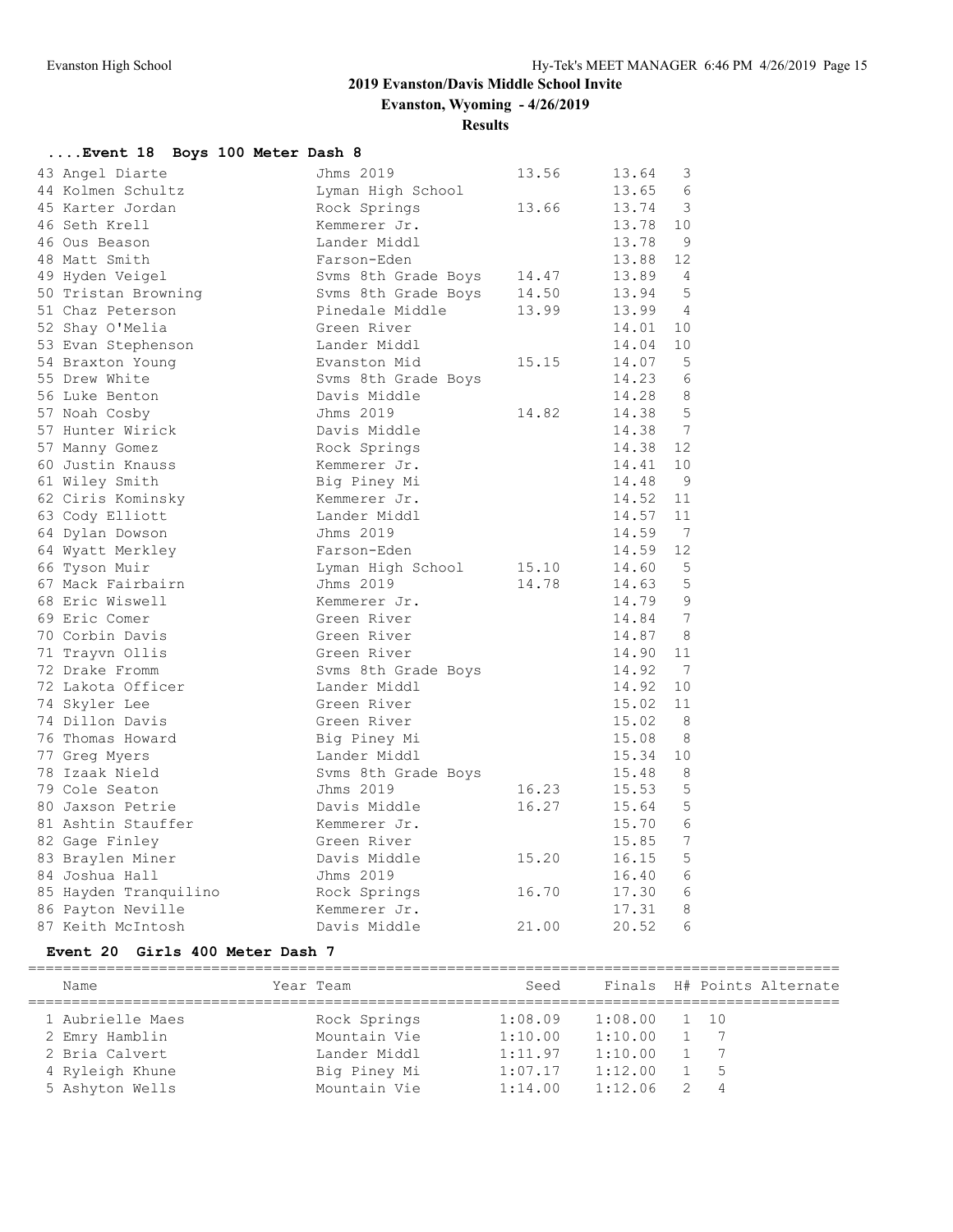**Evanston, Wyoming - 4/26/2019**

#### **Results**

#### **....Event 20 Girls 400 Meter Dash 7**

|                                  | Syms 7th Gra      | 1:12.24                | 1:12.71 | $\mathbf{1}$     | 3              |
|----------------------------------|-------------------|------------------------|---------|------------------|----------------|
| 6 Bailey Erickson<br>7 Anna Lehr | Pinedale Middle   | 1:14.30                | 1:13.27 | $\overline{2}$   | $\overline{c}$ |
| 8 Kiara Friday                   | Lander Middl      |                        | 1:13.93 | 8                | $\mathbf{1}$   |
|                                  | Kemmerer Jr.      |                        | 1:14.00 | 7                |                |
| 9 Saige Rogers                   | Lander Middl      |                        |         | $\mathbf{1}$     |                |
| 10 Allie Atnip                   |                   | 1:10.00                | 1:14.98 |                  |                |
| 11 Micah Strong                  | Big Piney Mi      | 1:13.81                | 1:15.08 | $\mathbf{1}$     |                |
| 12 Tyler Thatcher                | Kemmerer Jr.      |                        | 1:15.26 | $7\phantom{.0}$  |                |
| 13 Morgan Carter                 | Rock Springs      |                        | 1:15.37 | $\mathsf 9$      |                |
| 14 Ally Willoughby               | Rock Springs      | 1:21.27                | 1:15.76 | $\mathfrak{Z}$   |                |
| 15 Hannah Peterson               | Mountain Vie      | 1:17.00                | 1:16.21 | 2                |                |
| 16 Kyndal McFadden               | Lander Middl      | 1:12.87                | 1:16.25 | $\mathbf{1}$     |                |
| 17 Janae Skidmore                | Kemmerer Jr.      |                        | 1:16.52 | $\mathsf 9$      |                |
| 18 Josey Johnson                 | Lander Middl      |                        | 1:16.58 | $7\phantom{.0}$  |                |
| 19 Madelyn Bosch                 | Rock Springs      | 1:17.31                | 1:17.43 | $\mathbf{2}$     |                |
| 20 Annika Wilmot                 | Lander Middl      | 1:16.66                | 1:17.86 | 2                |                |
| 21 Gilly Wheeler                 | Lander Middl      |                        | 1:18.00 | $\mathsf 9$      |                |
| 22 Jolynn Jones                  | Big Piney Mi      | 1:19.40                | 1:18.07 | $\mathsf 3$      |                |
| 23 Karley Callahan               | Rock Springs      | 1:17.50                | 1:18.35 | $\sqrt{2}$       |                |
| 24 Aralyn Erickson               | Kemmerer Jr.      |                        | 1:18.41 | $\,8\,$          |                |
| 25 Lizzie Whiting                | Lander Middl      | 1:20.08                | 1:18.67 | $\mathfrak{Z}$   |                |
| 26 Braxton Burgener              | Lyman High School |                        | 1:19.64 | 8                |                |
| 27 Kinsley McClung               | Lander Middl      | 1:17.46                | 1:20.08 | 2                |                |
| 28 Tenley Reisig                 | Lander Middl      | 1:23.48                | 1:20.61 | 4                |                |
| 29 Brynn Bider                   | Rock Springs      | 1:18.00                | 1:20.68 | 2                |                |
| 30 Gigi Mahood                   | Jhms 2019         |                        | 1:21.27 | $\mathcal{G}$    |                |
| 31 Brynlley Stewart              | Evanston Mid      |                        | 1:21.60 | $\sqrt{6}$       |                |
| 32 Hailey Angelovic              | Rock Springs      | 1:21.29                | 1:22.17 | $\mathcal{S}$    |                |
| 33 Jennifer Montes               | Big Piney Mi      | 1:24.45                | 1:22.51 | 4                |                |
| 34 Emma Lester                   | Evanston Mid      |                        | 1:22.55 | 8                |                |
| 35 Ali Sibert                    | Mountain Vie      | 1:23.00                | 1:23.49 | $\overline{4}$   |                |
| 36 Madison Prado                 | Rock Springs      | 1:22.52                | 1:23.73 | $\mathfrak{Z}$   |                |
| 37 Brenna Fackrell               | Evanston Mid      |                        | 1:24.55 | $\epsilon$       |                |
| 38 Taya Johnson                  | Syms 7th Gra      | 1:18.88                | 1:25.00 | $\mathsf 3$      |                |
| 39 Savannah Galbraith            | Jhms 2019         | 1:18.53                | 1:27.00 | 3                |                |
| 40 Meesha Prine                  | Lander Middl      |                        | 1:27.01 | 8                |                |
| 41 Sascha Mizelle                | Jhms 2019         | 1:18.97                | 1:27.39 | $\mathfrak{Z}$   |                |
| 42 Arrey Sevenski                | Big Piney Mi      |                        | 1:28.28 | $\mathbf 5$      |                |
| 43 Emma Hood                     | Svms 8th Gra      | $1:29.87$<br>$1:28.76$ | 1:28.90 | 5                |                |
| 44 Sieanna Whiterock             | Big Piney Mi      | 1:26.11                | 1:29.40 | $\overline{4}$   |                |
| 45 Aubree Hymas                  | Rock Springs      | 1:36.83                | 1:29.58 | 5                |                |
| 46 Cambree Young                 | Evanston Mid      |                        | 1:29.88 | 7                |                |
| 47 Bree Murphy                   | Davis Middle      | 1:27.00                | 1:30.00 | 4                |                |
| 48 Suemy Gaona-Perez             | Jhms 2019         |                        | 1:30.19 | 8                |                |
| 49 Lara Robertson                | Lander Middl      | 1:30.15                | 1:30.87 | $\mathsf S$      |                |
| 50 Ali McKenzie                  |                   |                        |         | 7                |                |
|                                  | Rock Springs      |                        | 1:30.88 |                  |                |
| 51 Shelby Kisling                | Lander Middl      | 1:28.79                | 1:31.08 | 5                |                |
| 52 Audreyanna Brave-Heart        | Lander Middl      | 1:31.62                | 1:31.20 | 5                |                |
| 53 Emma York                     | Big Piney Mi      |                        | 1:31.88 | $\,8\,$          |                |
| 54 Alexandra Gingery             | Jhms 2019         |                        | 1:33.49 | $\boldsymbol{7}$ |                |
| 55 Zoey Darr                     | Lander Middl      | 1:30.24                | 1:34.54 | 5                |                |
| 56 Ella Stanbury                 | Lander Middl      |                        | 1:34.66 | $\boldsymbol{7}$ |                |
| 57 Kylie Price                   | Kemmerer Jr.      |                        | 1:37.00 | 7                |                |
| 58 Betzabed Vazquez              | Jhms 2019         |                        | 1:37.04 | 9                |                |
| 59 Macie Orcutt                  | Kemmerer Jr.      |                        | 1:37.26 | 8                |                |
| 60 Sydnee Harris                 | Rock Springs      | 1:43.34                | 1:38.71 | 6                |                |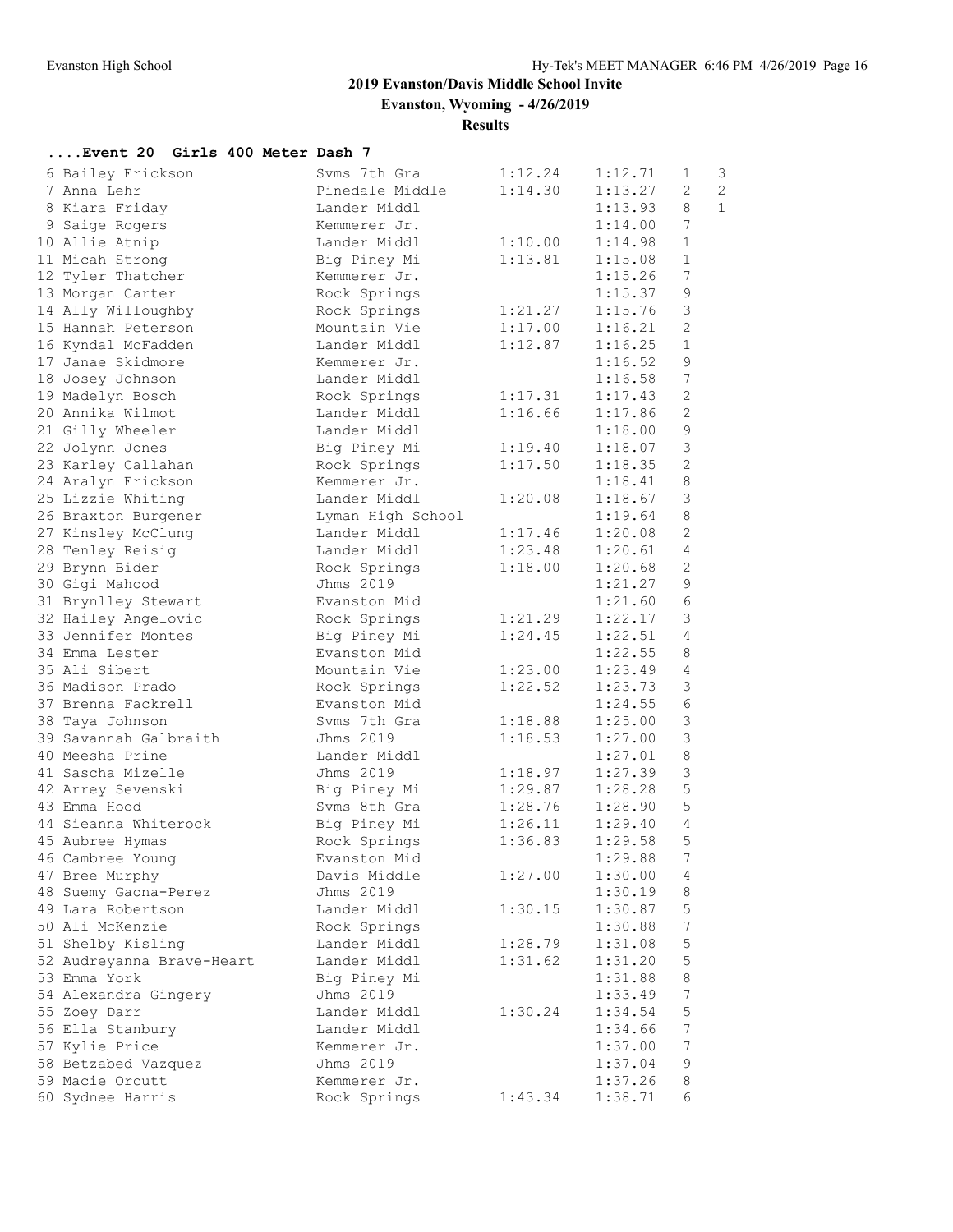**Evanston, Wyoming - 4/26/2019**

#### **Results**

# **....Event 20 Girls 400 Meter Dash 7**

| 61 Makaylee Hitt   | Rock Springs | 1:39.32 | 1:39.34 | 6              |
|--------------------|--------------|---------|---------|----------------|
| 62 Brianna Else    | Lander Middl | 1:25.64 | 1:39.94 | $\overline{4}$ |
| 63 Addison Statham | Big Piney Mi | 1:36.00 | 1:40.10 | - 5            |
| 64 Kathryn Copsey  | Rock Springs | 1:39.64 | 1:43.30 | 6              |
| 65 Melody Roswell  | Rock Springs | 1:52.00 | 1:45.36 | 6              |
| 66 Ariah Phillips  | Rock Springs | 1:46.14 | 1:49.85 | 6              |
| 67 Ava Hunter      | Lander Middl | 1:43.20 | 1:55.03 | 6              |
|                    |              |         |         |                |

#### **Event 21 Girls 400 Meter Dash 8**

|  | Name                                           | Year Team                           | Seed    |             |                | Finals H# Points Alternate |  |
|--|------------------------------------------------|-------------------------------------|---------|-------------|----------------|----------------------------|--|
|  | 1 Mandy Majhanovich                            | Pinedale Middle 1:12.03 1:09.78     |         |             | $\mathbf{1}$   | 10                         |  |
|  | 2 Courtney Sims Davis Middle 1:07.57 1:10.09 1 |                                     |         |             |                | 8                          |  |
|  | 3 Toree Andersen                               | Pinedale Middle 1:12.03 1:11.03 1   |         |             |                | 6                          |  |
|  | 4 Jayda Kenison                                | Mountain Vie $1:04.00$ 1:11.38 1    |         |             |                | 5                          |  |
|  | 5 Estrella Savage The Lander Middl 1:19.17     |                                     |         | 1:13.92     | 2              | 4                          |  |
|  | 6 Kennadee Belnap <b>bavis</b> Middle 1:12.00  |                                     |         | 1:14.82 1   |                | 3                          |  |
|  | 7 Sage Bradshaw                                | Lyman High School 1:11.00 1:14.86 1 |         |             |                | $\overline{c}$             |  |
|  | 8 Sarah Galbraith                              | Jhms 2019 1:14.65                   |         | 1:15.03     | 2              | $\mathbf{1}$               |  |
|  | 9 Raynee Holtman                               | Svms 8th Gra                        | 1:15.59 | 1:15.36     | $\overline{2}$ |                            |  |
|  | 10 Keira Heiner                                | Svms 8th Gra 1:15.41                |         | $1:16.26$ 2 |                |                            |  |
|  | 11 Savannah Nowakowski bavis Middle 1:10.00    |                                     |         | 1:16.63     | $\mathbf{1}$   |                            |  |
|  | 12 Bella Heath                                 | Pinedale Middle 1:20.50             |         | 1:17.00     | 2              |                            |  |
|  | 13 Elsie Piper                                 | Syms 8th Gra                        |         | 1:22.15     | $\overline{4}$ |                            |  |
|  | 14 Annamarie Gwilliam Jhms 2019                |                                     |         | 1:23.40     | 3              |                            |  |
|  | 15 Afton Orvin                                 | Kemmerer Jr.                        |         | 1:23.53     | 4              |                            |  |
|  | 16 Vanessa Valerio                             | Green River                         |         | 1:23.65     | $\mathcal{E}$  |                            |  |
|  | 17 Madison Zook                                | Pinedale Middle                     |         | 1:24.02     | 5              |                            |  |
|  | 18 Ethnee Swenson                              | Davis Middle 1:19.62                |         | 1:24.51     | 2              |                            |  |
|  | 19 Aspen Young                                 | Rock Springs                        | 1:24.54 | 1:26.36     | $\mathcal{E}$  |                            |  |
|  | 20 Amelia Despain                              | Kemmerer Jr.                        |         | 1:26.65     | 3              |                            |  |
|  | 21 Zana Buckendorf                             | Rock Springs                        | 1:24.44 | 1:27.29     | 3              |                            |  |
|  | 22 Tayana Eychner                              | Green River                         |         | 1:27.60     | 5              |                            |  |
|  | 23 Hallie May                                  | Rock Springs                        | 1:30.53 | 1:28.53     | 3              |                            |  |
|  | 24 Skylynn Harmon                              | Rock Springs                        |         | 1:29.45     | 4              |                            |  |
|  | 25 Daryl Lindworm                              | Lander Middl                        |         | 1:30.41     | 4              |                            |  |
|  | 26 Miros Gutierrez Romano Pinedale Middle      |                                     |         | 1:33.70     | 4              |                            |  |
|  | 27 Eliza Lowell                                | Rock Springs                        |         | 1:37.06     | 5              |                            |  |
|  |                                                |                                     |         |             |                |                            |  |

#### **Event 23 Boys 400 Meter Dash 7**

| Name               | Year Team                   | Seed    |         |                 |      | Finals H# Points Alternate |
|--------------------|-----------------------------|---------|---------|-----------------|------|----------------------------|
| 1 Porter Horsley   | Svms 7th Grade Boys 1:05.79 |         | 1:02.20 |                 | 1 10 |                            |
| 2 Reed McFadden    | Lander Middl                |         | 1:02.55 | 6               | - 8  |                            |
| 3 Skyler Rogers    | Kemmerer Jr.                |         | 1:03.63 | 10              | 6    |                            |
| 4 Arlen Brown      | Big Piney Mi                | 1:07.73 | 1:03.67 | 1               | 5    |                            |
| 5 William Cantrell | Green River                 |         | 1:05.17 | 6               | 4    |                            |
| 6 Cody Nelson      | Syms 7th Grade Boys         | 1:12.00 | 1:05.57 | $\overline{2}$  | -3   |                            |
| 7 Joshua Gosar     | Pinedale Middle             | 1:10.00 | 1:06.03 |                 | -2   |                            |
| 8 Jack Dayton      | Cokeville Jr. High          |         | 1:06.70 | $7\overline{ }$ |      |                            |
| 9 David Webb       | Evanston Mid                | 1:07.30 | 1:08.96 |                 |      |                            |
| 10 Dezmond Jenkins | Syms 7th Grade Boys         | 1:10.17 | 1:09.30 | -2              |      |                            |
| 11 Jaxon Sharp     | Davis Middle                | 1:07.26 | 1:10.43 |                 |      |                            |
|                    |                             |         |         |                 |      |                            |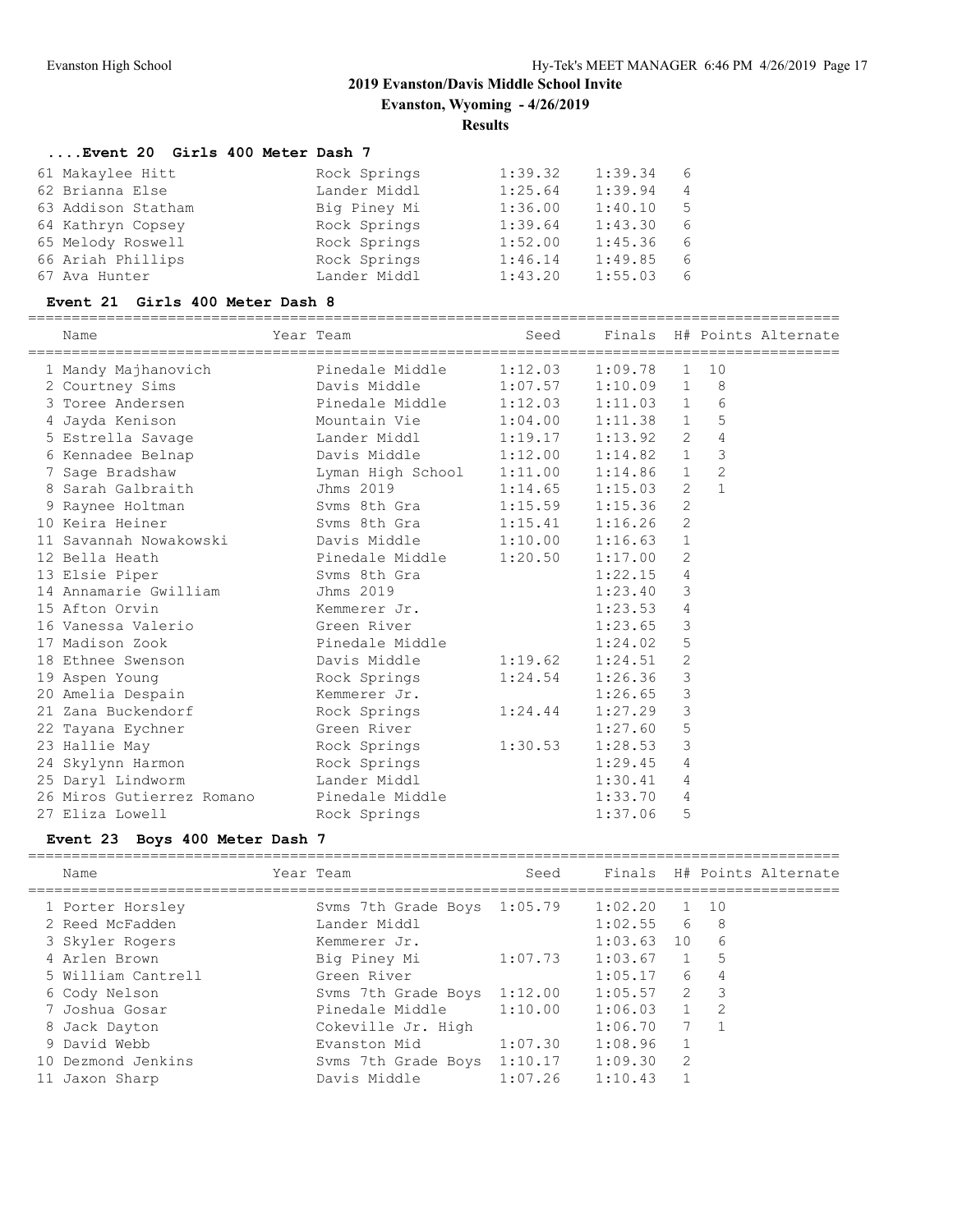**Evanston, Wyoming - 4/26/2019**

**Results**

# **....Event 23 Boys 400 Meter Dash 7**

| 12 Ory Johnson      | Farson-Eden                 | 1:11.11 | 1:10.77 | 2                |
|---------------------|-----------------------------|---------|---------|------------------|
| 13 Ryder Wilson     | Davis Middle 1:08.42        |         | 1:10.84 | $\mathbf{1}$     |
| 14 Nathan Delgado   | Svms 7th Grade Boys 1:16.00 |         | 1:11.04 | 3                |
| 15 Fisher Vance     | Pinedale Middle 1:11.93     |         | 1:11.81 | 2                |
| 16 Kevin Cendejas   | Davis Middle                |         | 1:11.92 | $6\,$            |
| 17 Gus Roden        | Lyman High School           |         | 1:13.19 | $\mathsf 9$      |
| 18 Camron Cooper    | Davis Middle                |         | 1:13.21 | 6                |
| 19 Lucious Larsen   | Lander Middl                |         | 1:13.30 | 10               |
| 20 Cameron Hiatt    | Evanston Mid                | 1:10.22 | 1:13.40 | $\overline{2}$   |
| 21 Drew Barker      | Evanston Mid                | 1:07.45 | 1:14.19 | $\overline{1}$   |
| 22 Kanyon Whitley   | Pinedale Middle             |         | 1:14.31 | 11               |
| 23 Ray Gribowskas   | Farson-Eden                 | 1:12.58 | 1:14.32 | 2                |
| 24 Kolby Nelson     | Evanston Mid                | 1:17.56 | 1:14.66 | 4                |
| 25 Dustin Larsen    | Pinedale Middle             |         | 1:14.75 | 8                |
| 26 Landon Jones     | Lander Middl                | 1:12.83 | 1:15.00 | $\mathfrak{Z}$   |
| 27 Kade Sims        | Davis Middle                | 1:12.40 | 1:15.03 | $\sqrt{2}$       |
| 28 Doug Dexter      | Pinedale Middle             | 1:15.92 | 1:15.45 | $\mathfrak{Z}$   |
| 29 Beau Burdette    | Rock Springs                |         | 1:15.50 | $\overline{9}$   |
| 30 Paul Baxter      | Evanston Mid                | 1:16.33 | 1:15.92 | $\mathcal{S}$    |
| 31 Hunter Burnett   | Kemmerer Jr.                |         | 1:15.99 | $6\overline{6}$  |
| 32 Wyatt Adams      | Lyman High School           |         | 1:16.24 | 11               |
| 33 Kaden Penhollow  | Davis Middle                |         | 1:16.33 | 7                |
| 34 Jace Bullington  | Kemmerer Jr.                |         | 1:16.52 | 8                |
| 35 Corbin Richard   | Davis Middle                | 1:16.00 | 1:16.64 | $\mathfrak{Z}$   |
| 36 Sam Dolezal      | Davis Middle                | 1:12.00 | 1:17.06 | $\sqrt{2}$       |
| 37 Trayten Wiedrich | Davis Middle                | 1:22.66 | 1:17.60 | 5                |
| 38 Mekiah Strom     | Pinedale Middle 1:17.25     |         | 1:17.82 | $\overline{4}$   |
| 39 Fin Richards     | Lander Middl                | 1:15.40 | 1:18.76 | $\mathcal{S}$    |
| 40 Connor Crockett  | Pinedale Middle             | 1:20.26 | 1:19.04 | $\overline{4}$   |
| 41 Aj Clark         | Green River                 |         | 1:19.07 | 10               |
| 42 Andrew Jackman   | Cokeville Jr. High          |         | 1:19.25 | 9                |
| 43 Peter Lorch      | Svms 7th Grade Boys         |         | 1:19.50 | 11               |
| 44 Bill Hibbert     | Big Piney Mi                | 1:15.51 | 1:19.53 | $\overline{3}$   |
| 45 Owen McMillen    | Pinedale Middle 1:16.83     |         | 1:20.92 | 4                |
| 46 Robert Peterson  | Lander Middl                | 1:21.63 | 1:21.41 | $\overline{4}$   |
| 47 Taylor Gili      | Rock Springs                |         | 1:22.88 | 10               |
| 48 Carter Chubb     | Rock Springs                |         | 1:23.02 | 11               |
| 49 Seth Atkinson    | Rock Springs                |         | 1:23.37 | 8                |
| 50 Ryan McNees      | Lander Middl                |         | 1:23.70 | 9                |
| 51 Karson Greene    | Rock Springs                |         | 1:26.10 | $7\phantom{.0}$  |
| 52 Caden Bruce      | Rock Springs                |         | 1:26.21 | $\overline{7}$   |
| 53 Parker Sixbey    | Lander Middl                | 1:30.77 | 1:26.24 | 5                |
| 54 Bo Filipovich    | Evanston Mid                |         | 1:26.27 | $\,8\,$          |
| 55 Brayden Groenke  | Lander Middl                | 1:21.02 | 1:26.86 | 4                |
| 56 Colby Farrens    | Davis Middle                | 1:18.00 | 1:27.12 | 4                |
| 57 Jake Burchard    | Svms 7th Grade Boys         | 1:25.37 | 1:27.82 | $\mathsf S$      |
| 58 Luke St. Marie   | Rock Springs                |         | 1:28.57 | $\boldsymbol{7}$ |
| 59 Maddix Holmes    | Rock Springs                |         | 1:28.70 | $\mathsf 9$      |
| 60 Dawson Fantin    | Rock Springs                |         | 1:28.79 | 10               |
| 61 Jacksen Washburn | Lander Middl                | 1:23.35 | 1:28.97 | $\mathsf S$      |
| 62 Clark Francisco  | Lander Middl                | 1:21.94 | 1:31.13 | 4                |
| 63 Josh Sain        | Rock Springs                |         | 1:31.38 | $\boldsymbol{7}$ |
| 64 Grasin Nielson   | Kemmerer Jr.                |         | 1:31.85 | $\boldsymbol{7}$ |
| 65 Jaxson Daniels   | Davis Middle                | 1:25.00 | 1:32.31 | 5                |
| 66 Ashton Bennett   | Big Piney Mi                |         | 1:32.34 | 8                |
|                     |                             |         |         |                  |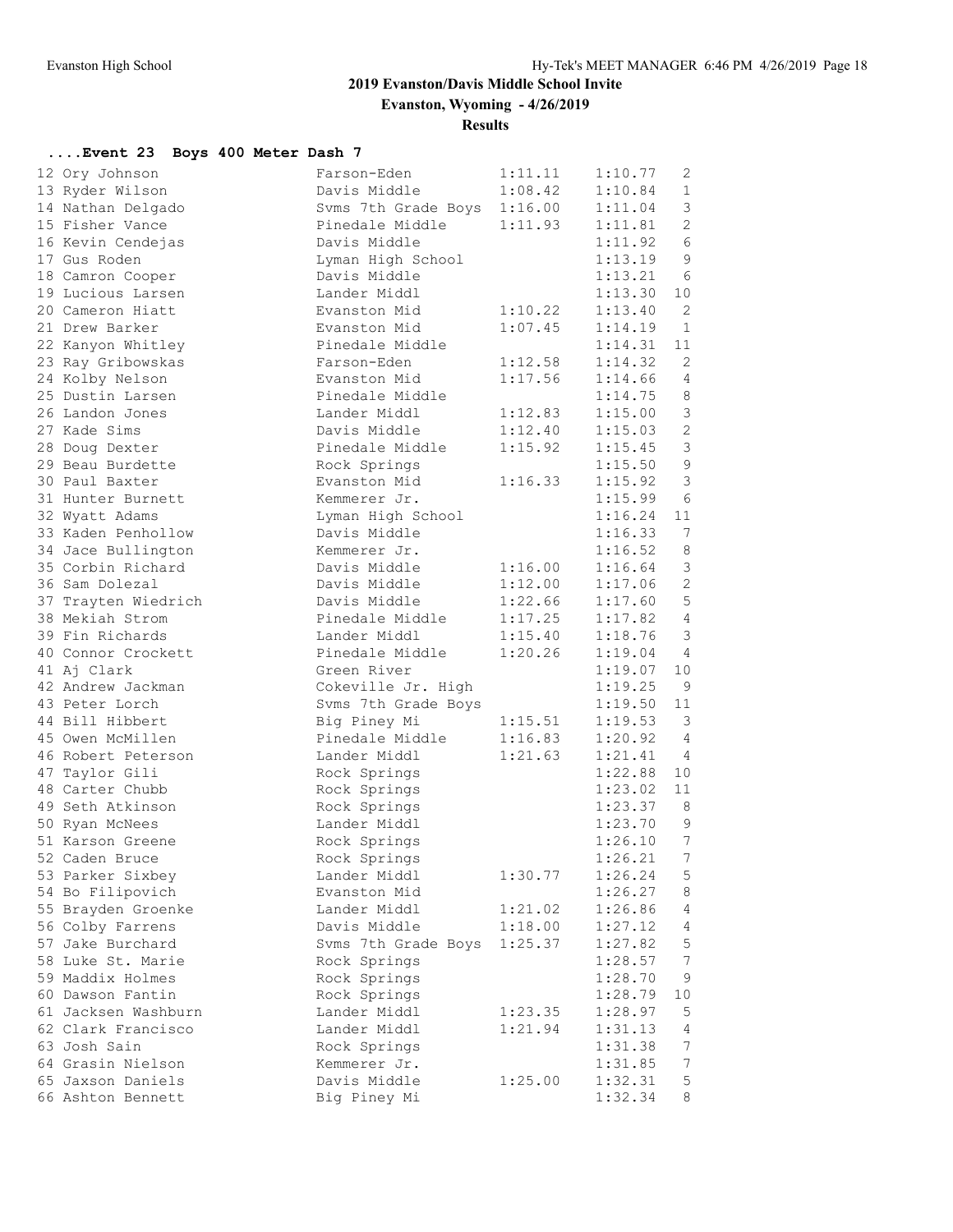**Evanston, Wyoming - 4/26/2019**

#### **Results**

# **....Event 23 Boys 400 Meter Dash 7**

| 67 Kaleb Cheney    | Rock Springs      |         | $1:34.79$ 10 |    |
|--------------------|-------------------|---------|--------------|----|
| 68 Chase Morrow    | Evanston Mid      | 1:36.19 | 1:36.99      | .5 |
| 69 Alex Officer    | Lander Middl      |         | 1:38.27      | 9  |
| 70 Braxton Condos  | Lyman High School |         | 1:38.89      | 7  |
| 71 Draimon Nebeker | Davis Middle      |         | 1:43.50      | 6  |
| 72 Landon Pierce   | Rock Springs      |         | 1:47.62      | -9 |
| 73 Gavin Dighton   | Lander Middl      |         | 1:49.32      | 10 |
| 74 Lyndon Dunn     | Kemmerer Jr.      |         | 1:58.32      | -8 |

#### **Event 24 Boys 400 Meter Dash 8**

| Name                | Year Team                   | Seed    | Finals      |                |                | H# Points Alternate |
|---------------------|-----------------------------|---------|-------------|----------------|----------------|---------------------|
| 1 Spencer Saltzman  | Svms 8th Grade Boys         | 58.68   | 56.30       | 1              | 10             |                     |
| 2 Zeke Walton       | Evanston Mid                | 56.46   | 58.85 1     |                | 8              |                     |
| 3 Matisse Weaver    | Lander Middl                | 1:00.44 | 59.50 1     |                | 6              |                     |
| 4 Jack Driver       | Davis Middle                | 1:00.31 | $1:01.45$ 1 |                | 5              |                     |
| 5 Derek Parks       | Davis Middle                | 1:00.54 | 1:02.91 1   |                | 4              |                     |
| 6 Ramiro Mendoza    | Rock Springs                | 1:06.37 | 1:03.65 2   |                | 3              |                     |
| 7 Jesse Smith       | Rock Springs                | 1:07.25 | 1:04.01     | $\overline{2}$ | $\overline{c}$ |                     |
| 8 Mason Riding      | Kemmerer Jr.                |         | 1:04.46     | 6              | $\mathbf{1}$   |                     |
| 9 Noah Sletten      | Pinedale Middle             | 1:05.69 | 1:04.80     | 2              |                |                     |
| 10 Aidan Russell    | Lander Middl                | 1:09.32 | 1:04.85     | 3              |                |                     |
| 11 Chris Boyer      | Green River                 |         | 1:05.61     | 6              |                |                     |
| 12 Christian Worden | Green River                 |         | 1:05.91 5   |                |                |                     |
| 13 Rope Glick       | Lander Middl                | 1:06.28 | 1:05.98     | 2              |                |                     |
| 14 Caleb Anderson   | Rock Springs                | 1:06.93 | 1:06.84     | 2              |                |                     |
| 15 Jovony Munoz     | Big Piney Mi                | 1:07.14 | 1:07.01     | 2              |                |                     |
| 16 Tristan Browning | Svms 8th Grade Boys         |         | $1:07.38$ 5 |                |                |                     |
| 17 Tuck Davis       | Manila High                 | 1:10.00 | 1:08.93 3   |                |                |                     |
| 18 Kaison McClung   | Lander Middl                | 1:10.22 | $1:09.44$ 3 |                |                |                     |
| 19 Ben Bae          | Rock Springs                | 1:10.84 | 1:10.19     | 3              |                |                     |
| 20 Evan Corbin      | Svms 8th Grade Boys 1:10.44 |         | 1:11.16     | 3              |                |                     |
| 21 Owen Burnett     | Kemmerer Jr.                |         | 1:11.30     | 5              |                |                     |
| 22 Braezden Mecham  | Davis Middle                |         | 1:12.36     | $\overline{4}$ |                |                     |
| 23 Ciris Kominsky   | Kemmerer Jr.                |         | 1:13.37     | 6              |                |                     |
| 24 Jose Escobedo    | Jhms 2019                   | 1:11.44 | 1:15.30     | $\overline{4}$ |                |                     |
| 25 Logan Alldredge  | Davis Middle                |         | 1:17.56     | 5              |                |                     |
| 26 Walker Marshall  | Davis Middle                | 1:08.56 | 1:19.65     | 6              |                |                     |
| 27 Ashtin Stauffer  | Kemmerer Jr.                |         | 1:22.32     | 5              |                |                     |
| 28 Ty Clark         | Rock Springs                | 1:11.58 | 1:23.05     | $\overline{4}$ |                |                     |
| 29 Dailen Pedersen  | Rock Springs                | 1:27.06 | 1:25.59     | 4              |                |                     |
| 30 Keith McIntosh   | Davis Middle                | 2:01.00 | 2:02.02     | 4              |                |                     |

=============================================================================================

#### **Event 26 Girls 4x100 Meter Relay 7**

| Team                       | Seed                |            | Finals H# Points Alternate |
|----------------------------|---------------------|------------|----------------------------|
| 1 Lander Middle School     |                     | 56.65 3 10 |                            |
| 1) Mason Morton            | 2) Avery Bever      |            |                            |
| 3) Kiara Friday            | 4) Aislynn Donahue  |            |                            |
| 2 Kemmerer Jr./Sr. High    |                     | 58.82 2 8  |                            |
| 1) Laynee Walker           | 2) Tyler Thatcher   |            |                            |
| 3) Ella Thatcher           | 4) Natasha Martinez |            |                            |
| 3 Rock Springs Junior High |                     | 59.25      |                            |
|                            |                     |            |                            |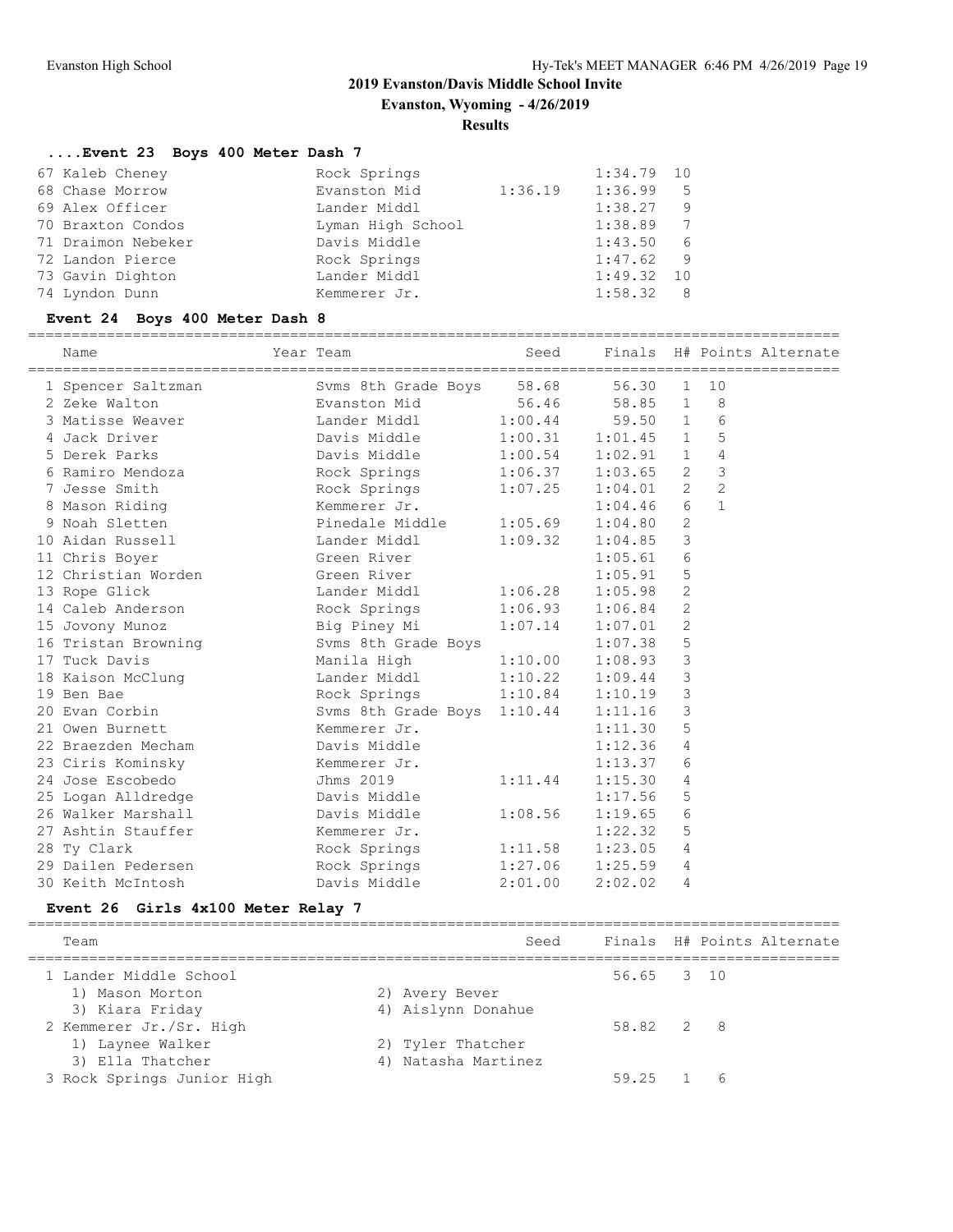**Evanston, Wyoming - 4/26/2019**

#### **Results**

| Event 26 Girls 4x100 Meter Relay 7  |                        |         |                |                |
|-------------------------------------|------------------------|---------|----------------|----------------|
| 1) Annette Proa                     | 2) Kassidi Webb        |         |                |                |
| 3) Karley Callahan                  | 4) Dayzjah Moore       |         |                |                |
| 4 Pinedale Middle                   |                        | 59.88   | 2              | 5              |
| 1) Taygan Ashley                    | 2) Ashley Boulter      |         |                |                |
| 3) Trista Covill                    | 4) Lauren Kervitsky    |         |                |                |
| 5 Syms 7th Grade Girls              | 1:00.91                | 1:01.05 | $\mathbf{1}$   | 4              |
| 1) Delancy Brog                     | 2) Valerie Jirak       |         |                |                |
| 3) Kammi Merritt                    | 4) Brinckley Morris    |         |                |                |
| 6 Mountain View Middle School       |                        | 1:01.10 | 2              | $\mathcal{E}$  |
| 7 Davis Middle School Track         |                        | 1:01.21 | $\mathbf{1}$   | $\overline{2}$ |
| 1) Talia Conrad                     | 2) Celeste Ayala-Gomez |         |                |                |
| 3) Ella Bybee                       | 4) Addilyn Burton      |         |                |                |
| 8 Syms 7th Grade Girls<br>$'$ $B'$  | 1:06.17                | 1:02.00 | $\mathbf{1}$   | 1              |
| 1) Malia Allred                     | 2) Shay Andrews        |         |                |                |
| 3) Jamie Anglesey                   | 4) Reagan Frome        |         |                |                |
| 9 Evanston Middle School            |                        | 1:02.31 | $\mathbf{1}$   |                |
| 1) Brindley Hunting                 | 2) Coral Spelbring     |         |                |                |
| 3) Paloma Navarro                   | 4) Keyla Renova        |         |                |                |
| 10 Green River Middle School        |                        | 1:02.93 | 3              |                |
| 1) Jayla Braden                     | 2) Allysa Drinkle      |         |                |                |
| 3) Pamela Pena                      | 4) Brianna Strauss     |         |                |                |
| 11 Lander Middle School             |                        | 1:03.30 | 3              |                |
| 1) Jordan Nielsen                   | 2) Shelby Kisling      |         |                |                |
| 3) Gilly Wheeler                    | 4) Alexa Colman        |         |                |                |
| 12 Lyman High School                |                        | 1:04.40 | $\overline{2}$ |                |
| 1) Emma Maxfield                    | 2) Paige Rose          |         |                |                |
| 3) Kaci Christensen                 | 4) Brooke Jensen       |         |                |                |
| 13 Farson-Eden Middle School        |                        | 1:06.82 | 3              |                |
| 14 Big Piney Middle School          |                        | 1:07.23 | 3              |                |
| 1) Jennifer Montes                  | 2) Maritza Galvan      |         |                |                |
| 3) Karina Morales                   | 4) Kendra Willoughby   |         |                |                |
| 15 Evanston Middle School           |                        | 1:07.37 | 2              |                |
| 1) Addi Asay<br>3) Allison Swensen  | 2) Cambree Young       |         |                |                |
| 16 Davis Middle School Track<br>"B" | 4) Aspen Higdon        |         | $\overline{2}$ |                |
| 1) Macie Johnstone                  | 2) Jasmine Tapia       | 1:10.83 |                |                |
|                                     | 4) Tori Anne Trower    |         |                |                |
| 3) Ashlyn Pacheco                   |                        |         |                |                |

# **Event 27 Girls 4x100 Meter Relay 8**

| Team                          |    | Seed                  |           |                | Finals H# Points Alternate |
|-------------------------------|----|-----------------------|-----------|----------------|----------------------------|
| 1 Mountain View Middle School |    |                       | 57.13     | 2 10           |                            |
| 2 Pinedale Middle             |    |                       | 57.66 2 8 |                |                            |
| 1) Rhonda Auradou             |    | 2) Mandy Majhanovich  |           |                |                            |
| 3) Kyla Meikle                |    | 4) Stephanie Resendiz |           |                |                            |
| 3 Lyman High School           |    |                       | 57.81 2 6 |                |                            |
| 1) Morgan Anderson            |    | 2) Sage Bradshaw      |           |                |                            |
| 3) Caroline Bradshaw          |    | 4) Boe Gregory        |           |                |                            |
| 4 Rock Springs Junior High    |    |                       | 58.85 2   | .5             |                            |
| 5 Jhms 2019                   |    | 59.18                 | 58.95 1   | $\overline{4}$ |                            |
| 1) Bella DiPaola              |    | 2) Donna Faraq        |           |                |                            |
| 3) McKaylee Harmon            | 4) | Jade Ridgeway         |           |                |                            |
| 6 Syms 8th Grade Girls        |    | 1:00.00               | 59.48     | -3             |                            |
| 1) Keira Heiner               |    | 2) Marie Semadeni     |           |                |                            |
|                               |    |                       |           |                |                            |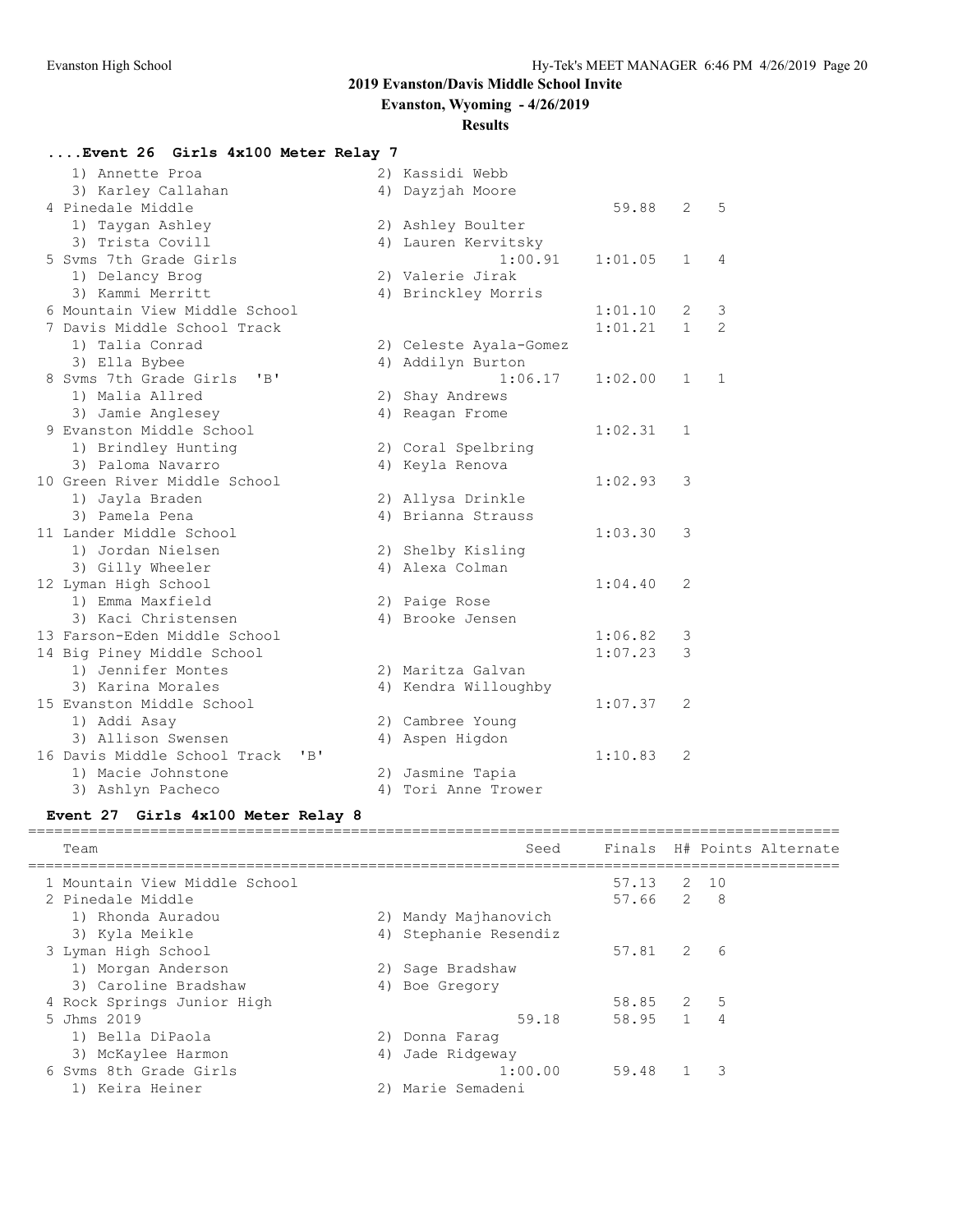**Evanston, Wyoming - 4/26/2019**

#### **Results**

# **....Event 27 Girls 4x100 Meter Relay 8**

| 3) Ava Morgan                         | 4) Raynee Holtman   |         |              |                |
|---------------------------------------|---------------------|---------|--------------|----------------|
| 7 Kemmerer Jr./Sr. High               |                     | 59.51   | $\mathbf{1}$ | $\overline{2}$ |
| 1) Savannah Ellis                     | 2) Jacquie Gunter   |         |              |                |
| 3) Madison Bauers                     | 4) Makaela Simpson  |         |              |                |
| 8 Green River Middle School           |                     | 1:01.36 | $\mathbf{1}$ | $\overline{1}$ |
| 1) Olivia Sheets                      | 2) Ramsey Wilson    |         |              |                |
| 3) Audrey Kunkle                      | 4) Shelby Carson    |         |              |                |
| 9 Cokeville Jr. High                  |                     | 1:02.61 | 1            |                |
| 1) Bryli Groll                        | 2) Braelyn Diers    |         |              |                |
| 3) Gracie Himmerich                   | 4) Reagan Teichert  |         |              |                |
| 10 Davis Middle School Track          | 1:02.00             | 1:04.08 | $\mathbf{1}$ |                |
| 1) Morgan Blair                       | 2) Kailey Penhollow |         |              |                |
| 3) Ethnee Swenson                     | 4) Brinkley Francom |         |              |                |
| 11 Evanston Middle School             |                     | 1:04.69 | 1            |                |
| 1) Alexis Rodriquez                   | 2) Rylee Rusch      |         |              |                |
| 3) Kyrie Worthing                     | 4) Mikyla Leland    |         |              |                |
| 12 Manila High                        | 1:20.00             | 1:07.61 | $\mathbf{1}$ |                |
| 1) Kate Bambrough                     | 2) Charlee Harmer   |         |              |                |
| 3) Lillian Robertson                  | 4) Kaira Kofford    |         |              |                |
| 13 Evanston Middle School<br>$'$ $B'$ |                     | 1:09.74 | 2            |                |
| 1) Alana Roper                        | 2) Holly Degraw     |         |              |                |
| 3) Logan Robinson                     | 4) Yari Cerda       |         |              |                |

# **Event 29 Boys 4x100 Meter Relay 7**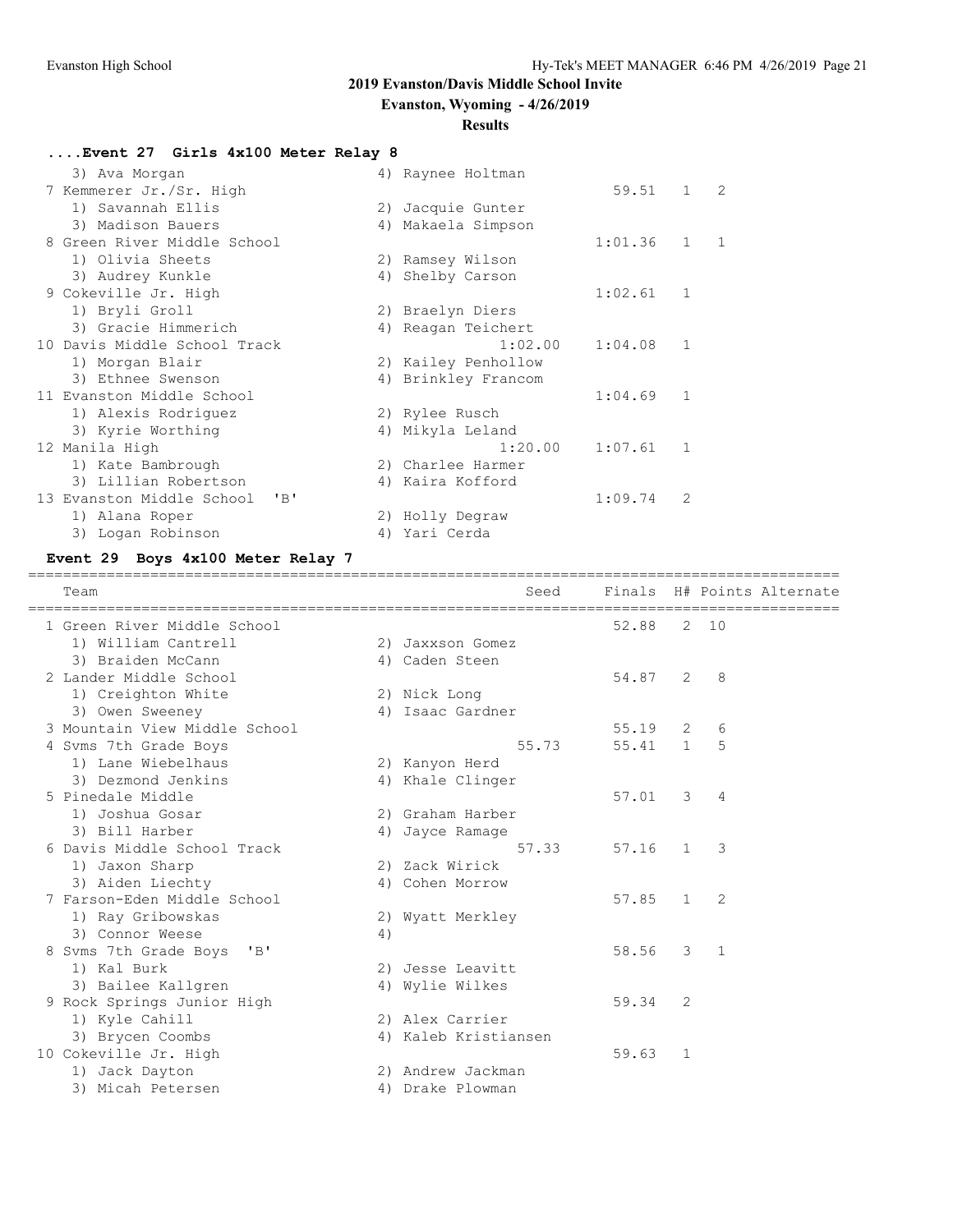**Evanston, Wyoming - 4/26/2019**

#### **Results**

# **....Event 29 Boys 4x100 Meter Relay 7**

| 11 Lyman High School         |                              |                          | 59.89   | 2             |
|------------------------------|------------------------------|--------------------------|---------|---------------|
| 12 Evanston Middle School    |                              |                          | 1:00.43 | $\mathcal{L}$ |
| 1) Paul Baxter               |                              | 2) Karter Moore          |         |               |
| 3) Nathan Ungerman           |                              | 4) Brooks Searle         |         |               |
| 13 Manila High               |                              | 1:20.00                  | 1:01.34 | $\mathbf{1}$  |
| 1) Ben Lail                  |                              | 2) Brackin Lail          |         |               |
| 3) Riley Browning            |                              | 4) Thomas Draper         |         |               |
| 14 Big Piney Middle School   |                              | 1:03.70                  | 1:02.28 | $\mathbf{1}$  |
| 1) Caden Clifford            |                              | 2) Bo Penfield           |         |               |
| 3) Kaleb Miller              |                              | 4) Dominic Sanchez       |         |               |
| 15 Kemmerer Jr./Sr. High     |                              |                          | 1:04.39 | 3             |
| 1) Jace Bullington           |                              | 2) Tanner Schramm        |         |               |
| 3) Grasin Nielson            |                              | 4) Hunter Burnett        |         |               |
| 16 Lander Middle School      |                              |                          | 1:04.58 | 3             |
| 1) Zane Espinosa             |                              | 2) Brayden Johnson-Baker |         |               |
| 3) Finn Johnson              |                              | 4) Hunter Kihn           |         |               |
| 17 Jhms 2019                 |                              |                          | 1:05.52 | 2             |
| 1) Waylon Cosby              |                              | 2) Jake Hall             |         |               |
| 3) Jackson Joyce             |                              | 4) Aiden Kim Miller      |         |               |
| 18 Davis Middle School Track | $'$ R $'$                    | 59.22                    | 1:06.21 | 1             |
| 1) Jaeger Liechty            |                              | 2) Jordan Mendez         |         |               |
| 3) Trayten Wiedrich          |                              | 4) Aiden Conrad          |         |               |
| 19 Davis Middle School Track | $\mathsf{L} \cap \mathsf{L}$ |                          | 1:06.36 | 3             |
| 1) Josh Hilton               |                              | 2) Dakota Walker         |         |               |
| 3) Jacson Osborne            |                              | 4) Gael Vega             |         |               |
| 20 Evanston Middle School    |                              |                          | 1:07.49 | 3             |
| 1) Logan Klatt               |                              | 2) Devantee Wright       |         |               |
| 3) Chase Morrow              |                              | 4) Caden Marler          |         |               |

#### **Event 30 Boys 4x100 Meter Relay 8**

| Team                                                                  | Seed                |            |                |                | Finals H# Points Alternate |
|-----------------------------------------------------------------------|---------------------|------------|----------------|----------------|----------------------------|
| 1 Svms 8th Grade Boys                                                 |                     | 49.65 1 10 |                |                |                            |
| 1) Raf Greene                                                         | 2) Spencer Saltzman |            |                |                |                            |
| 3) Kaleb Spalding                                                     | 4) Chase Stewart    |            |                |                |                            |
| 2 Green River Middle School                                           |                     | 51.43 1    |                | $\mathcal{B}$  |                            |
| 1) Cole McKinlay                                                      | 2) Caleb Lake       |            |                |                |                            |
| 3) Tanner Moseley                                                     | 4) Bracken Miller   |            |                |                |                            |
| 3 Rock Springs Junior High                                            | 52.97               | 52.00 1    |                | 6              |                            |
| 4 Evanston Middle School                                              |                     | $52.47$ 2  |                | 5              |                            |
| 1) Hank Dearden                                                       | 2) Ricardo Renova   |            |                |                |                            |
| 3) Braxton Young                                                      | 4) Bryan Martinez   |            |                |                |                            |
| 5 Syms 8th Grade Boys<br>$^{\prime}$ B <sup><math>\prime</math></sup> |                     | 54.48      | 2              | $\overline{4}$ |                            |
| 1) Gavin Bassett                                                      | 2) Wesley Brog      |            |                |                |                            |
| 3) Bridger Brog                                                       | 4) Bo Simpson       |            |                |                |                            |
| 6 Jhms 2019                                                           |                     | 54.60      | $\mathcal{L}$  | $\mathcal{B}$  |                            |
| 1) Mason Evans                                                        | 2) Drew Griebel     |            |                |                |                            |
| 3) Isaac Larsen                                                       | 4) Josh Nethercott  |            |                |                |                            |
| 7 Lander Middle School                                                |                     | 54.74      | $\overline{1}$ | 1.50           |                            |
| 1) Rope Glick                                                         | 2) Justin Whelan    |            |                |                |                            |
| 3) Zach Ward                                                          | 4) Aidan Russell    |            |                |                |                            |
| 7 Kemmerer Jr./Sr. High                                               |                     | 54.74      | 2              | 1.50           |                            |
| 1) Abel Alvarado                                                      | 2) Tyler McKane     |            |                |                |                            |
| 3) Skyler Rogers                                                      | 4) Riggen Walker    |            |                |                |                            |
|                                                                       |                     |            |                |                |                            |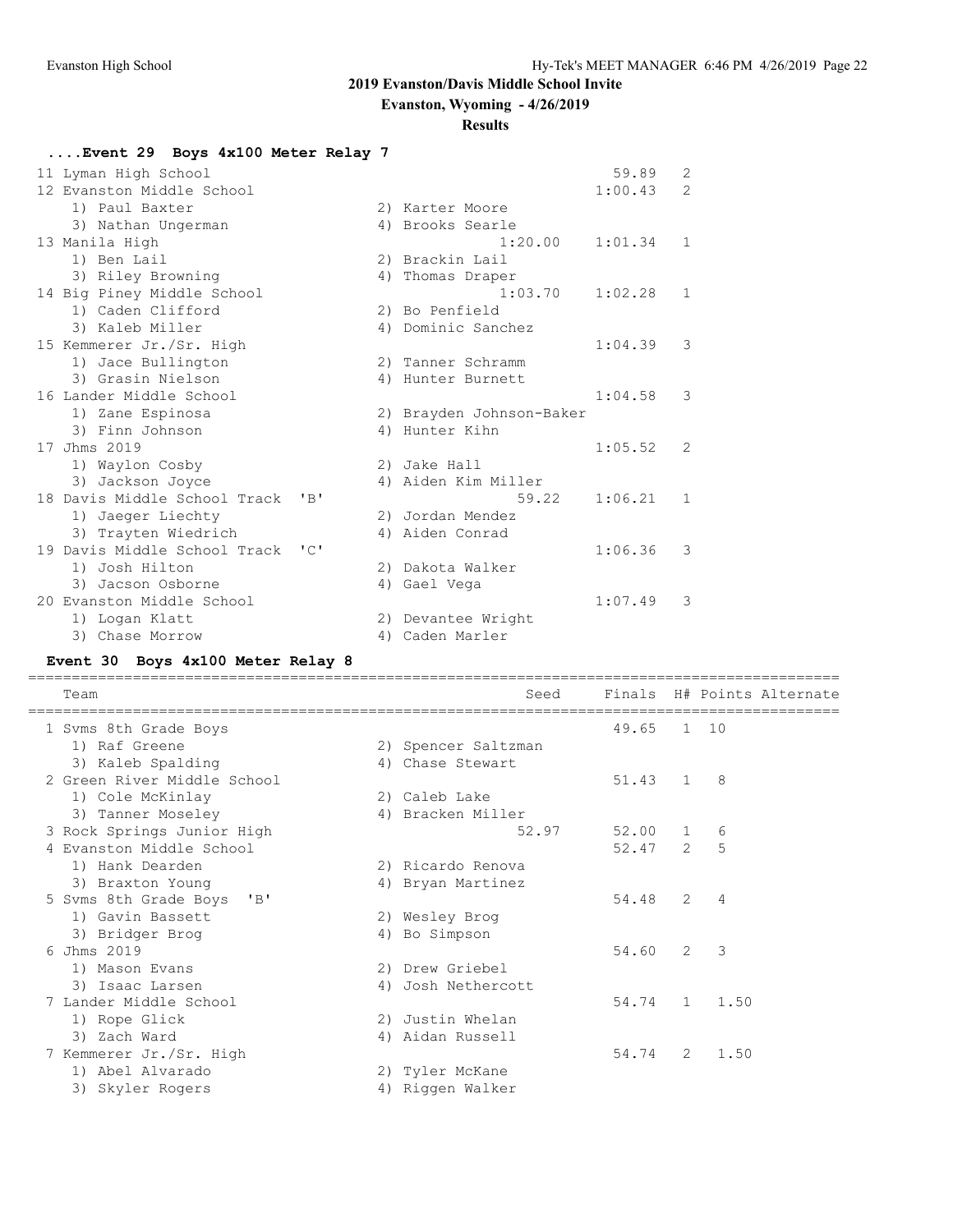**Evanston, Wyoming - 4/26/2019**

#### **Results**

# **....Event 30 Boys 4x100 Meter Relay 8**

-- Davis Middle School Track 54.32 DQ 1<br>1) Luke Benton 2) McKay Johnstone

3) Ethan Moberle

2) McKay Johnstone<br>4) Broedy Reeves

#### **Event 32 Girls 200 Meter Hurdles 7**

| Name                 | Year Team             | Seed  |           |                         |                | Finals H# Points Alternate |
|----------------------|-----------------------|-------|-----------|-------------------------|----------------|----------------------------|
| 1 Ryleigh Khune      | Big Piney Mi          | 32.79 | 32.00     | 1                       | 10             |                            |
| 2 Avery Crane        | Lander Middl          | 33.67 | 32.32 1   |                         | -8             |                            |
|                      |                       |       | 33.50 1   |                         | 6              |                            |
| 4 Katie Dandridge    | Svms 7th Gra          |       | $34.10$ 3 |                         | 5              |                            |
| 5 Mylie Micheli      | Mountain Vie          | 37.00 | 34.58 1   |                         | $\overline{4}$ |                            |
| 6 Lynsie Julander    | Kemmerer Jr.          |       | $35.64$ 3 |                         | 3              |                            |
| 7 Caprice Winn       | Mountain Vie          | 37.20 | $36.05$ 1 |                         | $\overline{2}$ |                            |
| 8 Maren Arbizu       | Svms 7th Gra          |       | 36.20     | 3                       | $\mathbf{1}$   |                            |
| 9 Annette Proa       | Rock Springs          | 37.67 | $36.63$ 1 |                         |                |                            |
| 10 Aurora Shephard   | Kemmerer Jr.          |       | $36.77$ 2 |                         |                |                            |
| 11 Ana Mika          | Pinedale Middle       | 40.15 | 36.96     | $\overline{2}$          |                |                            |
| 12 Chasee Blair      | Evanston Mid          |       | 37.00     | 4                       |                |                            |
| 13 Janae Skidmore    | Kemmerer Jr.          |       | 37.14     | 2                       |                |                            |
| 14 Rhyen Debenham    | Evanston Mid          |       | 37.99     | 4                       |                |                            |
| 15 Ericka Robinson   | Green River           |       | 38.39     | 4                       |                |                            |
| 16 Pamela Pena       | Green River           |       | 38.40     | 5                       |                |                            |
| 17 Mya Brown         | Davis Middle          |       | 38.58     | 4                       |                |                            |
| 18 Sheridan Coles    | Syms 7th Gra          | 35.62 | 38.85     | $\mathbf{1}$            |                |                            |
| 19 Seren Noble       | Pinedale Middle 38.63 |       | 39.09     | $\mathbf{1}$            |                |                            |
| 20 Taisha Boutin     | Green River           |       | 39.45 5   |                         |                |                            |
| 21 Oakleigh Frueler  | Rock Springs          | 39.42 | 39.60     | $\overline{2}$          |                |                            |
| 22 Lili Adams        | Green River           |       | 40.47     | 4                       |                |                            |
| 23 Madison Moffat    | Green River           |       | 41.05     | 2                       |                |                            |
| 24 Destiny Shepherd  | Kemmerer Jr.          |       | 41.14     | 4                       |                |                            |
| 25 Tenley Reisig     | Lander Middl          |       | 41.32     | 3                       |                |                            |
| 26 Tyleigh Dayton    | Cokeville Jr. High    |       | 41.47     | 3                       |                |                            |
| 27 Sherryan Johnston | Davis Middle          |       | 42.41     | 5                       |                |                            |
| 28 Brianna Uhrug     | Green River           |       | 42.42     | $\overline{\mathbf{3}}$ |                |                            |
| 29 Laural Kurth      | Green River           |       | 42.76     | $\mathcal{S}$           |                |                            |
| 30 Ali McKenzie      | Rock Springs          |       | 45.87     | 3                       |                |                            |
| 31 Aubree Hymas      | Rock Springs          | 46.84 | 47.15     | $\mathfrak{D}$          |                |                            |

#### **Event 33 Girls 200 Meter Hurdles 8**

| Name               | Year Team         | Seed  |       |                | Finals H# Points Alternate |
|--------------------|-------------------|-------|-------|----------------|----------------------------|
| 1 Jayda Kenison    | Mountain Vie      | 36.00 | 33.11 | $\mathbf{1}$   | 10                         |
| 2 Ally Anderson    | Rock Springs      | 35.50 | 33.74 | 1              | - 8                        |
| 3 Dolce Olivas     | Rock Springs      |       | 34.21 | $\overline{2}$ | 6                          |
| 4 Brinkley Francom | Davis Middle      | 36.50 | 34.36 | $\sqrt{1}$     | 5                          |
| 5 Hallie Bluemel   | Lyman High School | 35.93 | 34.73 | $\sqrt{1}$     | 4                          |
| 6 Mikyla Leland    | Evanston Mid      | 36.71 | 34.75 | 1              | -3                         |
| 7 Taylor Fisher    | Davis Middle      | 36.24 | 36.03 |                | 2                          |
| 8 Autumn Casey     | Green River       |       | 38.17 | -2             | $\overline{1}$             |
| 9 Aubrey Morrell   | Green River       |       | 39.19 | 2              |                            |
| 10 Maria Mahood    | Jhms 2019         |       | 40.32 | - 2            |                            |
| 11 Ethnee Swenson  | Davis Middle      |       | 42.38 | 2              |                            |

=============================================================================================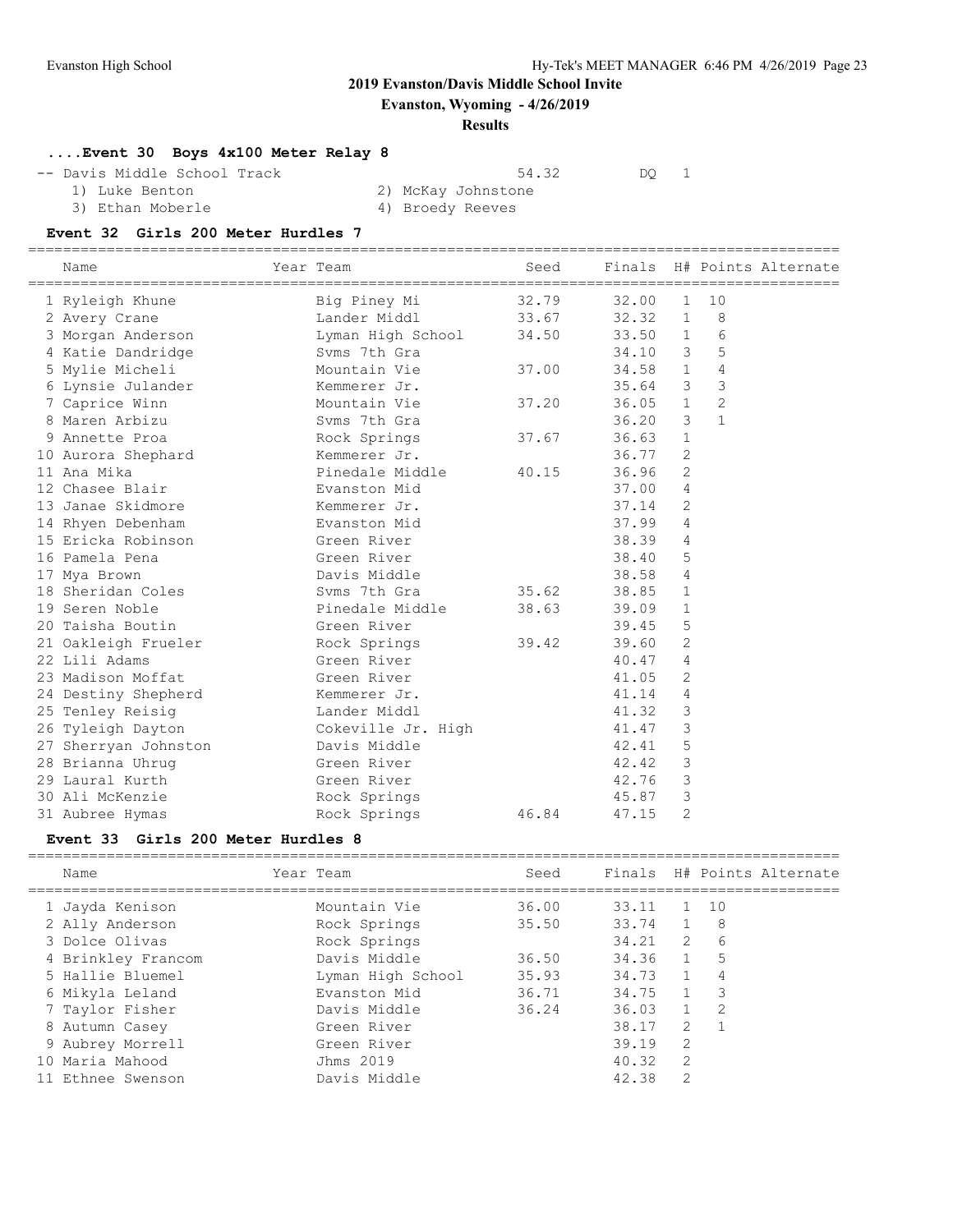**Evanston, Wyoming - 4/26/2019**

#### **Results**

# **Event 35 Boys 200 Meter Hurdles 7**

| Name                     | Year Team                 | Seed  | Finals |                |                | H# Points Alternate |
|--------------------------|---------------------------|-------|--------|----------------|----------------|---------------------|
| 1 Bodey Fraughton        | Mountain Vie              | 35.00 | 30.09  | 1              | 10             |                     |
| 2 Kai Barker             | Evanston Mid              | 31.67 | 30.33  | $\mathbf{1}$   | 8              |                     |
| 3 Reed McFadden          | Lander Middl              |       | 30.65  | 5              | 6              |                     |
| 4 Bailee Kallgren        | Svms 7th Grade Boys 33.92 |       | 32.18  | $\mathbf{1}$   | 5              |                     |
| 5 Christopher Wilson     | Green River               |       | 32.39  | 4              | 4              |                     |
| 6 Cole Robinette         | Davis Middle              | 30.24 | 32.78  | $\mathbf{1}$   | 3              |                     |
| 7 Aiden Liechty          | Davis Middle              |       | 32.90  | 7              | $\overline{2}$ |                     |
| 8 Dominic Sanchez        | Big Piney Mi              | 32.98 | 33.55  | $\mathbf{1}$   | $\mathbf{1}$   |                     |
| 9 Kanyon Herd            | Svms 7th Grade Boys 36.82 |       | 34.26  | 2              |                |                     |
| 10 Jordan Mendez         | Davis Middle              | 33.12 | 34.29  | $\mathbf{1}$   |                |                     |
| 11 Camron Cooper         | Davis Middle              |       | 34.54  | 6              |                |                     |
| 12 Brayden Johnson-Baker | Lander Middl              |       | 35.12  | 6              |                |                     |
| 13 Dakota Walker         | Davis Middle              |       | 35.57  | $\overline{4}$ |                |                     |
| 14 Kolter Putnam         | Davis Middle              |       | 35.71  | 7              |                |                     |
| 15 Ray Gribowskas        | Farson-Eden               |       | 35.80  | 6              |                |                     |
| 16 Dustin Larsen         | Pinedale Middle           |       | 36.57  | 5              |                |                     |
| 17 Kanyon Whitley        | Pinedale Middle           | 36.57 | 36.64  | $\mathbf{1}$   |                |                     |
| 18 Austin Rucalcaba      | Big Piney Mi              | 35.58 | 36.93  | $\mathbf{1}$   |                |                     |
| 19 Porter Hall           | Davis Middle              | 38.57 | 37.23  | 2              |                |                     |
| 20 Cooper Bowers         | Svms 7th Grade Boys 38.25 |       | 37.35  | 2              |                |                     |
| 21 Hunter Hamp           | Svms 7th Grade Boys       |       | 37.48  | 5              |                |                     |
| 22 Alexander Lyman       | Davis Middle              | 37.65 | 37.69  | $\mathbf{2}$   |                |                     |
| 23 Andrew Jackman        | Cokeville Jr. High        |       | 38.09  | 5              |                |                     |
| 24 Bill Hibbert          | Big Piney Mi              |       | 38.12  | 3              |                |                     |
| 25 Ethan Millemon        | Rock Springs              |       | 38.13  | 4              |                |                     |
| 26 Corbin Richard        | Davis Middle              |       | 38.14  | 5              |                |                     |
| 27 Sam Gregory           | Lyman High School         |       | 38.26  | 5              |                |                     |
| 28 Parker Sixbey         | Lander Middl              |       | 38.48  | 6              |                |                     |
| 29 Landyn Gray           | Davis Middle              | 43.00 | 38.60  | 3              |                |                     |
| 30 Kolby Nelson          | Evanston Mid              | 39.88 | 38.64  | 2              |                |                     |
| 31 Cory Condos           | Lyman High School         |       | 38.72  | 3              |                |                     |
| 32 Paul Baxter           | Evanston Mid              |       | 38.74  | $\overline{4}$ |                |                     |
| 33 Kaden Penhollow       | Davis Middle              |       | 39.22  | 6              |                |                     |
| 34 Kaden Newman          | Davis Middle              |       | 39.31  | 5              |                |                     |
| 35 Parker Green          | Davis Middle              | 43.97 | 39.44  | 3              |                |                     |
| 36 Caden Bruce           | Rock Springs              |       | 40.36  | 4              |                |                     |
| 37 Clayton Cook          | Evanston Mid              |       | 40.43  | $\overline{4}$ |                |                     |
| 38 David Butler          | Davis Middle              | 39.67 | 40.44  | 2              |                |                     |
| 39 Gideon Stahl          | Davis Middle              | 40.15 | 40.70  | $\sqrt{2}$     |                |                     |
| 40 Camden Killian        | Kemmerer Jr.              |       | 40.71  | 7              |                |                     |
| 41 Trysmen Green         | Big Piney Mi              | 43.00 | 41.10  | 3              |                |                     |
| 42 Darrius Casillas      | Davis Middle              | 39.25 | 42.27  | 2              |                |                     |
| 43 Tyler Pluid           | Big Piney Mi              | 47.74 | 46.32  | 3              |                |                     |
| 44 Chase Morrow          | Evanston Mid              | 49.52 | 50.66  | 3              |                |                     |

# **Event 36 Boys 200 Meter Hurdles 8**

| Name             | Year Team          | Seed  |                |              | Finals H# Points Alternate |
|------------------|--------------------|-------|----------------|--------------|----------------------------|
| 1 Matisse Weaver | Lander Middl       | 28.78 | 28.33 1 10     |              |                            |
| 2 Tanner Brown   | Cokeville Jr. High |       | $28.52 \t 3 8$ |              |                            |
| 3 Bryton Smith   | Davis Middle       | 28.00 | 28.67 1 6      |              |                            |
| 4 Joey Leon      | Evanston Mid       | 28.97 | 29.00          | $\sqrt{1}$ 5 |                            |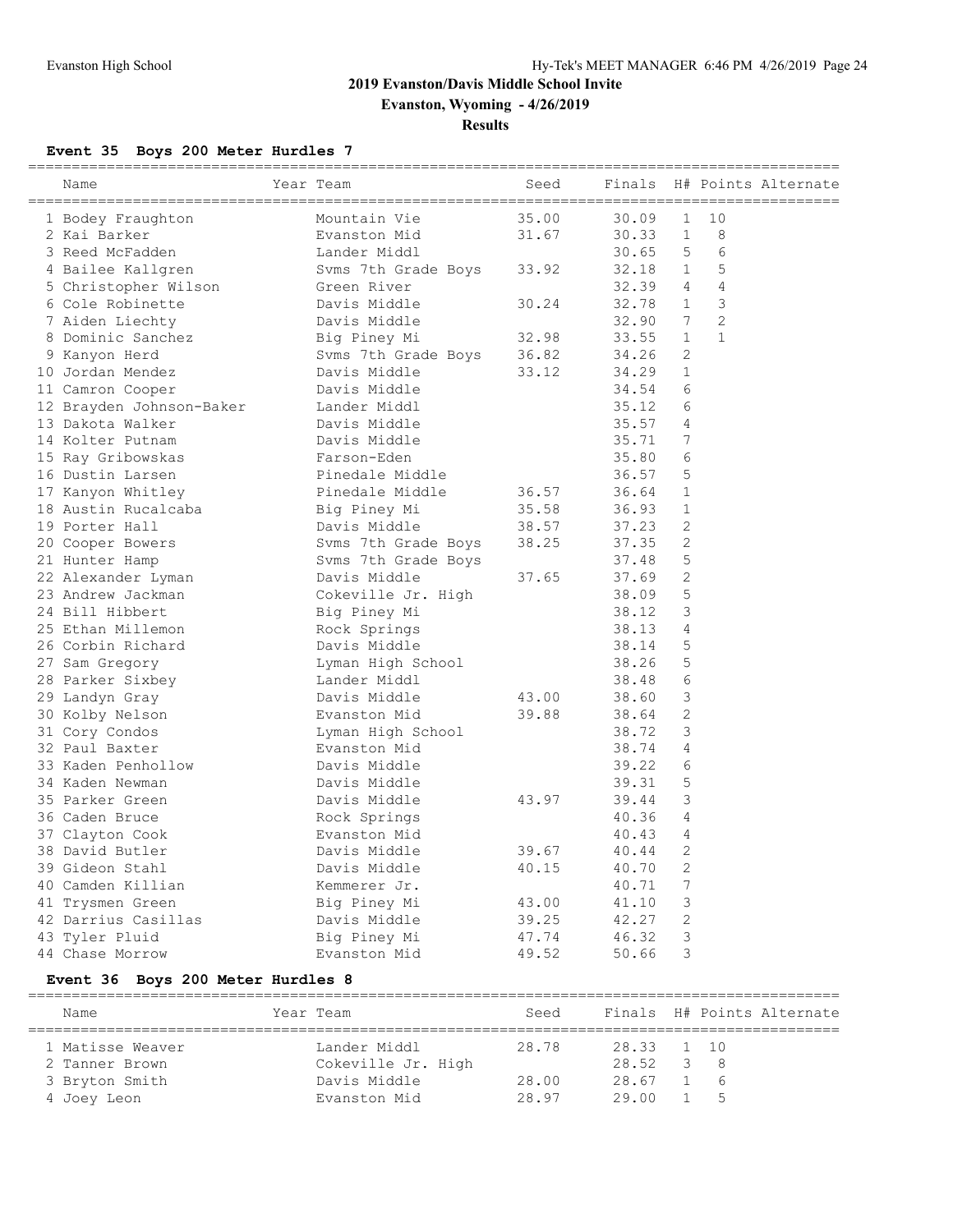**Evanston, Wyoming - 4/26/2019**

# **Results**

| Event 36 Boys 200 Meter Hurdles 8 |                     |       |       |                |              |
|-----------------------------------|---------------------|-------|-------|----------------|--------------|
| 5 Gage Gose                       | Lander Middl        | 30.52 | 29.21 | $\mathbf{1}$   | 4            |
| 6 Derek Astle                     | Syms 8th Grade Boys |       | 29.92 | 3              | 3            |
| 7 Broedy Reeves                   | Davis Middle        | 33.80 | 31.66 | $\mathbf{1}$   | 2            |
| 8 Ezeekeil Allison                | Green River         |       | 32.32 | 3              | $\mathbf{1}$ |
| 9 Hunter Fisher                   | Big Piney Mi        | 31.98 | 32.38 | $\mathbf{1}$   |              |
| 10 Riley Barker                   | Davis Middle        | 31.28 | 32.62 | $\mathbf{1}$   |              |
| 11 Mason Riding                   | Kemmerer Jr.        |       | 33.00 | 3              |              |
| 12 Landon Heaps                   | Evanston Mid        |       | 34.17 | 3              |              |
| 13 Cope Thomas                    | Lyman High School   | 35.00 | 34.33 | 2              |              |
| 14 Spencer Harmon                 | Lander Middl        | 33.91 | 34.62 | $\mathbf{1}$   |              |
| 15 Luke Benton                    | Davis Middle        |       | 34.65 | 3              |              |
| 16 Corbin Davis                   | Green River         |       | 34.97 | 3              |              |
| 17 Tyson Muir                     | Lyman High School   |       | 35.00 | $\overline{2}$ |              |
| 18 Isaac Larsen                   | Jhms 2019           | 36.16 | 35.50 | $\mathfrak{D}$ |              |
| 19 Walker Wilson                  | Davis Middle        | 34.84 | 35.90 | $\overline{2}$ |              |
| 20 Kyle Kight                     | Green River         |       | 38.29 | 2              |              |
| 21 Riley Kohler                   | Davis Middle        | 37.52 | 39.12 | $\mathfrak{D}$ |              |
| 22 Eric Wiswell                   | Kemmerer Jr.        |       | 39.51 | 3              |              |
| 23 Colby Jones                    | Davis Middle        | 41.33 | 41.43 | $\overline{2}$ |              |

#### **Event 38 Girls 800 Meter Run 7**

| Name               | Year Team                         | Seed                |             |                |                | Finals H# Points Alternate |
|--------------------|-----------------------------------|---------------------|-------------|----------------|----------------|----------------------------|
| 1 Aubrielle Maes   | Rock Springs                      | $3:04.32$ $2:48.82$ |             | 1              | 10             |                            |
| 2 Micah Strong     | Big Piney Mi 2:55.45 2:54.21 1    |                     |             |                | 8              |                            |
| 3 Anna Lehr        |                                   |                     |             |                | 6              |                            |
| 4 Julia Hymas      | Big Piney Mi 3:00.00 2:59.13 1    |                     |             |                | 5              |                            |
| 5 Jolynn Jones     | Big Piney Mi 3:10.00              |                     | $3:00.08$ 1 |                | $\overline{4}$ |                            |
| 6 Bryli Groll      | Cokeville Jr. High                |                     | 3:00.30 2   |                | 3              |                            |
| 7 Ameya Eddy       | Lander Middl 2:54.36              |                     | 3:00.37 1   |                | $\overline{c}$ |                            |
| 8 Eliza Day        | Evanston Mid                      | 3:05.43             | 3:03.10     | $\overline{1}$ | $\mathbf{1}$   |                            |
| 9 Courtney Winn    | Mountain Vie                      |                     | 3:04.10     | $\overline{2}$ |                |                            |
| 10 Kyndal McFadden |                                   |                     | $3:04.72$ 1 |                |                |                            |
| 11 Liesl Bott      | Davis Middle 3:00.00 3:05.34      |                     |             | $\mathbf{1}$   |                |                            |
| 12 Gigi Mahood     | Jhms 2019 3:10.18 3:08.11         |                     |             | $\overline{1}$ |                |                            |
| 13 Gilly Wheeler   | Lander Middl 3:06.05 3:08.90      |                     |             | $\overline{1}$ |                |                            |
| 14 Lizzie Whiting  | Lander Middl 3:09.84 3:09.72      |                     |             | $\mathbf{1}$   |                |                            |
| 15 Sara Hunt       | Davis Middle 3:20.67              |                     | 3:11.77     | $\mathbf{1}$   |                |                            |
| 16 BriLee Bradshaw | Lyman High School 3:16.00 3:13.95 |                     |             | $\mathbf{1}$   |                |                            |
| 17 Tyleigh Dayton  | Cokeville Jr. High                |                     | 3:14.61     | 2              |                |                            |
| 18 Morgan Carter   | Rock Springs                      |                     | $3:22.47$ 2 |                |                |                            |
| 19 Kylee King      | Cokeville Jr. High                |                     | 3:22.80     | -2             |                |                            |
| 20 Madelyn Bosch   | Rock Springs                      |                     | 3:23.51     | 2              |                |                            |
| 21 Meesha Prine    | Lander Middl                      |                     | 3:23.77     | 2              |                |                            |
| 22 Autumn Bonella  | Lander Middl                      | 3:17.86             | 3:25.44     | $\mathbf{1}$   |                |                            |
| 23 Paige Rose      | Lyman High School                 |                     | 3:27.51     | 2              |                |                            |
| 24 Ella Stanbury   | Lander Middl                      |                     | 3:30.85 2   |                |                |                            |
| 25 Zoey Darr       | Lander Middl                      | 3:36.41             | 3:40.45     | $\mathbf{1}$   |                |                            |
| 26 Aubree Hymas    | Rock Springs                      |                     | 3:46.07     | 2              |                |                            |
| 27 Sophie Swanson  | Lander Middl                      | 3:41.34             | 3:50.92     | 2              |                |                            |
| 28 Kayea King      | Farson-Eden                       |                     | 4:04.33     | 2              |                |                            |
| 29 Ariah Phillips  | Rock Springs                      |                     | 4:08.86     | 2              |                |                            |
|                    |                                   |                     |             |                |                |                            |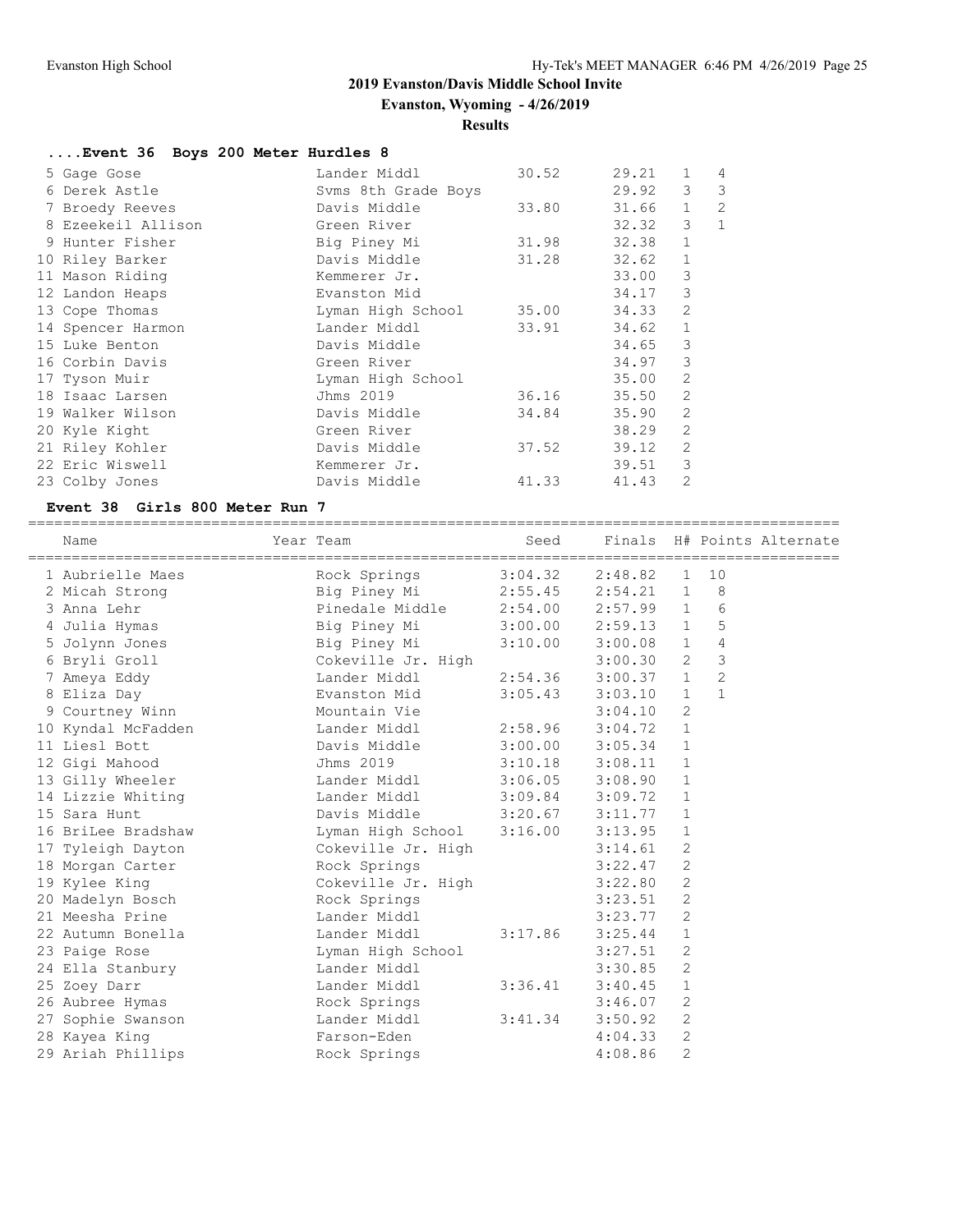**Evanston, Wyoming - 4/26/2019**

#### **Results**

#### **Event 39 Girls 800 Meter Run 8**

| Name                | Year Team       | Seed    |         | Finals Points Alternate |
|---------------------|-----------------|---------|---------|-------------------------|
| 1 Delaney Sullivan  | Lander Middl    |         | 2:41.97 | 10                      |
| 2 Marlee Jones      | Lander Middl    | 2:48.96 | 2:48.05 | 8                       |
| 3 Maria Anderson    | Lander Middl    | 2:49.82 | 2:48.76 | 6                       |
| 4 Toree Andersen    | Pinedale Middle | 2:42.66 | 2:50.19 | 5                       |
| 5 Kennadee Belnap   | Davis Middle    | 2:49.00 | 2:51.32 | 4                       |
| 6 Courtney Sims     | Davis Middle    | 2:46.00 | 2:55.57 | 3                       |
| 7 Grace Norris      | Evanston Mid    | 3:12.10 | 3:07.65 | $\overline{2}$          |
| 8 Savannah Winfield | Evanston Mid    | 3:20.33 | 3:10.04 |                         |
| 9 Lexie George      | Evanston Mid    | 3:08.17 | 3:10.31 |                         |
| 10 Tayana Eychner   | Green River     |         | 3:22.26 |                         |
| 11 Skylynn Harmon   | Rock Springs    |         | 3:31.84 |                         |
| 12 Aspen Young      | Rock Springs    | 3:40.08 | 3:34.41 |                         |
| 13 Hallie May       | Rock Springs    | 3:42.78 | 3:39.38 |                         |

#### **Event 41 Boys 800 Meter Run 7**

=============================================================================================

| Name                                | Year Team                                                                                                                                                                                       | Seed    |             |                         |              | Finals H# Points Alternate |
|-------------------------------------|-------------------------------------------------------------------------------------------------------------------------------------------------------------------------------------------------|---------|-------------|-------------------------|--------------|----------------------------|
| 1 Reed McFadden                     | Lander Middl 2:30.40 2:25.23 1<br>Svms 7th Grade Boys 2:39.00 2:37.75 1<br>Davis Middle 2:38.74 2:38.42 1<br>Farson-Eden 2:41.30 2:40.40 1<br>Svms 7th Grade Boys 2:45.30 2:41.14 1<br>Landball |         |             |                         | 10           |                            |
| 2 Lane Wiebelhaus                   | Lander Middl<br>Syms 7th Grac<br>-                                                                                                                                                              |         |             |                         | $_{\rm 8}$   |                            |
| 3 Zack Wirick                       |                                                                                                                                                                                                 |         | 2:38.42 1   |                         | 6            |                            |
| 4 Cash Jones                        |                                                                                                                                                                                                 |         | 2:40.40 1   |                         | 5            |                            |
| 5 Henk Visser                       |                                                                                                                                                                                                 |         | $2:41.14$ 1 |                         | 4            |                            |
| 6 Zion Sioux                        | Lander Middl                                                                                                                                                                                    |         | 2:44.67 3   |                         | 3            |                            |
| 7 Kash Lancaster                    | Svms 7th Grade Boys 2:51.21                                                                                                                                                                     |         | 2:45.88 1   |                         | 2            |                            |
| 8 Cache Keetch                      | Cokeville Jr. High                                                                                                                                                                              |         | 2:47.62 3   |                         | $\mathbf{1}$ |                            |
| 9 Caden Hiatt                       | Evanston Mid                                                                                                                                                                                    |         | 2:47.98     | 2                       |              |                            |
| 10 Brody Byrne                      | Manila High                                                                                                                                                                                     | 2:15.00 | $2:48.09$ 1 |                         |              |                            |
| 11 Colbin March                     | Pinedale Middle                                                                                                                                                                                 |         | 2:52.96     | $\overline{3}$          |              |                            |
| 12 Beau Burdette                    | Rock Springs                                                                                                                                                                                    |         | 2:53.44     | $\overline{\mathbf{3}}$ |              |                            |
| 13 Fin Richards                     | Lander Middl                                                                                                                                                                                    | 2:54.78 | 2:54.40 1   |                         |              |                            |
| 14 Jay Hill                         | Evanston Mid                                                                                                                                                                                    |         | 2:54.54     | $\overline{\mathbf{3}}$ |              |                            |
| 15 Fisher Vance                     | Pinedale Middle                                                                                                                                                                                 |         | 2:56.11     | $\mathbf{3}$            |              |                            |
| 16 Devantee Wright Mid Evanston Mid |                                                                                                                                                                                                 | 3:15.62 | 2:56.41     | $\overline{2}$          |              |                            |
| 17 Kade Sims                        | Davis Middle                                                                                                                                                                                    | 3:14.00 | 2:57.10 1   |                         |              |                            |
| 18 Mekiah Strom                     | Pinedale Middle 3:01.15 2:58.92                                                                                                                                                                 |         |             | $\overline{1}$          |              |                            |
| 19 Kinnick Lowe                     | Svms 7th Grade Boys 3:00.38                                                                                                                                                                     |         |             | $\overline{3}$          |              |                            |
| 20 Wyatt Adams                      | Lyman High School                                                                                                                                                                               |         | 3:01.67     | $\overline{\mathbf{3}}$ |              |                            |
| 21 Ouintan Bird                     | Cokeville Jr. High 3:04.38                                                                                                                                                                      |         |             | $\overline{\mathbf{3}}$ |              |                            |
| 22 Ethan Millemon                   | Rock Springs                                                                                                                                                                                    |         | 3:04.96     | 2                       |              |                            |
| 23 Keenan Nebeker                   | Davis Middle                                                                                                                                                                                    |         | 3:05.22     | 2                       |              |                            |
| 24 Corbin Richard                   | Davis Middle                                                                                                                                                                                    |         | 3:05.33 3   |                         |              |                            |
| 25 Bridger Kaiser                   | Pinedale Middle 3:02.52                                                                                                                                                                         |         | 3:06.21 1   |                         |              |                            |
| 26 Karson Greene                    | Rock Springs                                                                                                                                                                                    |         | 3:06.26     | $\overline{\mathbf{3}}$ |              |                            |
| 27 Kolby Nelson                     | Evanston Mid                                                                                                                                                                                    |         | 3:07.92     | $\overline{2}$          |              |                            |
| 28 Jack Harrild                     | Cokeville Jr. High                                                                                                                                                                              |         | $3:08.16$ 2 |                         |              |                            |
| 29 Taylor Gili                      | Rock Springs                                                                                                                                                                                    |         | $3:08.36$ 2 |                         |              |                            |
| 30 Ryan McNees                      | Lander Middl 3:03.36                                                                                                                                                                            |         | $3:09.56$ 1 |                         |              |                            |
| 31 Brayden Groenke                  | Lander Middl                                                                                                                                                                                    | 3:02.07 | 3:09.84     | <sup>1</sup>            |              |                            |
| 32 David Farrington                 | Big Piney Mi                                                                                                                                                                                    |         | 3:12.68     | $\overline{\mathbf{3}}$ |              |                            |
| 33 Robert Peterson                  | Lander Middl 3:18.54                                                                                                                                                                            |         | $3:13.98$ 2 |                         |              |                            |
| 34 Owen McMillen                    | Pinedale Middle                                                                                                                                                                                 |         | 3:16.57 2   |                         |              |                            |
| 35 Croydon Francis                  | Davis Middle                                                                                                                                                                                    | 3:20.00 | 3:18.24     | 2                       |              |                            |
|                                     |                                                                                                                                                                                                 |         |             |                         |              |                            |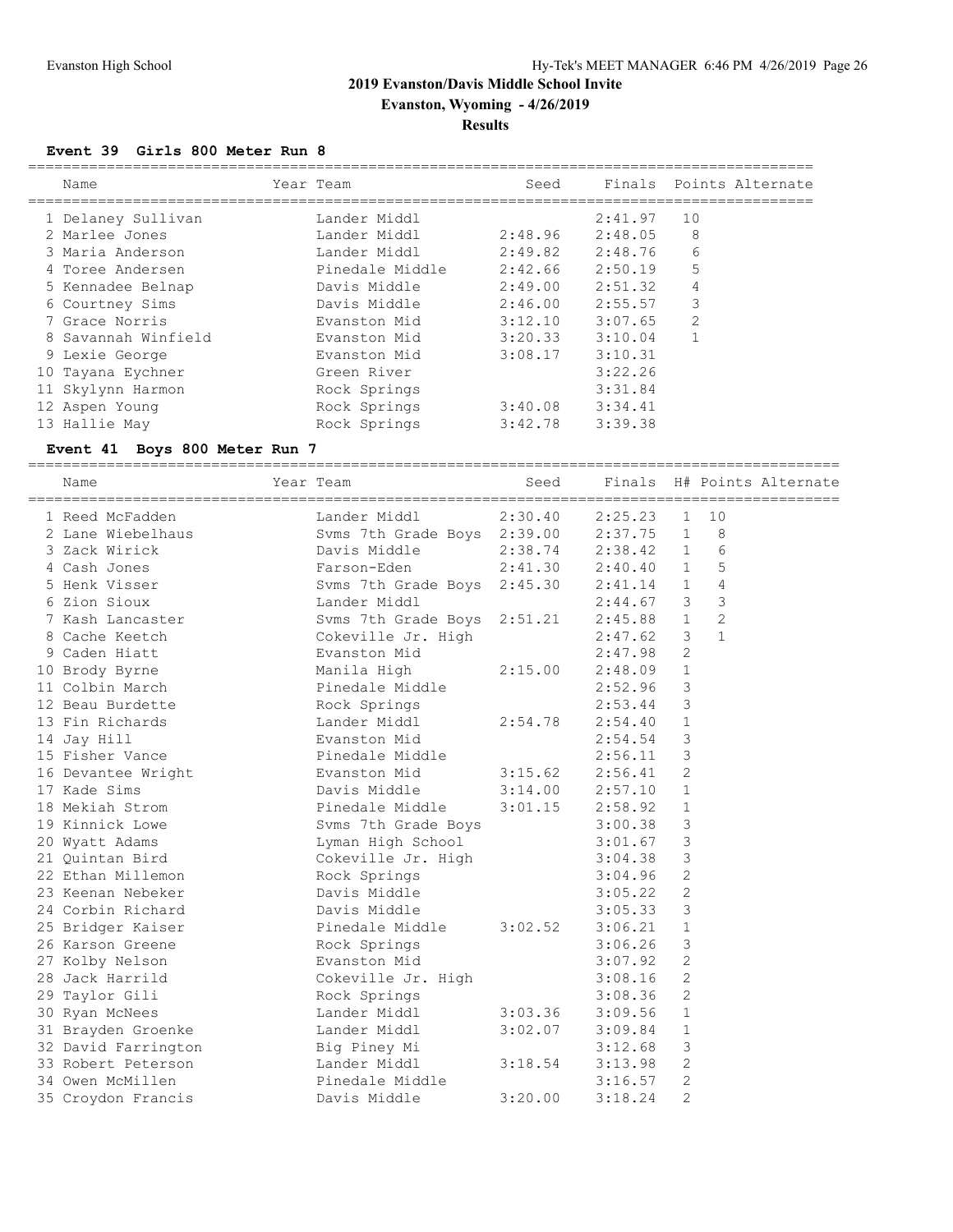**Evanston, Wyoming - 4/26/2019**

#### **Results**

#### **....Event 41 Boys 800 Meter Run 7**

| 36 Caden Bruce      | Rock Springs |         | 3:19.89 | 3                          |
|---------------------|--------------|---------|---------|----------------------------|
| 37 Luke St. Marie   | Rock Springs |         | 3:23.50 | $\overline{\phantom{a}}$   |
| 38 Mack White       | Lander Middl | 3:20.16 | 3:24.19 | $\overline{\phantom{0}}^2$ |
| 39 Colby Farrens    | Davis Middle | 3:15.00 | 3:24.79 | $\overline{2}$             |
| 40 Bryce Brown      | Kemmerer Jr. |         | 3:25.38 | $\overline{\phantom{a}}$   |
| 41 Ashton Bennett   | Big Piney Mi | 3:24.71 | 3:27.01 | $\overline{2}$             |
| 42 Josh Sain        | Rock Springs |         | 3:28.35 | $\overline{2}$             |
| 43 Jaxson Daniels   | Davis Middle | 3:05.00 | 3:30.73 | $\overline{1}$             |
| 44 Lyndon Dunn      | Kemmerer Jr. |         | 4:11.93 | $\overline{\mathbf{3}}$    |
| -- Ai Clark         | Green River  |         | NΤ      | $\overline{\phantom{0}}^2$ |
| -- Theran Archibald | Green River  |         | NΤ      | -2                         |
|                     |              |         |         |                            |

# **Event 42 Boys 800 Meter Run 8**

============================================================================================= Year Team Seed Finals H# Points Alternate

|    | 1 Kaleb Spalding    | Svms 8th Grade Boys 2:26.44 |                     | 2:23.33     | $\mathbf{1}$   | 10             |  |
|----|---------------------|-----------------------------|---------------------|-------------|----------------|----------------|--|
|    | 2 Derek Parks       | Davis Middle                | 2:26.00             | 2:23.58     | 1              | 8              |  |
|    | 3 Caleb Lake        | Green River                 |                     | $2:25.54$ 2 |                | 6              |  |
|    | 4 Dylan Huelskamp   | Lander Middl                | 2:34.10             | $2:27.77$ 1 |                | 5              |  |
|    | 5 Ramiro Mendoza    | Rock Springs                | 2:49.01             | 2:31.29     | $\mathbf{1}$   | 4              |  |
|    | 6 Brandon Jones     | Big Piney Mi                | 2:36.47             | 2:32.21     | $\mathbf{1}$   | 3              |  |
|    | 7 Gage Gose         | Lander Middl                |                     | 2:35.32     | 2              | $\overline{c}$ |  |
|    | 8 Jovony Munoz      | Big Piney Mi                | 2:35.00             | 2:35.61 1   |                | $\mathbf{1}$   |  |
|    | 9 Jesse Smith       | Rock Springs                | 2:50.00             | 2:36.93     | $\mathbf{1}$   |                |  |
|    | 10 Troy Ramirez     | Davis Middle                | 2:38.70             | 2:37.76     | $\mathbf{1}$   |                |  |
|    | 11 Salem Schweitzer | Rock Springs 2:25.68        |                     | 2:39.70     | $\mathbf{1}$   |                |  |
|    | 12 Hampton Jones    | Big Piney Mi                | $2:56.00$ $2:42.02$ |             | 2              |                |  |
|    | 13 Jack Driver      | Davis Middle                | 3:42.00             | 2:42.59     | 2              |                |  |
|    | 14 Hyrum Baxter     | Evanston Mid                | 2:42.51             | 2:43.51     | $\mathbf{1}$   |                |  |
|    | 15 Evan Corbin      | Svms 8th Grade Boys 2:46.84 |                     | 2:44.25     | $\mathbf{1}$   |                |  |
|    | 16 Ben Bae          | Rock Springs                | $2:42.62$ $2:45.74$ |             | 1              |                |  |
| 17 | Karter Jordan       | Rock Springs                | $3:02.75$ $2:47.86$ |             | $\mathbf{2}$   |                |  |
|    | 18 Caleb Anderson   | Rock Springs                | 2:47.11             | 2:52.08     | $\mathbf{1}$   |                |  |
|    | 19 Braxton Young    | Evanston Mid                |                     | 2:52.43     | $\overline{2}$ |                |  |
|    | 20 Walker Wilson    | Davis Middle                |                     | 2:53.34     | 2              |                |  |
|    | 21 Hank Dearden     | Evanston Mid                |                     | 2:55.00     | $\mathbf{2}$   |                |  |
|    | 22 Riley Kohler     | Davis Middle                | 2:54.00             | 3:03.46     | 2              |                |  |
|    | 23 Andrew Jardine   | Svms 8th Grade Boys 3:17.34 |                     | 3:12.09     | $\mathbf{2}$   |                |  |
|    | 24 Dailen Pedersen  | Rock Springs                | 3:27.58             | 3:12.75     | 2              |                |  |
|    | 25 Keith McIntosh   | Davis Middle                |                     | 4:29.91     | $\mathbf{2}$   |                |  |
|    | -- Jaxon Weske      | Cokeville Jr. High          |                     | NΤ          | 2              |                |  |
|    | -- Hudson Gardner   | Rock Springs                | 2:50.00             | NΤ          | 2              |                |  |
|    | -- Bryan Hahn       | Svms 8th Grade Boys         |                     | NΤ          | $\mathfrak{D}$ |                |  |
|    | -- Owen Burnett     | Kemmerer Jr.                |                     | NΤ          | $\overline{2}$ |                |  |

#### **Event 44 Girls 200 Meter Dash 7**

| Finals H# Points Alternate<br>Year Team<br>Seed<br>Name    |  |
|------------------------------------------------------------|--|
|                                                            |  |
| 1 Natasha Martinez<br>29.02 14 10<br>Kemmerer Jr.          |  |
| Lander Middl<br>30.70<br>29.05<br>2 Mason Morton<br>- 8    |  |
| 29.80<br>29.11<br>Lander Middl<br>3 Aislynn Donahue<br>- 6 |  |
| 4 Bria Calvert<br>30.86<br>Lander Middl<br>29.37<br>- 5    |  |
| 29.20<br>Rock Springs<br>5 Aubrielle Maes<br>29.48<br>4    |  |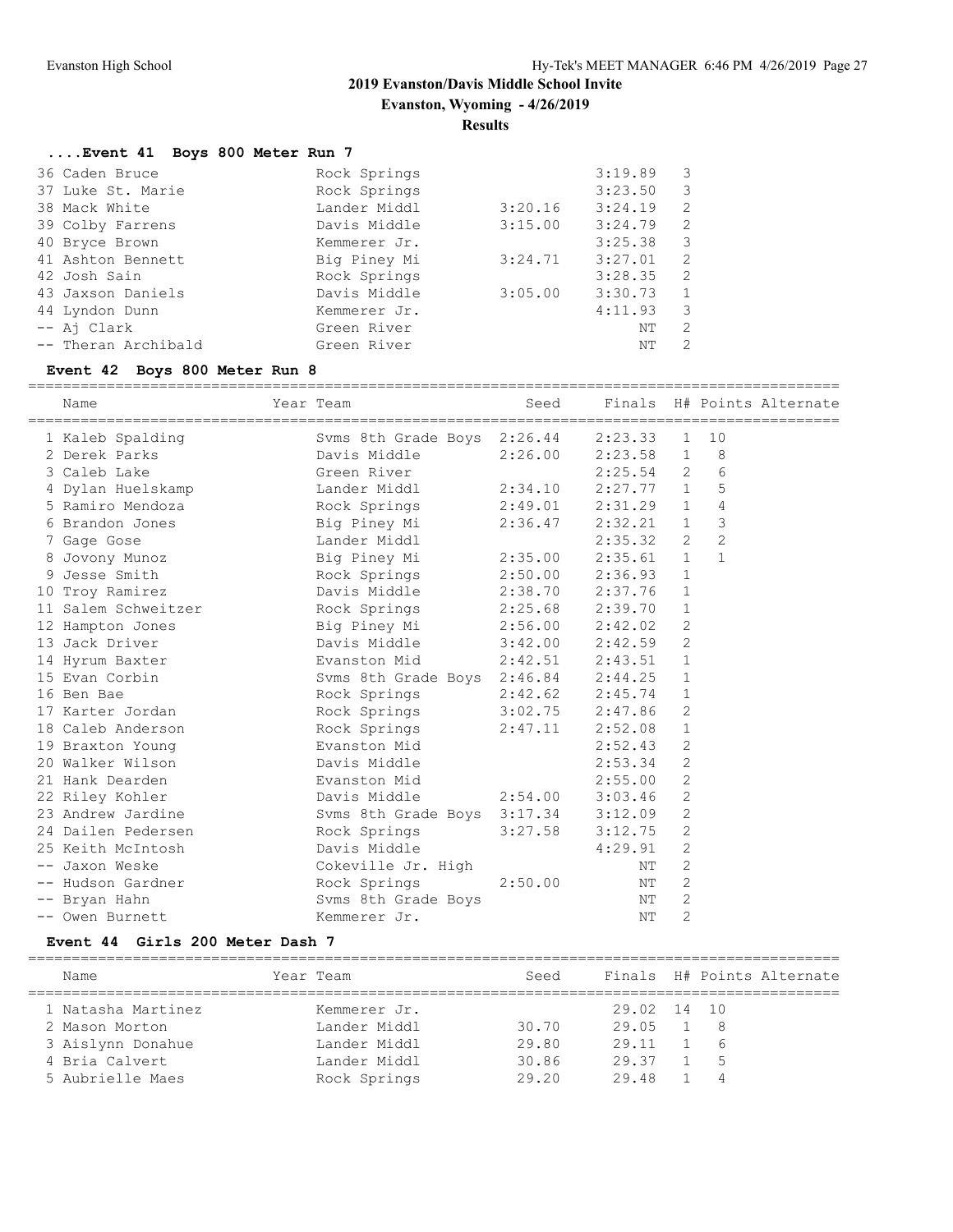**Evanston, Wyoming - 4/26/2019**

**Results**

| Event 44 Girls 200 Meter Dash 7 |                   |       |                         |                |
|---------------------------------|-------------------|-------|-------------------------|----------------|
| 6 Emry Hamblin                  | Mountain Vie      | 31.00 | 29.68<br>2              | 3              |
| 7 Avery Bever                   | Lander Middl      | 30.86 | 29.79<br>$\mathbf{1}$   | $\overline{c}$ |
| 8 Kassidi Webb                  | Rock Springs      | 32.81 | 30.20<br>$\overline{2}$ | $\mathbf{1}$   |
| 9 Annette Proa                  | Rock Springs      | 30.67 | 30.23<br>$\mathbf{1}$   |                |
| 10 Jenessa Hanson               | Rock Springs      |       | 30.28<br>11             |                |
| 11 Ella Thatcher                | Kemmerer Jr.      |       | 30.38<br>14             |                |
| 12 Katie Dandridge              | Svms 7th Gra      | 30.94 | 30.50<br>$\mathbf{1}$   |                |
| 13 Ella Brewster                | Rock Springs      | 32.94 | 2<br>30.68              |                |
| 14 Rebekah Smith                | Farson-Eden       |       | 30.71<br>14             |                |
| 15 Ashley Boulter               | Pinedale Middle   |       | 30.86<br>8              |                |
| 16 Trista Covill                | Pinedale Middle   |       | 30.89<br>8              |                |
| 17 Dayzjah Moore                | Rock Springs      |       | 7<br>30.91              |                |
| 18 Alexa Colman                 | Lander Middl      | 30.25 | 30.99<br>$\mathbf{1}$   |                |
| 19 Allyssa Sepos                | Evanston Mid      |       | 31.12<br>8              |                |
| 20 Brynn Bider                  | Rock Springs      | 33.00 | 31.27<br>3              |                |
| 21 Jolee Swasey                 | Kemmerer Jr.      |       | 31.35<br>14             |                |
| 22 Lynsie Julander              | Kemmerer Jr.      |       | 31.51<br>8              |                |
| 23 Laynee Walker                | Kemmerer Jr.      |       | 31.75<br>13             |                |
| 24 Reagan Frome                 | Svms 7th Gra      |       | 31.77<br>14             |                |
| 25 Annika Wilmot                | Lander Middl      | 32.65 | 31.83<br>2              |                |
| 26 Amy Sanchez Juarez           | Jhms 2019         |       | 32.20<br>12             |                |
| 27 Kalli Fackrell               | Evanston Mid      | 32.64 | 32.34<br>2              |                |
| 28 Addilyn Burton               | Davis Middle      | 33.03 | 3<br>32.45              |                |
| 29 Kayleigh Lionberger          | Rock Springs      | 32.47 | 32.58<br>2              |                |
| 30 Kinsley McClung              | Lander Middl      | 33.04 | 3<br>32.63              |                |
| 31 Abigail Crockett             | Rock Springs      | 34.79 | $\overline{4}$<br>32.64 |                |
| 32 Jennifer Montes              | Big Piney Mi      | 33.77 | 32.77<br>3              |                |
| 33 Lily Pugrad                  | Lander Middl      |       | 8<br>32.87              |                |
| 34 Mya Brown                    | Davis Middle      | 35.98 | 5<br>32.95              |                |
| 35 Jamie Anglesey               | Svms 7th Gra      | 33.47 | 32.96<br>3              |                |
| 36 Tenley Reisig                | Lander Middl      | 32.87 | 2<br>32.98              |                |
| 37 Karla Montes                 | Big Piney Mi      | 41.75 | 6<br>33.02              |                |
| 38 Aurora Shephard              | Kemmerer Jr.      |       | 13<br>33.08             |                |
| 39 Kelsie Nebeker               | Lyman High School |       | 9<br>33.17              |                |
| 40 Ally Willoughby              | Rock Springs      | 32.89 | 33.23<br>2              |                |
| 41 Aralyn Erickson              | Kemmerer Jr.      |       | 33.27<br>7              |                |
| 42 Braxton Burgener             | Lyman High School | 34.64 | 33.29<br>4              |                |
| 43 Coral Spelbring              | Evanston Mid      |       | 33.32<br>8              |                |
| 44 Allison Swensen              | Evanston Mid      |       | 33.33<br>14             |                |
| 45 Kyriana Snyder               | Lander Middl      |       | q<br>33.37              |                |
| 46 Emma Maxfield                | Lyman High School |       | 33.40<br>8              |                |
| 47 Kaci Christensen             | Lyman High School |       | 33.46<br>14             |                |
| 48 Rosaleen Hays                | Rock Springs      | 34.43 | 33.50<br>4              |                |
| 49 Seren Noble                  | Pinedale Middle   | 33.98 | 33.75<br>4              |                |
| 50 Karlie Nandrup               | Rock Springs      | 33.90 | 33.80<br>3              |                |
| 50 Madelyn Bosch                | Rock Springs      |       | 33.80<br>14             |                |
| 52 Jordan Nielsen               | Lander Middl      |       | 13<br>33.84             |                |
| 53 Avery Elmore                 | Rock Springs      | 35.25 | 33.92<br>4              |                |
| 54 Hailey Valentine             | Svms 7th Gra      |       | 33.94<br>13             |                |
| 55 Cienna Bennett               | Rock Springs      | 35.10 | 33.99<br>4              |                |
| 56 Allie Sanchez                | Davis Middle      | 35.97 | 5<br>34.11              |                |
| 56 Brooke Jensen                | Lyman High School |       | 12<br>34.11             |                |
| 58 Peyton Van Dusen             | Mountain Vie      | 34.00 | 34.27<br>4              |                |
| 59 Morgan Carter                | Rock Springs      |       | 34.32<br>7              |                |
| 60 Brooklynn Maxam              | Pinedale Middle   |       | 34.34<br>10             |                |
|                                 |                   |       |                         |                |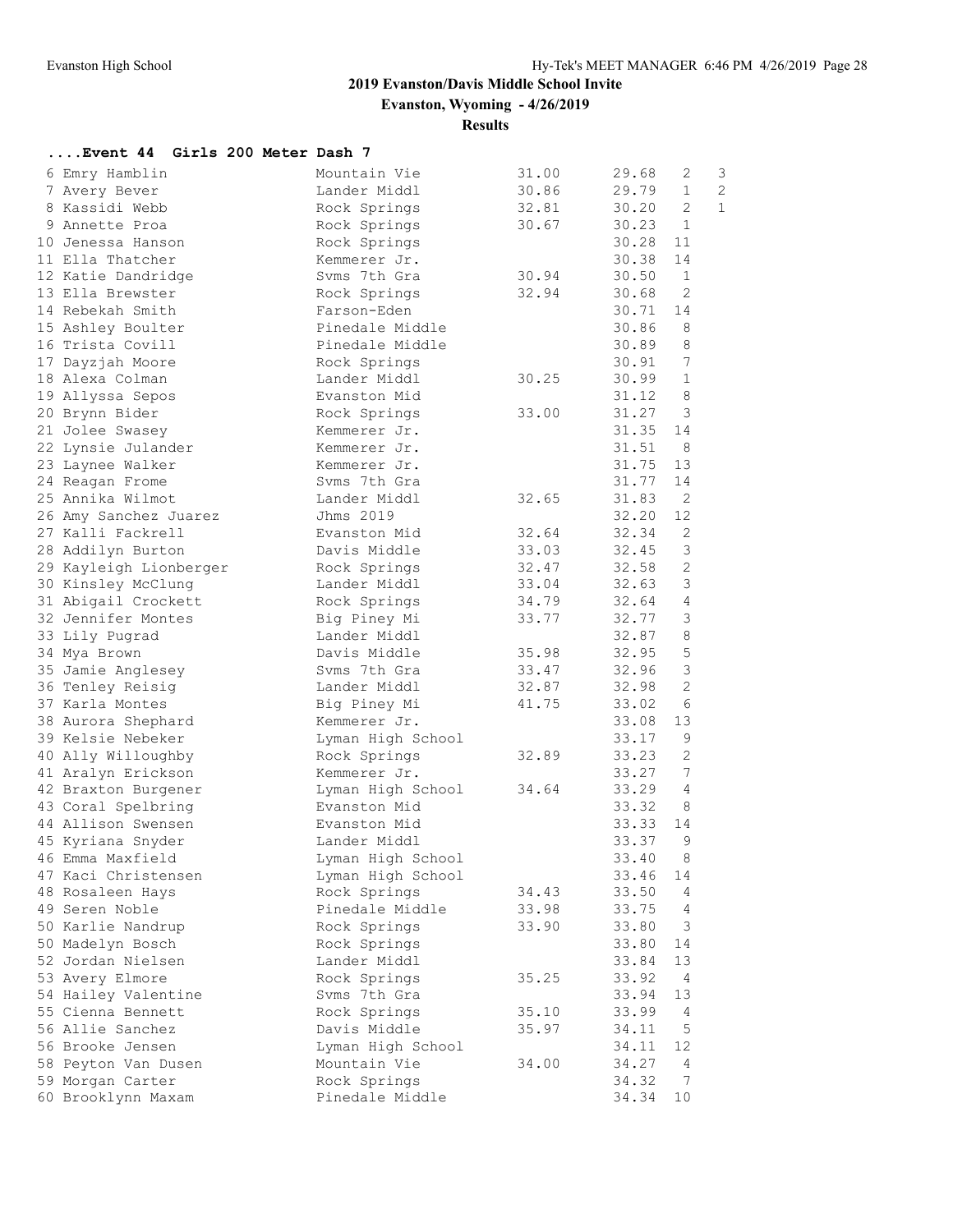**Evanston, Wyoming - 4/26/2019**

**Results**

# **....Event 44 Girls 200 Meter Dash 7**

| 61 Brinckley Morris       | Svms 7th Gra    | 34.11 | 34.37 | 4              |
|---------------------------|-----------------|-------|-------|----------------|
| 62 Brynlley Stewart       | Evanston Mid    |       | 34.63 | 11             |
| 63 Marisela Sambrano      | Big Piney Mi    | 43.51 | 34.76 | 7              |
| 64 Aspen Higdon           | Evanston Mid    |       | 34.98 | 12             |
| 65 Sherryan Johnston      | Davis Middle    | 36.84 | 35.36 | 5              |
| 66 Maritza Galvan         | Big Piney Mi    | 38.33 | 35.44 | 5              |
| 67 Lydia Westenskow       | Green River     |       | 35.64 | 10             |
| 68 Cambree Young          | Evanston Mid    |       | 35.66 | 12             |
| 69 Bree Murphy            | Davis Middle    | 38.47 | 35.76 | 6              |
| 70 Rachel Jensen          | Lander Middl    | 35.33 | 35.83 | 5              |
| 71 Emma Moffat            | Syms 7th Gra    |       | 35.92 | $\mathsf 9$    |
| 72 Saige Rogers           | Kemmerer Jr.    |       | 35.94 | $\mathsf 9$    |
| 73 Arrey Sevenski         | Big Piney Mi    | 41.73 | 36.02 | 6              |
| 74 Ellison Mackay         | Jhms 2019       |       | 36.03 | 10             |
| 75 Clara Vega             | Kemmerer Jr.    |       | 36.38 | - 7            |
| 76 Cambry Boyer           | Big Piney Mi    |       | 36.44 | 12             |
| 77 Autumn Bonella         | Lander Middl    |       | 36.49 | 11             |
| 78 Destiny Shepherd       | Kemmerer Jr.    |       | 37.11 | - 9            |
| 78 Paiglee Michael        | Lander Middl    |       | 37.11 | 10             |
| 80 Hailey Cary            | Big Piney Mi    | 46.90 | 37.27 | $\overline{7}$ |
| 81 Suemy Gaona-Perez      | Jhms 2019       |       | 37.36 | 11             |
| 82 Jhadie Killingbeck     | Svms 7th Gra    |       | 37.43 | 13             |
| 83 Macie Orcutt           | Kemmerer Jr.    |       | 37.45 | 10             |
| 84 Janelle Sawaya         | Kemmerer Jr.    |       | 37.49 | 12             |
| 85 Kylie Price            | Kemmerer Jr.    |       | 37.96 | $\overline{9}$ |
| 86 Shelby Kisling         | Lander Middl    | 36.55 | 38.00 | $-5$           |
| 87 Audreyanna Brave-Heart | Lander Middl    | 36.94 | 38.05 | 5              |
| 88 Trinity Flemma         | Svms 7th Gra    |       | 38.22 | 10             |
| 89 Ali McKenzie           | Rock Springs    |       | 38.37 | 13             |
| 90 Arianne Dearden        | Kemmerer Jr.    |       | 38.64 | 12             |
| 91 Savannah Snyder        | Lander Middl    | 38.61 | 38.71 | 6              |
| 92 Sieanna Whiterock      | Big Piney Mi    | 38.42 | 38.95 | 6              |
| 93 Rebecca Sheridan       | Lander Middl    | 38.86 | 39.26 | 6              |
| 94 Darius Day             | Lander Middl    |       | 39.95 | 10             |
| 95 Phyllis Davis          | Kemmerer Jr.    |       | 40.18 | 12             |
| 96 Addison Statham        | Big Piney Mi    | 43.02 | 40.53 | 7              |
| 97 Reagan Jackson         | Kemmerer Jr.    |       | 40.94 | 10             |
| 98 Betzabed Vazquez       | Jhms 2019       |       | 41.73 | 11             |
| 99 Charleigh Smith        | Big Piney Mi    | 42.66 | 42.34 | 6              |
| 100 Anita McAfee          | Kemmerer Jr.    |       | 44.02 | 9              |
| 101 Ava Hunter            | Lander Middl    | 40.55 | 44.16 | 6              |
| 102 Cas Frude             | Lander Middl    | 44.63 | 45.54 | 7              |
| 103 Sierra Selley         | Lander Middl    |       | 46.43 | 11             |
| -- Alexis Dunne           | Jhms 2019       |       | ΝT    | 13             |
| -- Kylee Batista          | Kemmerer Jr.    |       | NΤ    | 11             |
| -- Hailey Angelovic       | Rock Springs    |       | ΝT    | - 8            |
| -- Annabelle Denevan      | Lander Middl    |       | ΝT    | $11\,$         |
| -- Ayla Pollard           | Pinedale Middle |       | ΝT    | 9              |
| -- Johana Saavedra        | Evanston Mid    |       | ΝT    | 13             |
| -- Malaya Maligalig       | Jhms 2019       | 33.12 | ΝT    | 3              |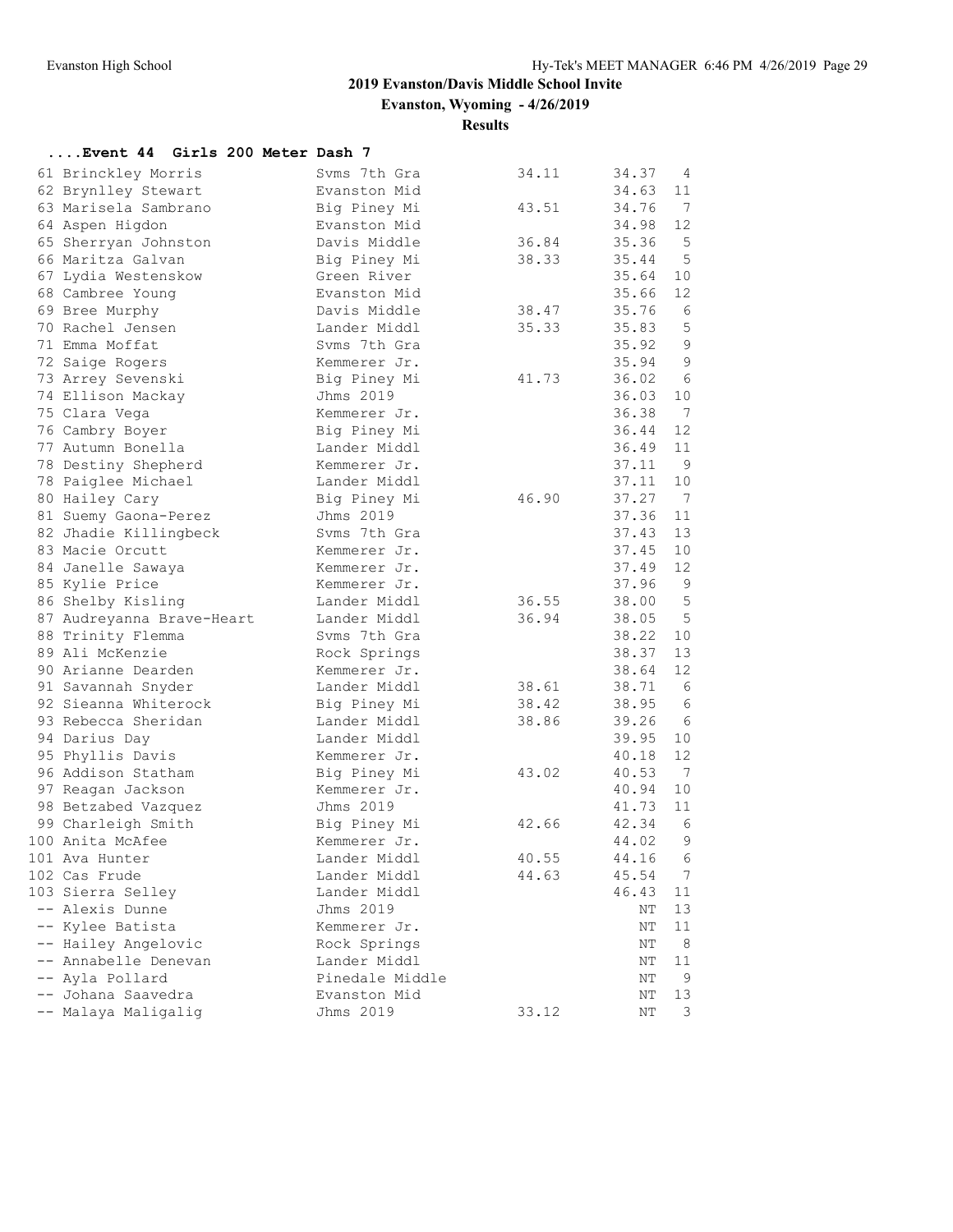**Evanston, Wyoming - 4/26/2019**

**Results**

#### **Event 45 Girls 200 Meter Dash 8**

| ======================<br>Name | Year Team                       | Seed  | Finals |                |      | H# Points Alternate |
|--------------------------------|---------------------------------|-------|--------|----------------|------|---------------------|
| 1 Courtney Sims                | Davis Middle                    | 28.00 | 29.16  | 1              | 10   |                     |
| 2 Kendall Fessler              | Evanston Mid                    | 31.24 | 29.23  | $\mathbf{1}$   | 8    |                     |
| 3 Natalee Rudy                 | Mountain Vie                    | 32.00 | 30.15  | $\mathbf{1}$   | 6    |                     |
| 4 Kailey Penhollow             | Davis Middle                    | 24.83 | 31.11  | $\mathbf{1}$   | 5    |                     |
| 5 Taylor Fisher                | Davis Middle                    | 33.97 | 31.21  | 2              | 4    |                     |
| 6 Raynee Holtman               | Syms 8th Gra                    | 31.84 | 31.41  | $\mathbf{1}$   | 3    |                     |
| 7 Savannah Ellis               | Kemmerer Jr.                    |       | 31.73  | 5              | 1.50 |                     |
| 7 Kyla Meikle                  | Pinedale Middle                 | 32.89 | 31.73  | 2              | 1.50 |                     |
| 9 Mikayla Drake                | Pinedale Middle                 | 33.93 | 31.79  | 2              |      |                     |
| 10 Kaycee Kilcrease            | Evanston Mid                    | 33.76 | 31.85  | 2              |      |                     |
| 11 Donna Farag                 | Jhms 2019                       | 31.56 | 31.91  | $\mathbf{1}$   |      |                     |
| 12 Lindsey Cox                 |                                 | 32.30 | 32.01  | 1              |      |                     |
| 13 McKenzie Head               | Rock Springs<br>Pinedale Middle | 33.87 | 32.14  | 2              |      |                     |
|                                | Jhms 2019                       |       | 32.17  | 6              |      |                     |
| 14 Arielle D'Arge              | Syms 8th Gra                    |       | 32.26  | 3              |      |                     |
| 15 Keira Heiner                |                                 | 34.59 |        |                |      |                     |
| 16 Marie Semadeni              | Syms 8th Gra                    |       | 32.41  | 6              |      |                     |
| 17 Jazmun Mortensen            | Pinedale Middle                 |       | 32.61  | 5              |      |                     |
| 18 Afton Orvin                 | Kemmerer Jr.                    |       | 32.78  | 6              |      |                     |
| 19 Amy Weigel                  | Lander Middl                    |       | 33.36  | 5              |      |                     |
| 20 Alexis Rodriguez            | Evanston Mid                    | 37.50 | 33.49  | 4              |      |                     |
| 21 Jacey Leon                  | Green River                     |       | 33.71  | 4              |      |                     |
| 22 Ceili Fallon                | Pinedale Middle                 |       | 33.81  | 6              |      |                     |
| 23 Brooke Hatch                | Syms 8th Gra                    | 34.36 | 33.83  | 2              |      |                     |
| 24 Hannah Neundorf             | Lander Middl                    |       | 33.96  | 5              |      |                     |
| 25 Kelly Garcia Lopez          | Jhms 2019                       | 34.78 | 33.99  | 3              |      |                     |
| 26 Ash Guffey                  | Rock Springs                    | 38.58 | 34.53  | 4              |      |                     |
| 27 Heather Allison             | Green River                     |       | 34.91  | 6              |      |                     |
| 28 Elsie Piper                 | Syms 8th Gra                    | 36.01 | 34.92  | 3              |      |                     |
| 29 Libby Rammell               | Syms 8th Gra                    | 34.74 | 35.38  | 3              |      |                     |
| 30 Kynlie Condos               | Mountain Vie                    | 33.20 | 35.45  | 2              |      |                     |
| 31 Morgan Grossman             | Pinedale Middle                 |       | 35.54  | 5              |      |                     |
| 32 Alysha Tolman               | Syms 8th Gra                    | 35.06 | 35.79  | $\mathsf 3$    |      |                     |
| 33 Amelia Despain              | Kemmerer Jr.                    |       | 36.67  | 4              |      |                     |
| 34 Annamarie Gwilliam          | Jhms 2019                       | 36.84 | 36.72  | 3              |      |                     |
| 35 Aurelia Blackburn           | Lander Middl                    |       | 36.73  | 4              |      |                     |
| 36 Emma Hood                   | Syms 8th Gra                    |       | 37.86  | 5              |      |                     |
| 37 Charlee Harmer              | Manila High                     | 42.00 | 39.91  | 4              |      |                     |
| 38 Kirsten Scott               | Lander Middl                    |       | 42.02  | $\overline{4}$ |      |                     |
| 39 Frida Campuzano-Oliveras    | Jhms 2019                       | 45.03 | 42.93  | 4              |      |                     |
| -- Makaela Simpson             | Kemmerer Jr.                    |       | ΝT     | 7              |      |                     |
| -- Dalya Salcedo               | Green River                     |       | ΝT     | 7              |      |                     |
| -- Estrella Savage             | Lander Middl                    | 34.38 | NΤ     | 3              |      |                     |
| -- Ryliegh Cole                | Mountain Vie                    |       | ΝT     | 7              |      |                     |
| -- Layla Norse                 | Lander Middl                    | 34.55 | ΝT     | 3              |      |                     |
| -- Ella Fraughton              | Lyman High School               |       | ΝT     | 7              |      |                     |
| -- Mackenzie Jones             | Lyman High School               |       | NΤ     | 5              |      |                     |
| -- Morgan Blair                | Davis Middle                    | 33.60 | NΤ     | 2              |      |                     |
| -- Brinlee Roberts             | Lyman High School               |       | NΤ     | 5              |      |                     |
| -- Savannah Nowakowski         | Davis Middle                    | 31.00 | NΤ     | 1              |      |                     |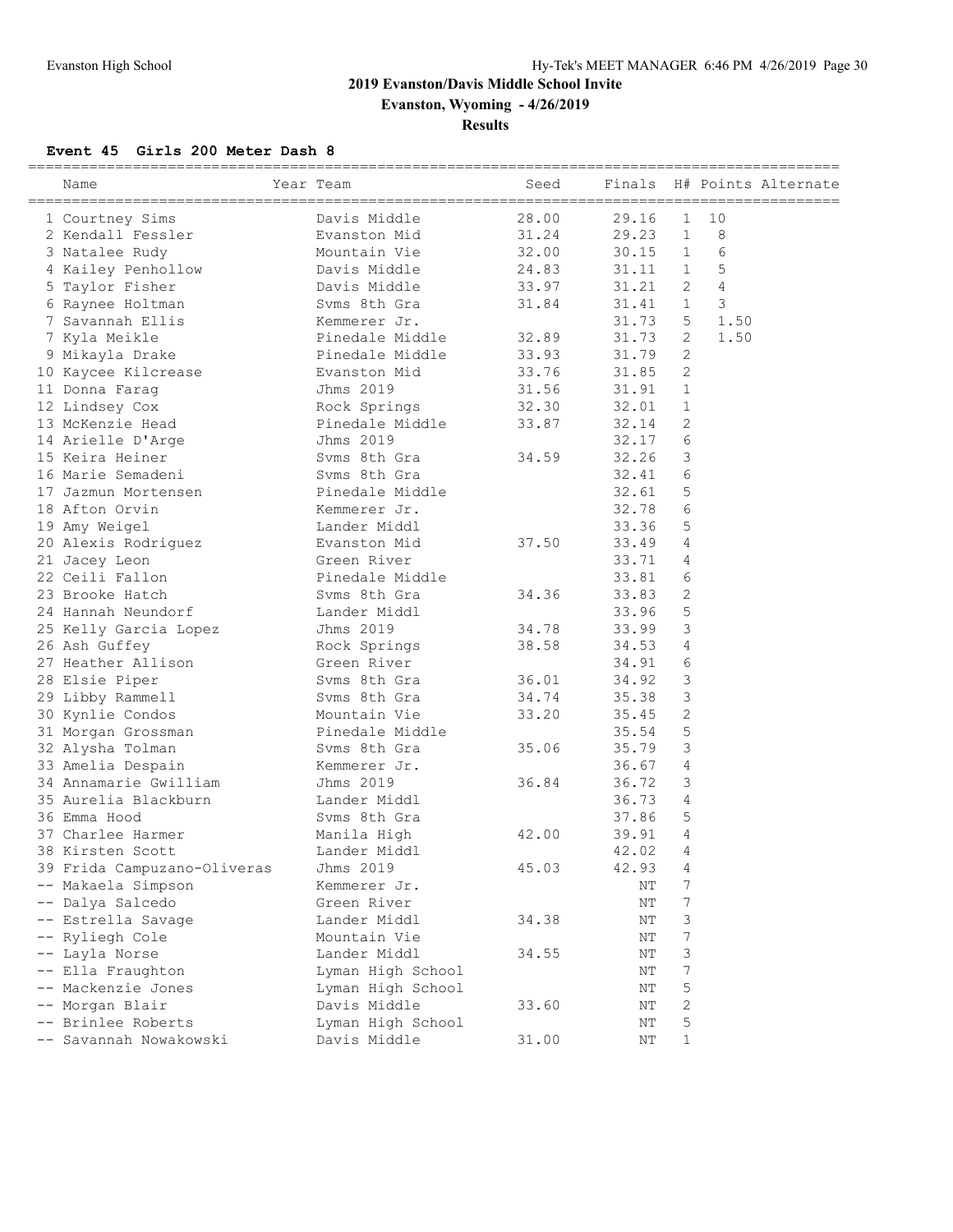**Evanston, Wyoming - 4/26/2019**

#### **Results**

#### **Event 61 Girls High Jump 6**

| Name                                                                                                                                                                                   | Year Team                                                                                                                                  | Seed                                                                    |                                                    | Finals Points Alternate |
|----------------------------------------------------------------------------------------------------------------------------------------------------------------------------------------|--------------------------------------------------------------------------------------------------------------------------------------------|-------------------------------------------------------------------------|----------------------------------------------------|-------------------------|
| -- Gigi Mahood<br>-- Jordan Nielsen<br>-- Ellison Mackay<br>-- Ella Weimer<br>-- Maddison Ritter<br>-- Kylee Batista<br>-- Payton Anderson<br>-- Kate Kilpack<br>-- Savannah Galbraith | Jhms 2019<br>Lander Middl<br>Jhms 2019<br>Jhms 2019<br>Kemmerer Jr.<br>Kemmerer Jr.<br>Lyman High School<br>Lyman High School<br>Jhms 2019 | $3 - 06.00$<br>$4 - 00.00$<br>$3 - 08.00$<br>$3 - 08.00$<br>$3 - 08.00$ | NΗ<br>ΝH<br>ΝH<br>NΗ<br>NΗ<br>NΗ<br>ΝH<br>ΝH<br>NΗ |                         |
|                                                                                                                                                                                        |                                                                                                                                            |                                                                         |                                                    |                         |

#### **Event 62 Girls High Jump 7**

========================================================================================== Name Tear Team Seed Finals Points Alternate ========================================================================================== 1 Rhyen Debenham Evanston Mid 4-06.00 10 2 Sheridan Coles Svms 7th Gra 3-10.00 4-04.00 6.33 2 Kylee King Cokeville Jr. High 4-04.00 6.33 2 Valerie Jirak Svms 7th Gra 4-10.00 4-04.00 6.33 5 Brianna Uhrug Green River 4-00.00 3.50 5 Celeste Ayala-Gomez Davis Middle 4-00.00 4-00.00 3.50 7 Jaylee Antonino Mountain Vie 3-10.00 0.60 7 Natalie Walgren Green River 3-10.00 0.60 7 Brianna Strauss Green River 3-10.00 0.60 7 Lauren Kervitsky Pinedale Middle 4-00.00 3-10.00 0.60 7 Delancy Brog Svms 7th Gra 3-10.00 3-10.00 0.60 12 Morgan Anderson Lyman High School 4-10.00 4.00 -- Madison Moffat Green River NH -- Dayzjah Moore Rock Springs NH -- Laural Kurth Green River NH -- Kaili Wadsworth Green River NH -- Reagan Teichert Cokeville Jr. High NH -- Dakota Vierig Cokeville Jr. High NH -- Nadia Runnion and Kemmerer Jr. NH -- Alaina Sharp Green River NH -- Alexis Dunne Jhms 2019 NH -- Allysa Drinkle Green River NH -- Avery Elmore Rock Springs NH -- Jayla Braden New York Green River New York States and MH -- Avery Bever Lander Middl 4-02.00 NH -- BriLee Bradshaw Lyman High School 3-10.00 NH -- Alexandra Gingery Jhms 2019 3-06.00 NH -- Abigail Fuss NH (Green River NH (Green River NH ) NH (NH ) NH ) NH (NH ) NH ) (NH ) (NH ) (NH ) (NH ) (NH ) (NH ) (NH ) (NH ) (NH ) (NH ) (NH ) (NH ) (NH ) (NH ) (NH ) (NH ) (NH ) (NH ) (NH ) (NH ) (NH ) (NH ) (NH ) (NH -- Mikayla Green Ning (1999) Sheep River NH (1999) Sheep River NH (1999) Sheep River NH (1999) Sheep River NH -- Audrey Ferrer Green River NH -- Eva Flanagan Jhms 2019 NH

#### **Event 63 Girls High Jump 8**

| Name                                             | Year Team                                        | Seed        |                                           | Finals Points Alternate |
|--------------------------------------------------|--------------------------------------------------|-------------|-------------------------------------------|-------------------------|
| 1 Kylie Smith<br>1 Autumn Casey<br>1 Boe Gregory | Evanston Mid<br>Green River<br>Lyman High School | $3 - 10.00$ | $4 - 04.00$<br>$4 - 04.00$<br>$4 - 04.00$ | 6.60<br>6.60<br>6.60    |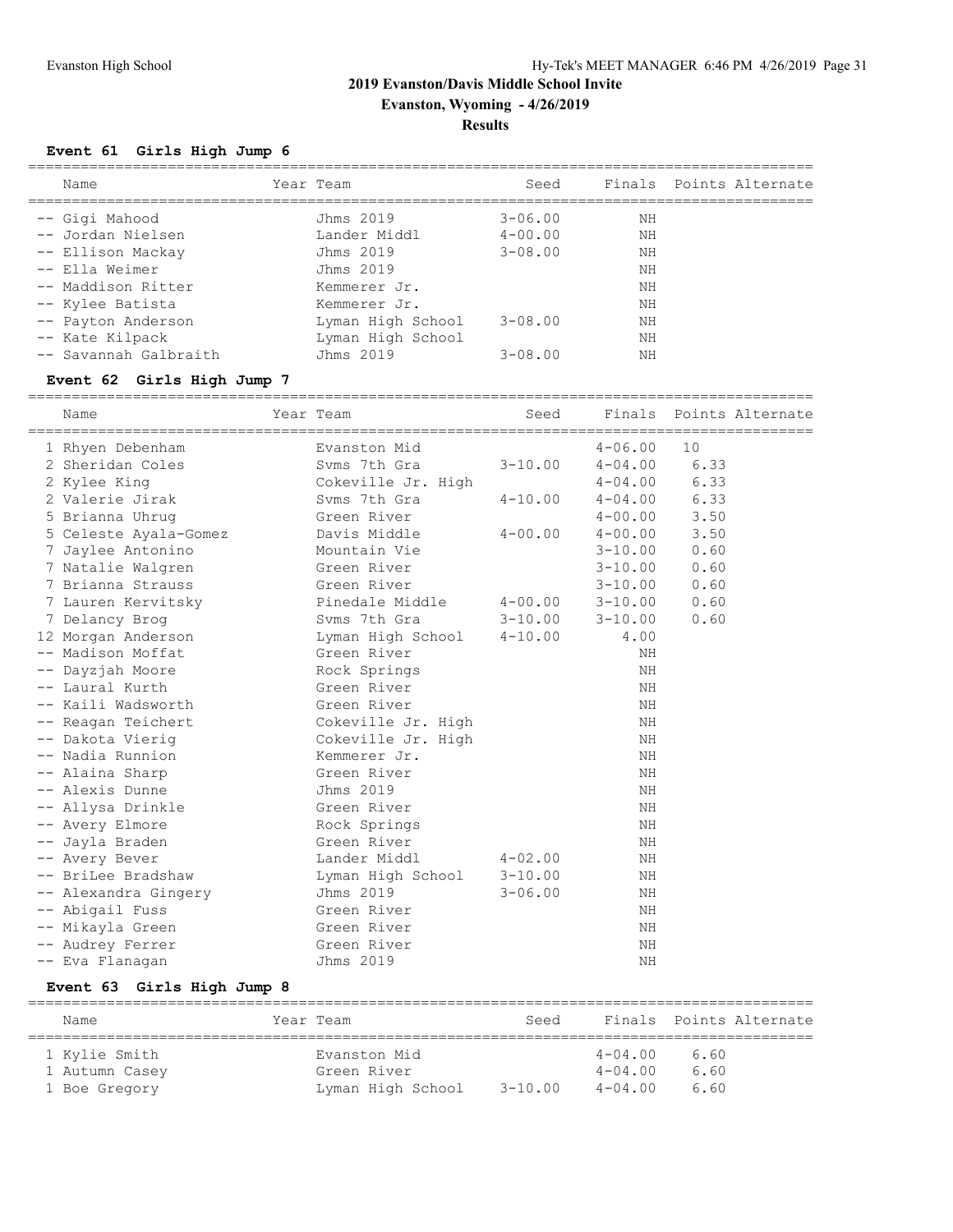**Evanston, Wyoming - 4/26/2019**

#### **Results**

# **....Event 63 Girls High Jump 8**

| 1 Sarah Galbraith       | Jhms 2019         | $4 - 04.00$             | $4 - 04.00$ | 6.60         |
|-------------------------|-------------------|-------------------------|-------------|--------------|
| 1 Rhonda Auradou        | Pinedale Middle   | $4 - 06.00$             | $4 - 04.00$ | 6.60         |
| 6 Ramsey Wilson         | Green River       |                         | $4 - 02.00$ | 2            |
| 6 Lillian Robertson     | Manila High       | $5 - 03.00$ $4 - 02.00$ |             | $\mathbf{2}$ |
| 6 Sage Bradshaw         | Lyman High School | $4-06.00$ $4-02.00$     |             | 2            |
| -- Dalya Salcedo        | Green River       |                         | ΝH          |              |
| -- Savannah Nowakowski  | Davis Middle      | 4-08.00                 | ΝH          |              |
| -- Brinlee Roberts      | Lyman High School |                         | ΝH          |              |
| -- Justice Stokes       | Mountain Vie      |                         | ΝH          |              |
| -- Ashlee Tims          | Mountain Vie      |                         | ΝH          |              |
| -- Marie Semadeni       | Syms 8th Gra      |                         | ΝH          |              |
| -- Angelina Thomas      | Lander Middl      |                         | NH          |              |
| -- Savannah Christensen | Rock Springs      | $3 - 06.00$             | ΝH          |              |
| -- Hallie Bluemel       | Lyman High School | $4 - 04.00$             | ΝH          |              |
| -- Kynlie Condos        | Mountain Vie      |                         | ΝH          |              |
| -- Emmalee Allen        | Lyman High School | $3 - 06.00$             | ΝH          |              |
| -- Ellie Bertagnolli    | Green River       |                         | ΝH          |              |
| -- Cherie Manning       | Lander Middl      |                         | ΝH          |              |
| -- Cameron McNaughton   | Green River       |                         | ΝH          |              |
| -- Kaycee Jenkins       | Mountain Vie      |                         | ΝH          |              |
| -- Kaira Kofford        | Manila High       | $5 - 03.00$             | ΝH          |              |

# **Event 65 Boys High Jump 7**

| Name                 | Year Team                           | Seed         |             |                | Finals Points Alternate |
|----------------------|-------------------------------------|--------------|-------------|----------------|-------------------------|
| 1 Kai Barker         | Evanston Mid                        | $5 - 03.00$  | $5 - 00.00$ | 10             |                         |
| 2 Khale Clinger      | Svms 7th Grade Boys 5-00.00 4-10.00 |              |             | 8              |                         |
| 3 Camden Brown       | Jhms 2019                           | $4 - 08.00$  | $4 - 08.00$ | 6              |                         |
| 4 Reed McFadden      | Lander Middl                        | $4 - 06.00$  | $4 - 06.00$ | 4.50           |                         |
| 4 Sam Gregory        | Lyman High School 4-08.00 4-06.00   |              |             | 4.50           |                         |
| 6 Cody Nelson        | Svms 7th Grade Boys 4-02.00 4-04.00 |              |             | 2              |                         |
| 6 Noah Lucas         | Evanston Mid                        | $4 - 04.00$  | $4 - 04.00$ | $\mathbf{2}$   |                         |
| 6 Christopher Wilson | Green River                         | $4 - 02.00$  | $4 - 04.00$ | $\overline{2}$ |                         |
| 9 Xavier Potter      | Lander Middl                        | $4 - 00.00$  | $4 - 02.00$ |                |                         |
| 9 Cameron Hiatt      | Evanston Mid                        | $4 - 02.00$  | $4 - 02.00$ |                |                         |
| 9 Damon Herman       | Green River                         | $4 - 02.00$  | $4 - 02.00$ |                |                         |
| 9 Gavin Oliver       | Davis Middle                        |              | $4 - 02.00$ |                |                         |
| 9 Dezmond Jenkins    | Svms 7th Grade Boys                 |              | $4 - 02.00$ |                |                         |
| 9 Lane Wiebelhaus    | Svms 7th Grade Boys 4-00.00         |              | $4 - 02.00$ |                |                         |
| 9 Bennett Washburn   | Lander Middl                        | $4 - 04.00$  | $4 - 02.00$ |                |                         |
| 9 Theran Archibald   | Green River                         | $4 - 02.00$  | $4 - 02.00$ |                |                         |
| 9 Bryson Birch       | Green River                         | $3 - 10.00$  | $4 - 02.00$ |                |                         |
| 9 Parker Sixbey      | Lander Middl                        | $4 - 00.00$  | $4 - 02.00$ |                |                         |
| 9 Ryley Lea          | Pinedale Middle                     | $4 - 08.00$  | $4 - 02.00$ |                |                         |
| 9 Zeike Valdez       | Lyman High School 4-06.00           |              | $4 - 02.00$ |                |                         |
| -- Alexander Lyman   | Davis Middle                        | $4 - 02.00$  | NH          |                |                         |
| -- Peter Lorch       | Svms 7th Grade Boys 3-10.00         |              | NH          |                |                         |
| -- Josh Sain         | Rock Springs                        |              | NH          |                |                         |
| -- Riley Rutstein    | Green River                         |              | ΝH          |                |                         |
| -- Creighton White   | Lander Middl                        | $4 - 02.00$  | NH          |                |                         |
| -- Carter Pollastro  | Rock Springs                        |              | NH          |                |                         |
| -- Zack Mikesell     | Green River                         |              | NH          |                |                         |
| -- Luke Robinette    | Davis Middle                        | $26 - 08.00$ | NH          |                |                         |
| -- Carter Chubb      | Rock Springs                        |              | NH          |                |                         |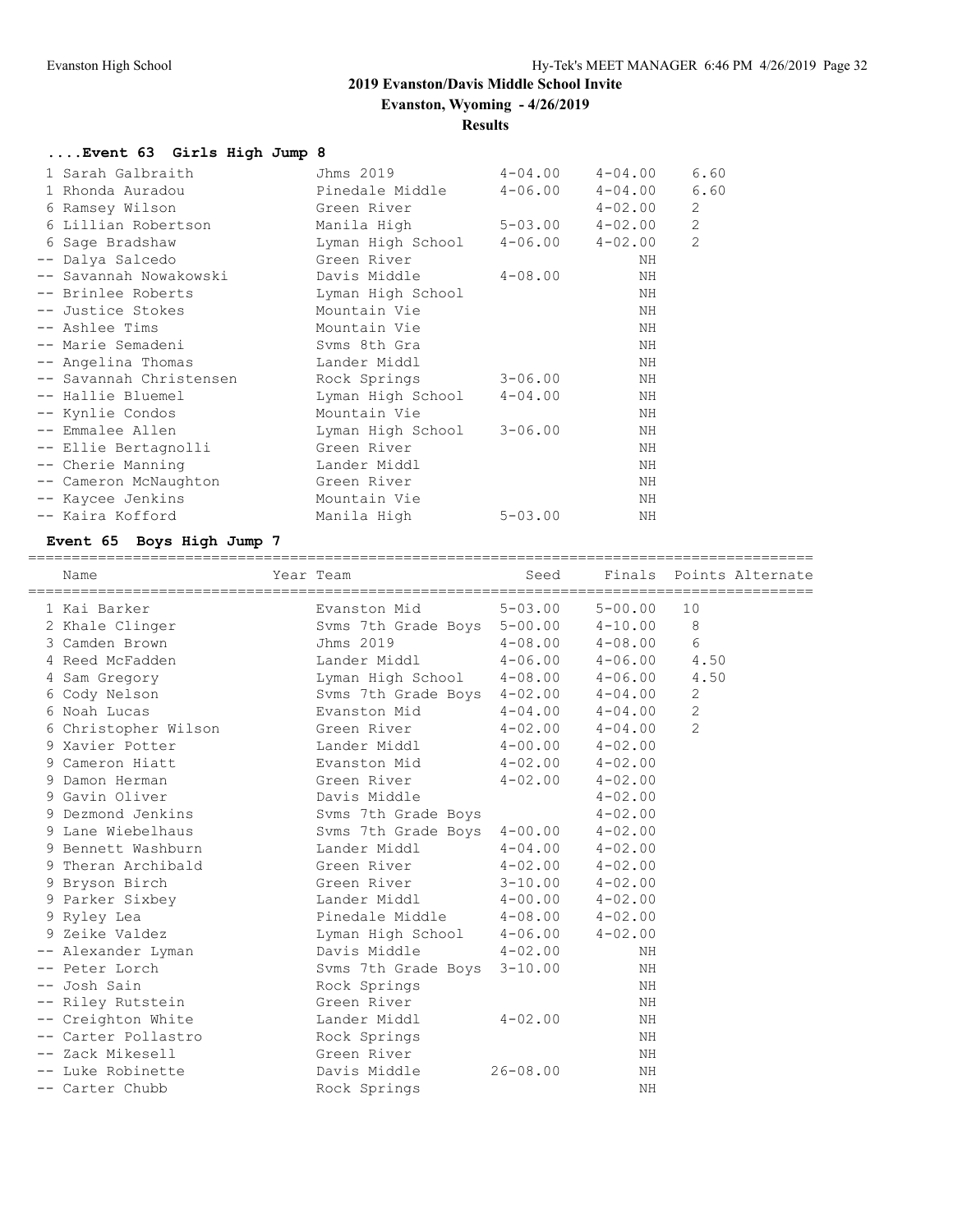**Evanston, Wyoming - 4/26/2019**

# **Results**

| Event 65 Boys High Jump 7. |                    |             |    |
|----------------------------|--------------------|-------------|----|
| -- Aj Clark                | Green River        | $4 - 02.00$ | ΝH |
| -- Tyler Castillon         | Green River        | $4 - 02.00$ | NH |
| -- Toby Flake              | Mountain Vie       |             | NH |
| -- Deagan Day              | Davis Middle       |             | ΝH |
| -- Brody Byrne             | Manila High        | $5 - 03.00$ | ΝH |
| -- Will Anderson           | Mountain Vie       |             | ΝH |
| -- Alex Carrier            | Rock Springs       |             | ΝH |
| -- William Cantrell        | Green River        | $4 - 02.00$ | ΝH |
| -- Alexzander Hudson       | Green River        |             | ΝH |
| -- Cache Keetch            | Cokeville Jr. High |             | ΝH |
| -- Colt Henrie             | Mountain Vie       |             | ΝH |
| -- Christian Lee           | Green River        | $3 - 10.00$ | ΝH |
| -- Lucas Knight            | Green River        | $3 - 10.00$ | ΝH |
| -- Joshua Gosar            | Pinedale Middle    | $4 - 06.00$ | NH |
| -- Kaden Freeze            | Rock Springs       |             | NH |
| -- Cash Henrie             | Mountain Vie       |             | ΝH |
| -- Porter Hall             | Davis Middle       | $4 - 02.00$ | ΝH |

#### **Event 66 Boys High Jump 8**

==========================================================================================

| Name                 | Year Team                   | Seed        |             | Finals Points Alternate |
|----------------------|-----------------------------|-------------|-------------|-------------------------|
| 1 Nathan Mitchell    | Green River                 |             | $5 - 02.00$ | 10                      |
| 2 Joel Bever         | Lander Middl                |             | $5 - 00.00$ | 6.33                    |
| 2 Carter Blair       | Davis Middle                | $4 - 06.00$ | $5 - 00.00$ | 6.33                    |
| 2 Bryton Smith       | Davis Middle                | $5 - 01.00$ | $5 - 00.00$ | 6.33                    |
| 5 Caleb Lake         | Green River                 |             | $4 - 10.00$ | 3.50                    |
| 5 Gabe Harris        | Lander Middl                | $5 - 00.00$ | $4 - 10.00$ | 3.50                    |
| 7 Brigham Fanos      | Lyman High School           | $4 - 08.00$ | $4 - 08.00$ | 2                       |
| 8 Isaac Larsen       | Jhms 2019                   | $4 - 06.00$ | $4 - 06.00$ | 0.10                    |
| 8 Seth Krell         | Kemmerer Jr.                |             | $4 - 06.00$ | 0.10                    |
| 8 Shay O'Melia       | Green River                 |             | $4 - 06.00$ | 0.10                    |
| 8 Jack Southwick     | Svms 8th Grade Boys         |             | $4 - 06.00$ | 0.10                    |
| 8 Bo Simpson         | Svms 8th Grade Boys 4-04.00 |             | $4 - 06.00$ | 0.10                    |
| 8 Joey McClain       | Pinedale Middle             | $4 - 04.00$ | $4 - 06.00$ | 0.10                    |
| 8 Cole McKinlay      | Green River                 |             | $4 - 06.00$ | 0.10                    |
| 8 Bridger Brog       | Svms 8th Grade Boys 4-04.00 |             | $4 - 06.00$ | 0.10                    |
| 8 Wesley Brog        | Svms 8th Grade Boys 4-00.00 |             | $4 - 06.00$ | 0.10                    |
| 8 Chris Boyer        | Green River                 |             | $4 - 06.00$ | 0.10                    |
| -- Bronson Robertson | Davis Middle                | $4 - 06.00$ | NH          |                         |
| -- Ethan Reichenberg | Evanston Mid                |             | NH          |                         |
| -- Gavin Gonder      | Manila High                 | $5 - 10.75$ | ΝH          |                         |
| -- Trayvn Ollis      | Green River                 |             | NH          |                         |
| -- Adam Olson        | Jhms 2019                   | $4 - 08.00$ | NH          |                         |
| -- Tyler Waters      | Green River                 |             | NH          |                         |
| -- Nathan Stevenson  | Green River                 |             | NH          |                         |
| -- Jayden Welling    | Evanston Mid                |             | NH          |                         |
| -- Kole Behunin      | Mountain Vie                |             | NH          |                         |
| -- Ous Beason        | Lander Middl                | $4 - 06.00$ | NH          |                         |
| -- Gage Finley       | Green River                 |             | NH          |                         |
| -- Eric Comer        | Green River                 |             | NH          |                         |
| -- Ivor McPhie       | Lander Middl                | $4 - 04.00$ | ΝH          |                         |
| -- Steven Dick       | Davis Middle                | $4 - 10.00$ | NH          |                         |
| -- Skyler Lee        | Green River                 |             | ΝH          |                         |
| -- Tayo Gillies      | Davis Middle                |             | NH          |                         |
|                      |                             |             |             |                         |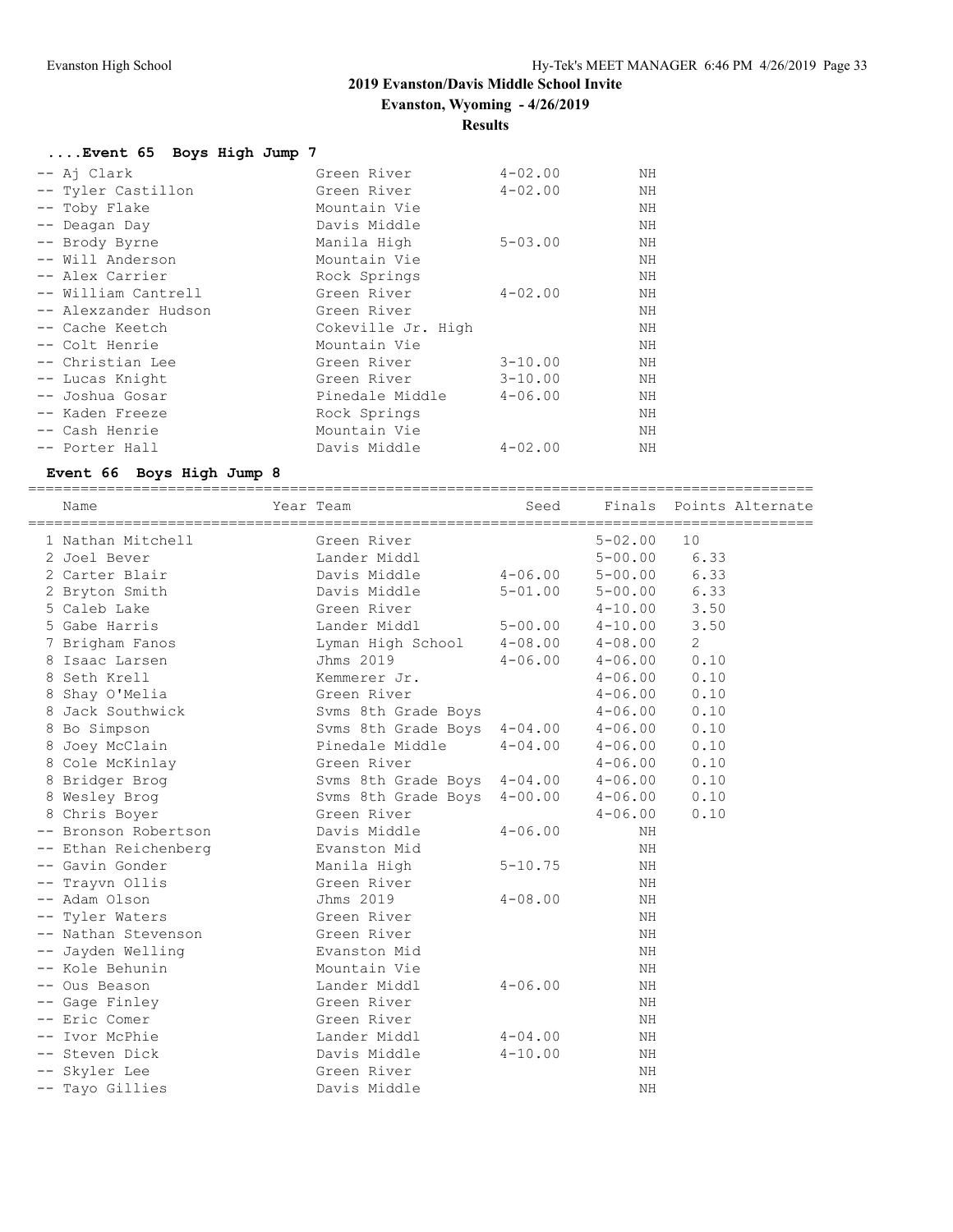**Evanston, Wyoming - 4/26/2019**

#### **Results**

# **....Event 66 Boys High Jump 8**

| -- Braydon Bradshaw | Lyman High School | 5-00.00 | ΝH |
|---------------------|-------------------|---------|----|
| -- Bracken Miller   | Green River       |         | NΗ |
| -- Jackson Mitchell | Green River       |         | NH |

| DIACVEIL MITTLET<br>-- Jackson Mitchell | ATEEN MIAET<br>Green River |              | TATT.<br>ΝH  |                |                         |
|-----------------------------------------|----------------------------|--------------|--------------|----------------|-------------------------|
| Event 67 Girls Long Jump 6              |                            |              |              |                |                         |
| Name                                    | Year Team                  | Seed         |              |                | Finals Points Alternate |
| 1 Natasha Martinez                      | Kemmerer Jr.               |              | $12 - 11.50$ | 10             |                         |
| 2 Jolee Swasey                          | Kemmerer Jr.               |              | $11 - 11.50$ | 8              |                         |
| 3 Alexa Colman                          | Lander Middl               | $11 - 08.00$ | $11 - 07.50$ | 6              |                         |
| 4 Ella Weimer                           | Jhms 2019                  |              | $11 - 02.50$ | 5              |                         |
| 5 Kate Kilpack                          | Lyman High School          |              | $10 - 05.00$ | $\overline{4}$ |                         |
| 6 Lily Pugrad                           | Lander Middl               |              | $10 - 02.00$ | 2.50           |                         |
| 6 Anita McAfee                          | Kemmerer Jr.               |              | $10 - 02.00$ | 2.50           |                         |
| 8 Janae Skidmore                        | Kemmerer Jr.               |              | $10 - 01.00$ | $\mathbf{1}$   |                         |
| 9 Hailey Cary                           | Big Piney Mi               | $10 - 07.50$ | $9 - 11.00$  |                |                         |
| 10 Jordan Nielsen                       | Lander Middl               | $11 - 02.00$ | $9 - 09.00$  |                |                         |
| 11 Macie Orcutt                         | Kemmerer Jr.               |              | $9 - 08.00$  |                |                         |
| 12 Brianna Else                         | Lander Middl               | $10 - 06.00$ | $9 - 06.00$  |                |                         |
| 13 Kelsie Nebeker                       | Lyman High School          |              | $9 - 05.50$  |                |                         |
| 14 Neveah Manning                       | Lander Middl               | $9 - 05.00$  | $8 - 11.00$  |                |                         |
| 15 Rachel Jensen                        | Lander Middl               | $9 - 05.50$  | $8 - 09.00$  |                |                         |
| 16 Audreyanna Brave-Heart               | Lander Middl               | $8 - 02.00$  | $7 - 11.00$  |                |                         |
| 17 Kenna Wyatt                          | Lyman High School          |              | $7 - 06.50$  |                |                         |
| 18 Rebecca Sheridan                     | Lander Middl               | $8 - 00.00$  | $7 - 04.00$  |                |                         |
| 19 Savannah Snyder                      | Lander Middl               | $7 - 03.00$  | $6 - 09.50$  |                |                         |
| 20 Cambree Dearden                      | Kemmerer Jr.               |              | $6 - 01.00$  |                |                         |
| 21 Hayleigh Gossard                     | Lyman High School          |              | $6 - 00.00$  |                |                         |
| 22 Kylee Batista                        | Kemmerer Jr.               |              | $5 - 10.00$  |                |                         |
| -- Storm Williams                       | Lander Middl               | $5 - 11.50$  | <b>ND</b>    |                |                         |
| -- Cas Frude                            | Lander Middl               | $7 - 01.00$  | ND           |                |                         |
| -- Rebekah Friday                       | Lander Middl               | $5 - 03.00$  | ND           |                |                         |
| -- Maddison Ritter                      | Kemmerer Jr.               |              | <b>ND</b>    |                |                         |
| -- Ava Hunter                           | Lander Middl               | $8 - 02.00$  | <b>ND</b>    |                |                         |

# **Event 68 Girls Long Jump 7**

| Name                | Year Team       | Seed         |                           | Finals Points Alternate |
|---------------------|-----------------|--------------|---------------------------|-------------------------|
| 1 Annika Wilmot     | Lander Middl    | $13 - 00.00$ | 13-09.25                  | 9                       |
| 1 Valerie Jirak     | Syms 7th Gra    | $12 - 08.00$ | 13-09.25                  | 9                       |
| 3 Eva Flanagan      | Jhms 2019       | $12 - 03.00$ | 13-08.50                  | 6                       |
| 4 Kiara Friday      | Lander Middl    | 14-04.00     | 13-07.50                  | 5                       |
| 5 Kalli Fackrell    | Evanston Mid    | $12 - 05.00$ | 13-04.00                  | 4                       |
| 6 Ella Brewster     | Rock Springs    |              | $11 - 10.00$ $12 - 05.25$ | 3                       |
| 7 Avery Crane       | Lander Middl    |              | $13 - 01.00$ $12 - 02.50$ | 1.50                    |
| 7 Ryleigh Khune     | Big Piney Mi    |              | $13 - 11.00$ $12 - 02.50$ | 1.50                    |
| 9 Treic Thomas-G    | Lander Middl    | 12-03.00     | $12 - 01.50$              |                         |
| 10 Sheridan Coles   | Syms 7th Gra    |              | $11 - 10.50$              |                         |
| 11 Abigail Crockett | Rock Springs    | $11 - 07.00$ | $11 - 09.75$              |                         |
| 12 Delancy Brog     | Syms 7th Gra    | $12 - 01.00$ | $11 - 09.25$              |                         |
| 13 Anna Lehr        | Pinedale Middle | $11 - 03.00$ | $11 - 03.75$              |                         |
| 14 Brianna Strauss  | Green River     |              | $11 - 03.00$              |                         |
| 15 Ally Willoughby  | Rock Springs    | $11 - 03.00$ | $11 - 02.25$              |                         |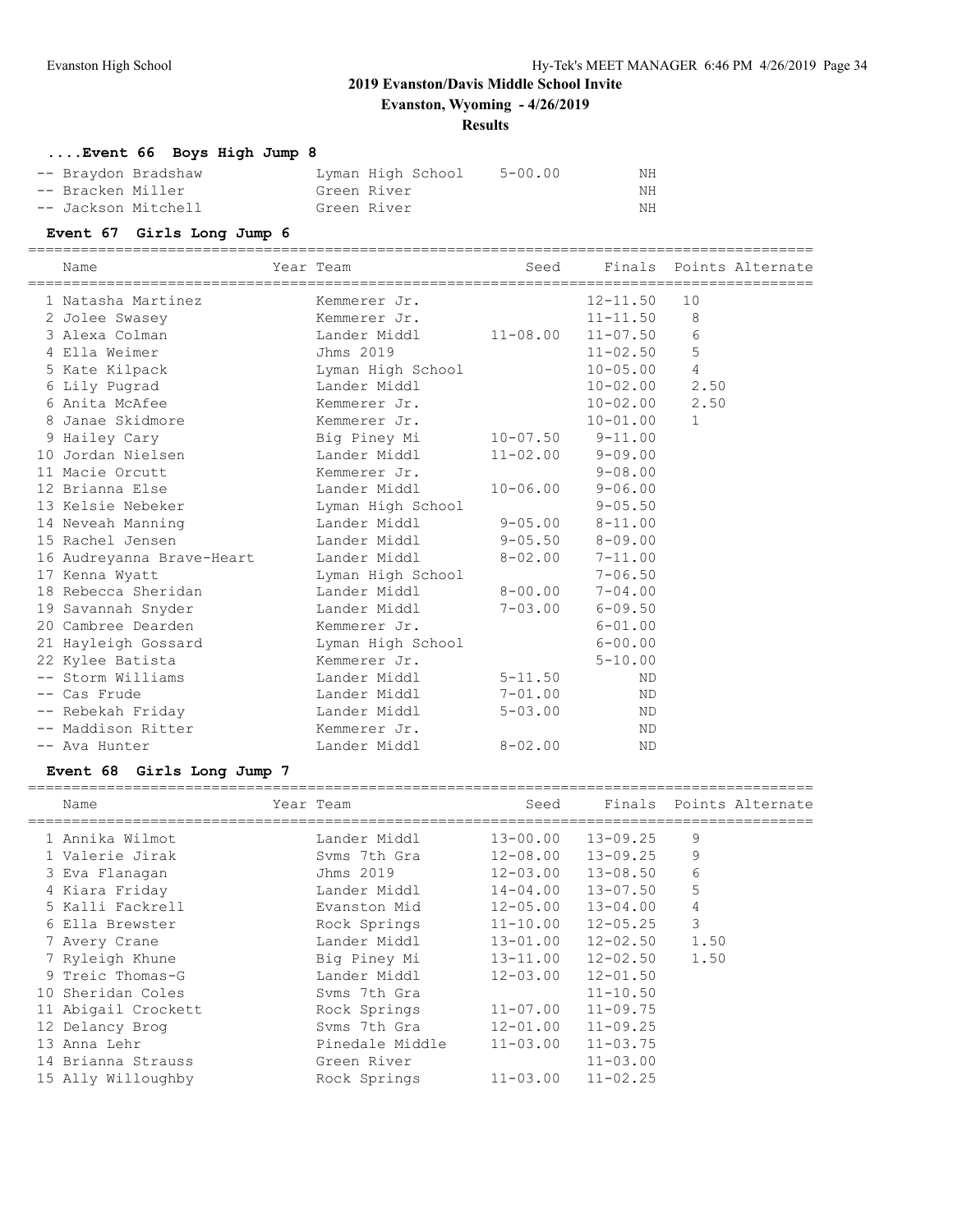**Evanston, Wyoming - 4/26/2019**

**Results**

# **....Event 68 Girls Long Jump 7**

|       | 16 Ashyton Wells       | Mountain Vie       |              | $11 - 00.50$ |
|-------|------------------------|--------------------|--------------|--------------|
|       | 17 Josey Johnson       | Lander Middl       |              | $10 - 08.00$ |
|       | 18 Autumn Bonella      | Lander Middl       | $9 - 07.50$  | $10 - 07.75$ |
|       | 19 Kayleigh Lionberger | Rock Springs       | $11 - 10.00$ | $10 - 06.75$ |
|       | 20 Paige Rose          | Lyman High School  |              | $10 - 05.00$ |
|       | 21 Abigail Fuss        | Green River        |              | $10 - 04.50$ |
|       | 22 Kaili Wadsworth     | Green River        |              | $10 - 04.00$ |
|       | 23 Kassidi Webb        | Rock Springs       | $12 - 02.25$ | $10 - 03.50$ |
|       | 24 Bella Dover         | Davis Middle       | $11 - 01.00$ | $10 - 03.00$ |
|       | 24 Brynn Bider         | Rock Springs       | $11 - 11.00$ | $10 - 03.00$ |
|       | 26 Emma Maxfield       | Lyman High School  |              | $10 - 02.00$ |
|       | 27 Sandra St. Clair    | Lander Middl       |              | $10 - 00.00$ |
|       | 28 Macie Johnstone     | Davis Middle       | $10 - 09.50$ | $9 - 10.25$  |
|       | 28 Aislynn Donahue     | Lander Middl       |              | $9 - 10.25$  |
|       | 30 Kaci Christensen    | Lyman High School  |              | $9 - 10.00$  |
|       | 31 Kylee King          | Cokeville Jr. High |              | $9 - 09.00$  |
|       | 32 Celeste Ayala-Gomez | Davis Middle       | $10 - 09.50$ | $9 - 08.25$  |
|       | 33 Allysa Drinkle      | Green River        |              | $9 - 07.75$  |
|       | 34 Courtney Winn       | Mountain Vie       |              | $9 - 06.00$  |
|       | 34 Amelia Richardson   | Cokeville Jr. High |              | $9 - 06.00$  |
|       | 34 Hailey Angelovic    | Rock Springs       | $8 - 00.00$  | $9 - 06.00$  |
|       | 37 Samantha Walker     | Syms 7th Gra       | $9 - 09.00$  | $9 - 03.25$  |
|       | 38 McKenzie Smith      | Lander Middl       |              | $9 - 01.00$  |
|       | 38 Tyleigh Dayton      | Cokeville Jr. High |              | $9 - 01.00$  |
|       | 40 Ella Bybee          | Davis Middle       | $9 - 05.00$  | $9 - 00.75$  |
|       | 41 Karlie Nandrup      | Rock Springs       | $9 - 01.00$  | $8 - 10.00$  |
|       | 42 Brooke Jensen       | Lyman High School  |              | $8 - 09.00$  |
|       | 43 Mikayla Green       | Green River        |              | $8 - 08.25$  |
|       | 44 Trinity Toombs      | Syms 7th Gra       | $9 - 00.00$  | $8 - 06.50$  |
|       | 45 Janelle Sawaya      | Kemmerer Jr.       |              | $8 - 03.00$  |
|       | 45 Jumaria Davis       | Evanston Mid       | $8 - 04.00$  | $8 - 03.00$  |
|       | 47 Scarlett Reinert    | Jhms 2019          | $10 - 01.00$ | $8 - 01.50$  |
|       | 48 Madelyn Bosch       | Rock Springs       | $9 - 09.00$  | $8 - 01.00$  |
|       | 48 Samantha Jones      | Green River        |              | $8 - 01.00$  |
|       | 50 Mckynleigh Barney   | Mountain Vie       |              | $8 - 00.25$  |
|       | 51 Ashlyn Pacheco      | Davis Middle       | $9 - 07.00$  | $7 - 11.50$  |
|       | 52 Suemy Gaona-Perez   | Jhms 2019          |              | $7 - 10.00$  |
|       | 53 Peyton Van Dusen    | Mountain Vie       |              | $7 - 08.50$  |
|       | 53 Betzabed Vazquez    | Jhms 2019          |              | $7 - 08.50$  |
|       | 55 Arianne Dearden     | Kemmerer Jr.       |              | $7 - 08.00$  |
|       | 56 Jhadie Killingbeck  | Svms 7th Gra       |              | $7 - 04.00$  |
|       | 56 Kyriana Snyder      | Lander Middl       |              | $7 - 04.00$  |
|       | 58 Savanna Jones       | Davis Middle       | $6 - 06.00$  | $6 - 11.50$  |
|       | 59 Emily Myers         | Green River        |              | $6 - 11.00$  |
|       | 60 Shelbi Turner       | Evanston Mid       |              | $6 - 09.00$  |
|       | 61 Darius Day          | Lander Middl       |              | $6 - 06.25$  |
|       | 62 Addi Woodward       | Evanston Mid       |              | $6 - 06.00$  |
|       | -- Macey Bradshaw      | Mountain Vie       |              | ND           |
| $- -$ | Tally Hamilton         | Mountain Vie       |              | ND           |
|       | -- Brianna Page        | Green River        |              | ND           |
|       | -- Jenessa Hanson      | Rock Springs       | $9 - 11.00$  | ND           |
|       | -- Clara France        | Lyman High School  |              | ΝD           |
|       | -- Melody Roswell      | Rock Springs       | $6 - 00.00$  | ΝD           |
|       | -- Jayla Dighton       | Lander Middl       |              | ΝD           |
|       | -- Paiglee Michael     | Lander Middl       |              | ND.          |
|       |                        |                    |              |              |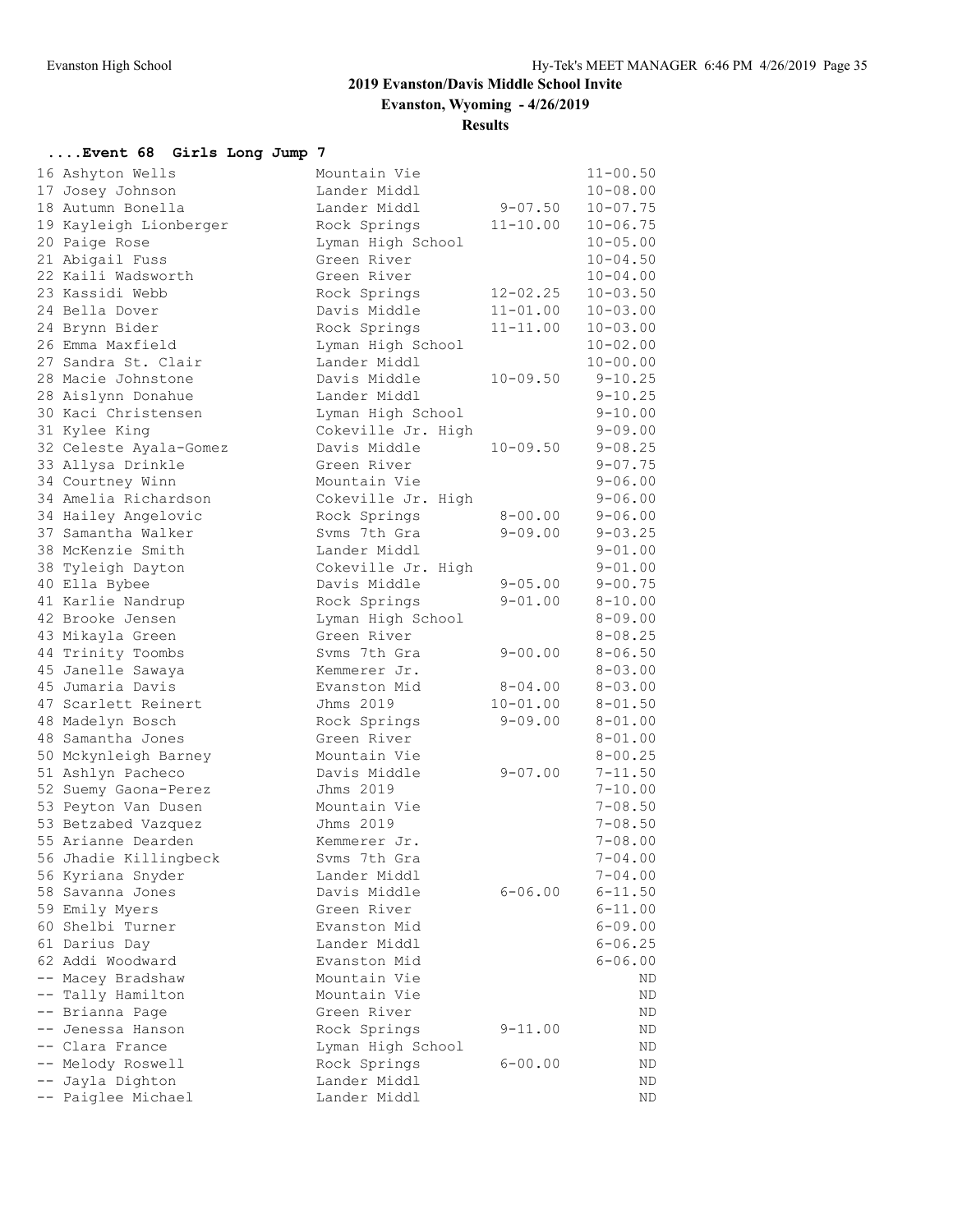**Evanston, Wyoming - 4/26/2019**

#### **Results**

**....Event 68 Girls Long Jump 7**

-- Trinity Flemma Svms 7th Gra ND

#### **Event 69 Girls Long Jump 8**

| Name                                                  | Year Team         | Seed                      |                           |                | Finals Points Alternate |
|-------------------------------------------------------|-------------------|---------------------------|---------------------------|----------------|-------------------------|
| 1 Mandy Majhanovich Pinedale Middle 13-08.50 13-06.00 |                   |                           |                           | 10             |                         |
| 2 Caroline Bradshaw                                   | Lyman High School |                           | $12 - 11.00$              | 8              |                         |
| 3 McKaylee Harmon                                     | Jhms 2019         | $13 - 03.50$ $12 - 10.00$ |                           | 6              |                         |
| 4 Toree Andersen                                      | Pinedale Middle   |                           | $12 - 07.50$              | 5              |                         |
| 5 Claire Lane                                         | Lander Middl      |                           | $12 - 10.50$ $12 - 06.50$ | $\overline{4}$ |                         |
| 6 Natalee Rudy                                        | Mountain Vie      |                           | $12 - 03.00$              | $\mathsf 3$    |                         |
| 7 Kendall Fessler                                     | Evanston Mid      |                           | $11 - 09.50$ $12 - 02.50$ | $\mathbf{2}$   |                         |
| 8 Donna Farag                                         | Jhms 2019         |                           | $11 - 10.00$ $11 - 10.00$ | $\mathbf{1}$   |                         |
| 9 Hallie Bluemel                                      | Lyman High School |                           | $11 - 09.50$              |                |                         |
| 10 Kenzie Illoway                                     | Pinedale Middle   | $10 - 08.50$              | $11 - 09.00$              |                |                         |
| 11 Jayleigh Wright                                    | Green River       |                           | $11 - 07.50$              |                |                         |
| 12 Ashley Martin                                      | Mountain Vie      |                           | $11 - 07.00$              |                |                         |
| 13 Riann Worley                                       | Evanston Mid      | $11 - 02.00$              | $11 - 06.50$              |                |                         |
| 14 Tori Aimone                                        | Mountain Vie      |                           | $11 - 05.00$              |                |                         |
| 15 Justice Stokes                                     | Mountain Vie      |                           | $11 - 03.50$              |                |                         |
| 16 Aubrey Horrocks                                    | Davis Middle      | $11 - 03.50$              | $11 - 02.00$              |                |                         |
| 17 Audrey Kunkle                                      | Green River       |                           | $11 - 00.00$              |                |                         |
| 17 Bella Heath                                        | Pinedale Middle   | $11-06.50$ $11-00.00$     |                           |                |                         |
| 19 Lillian Robertson                                  | Manila High       | $6 - 10.75$               | $10 - 11.00$              |                |                         |
| 20 Halle Porter                                       | Mountain Vie      |                           | $10 - 10.00$              |                |                         |
| 21 Aggie Brown                                        | Lander Middl      | $10 - 04.50$              | $10 - 09.50$              |                |                         |
| 22 Shelby Carson                                      | Green River       |                           | $10 - 09.00$              |                |                         |
| 22 Layla Norse                                        | Lander Middl      | $9-07.00$ $10-09.00$      |                           |                |                         |
| 24 Kaira Kofford                                      | Manila High       | $6 - 10.75$               | $10 - 07.50$              |                |                         |
| 25 Gabby Batchen                                      | Jhms 2019         |                           | $10 - 07.00$              |                |                         |
| 26 Eliza Burgess                                      | Green River       |                           | $10 - 06.00$              |                |                         |
| 27 Madison Meeks                                      | Mountain Vie      |                           | $10 - 05.50$              |                |                         |
| 27 Kaycee Jenkins                                     | Mountain Vie      |                           | $10 - 05.50$              |                |                         |
| 29 Kallee Cook                                        | Evanston Mid      |                           | $10 - 04.00$              |                |                         |
| 30 Annamarie Gwilliam                                 | Jhms 2019         | $10 - 01.00$              | $10 - 01.00$              |                |                         |
| 30 Brinlee Roberts                                    | Lyman High School |                           | $10 - 01.00$              |                |                         |
| 32 Aurelia Blackburn                                  | Lander Middl      |                           | $10 - 00.50$              |                |                         |
| 33 Brinley Barnes                                     | Mountain Vie      |                           | $9 - 11.50$               |                |                         |
| 34 Vanessa Valerio                                    | Green River       |                           | $9 - 10.50$               |                |                         |
| 35 Ramsey Wilson                                      | Green River       |                           | $9 - 10.00$               |                |                         |
| 35 Afton Orvin                                        | Kemmerer Jr.      |                           | $9 - 10.00$               |                |                         |
| 37 Malea Gomez                                        | Green River       |                           | $9 - 08.50$               |                |                         |
| 38 Kaycee Kilcrease                                   | Evanston Mid      | $10 - 01.50$              | $9 - 07.50$               |                |                         |
| 38 Delsa Thomas                                       | Svms 8th Gra      | $9 - 11.00$               | $9 - 07.50$               |                |                         |
| 40 Heather Allison                                    | Green River       |                           | $9 - 05.00$               |                |                         |
| 41 Ryelee Madsen                                      | Lyman High School |                           | $9 - 03.00$               |                |                         |
| 42 Brinley Nelson                                     | Green River       |                           | $9 - 01.50$               |                |                         |
| 43 Cameron McNaughton                                 | Green River       |                           | $9 - 00.50$               |                |                         |
| 44 Elsie Piper                                        | Svms 8th Gra      | $9 - 04.50$               | $8 - 08.50$               |                |                         |
| 45 Liberty Sevinski                                   | Green River       |                           | $8 - 07.00$               |                |                         |
| -- Jade Ridgeway                                      | Jhms 2019         |                           | ΝD                        |                |                         |
| -- Alondra Saavedra                                   | Evanston Mid      |                           | ND                        |                |                         |
| -- Alexis Rodriguez                                   | Evanston Mid      | $10 - 06.50$              | ΝD                        |                |                         |
| -- Aubrey Morrell                                     | Green River       |                           | ΝD                        |                |                         |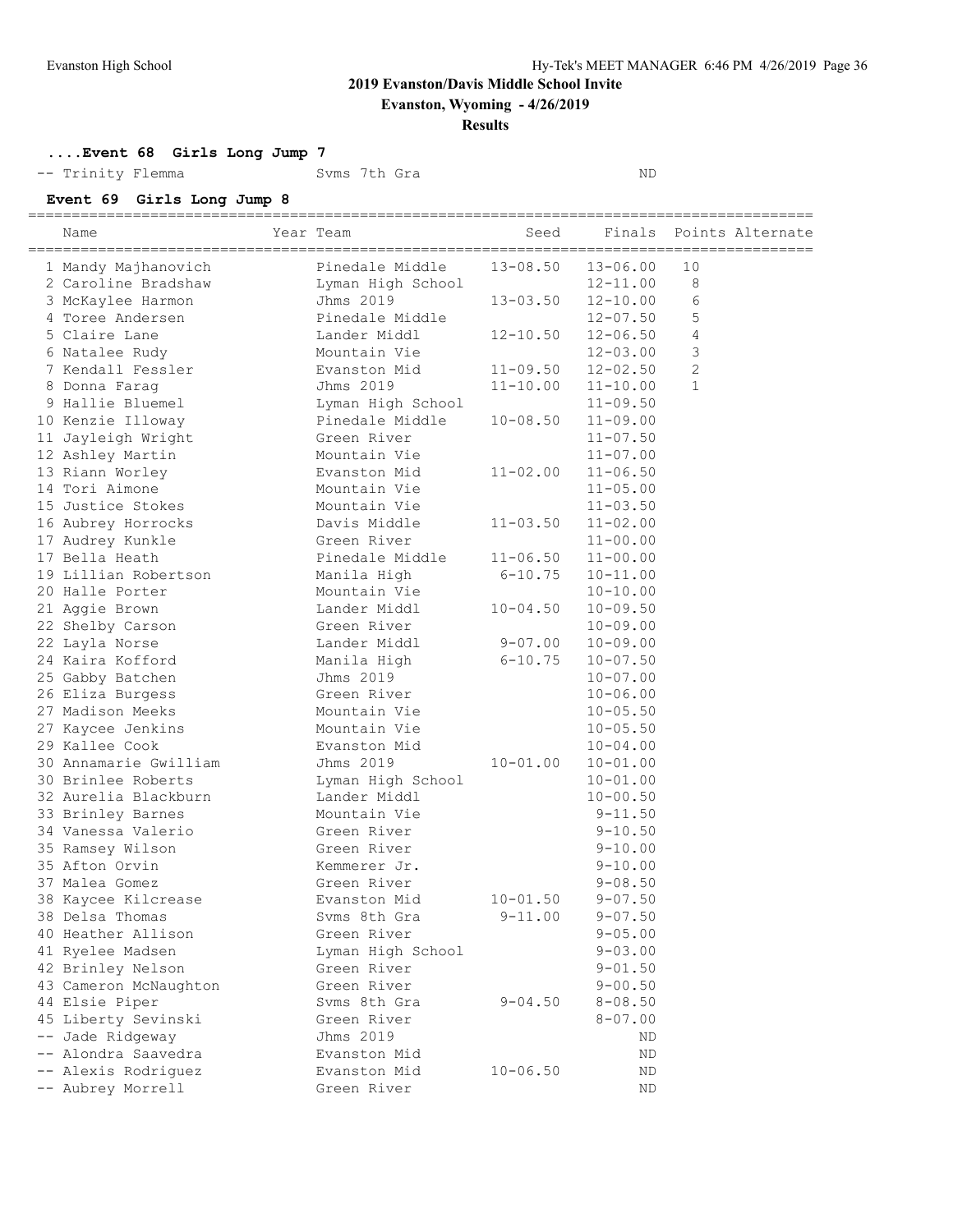**Evanston, Wyoming - 4/26/2019**

**Results**

==========================================================================================

# **....Event 69 Girls Long Jump 8**

| -- Cherie Manning           | Lander Middl      |              | ΝD        |
|-----------------------------|-------------------|--------------|-----------|
| -- Bianca Nunez             | Lander Middl      |              | ΝD        |
| -- Ashli Johnson            | Lander Middl      |              | <b>ND</b> |
| -- Bella DiPaola            | Jhms 2019         | $11 - 04.00$ | <b>ND</b> |
| -- Grace Whiting            | Mountain Vie      |              | ND.       |
| -- Christina Dyess          | Rock Springs      |              | ND.       |
| -- Maritza Avina            | Rock Springs      | $10 - 06.00$ | ΝD        |
| -- Frida Campuzano-Oliveras | Jhms 2019         |              | <b>ND</b> |
| -- Anailisa Friday          | Lander Middl      |              | ΝD        |
| -- Ella Fraughton           | Lyman High School |              | ND.       |
| -- Kirsten Scott            | Lander Middl      |              | ND.       |
| -- Angelina Thomas          | Lander Middl      |              | ND.       |
| -- Brittany Tatum           | Big Piney Mi      |              | ΝD        |

# **Event 70 Boys Long Jump 6**

|      | Name                  | Year Team<br>============== | Seed<br>============== |              | Finals Points Alternate<br>========= |
|------|-----------------------|-----------------------------|------------------------|--------------|--------------------------------------|
|      | 1 Alex Officer        | Lander Middl                | $10 - 10.00$           | $11 - 07.00$ | 10                                   |
|      | 2 Caleb Hertler       | Lander Middl                | $10 - 10.00$           | $11 - 05.00$ | 8                                    |
|      | 3 Hunter Kihn         | Lander Middl                | $11 - 02.00$           | $11 - 03.00$ | 6                                    |
|      | 4 Caden Marler        | Evanston Mid                |                        | $11 - 01.00$ | 5                                    |
|      | 5 Bo Penfield         | Big Piney Mi                | $11 - 00.50$           | $11 - 00.00$ | 4                                    |
|      | 6 Waylon Cosby        | Jhms 2019                   |                        | $10 - 10.00$ | 3                                    |
|      | 7 Devantee Wright     | Evanston Mid                |                        | $10 - 07.00$ | $\overline{2}$                       |
|      | 8 Wyatt Merkley       | Farson-Eden                 |                        | $10 - 02.00$ | $\mathbf{1}$                         |
|      | 9 Zane Espinosa       | Lander Middl                | $10 - 03.00$           | $10 - 01.00$ |                                      |
|      | 10 Cole Walton        | Big Piney Mi                | $10 - 08.50$           | $9 - 11.00$  |                                      |
|      | 11 Kelby Staley       | Big Piney Mi                | $10 - 07.50$           | $9 - 03.00$  |                                      |
|      | 12 Jake Hall          | Jhms 2019                   |                        | $9 - 02.00$  |                                      |
|      | 13 Brian Nguyen       | Lander Middl                | $6 - 07.50$            | $9 - 00.00$  |                                      |
|      | 13 Ryan McNees        | Lander Middl                | $7 - 11.00$            | $9 - 00.00$  |                                      |
|      | 15 Juan Rivera        | Lander Middl                | $7 - 06.00$            | $8 - 08.00$  |                                      |
|      | 16 Miles Kitchen      | Lander Middl                | $9 - 02.50$            | $8 - 07.00$  |                                      |
|      | 17 A. Neece           | Farson-Eden                 |                        | $8 - 06.50$  |                                      |
|      | -- Conner Olson       | Evanston Mid                |                        | ΝD           |                                      |
|      | -- Devin Thomas       | Lander Middl                | $5 - 09.00$            | <b>ND</b>    |                                      |
|      | -- Axel Tomlin        | Kemmerer Jr.                |                        | <b>ND</b>    |                                      |
|      | -- Erik Saavedra      | Evanston Mid                |                        | ND           |                                      |
|      | -- Nate Smedts        | Lander Middl                | $10 - 03.00$           | ND           |                                      |
|      | -- Randy Garcia Lopez | Jhms 2019                   |                        | <b>ND</b>    |                                      |
|      | -- Brendan Erickson   | Lyman High School           |                        | <b>ND</b>    |                                      |
| $--$ | Zachary Guido         | Jhms 2019                   |                        | <b>ND</b>    |                                      |
|      | -- Edwin Burgos       | Evanston Mid                |                        | <b>ND</b>    |                                      |
|      | -- Kane Aberle        | Kemmerer Jr.                |                        | ND.          |                                      |
|      | -- Edwin Cabrera      | Jhms 2019                   |                        | ND.          |                                      |
|      | Izayha Leckie         | Evanston Mid                | $10 - 11.50$           | <b>ND</b>    |                                      |
|      | -- Logan Klatt        | Evanston Mid                | $10 - 11.00$           | <b>ND</b>    |                                      |
|      | -- Aaron Lewis        | Evanston Mid                |                        | ND           |                                      |
|      | -- Craig Hansen       | Lander Middl                | $10 - 04.50$           | <b>ND</b>    |                                      |
|      | -- Aiden Kim Miller   | Jhms 2019                   | $11 - 00.50$           | <b>ND</b>    |                                      |
|      |                       |                             |                        |              |                                      |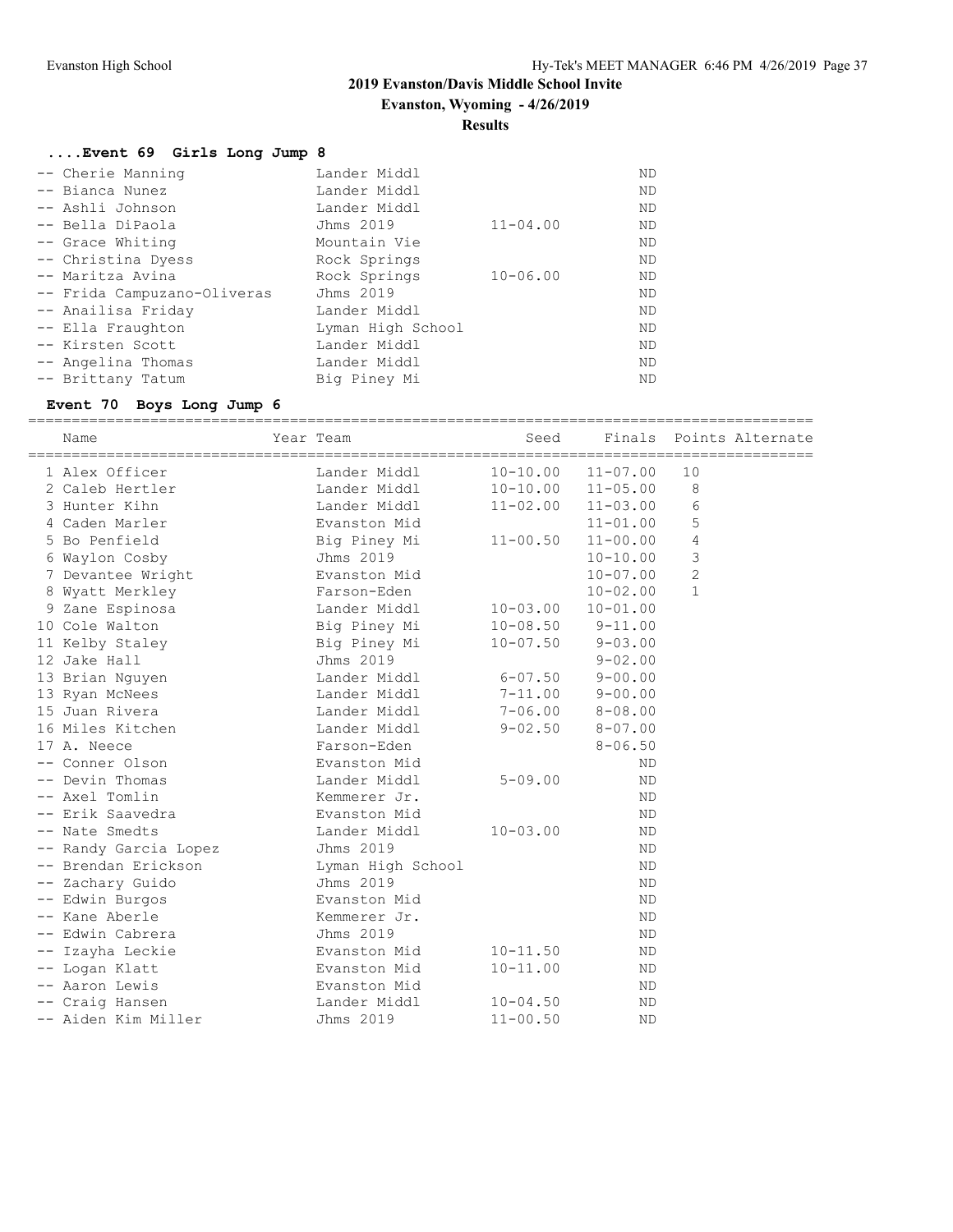**Evanston, Wyoming - 4/26/2019**

# **Results**

# **Event 71 Boys Long Jump 7**

|    | ======================<br>Name      | Year Team                                                               | Seed         | Finals                       | Points Alternate |
|----|-------------------------------------|-------------------------------------------------------------------------|--------------|------------------------------|------------------|
|    | 1 Jayce Ramage                      | Pinedale Middle                                                         | $15 - 10.00$ | $16 - 06.50$                 | 10               |
|    | 2 Khale Clinger                     | Svms 7th Grade Boys 15-05.00 15-05.00<br>Evanston Mid 15-03.00 15-02.00 |              |                              | 8                |
|    | 3 Gabriel Hutchinson                |                                                                         |              |                              | 6                |
|    | 4 Creighton White                   | Lander Middl                                                            |              | $14 - 02.00$ $14 - 04.00$    | 4.50             |
|    | 4 Riley Browning                    | Manila High                                                             | $14 - 05.25$ | $14 - 04.00$                 | 4.50             |
|    | 6 Christopher Wilson                | Green River                                                             |              | 14-03.50                     | 3                |
|    | 7 Jaxxson Gomez                     | Green River                                                             |              | $14 - 03.00$                 | 2                |
|    | 8 Braiden McCann                    | Green River                                                             |              | $14 - 01.00$                 | $\mathbf{1}$     |
|    | 9 Caden Steen                       | Green River                                                             |              | $13 - 07.00$                 |                  |
|    | 10 Brycen Coombs                    | Rock Springs                                                            |              | $13 - 06.50$                 |                  |
|    | 11 Kai Hendricks                    | Syms 7th Grade Boys                                                     |              | $13 - 04.00$                 |                  |
|    | 12 Ryley Lea                        | Pinedale Middle                                                         | $14 - 02.00$ | $13 - 03.00$                 |                  |
|    | 13 Nick Long                        | Lander Middl                                                            | $12 - 10.50$ | $13 - 02.00$                 |                  |
|    | 13 Jayce French                     | Lyman High School                                                       |              | $13 - 02.00$                 |                  |
|    | 15 Micah Petersen                   | Cokeville Jr. High                                                      |              | $12 - 10.00$                 |                  |
|    | 15 Gage Gose                        | Lander Middl                                                            |              | $12 - 10.00$                 |                  |
|    | 17 Nathan Delgado                   | Syms 7th Grade Boys                                                     |              | $12 - 09.50$                 |                  |
|    | 18 Bill Harber                      | Pinedale Middle                                                         | $12 - 03.50$ | $12 - 08.00$                 |                  |
|    | 19 Bailee Kallgren                  | Svms 7th Grade Boys 13-06.00                                            |              | $12 - 07.00$                 |                  |
|    | 20 Kyler Hogman                     | Davis Middle                                                            | $11 - 07.00$ | $12 - 05.50$                 |                  |
|    | 21 Jaxon Sharp                      | Davis Middle                                                            | $13 - 03.00$ | $12 - 05.00$                 |                  |
|    | 22 Braden Kilpack                   | Lyman High School                                                       |              | $12 - 04.00$                 |                  |
|    | 22 Kaleb Kristiansen                | Rock Springs                                                            |              | $12 - 04.00$                 |                  |
|    | 24 Trey Finch                       | Green River                                                             |              | $12 - 02.00$                 |                  |
|    | 25 Brock Aimone                     | Mountain Vie                                                            |              | $12 - 00.50$                 |                  |
|    | 26 Simeon Brady                     | Manila High                                                             | $41 - 00.25$ | $12 - 00.00$                 |                  |
|    | 27 Cache Keetch                     | Cokeville Jr. High                                                      |              | $11 - 11.00$                 |                  |
|    | 27 Ethan Millemon                   | Rock Springs                                                            |              | $11 - 11.00$                 |                  |
|    | 27 Dustin Larsen                    | Pinedale Middle                                                         |              | $11 - 11.00$                 |                  |
|    | 30 Jamison Williams                 | Davis Middle                                                            | $11 - 07.00$ | $11 - 10.50$                 |                  |
|    | 31 Ouinn Hertler<br>32 Alex Officer | Lander Middl<br>Lander Middl                                            | $9 - 09.50$  | $11 - 09.50$                 |                  |
|    | 33 Hunter Hamp                      |                                                                         |              | $11 - 07.00$<br>$11 - 06.50$ |                  |
|    | 33 Payton Jenkins                   | Svms 7th Grade Boys 11-10.50<br>Rock Springs                            |              | $11 - 06.50$                 |                  |
|    | 35 Wyatt Sawyer                     | Davis Middle                                                            |              | $11 - 06.00$                 |                  |
|    | 36 Luke Robinette                   | Davis Middle                                                            | $11 - 03.00$ | $11 - 05.50$                 |                  |
|    | 37 Colin Vaughn                     | Green River                                                             |              | $11 - 04.50$                 |                  |
|    | 38 Wylie Wilkes                     | Svms 7th Grade Boys                                                     |              | $11 - 04.00$                 |                  |
|    | 38 Dezmond Jenkins                  | Svms 7th Grade Boys                                                     |              | $11 - 04.00$                 |                  |
|    | 40 Landyn Gray                      | Davis Middle                                                            | $11 - 02.00$ | $11 - 03.00$                 |                  |
|    | 41 Aiden Conrad                     | Davis Middle                                                            | $9 - 11.00$  | $11 - 01.00$                 |                  |
|    | 42 Dawson Fantin                    | Rock Springs                                                            |              | $11 - 00.00$                 |                  |
|    | 42 Korbyn Lamb                      | Davis Middle                                                            |              | $11 - 00.00$                 |                  |
|    | 44 Hunter Kihn                      | Lander Middl                                                            |              | $10 - 10.00$                 |                  |
|    | 45 Bridger Kaiser                   | Pinedale Middle                                                         |              | $10 - 09.00$                 |                  |
|    | 45 Craig Hansen                     | Lander Middl                                                            |              | $10 - 09.00$                 |                  |
|    | 47 Maddix Holmes                    | Rock Springs                                                            |              | $10 - 08.00$                 |                  |
|    | 47 David Butler                     | Davis Middle                                                            |              | $10 - 08.00$                 |                  |
| 47 | Caden Hiatt                         | Evanston Mid                                                            |              | $10 - 08.00$                 |                  |
|    | 47 Carter Chubb                     | Rock Springs                                                            |              | $10 - 08.00$                 |                  |
|    | 51 Kanyon Whitley                   | Pinedale Middle                                                         |              | $10 - 07.50$                 |                  |
|    | 52 Josh Sain                        | Rock Springs                                                            |              | $10 - 06.00$                 |                  |
|    | 53 Brackin Lail                     | Manila High                                                             | $14 - 05.25$ | $10 - 05.00$                 |                  |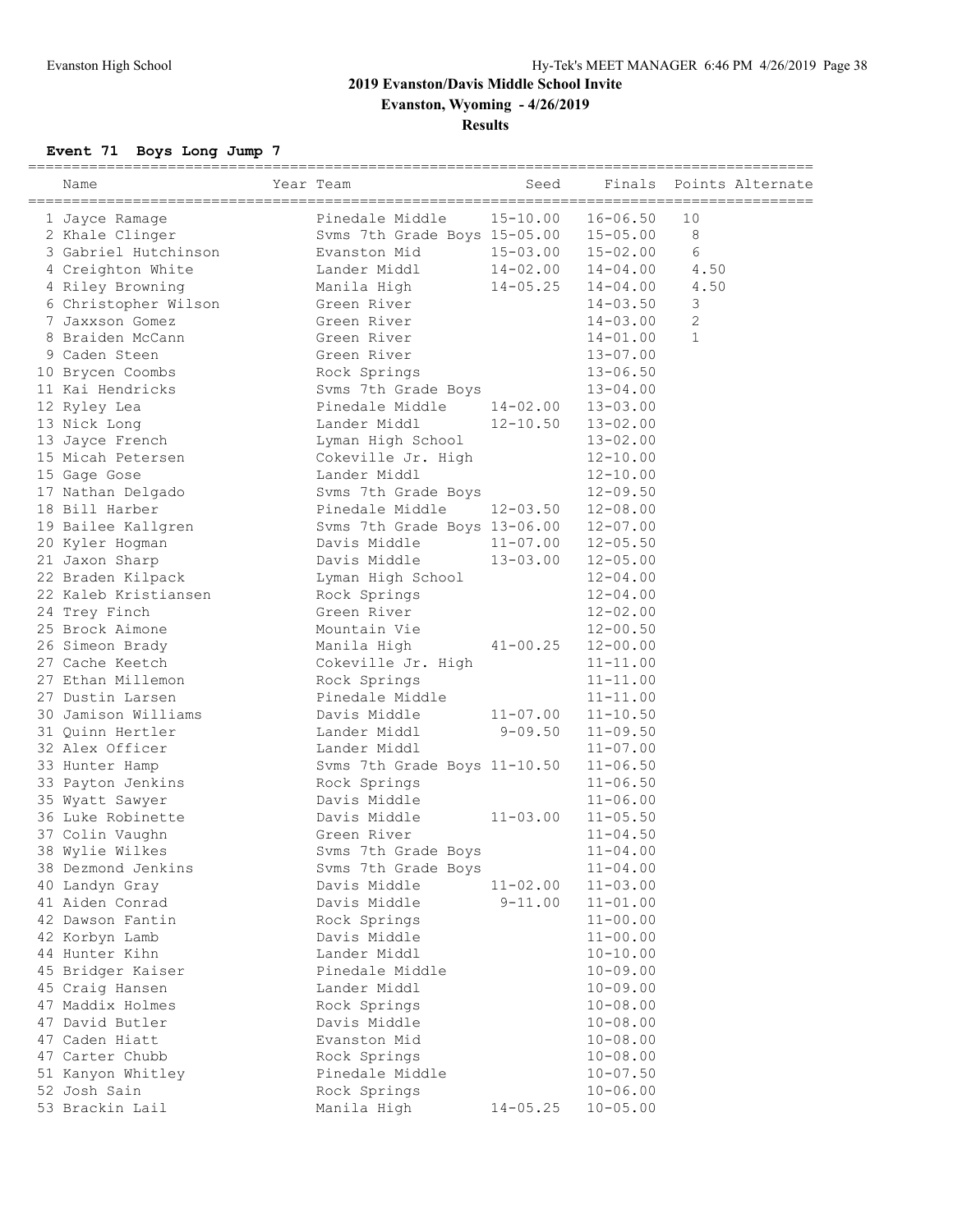# **2019 Evanston/Davis Middle School Invite Evanston, Wyoming - 4/26/2019**

**Results**

# **....Event 71 Boys Long Jump 7**

| 54 Croydon Francis                    | Davis Middle        | $9 - 04.00$  | $10 - 04.00$ |
|---------------------------------------|---------------------|--------------|--------------|
| 54 Toby Flake                         | Mountain Vie        |              | $10 - 04.00$ |
| 56 Trevan Jenkins                     | Syms 7th Grade Boys |              | $10 - 03.50$ |
| 56 Ben Lail                           | Manila High         | $14 - 05.25$ | $10 - 03.50$ |
| 58 Jack Harrild                       | Cokeville Jr. High  |              | $10 - 03.00$ |
| 59 Zane Espinosa                      | Lander Middl        |              | $10 - 02.00$ |
| 60 Kellen Cain                        | Rock Springs        |              | $10 - 01.00$ |
| 60 Stockton Tippets                   | Manila High         | $14 - 05.25$ | $10 - 01.00$ |
| 62 Jamar McDowell                     | Davis Middle        | $10 - 00.00$ | $10 - 00.00$ |
| 63 Deagan Day                         | Davis Middle        | $9 - 01.00$  | $9 - 10.50$  |
| 64 Caleb Hertler                      | Lander Middl        |              | $9 - 10.00$  |
| 65 Nathan Ungerman                    | Evanston Mid        |              | $9 - 08.00$  |
| 66 Seth Atkinson                      | Rock Springs        |              | $9 - 06.00$  |
| 66 Tyler Davies                       | Rock Springs        |              | $9 - 06.00$  |
| 68 Kade Sims                          | Davis Middle        | $10 - 05.00$ | $9 - 05.50$  |
| 69 Kaden Freeze                       | Rock Springs        |              | $9 - 04.00$  |
| 70 Darrius Casillas                   | Davis Middle        | $10 - 01.00$ | $9 - 01.00$  |
| 71 Owen McMillen                      | Pinedale Middle     | $11 - 07.00$ | $8 - 10.50$  |
| 72 Keenan Nebeker                     | Davis Middle        | $9 - 00.00$  | $8 - 09.00$  |
| 73 Bo Filipovich                      | Evanston Mid        |              | $8 - 08.00$  |
| 73 Juan Rivera                        | Lander Middl        |              | $8 - 08.00$  |
| 75 Miles Kitchen                      | Lander Middl        |              | $8 - 07.00$  |
| 76 Aaron Gillette                     | Davis Middle        | $9 - 01.00$  | $8 - 05.00$  |
| 77 Eben Moen                          | Lyman High School   |              | $8 - 04.00$  |
| 78 Kaleb Cheney                       | Rock Springs        |              | $8 - 03.00$  |
| 79 Connor Higginbotham                | Lander Middl        |              | $8 - 02.00$  |
| -- Weston Rhea                        | Rock Springs        |              | ND.          |
| -- Tanner Ricketts                    | Lyman High School   |              | ΝD           |
| -- Max Rife                           | Pinedale Middle     |              | ΝD           |
| -- Francisco Valenzuela               | Green River         |              | ND           |
| -- Owen Sweeney                       | Lander Middl        | $12 - 07.50$ | ND           |
| -- Brace Vickery                      | Kemmerer Jr.        |              | ND.          |
| -- Gael Vega                          | Davis Middle        |              | ND           |
| -- Caleb Smith                        | Lyman High School   |              | ND           |
| -- Garret Short                       | Mountain Vie        |              | ΝD           |
| -- Jamison Snell                      | Pinedale Middle     |              | ND           |
| -- Theran Archibald                   | Green River         |              | ΝD           |
| -- Thade Banry                        | Evanston Mid        |              | ND.          |
| -- Bobby Ellsworth                    | Davis Middle        |              | ND           |
| -- Colby Farrens                      | Davis Middle        | $8 - 11.00$  | ΝD           |
| -- Bryson Birch                       | Green River         |              | ΝD           |
| -- Brogan Frericks                    | Rock Springs        |              | ND.          |
| -- Colter Bindl                       | Mountain Vie        |              | ΝD           |
| -- Edwin Burgos                       | Evanston Mid        |              | ND           |
| -- Izayha Leckie                      | Evanston Mid        |              | ND           |
| -- Ryan McNees                        | Lander Middl        |              | ND           |
| -- Cameron Christen                   | Kemmerer Jr.        |              | ΝD           |
| -- Aj Clark                           | Green River         |              | ND           |
| -- Tyler Castillon                    | Green River         |              | ND           |
| -- Zack Mikesell                      | Green River         |              | ND           |
| -- Lane Miller                        | Jhms 2019           |              | ND           |
| -- Clay Merritt                       |                     |              | ND           |
|                                       | Svms 7th Grade Boys |              |              |
| -- Rangle Osborne<br>-- Landon Pierce | Mountain Vie        |              | ND           |
|                                       | Rock Springs        |              | ND           |
| -- Zayden Mills                       | Evanston Mid        |              | ND           |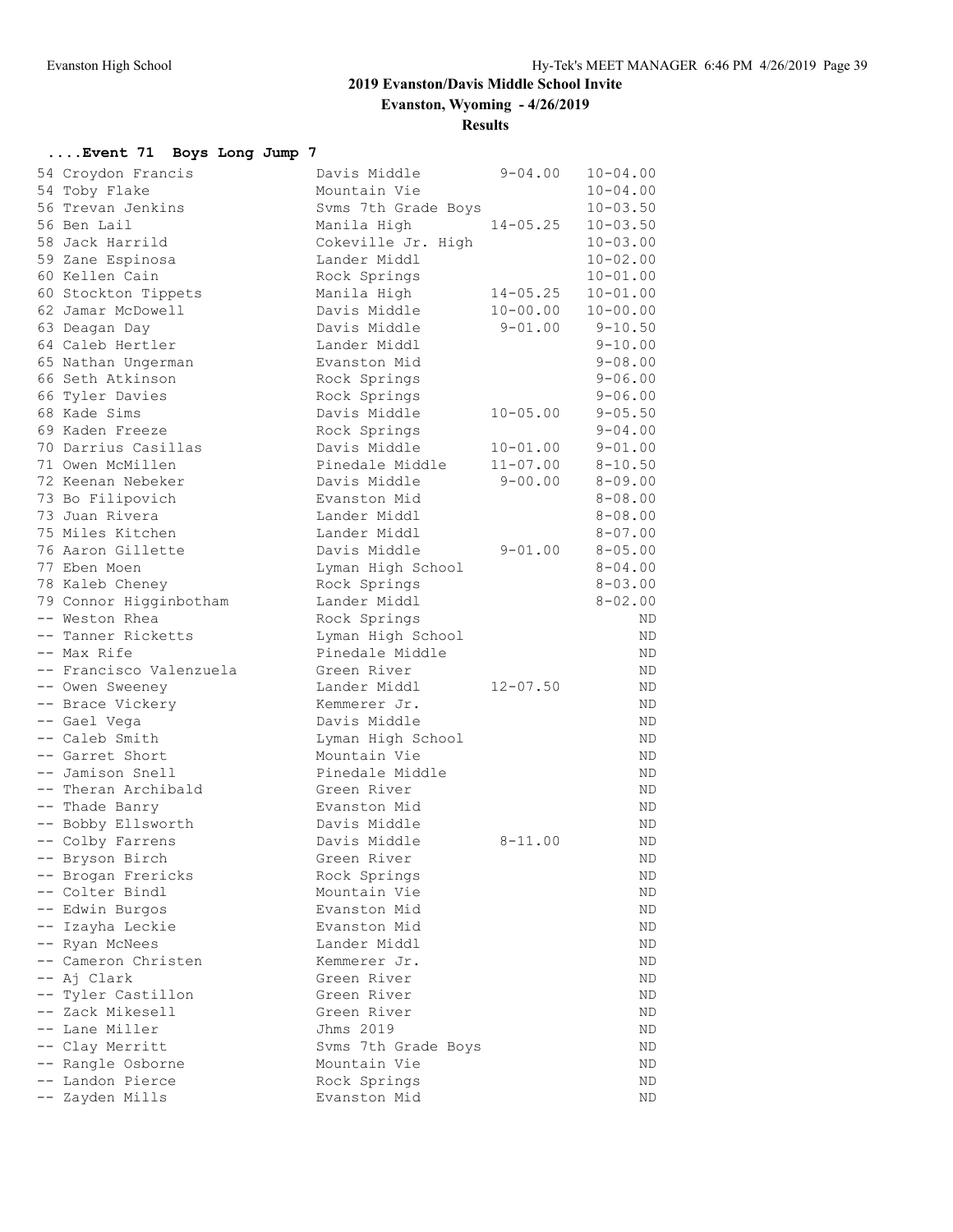**Evanston, Wyoming - 4/26/2019**

#### **Results**

# **....Event 71 Boys Long Jump 7**

| -- Ryan Hacklin      | Big Piney Mi        | $9 - 05.50$  | ND        |
|----------------------|---------------------|--------------|-----------|
| -- Graham Harber     | Pinedale Middle     | $13 - 00.00$ | <b>ND</b> |
| -- Parker Green      | Davis Middle        |              | ND        |
| -- Alexzander Hudson | Green River         |              | ND        |
| -- Jaeger Liechty    | Davis Middle        | $10 - 00.00$ | <b>ND</b> |
| -- Nate Hodges       | Syms 7th Grade Boys |              | ND        |

#### **Event 72 Boys Long Jump 8**

==========================================================================================

| Name                 | Year Team<br>======== | Seed         | Finals       | Points Alternate |
|----------------------|-----------------------|--------------|--------------|------------------|
| 1 Ricardo Renova     | Evanston Mid          | $16 - 03.50$ | $16 - 07.00$ | 10               |
| 2 Bryan Martinez     | Evanston Mid          |              | $16 - 03.00$ | 8                |
| 3 Phoenix McComb     | Evanston Mid          |              | $15 - 08.00$ | 5.50             |
| 3 Mason Evans        | Jhms 2019             | $15 - 10.50$ | $15 - 08.00$ | 5.50             |
| 5 Brayden Hickerson  | Lander Middl          | $15 - 11.00$ | $15 - 06.00$ | 4                |
| 6 Juan Navarro       | Evanston Mid          | $16 - 00.50$ | $15 - 02.00$ | 2.50             |
| 6 Abel Alvarado      | Kemmerer Jr.          |              | $15 - 02.00$ | 2.50             |
| 8 Christian Worden   | Green River           |              | $14 - 11.00$ | 0.33             |
| 8 Tanner Brown       | Cokeville Jr. High    |              | $14 - 11.00$ | 0.33             |
| 8 Trysten Halter     | Green River           |              | $14 - 11.00$ | 0.33             |
| 11 Brigham Fanos     | Lyman High School     | $14 - 03.00$ | $14 - 08.00$ |                  |
| 12 Tayo Gillies      | Davis Middle          | $16 - 07.00$ | $14 - 06.00$ |                  |
| 13 Josh White        | Mountain Vie          |              | $14 - 05.00$ |                  |
| 14 Josh Nethercott   | Jhms 2019             | 14-11.00     | $14 - 00.00$ |                  |
| 15 Ciris Kominsky    | Kemmerer Jr.          |              | $13 - 11.00$ |                  |
| 15 Ezeekeil Allison  | Green River           |              | $13 - 11.00$ |                  |
| 17 Wyatt Jensen      | Mountain Vie          |              | $13 - 10.00$ |                  |
| 18 Jack Pasquenilli  | Lander Middl          | $15 - 00.50$ | $13 - 09.00$ |                  |
| 19 Bronson Robertson | Davis Middle          |              | $13 - 08.00$ |                  |
| 20 Noah Sletten      | Pinedale Middle       | $11 - 02.00$ | $13 - 07.00$ |                  |
| 21 Cade Covill       | Pinedale Middle       |              | $13 - 06.00$ |                  |
| 22 Kaison McClung    | Lander Middl          | $12 - 09.00$ | $13 - 05.00$ |                  |
| 22 Rope Glick        | Lander Middl          | $12 - 08.50$ | $13 - 05.00$ |                  |
| 24 Nathan Mitchell   | Green River           |              | $13 - 04.00$ |                  |
| 24 Adam Olson        | Jhms 2019             |              | $13 - 04.00$ |                  |
| 26 Kyler Hughes      | Manila High           | $8 - 06.50$  | $13 - 03.00$ |                  |
| 27 Mason Riding      | Kemmerer Jr.          |              | $13 - 02.00$ |                  |
| 28 Evan Stephenson   | Lander Middl          |              | $13 - 01.00$ |                  |
| 29 Ous Beason        | Lander Middl          |              | $12 - 08.00$ |                  |
| 29 Caleb Welling     | Evanston Mid          | $12 - 01.00$ | $12 - 08.00$ |                  |
| 31 Cody Elliott      | Lander Middl          |              | $12 - 07.00$ |                  |
| 32 McKay Johnstone   | Davis Middle          | $12 - 10.00$ | $12 - 05.00$ |                  |
| 32 Hunter Wirick     | Davis Middle          | $12 - 01.00$ | $12 - 05.00$ |                  |
| 34 Andrew Jardine    | Svms 8th Grade Boys   |              | $12 - 03.00$ |                  |
| 34 Justin Knauss     | Kemmerer Jr.          |              | $12 - 03.00$ |                  |
| 36 Noah Cosby        | Jhms 2019             |              | $12 - 02.00$ |                  |
| 37 Seth Krell        | Kemmerer Jr.          |              | $12 - 01.00$ |                  |
| 37 Cole Seaton       | Jhms 2019             | $11 - 06.00$ | $12 - 01.00$ |                  |
| 37 Trayvn Ollis      | Green River           |              | $12 - 01.00$ |                  |
| 40 Jack Southwick    | Svms 8th Grade Boys   |              | $11 - 11.00$ |                  |
| 40 Skyler Lee        | Green River           |              | $11 - 11.00$ |                  |
| 40 Reece Overy       | Evanston Mid          |              | $11 - 11.00$ |                  |
| 43 Ethan Reichenberg | Evanston Mid          |              | $11 - 10.00$ |                  |
| 43 Cope Thomas       | Lyman High School     | $12 - 11.00$ | $11 - 10.00$ |                  |
|                      |                       |              |              |                  |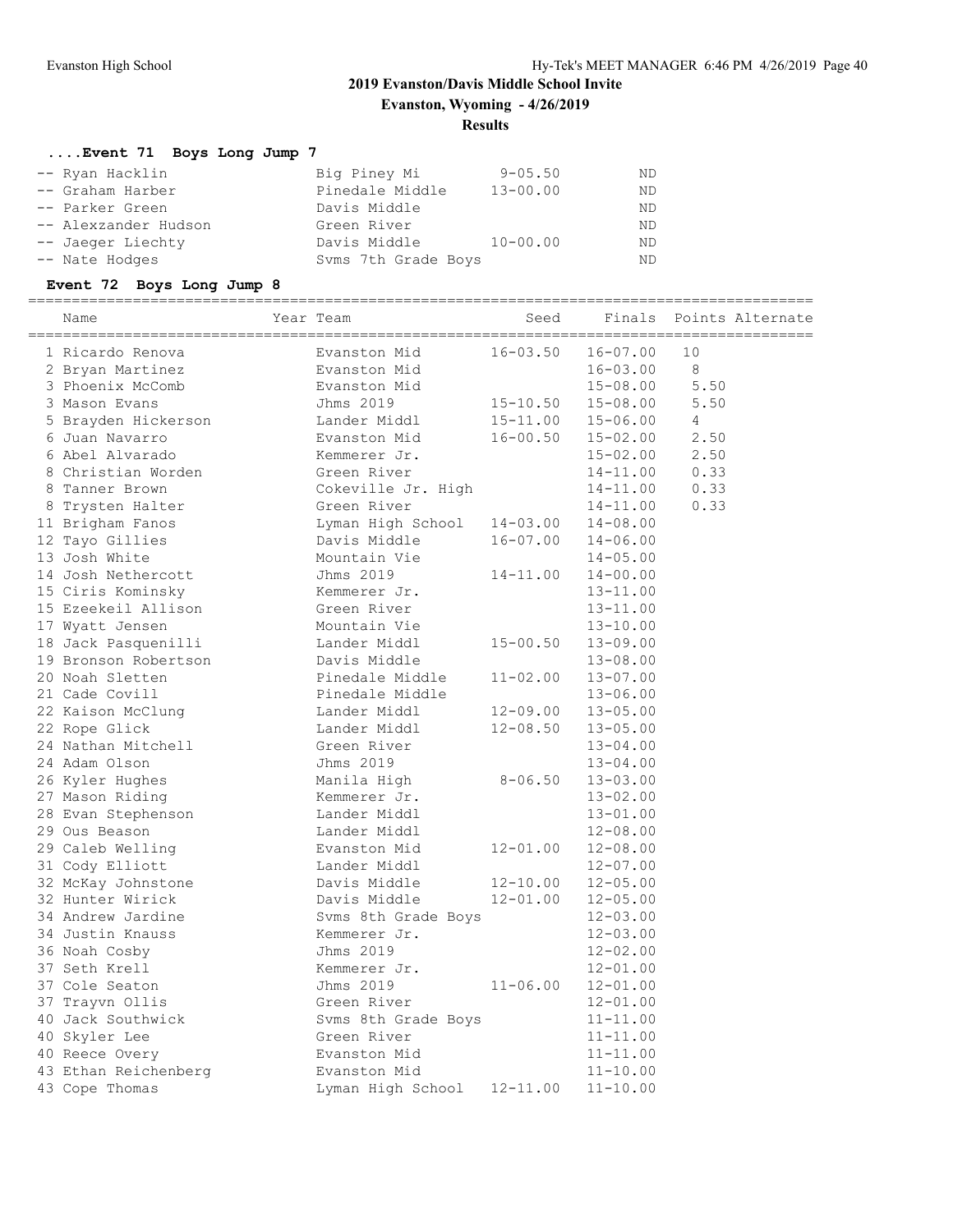# **Evanston, Wyoming - 4/26/2019**

#### **Results**

| Event 72 Boys Long Jump 8 |                     |              |              |
|---------------------------|---------------------|--------------|--------------|
| 45 Zach Ward              | Lander Middl        | 14-02.00     | $11 - 08.00$ |
| 45 Connor Antonino        | Mountain Vie        |              | $11 - 08.00$ |
| 47 Hale Iwen              | Green River         |              | $11 - 06.00$ |
| 48 Kole Behunin           | Mountain Vie        |              | $11 - 05.00$ |
| 49 Drew White             | Syms 8th Grade Boys |              | $11 - 04.00$ |
| 50 Logan Alldredge        | Davis Middle        | $10 - 08.00$ | $11 - 03.00$ |
| 50 Gavin Gonder           | Manila High         | $8 - 06.50$  | $11 - 03.00$ |
| 52 Dylan Liechty          | Davis Middle        | $12 - 00.00$ | $11 - 00.00$ |
| 52 Eric Wiswell           | Kemmerer Jr.        |              | $11 - 00.00$ |
| 54 Seth Rasmussen         | Evanston Mid        | $11 - 01.00$ | $10 - 11.00$ |
| 54 Joshua Godina          | Evanston Mid        |              | $10 - 11.00$ |
| 56 Riley Kohler           | Davis Middle        | $11 - 00.00$ | $10 - 10.00$ |
| 57 Owen Burnett           | Kemmerer Jr.        |              | $10 - 09.00$ |
| 57 Spencer Harmon         | Lander Middl        | $12 - 04.00$ | $10 - 09.00$ |
| 59 Colby Jones            | Davis Middle        | $10 - 05.00$ | $10 - 06.00$ |
| 60 Angel Diarte           | Jhms 2019           | $11 - 10.50$ | $10 - 05.00$ |
| 61 Payton Neville         | Kemmerer Jr.        |              | $9 - 00.00$  |
| 62 Nolan Maust            | Evanston Mid        |              | $8 - 10.00$  |
| -- Jared Babcock          | Lyman High School   | $10 - 08.00$ | ND           |
| -- Arlen Brown            | Big Piney Mi        | $15 - 02.00$ | <b>ND</b>    |
| -- Landon Palmer          | Davis Middle        | $13 - 06.00$ | <b>ND</b>    |
| -- Caleb Anderson         | Rock Springs        | $14 - 01.00$ | ND           |
| -- Gage Gose              | Lander Middl        | $13 - 09.00$ | <b>ND</b>    |
| -- Walker Marshall        | Davis Middle        | $12 - 00.00$ | ND           |
| -- Richard Navarro        | Evanston Mid        |              | ND           |
| -- Hunter Fisher          | Big Piney Mi        | $14 - 10.00$ | <b>ND</b>    |

# **Event 73 Girls Triple Jump 6**

| Name                                                                     | Year Team                                                                       | Seed |                                                    | Finals Points Alternate |
|--------------------------------------------------------------------------|---------------------------------------------------------------------------------|------|----------------------------------------------------|-------------------------|
| 1 Ella Thatcher<br>2 Kate Kilpack<br>3 Payton Anderson<br>-- Elsie Krupp | Kemmerer Jr.<br>Lyman High School<br>Lyman High School 24-00.00<br>Evanston Mid |      | $25 - 03.00$<br>$23 - 02.00$<br>$22 - 03.00$<br>ND | 10<br>8<br>6            |

# **Event 74 Girls Triple Jump 7**

| Name                   | Year Team       | Seed                      |                   | Finals Points Alternate |
|------------------------|-----------------|---------------------------|-------------------|-------------------------|
| 1 Tyler Thatcher       | Kemmerer Jr.    |                           | $27 - 09.00$      | 10                      |
| 2 Talia Conrad         | Davis Middle    |                           | 25-07.00 27-06.50 | 8                       |
| 3 Brindley Hunting     | Evanston Mid    |                           | 26-03.00 27-00.00 | 6                       |
| 4 Kalli Fackrell       | Evanston Mid    |                           | 28-04.00 26-10.00 | 5                       |
| 5 Pamela Pena          | Green River     |                           | $26 - 06.00$      | 4                       |
| 6 Paloma Navarro       | Evanston Mid    | 23-11.00                  | 26-01.50          | 3                       |
| 7 Allysa Drinkle       | Green River     |                           | $25 - 08.00$      | $\overline{2}$          |
| 8 Ashyton Wells        | Mountain Vie    |                           | 25-07.00          |                         |
| 9 Annika Wilmot        | Lander Middl    |                           | $25 - 03.00$      |                         |
| 10 Brenna Fackrell     | Evanston Mid    | 24-10.00                  | $25 - 02.00$      |                         |
| 11 Madison Murdock     | Green River     |                           | $25 - 00.50$      |                         |
| 12 Jayla Braden        | Green River     |                           | $24 - 05.50$      |                         |
| 13 Anna Lehr           | Pinedale Middle | 25-01.00                  | 23-11.50          |                         |
| 14 Celeste Ayala-Gomez | Davis Middle    | $20 - 09.00$ $23 - 11.00$ |                   |                         |
| 15 Jacey Bardsley      | Evanston Mid    |                           | $23 - 02.50$      |                         |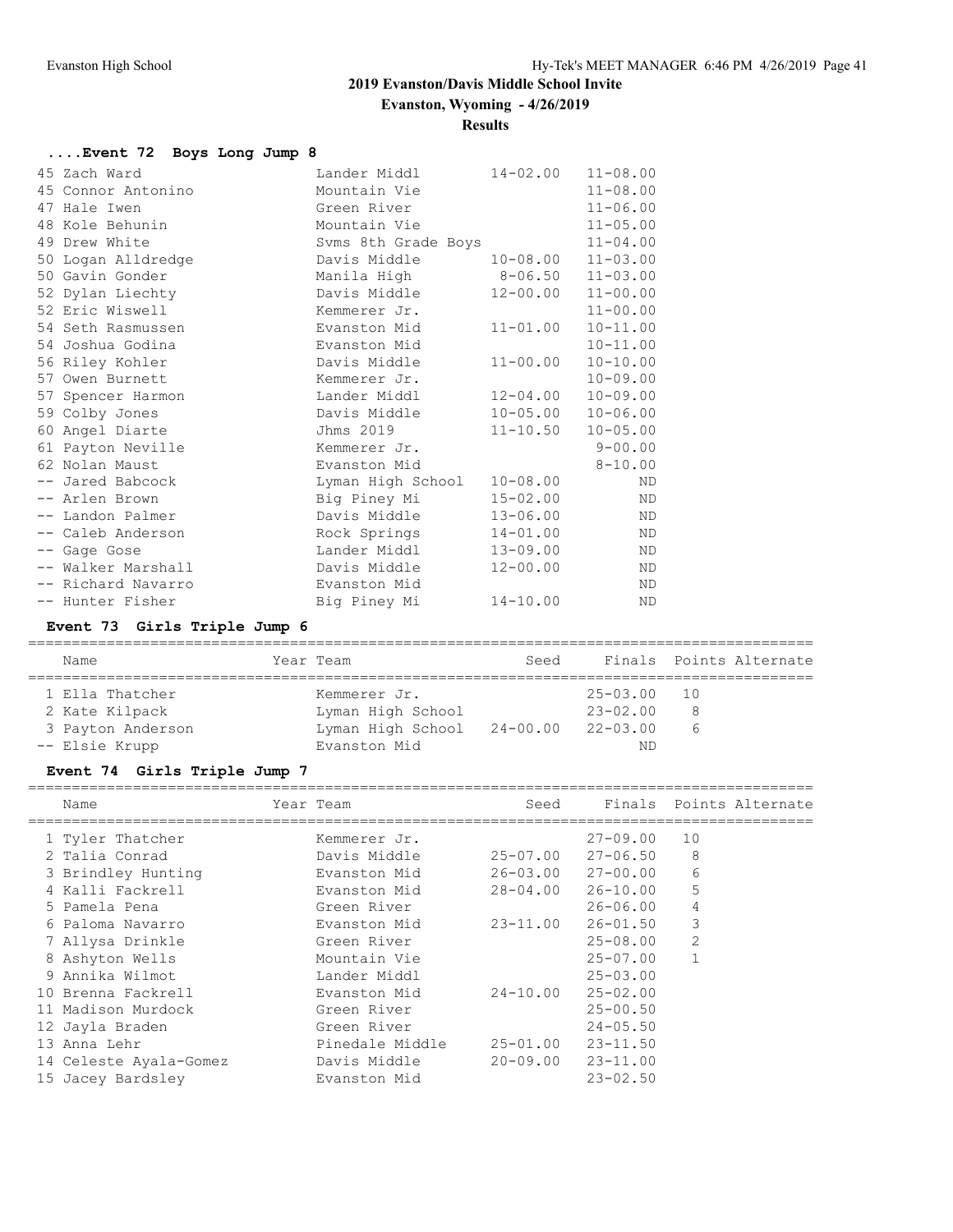**Evanston, Wyoming - 4/26/2019**

# **Results**

# **....Event 74 Girls Triple Jump 7**

| 16 Ella Bybee        | Davis Middle | $20 - 05.00$ | $23 - 01.50$ |
|----------------------|--------------|--------------|--------------|
| 17 Chasee Blair      | Evanston Mid | $25 - 03.00$ | $23 - 01.00$ |
| 18 Allie Sanchez     | Davis Middle | $24 - 04.00$ | $22 - 07.00$ |
| 19 Macey Bradshaw    | Mountain Vie |              | $22 - 03.00$ |
| 20 Mckynleigh Barney | Mountain Vie |              | $22 - 01.50$ |
| 21 Maren Arbizu      | Syms 7th Gra | $22 - 00.00$ | $22 - 00.00$ |
| 21 Keyla Renova      | Evanston Mid |              | $22 - 00.00$ |
| 23 Bella Dover       | Davis Middle | $24 - 09.00$ | $21 - 10.50$ |
| 24 Abigail Fuss      | Green River  |              | $21 - 08.00$ |
| 25 Brianna Uhrug     | Green River  |              | $21 - 07.00$ |
| 26 Samantha Jones    | Green River  |              | $20 - 04.00$ |
| 27 Janelle Sawaya    | Kemmerer Jr. |              | $19 - 09.00$ |
| 28 Sascha Mizelle    | Jhms 2019    |              | $19 - 00.00$ |
| 29 Mikayla Green     | Green River  |              | $18 - 10.00$ |
| 30 Sara Hunt         | Davis Middle | $20 - 09.00$ | $18 - 07.00$ |
| -- Laural Kurth      | Green River  |              | ND           |
| -- Morgan Carter     | Rock Springs | $23 - 07.00$ | ND           |
| -- Brianna Page      | Green River  |              | ND           |
| -- Emily Myers       | Green River  |              | ND           |

# **Event 75 Girls Triple Jump 8**

| Name                 | Year Team         |                           | Seed Finals Points Alternate |                | ====================== |
|----------------------|-------------------|---------------------------|------------------------------|----------------|------------------------|
| 1 Ava Morgan         | Syms 8th Gra      | $27 - 08.00$ $29 - 05.00$ |                              | 10             |                        |
| 2 London Fenus       | Mountain Vie      |                           | 27-09.50                     | 8              |                        |
| 3 Olivia Sheets      | Green River       |                           | $27 - 08.50$                 | 6              |                        |
| 4 Ashley Martin      | Mountain Vie      |                           | $27 - 04.50$                 | 5              |                        |
| 5 Brinley Nelson     | Green River       |                           | $27 - 03.00$                 | $\overline{4}$ |                        |
| 6 Jade Ridgeway      | Jhms 2019         |                           | $27 - 02.00$                 | 3              |                        |
| 7 Ellie Asay         | Evanston Mid      |                           | $27 - 08.50$ $25 - 10.00$    | $\overline{2}$ |                        |
| 8 Marie Semadeni     | Svms 8th Gra      |                           | $27 - 06.00$ $25 - 07.00$    | $\mathbf{1}$   |                        |
| 9 Riann Worley       | Evanston Mid      |                           | $25 - 03.00$                 |                |                        |
| 10 Caroline Bradshaw | Lyman High School |                           | $25 - 02.50$                 |                |                        |
| 11 Kenzie Illoway    | Pinedale Middle   |                           | $25 - 01.50$                 |                |                        |
| 12 Justice Stokes    | Mountain Vie      |                           | $24 - 11.00$                 |                |                        |
| 13 Kylie Smith       | Evanston Mid      |                           | $24 - 06.00$                 |                |                        |
| 14 Kallee Cook       | Evanston Mid      | $24 - 02.00$              | $24 - 05.50$                 |                |                        |
| 15 Audrey Kunkle     | Green River       |                           | $24 - 04.00$                 |                |                        |
| 16 Gabby Batchen     | Jhms 2019         |                           | $24 - 03.00$                 |                |                        |
| 17 Hallie May        | Rock Springs      |                           | $23 - 10.00$                 |                |                        |
| 18 Hannah Neundorf   | Lander Middl      |                           | $23 - 02.00$                 |                |                        |
| 19 Tori Aimone       | Mountain Vie      |                           | $22 - 10.50$                 |                |                        |
| 20 Rylee Rusch       | Evanston Mid      | $25 - 07.00$ $22 - 10.00$ |                              |                |                        |
| 21 Kyrie Worthing    | Evanston Mid      | $24 - 08.00$ 22-09.00     |                              |                |                        |
| 22 Jaeli Higdon      | Evanston Mid      | $23 - 08.00$              | $22 - 07.50$                 |                |                        |
| 23 Malea Gomez       | Green River       |                           | $22 - 07.00$                 |                |                        |
| 24 Ciera Silva       | Green River       |                           | $22 - 04.00$                 |                |                        |
| 24 Aubrey Horrocks   | Davis Middle      | $26 - 03.50$              | $22 - 04.00$                 |                |                        |
| 26 Skylynn Harmon    | Rock Springs      |                           | $22 - 00.00$                 |                |                        |
| 27 Eliza Burgess     | Green River       |                           | $21 - 07.00$                 |                |                        |
| 28 Aurelia Blackburn | Lander Middl      |                           | $21 - 06.50$                 |                |                        |
| 29 Elsie Piper       | Syms 8th Gra      | $21 - 00.00$              | $21 - 05.50$                 |                |                        |
| 30 Jacey Leon        | Green River       |                           | $21 - 02.00$                 |                |                        |
| 31 Ash Guffey        | Rock Springs      |                           | $21 - 00.50$                 |                |                        |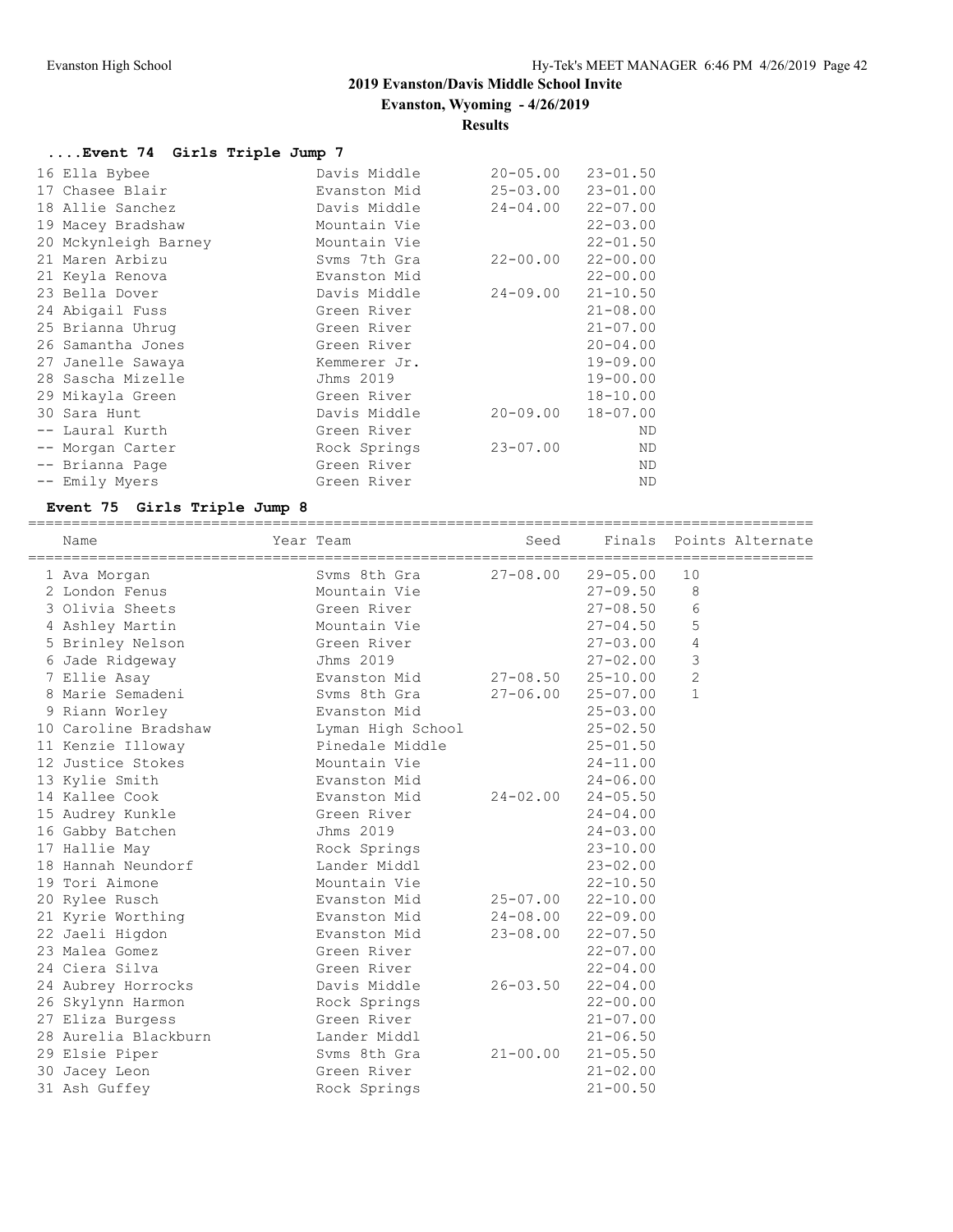**Evanston, Wyoming - 4/26/2019**

#### **Results**

#### **....Event 75 Girls Triple Jump 8**

| 32 Liberty Sevinski  | Green River     |              | $18 - 06.00$ |
|----------------------|-----------------|--------------|--------------|
| -- Ashlee Tims       | Mountain Vie    |              | ND.          |
| -- Delsa Thomas      | Syms 8th Gra    | $21 - 06.00$ | ND           |
| -- Grace Whiting     | Mountain Vie    |              | ND.          |
| -- Layla Bloedow     | Rock Springs    |              | ND.          |
| -- Mikayla Drake     | Pinedale Middle | $25 - 07.00$ | ND.          |
| -- Ellie Bertagnolli | Green River     |              | ND.          |
| -- Kaia Barkdull     | Syms 8th Gra    | $19 - 02.50$ | ND.          |
| -- Brinley Barnes    | Mountain Vie    |              | ND           |
|                      |                 |              |              |

#### **Event 76 Boys Triple Jump 6**

#### ========================================================================================== Name Tear Team Seed Finals Points Alternate ========================================================================================== 1 Colton Rice Mountain Vie 30-08.00 10 2 Karter Moore Evanston Mid 25-01.00 24-00.00 8 3 Luke Robinette Davis Middle 23-00.00 6 4 Clayton Cook Evanston Mid 22-07.50 5 5 Kane Aberle Kemmerer Jr. 20-09.50 4

#### **Event 77 Boys Triple Jump 7**

| Name                    | Year Team                             | Seed                      |              | Finals Points Alternate |
|-------------------------|---------------------------------------|---------------------------|--------------|-------------------------|
| 1 Khale Clinger         | Svms 7th Grade Boys 30-04.00 31-11.00 |                           |              | 10                      |
| 2 Nathan Delgado        | Svms 7th Grade Boys 30-00.00 29-02.50 |                           |              | 8                       |
| 3 Bill Harber           | Pinedale Middle                       | 29-11.50 28-10.50         |              | 6                       |
| 4 Drew Barker           | Evanston Mid                          | $30 - 09.50$ $28 - 08.50$ |              | 5                       |
| 5 Cody Nelson           | Svms 7th Grade Boys 30-08.00 28-06.50 |                           |              | 4                       |
| 6 Trey Finch            | Green River                           |                           | $28 - 01.50$ | $\mathsf 3$             |
| 7 Kai Hendricks         | Svms 7th Grade Boys 30-02.50 27-10.00 |                           |              | $\mathbf{2}$            |
| 8 Owen Sweeney          | Lander Middl                          | $27 - 03.00$ $27 - 06.00$ |              | $\mathbf{1}$            |
| 9 Cohen Morrow          | Davis Middle                          | 29-05.00 27-02.50         |              |                         |
| 10 Kaleb Kristiansen    | Rock Springs                          |                           | $26 - 08.75$ |                         |
| 11 Graham Harber        | Pinedale Middle                       | 29-00.00 26-08.00         |              |                         |
| 12 Sam Dolezal          | Davis Middle                          | $25 - 10.00$              | $23 - 10.00$ |                         |
| 13 Bridger Kaiser       | Pinedale Middle                       |                           | $23 - 09.00$ |                         |
| 14 Trevan Jenkins       | Svms 7th Grade Boys 24-11.00 23-05.50 |                           |              |                         |
| 15 Jason Heiner         | Svms 7th Grade Boys 24-04.00 23-02.00 |                           |              |                         |
| 16 Jamison Williams     | Davis Middle                          | $23 - 11.00$              | $23 - 01.00$ |                         |
| 17 Garret Short         | Mountain Vie                          |                           | $22 - 05.00$ |                         |
| 18 Ethan Millemon       | Rock Springs                          |                           | $22 - 02.00$ |                         |
| 19 Ben Shade            | Lander Middl                          |                           | $22 - 00.50$ |                         |
| 20 Seth Atkinson        | Rock Springs                          |                           | $21 - 06.50$ |                         |
| 21 Dylan Hagler         | Kemmerer Jr.                          |                           | $21 - 06.00$ |                         |
| 22 Tyler Davies         | Rock Springs                          |                           | $21 - 05.00$ |                         |
| 23 Aaron Gillette       | Davis Middle                          | $21 - 04.00$              | $20 - 10.00$ |                         |
| 24 Jamar McDowell       | Davis Middle                          | $24 - 00.00$ $20 - 09.00$ |              |                         |
| 25 Gideon Stahl         | Davis Middle                          | 22-06.00                  | $20 - 07.00$ |                         |
| -- Colin Vaughn         | Green River                           |                           | ND.          |                         |
| -- Francisco Valenzuela | Green River                           |                           | <b>ND</b>    |                         |
| -- Theran Archibald     | Green River                           |                           | ND.          |                         |
| -- Brogan Frericks      | Rock Springs                          |                           | <b>ND</b>    |                         |
| -- Jordan Staley        | Davis Middle                          |                           | <b>ND</b>    |                         |
| -- Cameron Christen     | Kemmerer Jr.                          |                           | <b>ND</b>    |                         |
|                         |                                       |                           |              |                         |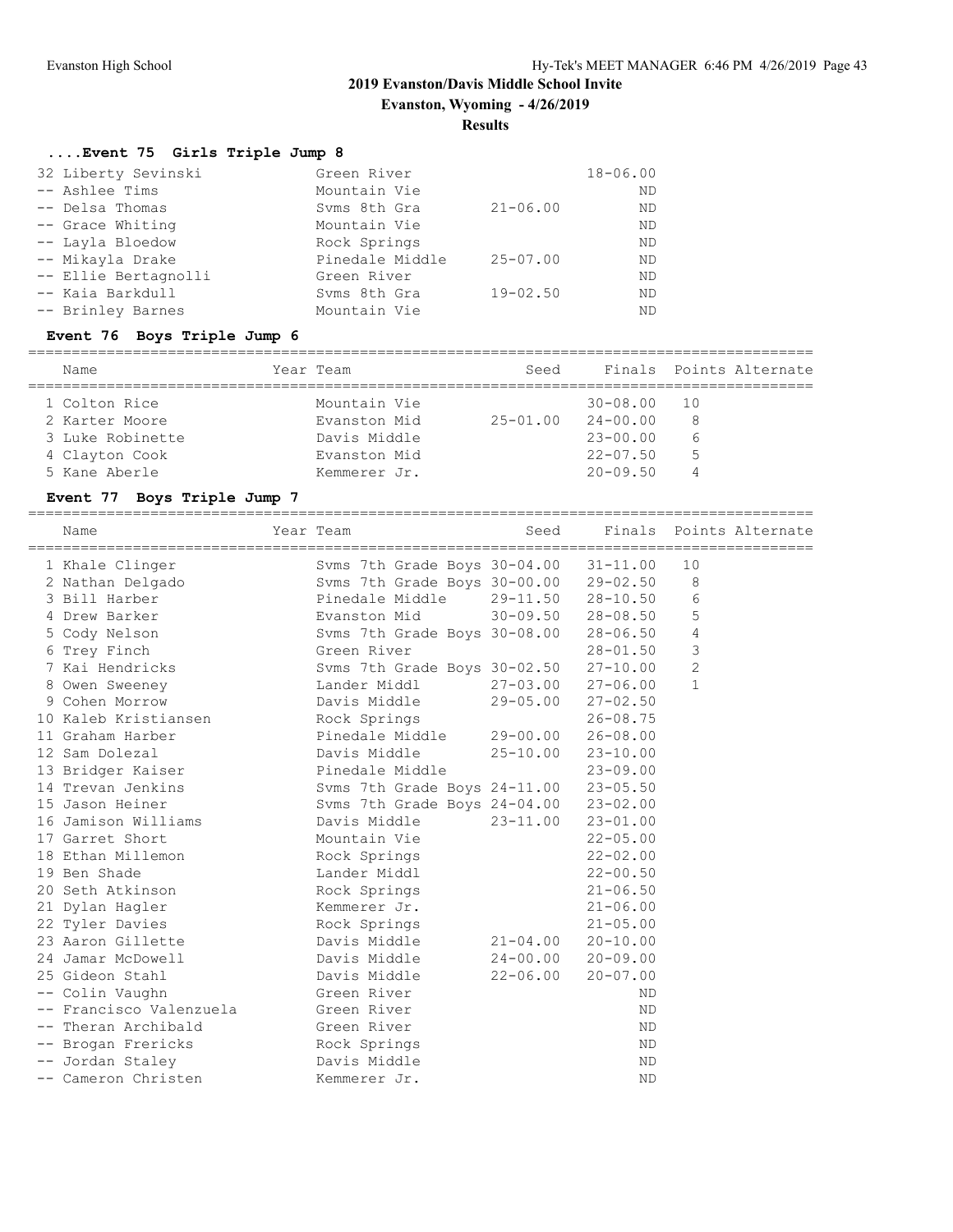**Evanston, Wyoming - 4/26/2019**

**Results**

#### **Event 78 Boys Triple Jump 8**

| ----------------------<br>Name | Year Team                    | Seed         | Finals                    |                | Points Alternate |
|--------------------------------|------------------------------|--------------|---------------------------|----------------|------------------|
| 1 Spencer Saltzman             | Svms 8th Grade Boys 33-05.00 |              | $34 - 11.00$              | 10             |                  |
| 2 Wyatt Jensen                 | Mountain Vie                 |              | $33 - 06.00$              | 8              |                  |
| 3 Mason Evans                  | Jhms 2019                    |              | $34 - 00.50$ $33 - 02.50$ | 6              |                  |
| 4 Christian Worden             | Green River                  |              | $32 - 09.50$ $32 - 11.00$ | 5              |                  |
| 5 Bracken Miller               | Green River                  | $30 - 02.50$ | $32 - 03.00$              | 4              |                  |
| 6 Gavin Bassett                | Svms 8th Grade Boys 30-04.00 |              | $31 - 06.50$              | 3              |                  |
| 7 Caleb Lake                   | Green River                  |              | $31 - 05.50$              | $\overline{c}$ |                  |
| 8 Brayden Hickerson            | Lander Middl                 | $32 - 11.00$ | $31 - 04.00$              | $\mathbf{1}$   |                  |
| 9 Carter Blair                 | Davis Middle                 | $30 - 03.00$ | $31 - 01.50$              |                |                  |
| 10 Brigham Fanos               | Lyman High School            |              | $31 - 07.00$ $30 - 08.00$ |                |                  |
| 11 Nathan Stevenson            | Green River                  | 28-00.00     | $30 - 00.50$              |                |                  |
| 12 Chris Boyer                 | Green River                  | $30 - 10.50$ | $29 - 07.00$              |                |                  |
| 13 Bronson Robertson           | Davis Middle                 | $30 - 06.00$ | $29 - 06.50$              |                |                  |
| 14 Lakota Officer              | Lander Middl                 | 28-01.00     | $29 - 02.00$              |                |                  |
| 15 Remy Mulherin               | Lander Middl                 | $29 - 08.00$ | $29 - 01.00$              |                |                  |
| 16 Trysten Halter              | Green River                  | $24 - 00.00$ | $29 - 00.00$              |                |                  |
| 16 McKay Johnstone             | Davis Middle                 |              | $29 - 00.00$              |                |                  |
| 18 Hyrum Baxter                | Evanston Mid                 |              | $28 - 11.00$              |                |                  |
| 19 Ethan Moberle               | Davis Middle                 | $29 - 00.00$ | $28 - 10.00$              |                |                  |
| 20 Ciris Kominsky              | Kemmerer Jr.                 |              | $28 - 09.00$              |                |                  |
| 21 Skyler Lee                  | Green River                  | 25-01.50     | $28 - 06.00$              |                |                  |
| 21 Adam Olson                  | Jhms 2019                    | $31 - 05.00$ | $28 - 06.00$              |                |                  |
| 23 Hale Iwen                   | Green River                  | 28-00.00     | $27 - 11.00$              |                |                  |
| 24 Hyden Veigel                | Svms 8th Grade Boys 30-11.00 |              | $27 - 10.00$              |                |                  |
| 25 Nathan Mitchell             | Green River                  | $28 - 09.50$ | $27 - 06.00$              |                |                  |
| 26 Jackson Mitchell            | Green River                  |              | $27 - 04.00$              |                |                  |
| 27 Cope Thomas                 | Lyman High School            | 28-11.00     | $27 - 02.00$              |                |                  |
| 28 Walker Wilson               | Davis Middle                 | 27-05.00     | $26 - 10.00$              |                |                  |
| 29 Kyle Kight                  | Green River                  |              | $26 - 09.00$              |                |                  |
| 30 Dylan Dowson                | Jhms 2019                    | $27 - 08.50$ | $26 - 07.00$              |                |                  |
| 31 Braxton Young               | Evanston Mid                 | $25 - 04.00$ | $26 - 06.50$              |                |                  |
| 32 Caleb Welling               | Evanston Mid                 | $25 - 10.00$ | $26 - 05.00$              |                |                  |
| 33 Dallin Hoopes               | Mountain Vie                 |              | $25 - 10.00$              |                |                  |
| 34 Tayo Gillies                | Davis Middle                 | $35 - 06.00$ | $25 - 03.50$              |                |                  |
| 35 Cody Elliott                | Lander Middl                 |              | $25 - 02.00$              |                |                  |
| 36 Jayden Welling              | Evanston Mid                 |              | $24 - 06.50$              |                |                  |
| 37 Reece Overy                 | Evanston Mid                 |              | $23 - 06.00$              |                |                  |
| 38 Colby Jones                 | Davis Middle                 | $24 - 00.00$ | $21 - 11.00$              |                |                  |
| -- Justin Knauss               | Kemmerer Jr.                 |              | ΝD                        |                |                  |
| -- Hank Allred                 | Mountain Vie                 |              | ND                        |                |                  |
| -- Dillon Davis                | Green River                  |              | ND                        |                |                  |
| -- Saben Carlsen               | Rock Springs                 | $27 - 04.00$ | ΝD                        |                |                  |
| -- Payton Neville              | Kemmerer Jr.                 |              | ΝD                        |                |                  |
| -- Joey Leon                   | Evanston Mid                 |              | ND                        |                |                  |
| -- Bridger Brog                | Svms 8th Grade Boys          |              | ND                        |                |                  |

#### **Event 79 Girls Discus Throw 6**

========================================================================================== Name Tear Team Seed Finals Points Alternate ========================================================================================== 1 Helen Laughter Big Piney Mi 56-07 57-01.50 10 2 Cambree Dearden Kemmerer Jr. 48-03 8 3 Susannah Corlett Big Piney Mi 45-05 6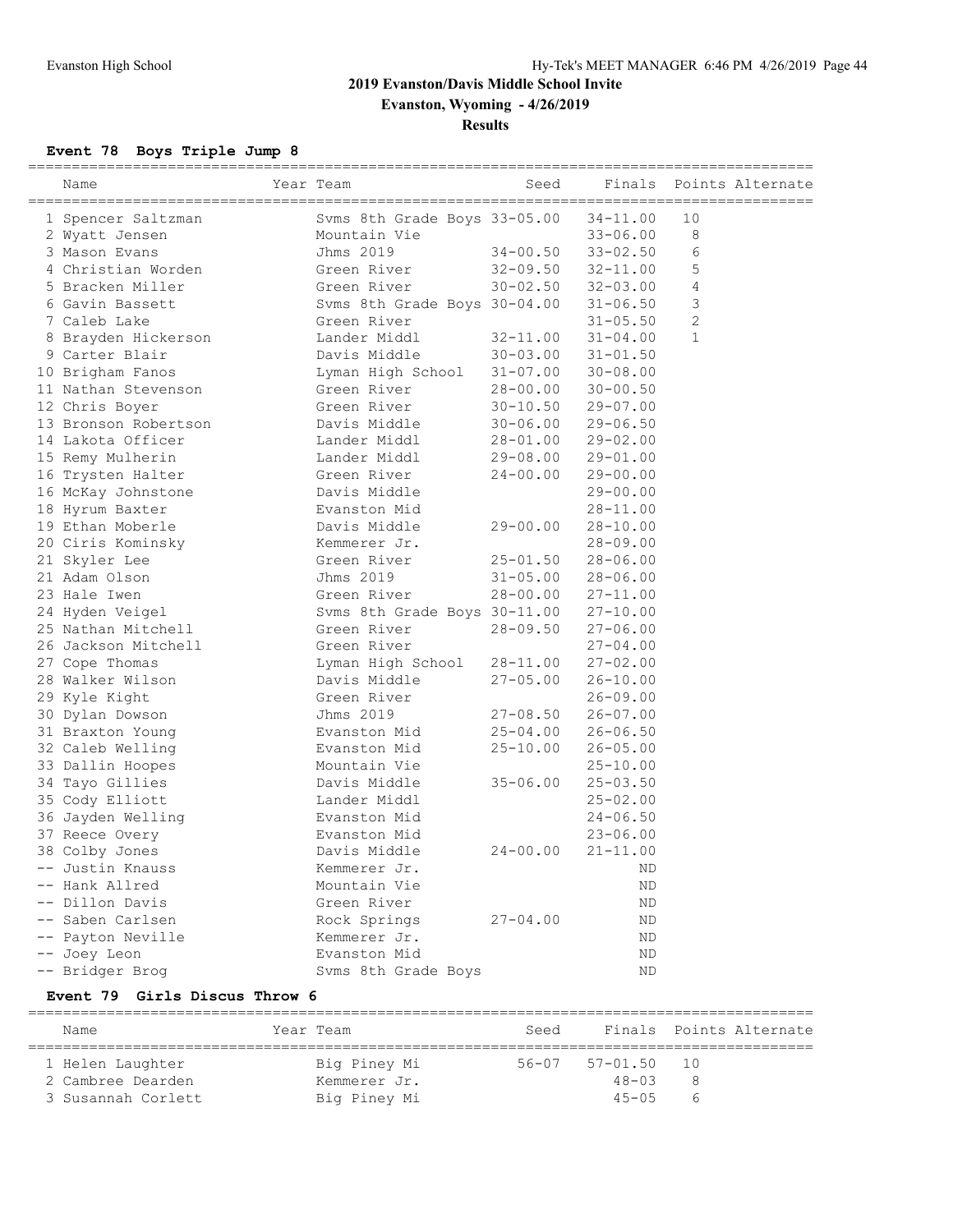**Evanston, Wyoming - 4/26/2019**

#### **Results**

#### **....Event 79 Girls Discus Throw 6**

| 4 Kendra Willoughby | Big Piney Mi      | $42 - 05$ | $44 - 06$ | 5              |
|---------------------|-------------------|-----------|-----------|----------------|
| 5 Payton Anderson   | Lyman High School | $46 - 00$ | $43 - 06$ | 4              |
| 6 Maddison Ritter   | Kemmerer Jr.      |           | $43 - 05$ | 3              |
| 7 Lara Robertson    | Lander Middl      | $37 - 00$ | $41 - 05$ | $\overline{c}$ |
| 8 Chelsea Wright    | Big Piney Mi      | $46 - 07$ | $38 - 06$ | $\mathbf{1}$   |
| 9 Brianna Else      | Lander Middl      | $25 - 09$ | $36 - 01$ |                |
| 10 Anita McAfee     | Kemmerer Jr.      |           | $34 - 01$ |                |
| 11 Rebekah Friday   | Lander Middl      | $34 - 08$ | $33 - 06$ |                |
| 12 Clara Vega       | Kemmerer Jr.      |           | $29 - 11$ |                |
| 13 Hayleigh Gossard | Lyman High School |           | $28 - 04$ |                |
| 14 Storm Williams   | Lander Middl      | $27 - 06$ | $28 - 01$ |                |
| 15 Karina Morales   | Big Piney Mi      | $34 - 00$ | $27 - 09$ |                |
| 16 Reagan Jackson   | Kemmerer Jr.      |           | $24 - 07$ |                |
| 16 Kenna Wyatt      | Lyman High School |           | $24 - 07$ |                |
| 18 Cas Frude        | Lander Middl      |           | $22 - 10$ |                |
| 19 Makenzie Tizzano | Kemmerer Jr.      |           | $22 - 02$ |                |

#### **Event 80 Girls Discus Throw 7**

========================================================================================== ----<br>Seed Finals Points Alternate

| name                  | rear<br>ream       | seea         | rınaıs       | POINTS Alternate |
|-----------------------|--------------------|--------------|--------------|------------------|
| 1 Katy Dexter         | Pinedale Middle    | $55 - 07$    | $78 - 05$    | 10               |
| 2 Teagan Pickerd      | Lander Middl       | $71 - 11$    | $70 - 03.50$ | 8                |
| 3 Emily Myers         | Green River        |              | $69 - 05$    | 6                |
| 4 Nadia Runnion       | Kemmerer Jr.       |              | $63 - 11$    | 5                |
| 5 Bella Stahr         | Rock Springs       | $59 - 09$    | $61 - 11$    | 4                |
| 6 Emily Jensen        | Green River        |              | $58 - 09.50$ | 3                |
| 7 Angelique Bell      | Lander Middl       | $53 - 07$    | $55 - 00$    | $\mathbf{2}$     |
| 8 Kate Walker         | Mountain Vie       |              | $51 - 05$    | $\mathbf{1}$     |
| 9 Emma Almanza        | Syms 7th Gra       |              | $50 - 00$    |                  |
| 10 Peyton Van Dusen   | Mountain Vie       |              | $47 - 09$    |                  |
| 11 Samantha Jones     | Green River        |              | $46 - 05$    |                  |
| 11 Addilyn Burton     | Davis Middle       | $49 - 09$    | $46 - 05$    |                  |
| 13 Makaylee Hitt      | Rock Springs       | $34 - 08.50$ | $46 - 03$    |                  |
| 14 Amelia Richardson  | Cokeville Jr. High |              | $46 - 02.50$ |                  |
| 15 Malia Allred       | Syms 7th Gra       |              | $45 - 07$    |                  |
| 16 Lydia Westenskow   | Green River        |              | $45 - 00$    |                  |
| 17 McKenzie Smith     | Lander Middl       | $50 - 05$    | $44 - 06$    |                  |
| 18 McKenzie Gries     | Green River        |              | $44 - 00$    |                  |
| 19 Sienna Anderson    | Jhms 2019          | $55 - 05$    | $43 - 11$    |                  |
| 20 Savannah Mccloskey | Rock Springs       | $55 - 08$    | $43 - 09$    |                  |
| 21 Ali Sibert         | Mountain Vie       |              | $43 - 02$    |                  |
| 22 Emma Hunsaker      | Syms 7th Gra       | $52 - 09.50$ | $43 - 01$    |                  |
| 23 BriLee Bradshaw    | Lyman High School  | $44 - 04$    | $42 - 07$    |                  |
| 23 Sandra St. Clair   | Lander Middl       | $35 - 00$    | $42 - 07$    |                  |
| 25 Shaely Kunz        | Syms 7th Gra       | $54 - 00$    | $41 - 11$    |                  |
| 26 Taylor Cary        | Big Piney Mi       | $48 - 09$    | $41 - 09$    |                  |
| 27 Hailey Eldridge    | Mountain Vie       |              | $41 - 04$    |                  |
| 28 Brianna Page       | Green River        |              | $41 - 02$    |                  |
| 29 Dakota Vierig      | Cokeville Jr. High |              | $40 - 05$    |                  |
| 30 Sydnee Harris      | Rock Springs       | $45 - 05.50$ | $40 - 00$    |                  |
| 31 Tally Hamilton     | Mountain Vie       |              | $39 - 05$    |                  |
| 32 Brinckley Morris   | Syms 7th Gra       | $50 - 09$    | $39 - 01$    |                  |
| 33 Emma Moffat        | Syms 7th Gra       |              | $38 - 09$    |                  |
| 34 Kate Bambrough     | Manila High        | $14 - 01.50$ | $38 - 06$    |                  |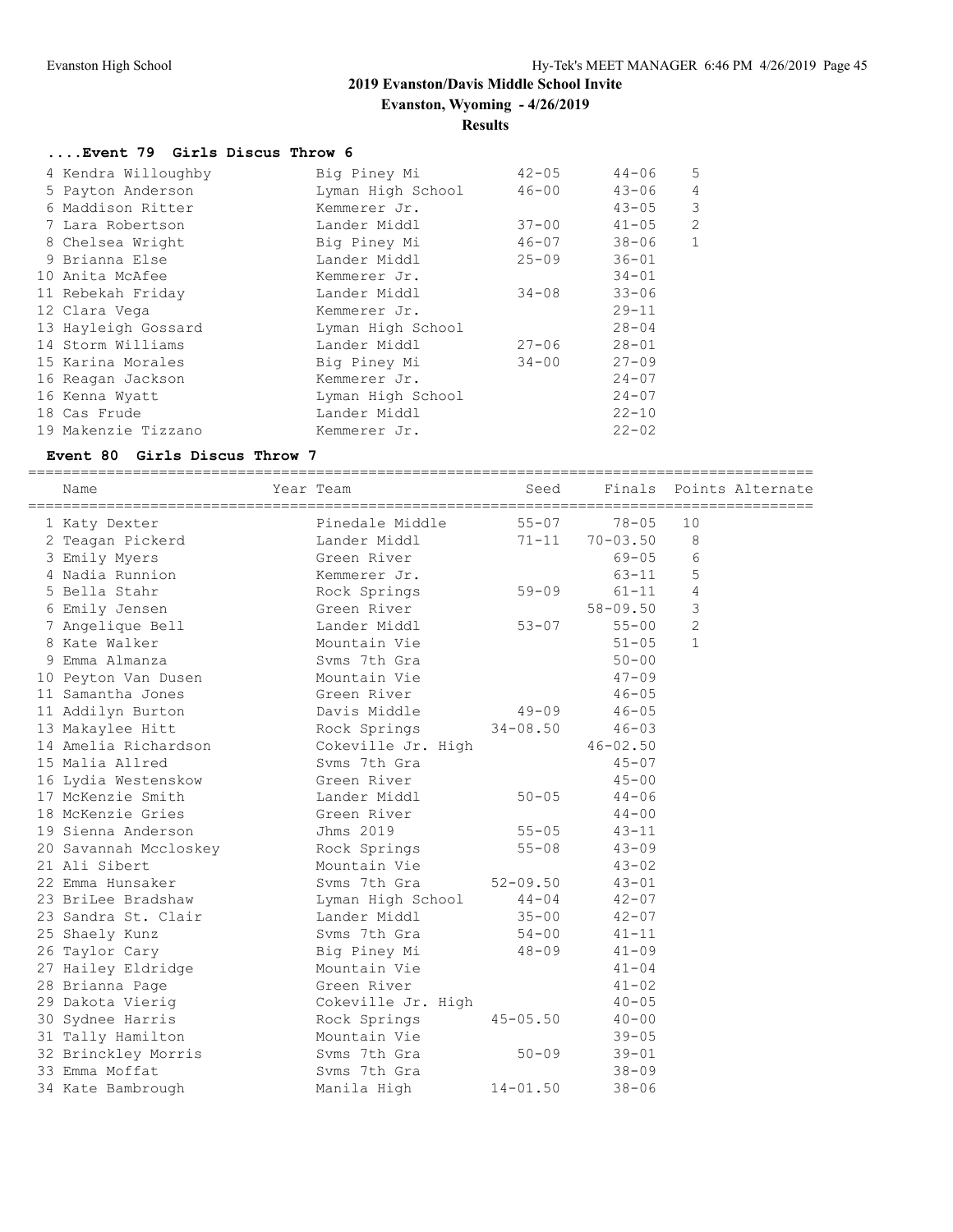**Evanston, Wyoming - 4/26/2019**

#### **Results**

# **....Event 80 Girls Discus Throw 7**

| 35 Sarah Clements    | Cokeville Jr. High |           | $37 - 10$    |
|----------------------|--------------------|-----------|--------------|
| 36 Braxton Burgener  | Lyman High School  | $39 - 00$ | $37 - 07$    |
| 37 Phyllis Davis     | Kemmerer Jr.       |           | $37 - 06$    |
| 38 Kylie Price       | Kemmerer Jr.       |           | $37 - 01$    |
| 39 Faith Whiting     | Mountain Vie       |           | $36 - 05.50$ |
| 40 Jamie Anglesey    | Syms 7th Gra       |           | $36 - 03$    |
| 41 Annabelle Denevan | Lander Middl       | $40 - 00$ | $36 - 01$    |
| 41 Lily Tucker       | Syms 7th Gra       |           | $36 - 01$    |
| 43 Trinity Toombs    | Syms 7th Gra       |           | $35 - 08$    |
| 44 Ericka Robinson   | Green River        |           | $34 - 10$    |
| 45 Kathryn Copsey    | Rock Springs       | $37 - 02$ | $34 - 05$    |
| 46 Karlie Purser     | Mountain Vie       |           | $33 - 01$    |
| 47 Hailey Valentine  | Syms 7th Gra       |           | $31 - 10$    |
| 48 Allie Sanchez     | Davis Middle       | $34 - 07$ | $28 - 00$    |
| 49 Liesl Bott        | Davis Middle       | $15 - 00$ | $24 - 08$    |
| 50 Savanna Jones     | Davis Middle       | $22 - 02$ | $23 - 00.50$ |
| -- Jayla Dighton     | Lander Middl       | $53 - 05$ | ND           |

#### **Event 81 Girls Discus Throw 8**

==========================================================================================

| Name                      | Year Team         | Seed      | Finals    | Points Alternate |
|---------------------------|-------------------|-----------|-----------|------------------|
| 1 Kenzie Johnson          | Mountain Vie      |           | $74 - 09$ | 10               |
| 2 Ryliegh Cole            | Mountain Vie      |           | $72 - 04$ | 8                |
| 3 Aubrey Bryan            | Farson-Eden       |           | $69 - 06$ | 6                |
| 4 Caroline Bradshaw       | Lyman High School | $75 - 06$ | 66-09     | 5                |
| 5 Sarai Erickson          | Syms 8th Gra      | $64 - 00$ | $65 - 04$ | 4                |
| 6 Liberty Sevinski        | Green River       |           | 63-08     | 3                |
| 7 Eliza Burgess           | Green River       |           | $62 - 09$ | $\overline{2}$   |
| 8 Kaelen Swenson          | Rock Springs      | $70 - 00$ | $62 - 04$ | $\mathbf{1}$     |
| 9 Kodie Hutmacher         | Jhms 2019         |           | $62 - 00$ |                  |
| 10 Ciera Silva            | Green River       |           | $60 - 01$ |                  |
| 11 Jessica McMurtrey      | Evanston Mid      |           | $59 - 08$ |                  |
| 12 Charlei Nielsen        | Rock Springs      | $55 - 04$ | $59 - 00$ |                  |
| 13 Ceili Fallon           | Pinedale Middle   |           | $58 - 08$ |                  |
| 14 Morgan Grossman        | Pinedale Middle   |           | $57 - 05$ |                  |
| 15 Shania Flores          | Green River       |           | $57 - 04$ |                  |
| 16 Mackenzie Mair         | Mountain Vie      |           | $56 - 07$ |                  |
| 17 Brynne Hoffman         | Big Piney Mi      | $60 - 03$ | $56 - 06$ |                  |
| 18 Zoey Brown             | Mountain Vie      |           | $54 - 04$ |                  |
| 19 Gabby Batchen          | Jhms 2019         | $59 - 05$ | $53 - 07$ |                  |
| 20 Jordan Davis           | Jhms 2019         |           | $53 - 05$ |                  |
| 21 Claire Lane            | Lander Middl      | $67 - 08$ | $53 - 04$ |                  |
| 22 Kendall Carr           | Mountain Vie      |           | $53 - 03$ |                  |
| 23 Miros Gutierrez Romano | Pinedale Middle   |           | $53 - 01$ |                  |
| 24 Daryl Lindworm         | Lander Middl      | $35 - 00$ | $52 - 04$ |                  |
| 25 Madison Zook           | Pinedale Middle   |           | $51 - 07$ |                  |
| 26 Brandy Thoren          | Farson-Eden       |           | $51 - 04$ |                  |
| 27 Boe Gregory            | Lyman High School | 69-04     | $51 - 02$ |                  |
| 28 Morgan Blair           | Davis Middle      | $51 - 09$ | $50 - 05$ |                  |
| 29 Hannah Runyan          | Big Piney Mi      | $62 - 00$ | $50 - 04$ |                  |
| 30 Danyell Jacobson       | Rock Springs      |           | $49 - 07$ |                  |
| 31 Holly Degraw           | Evanston Mid      |           | $49 - 02$ |                  |
| 32 Yari Cerda             | Evanston Mid      |           | $49 - 01$ |                  |
| 33 Madison Meeks          | Mountain Vie      |           | $47 - 09$ |                  |
|                           |                   |           |           |                  |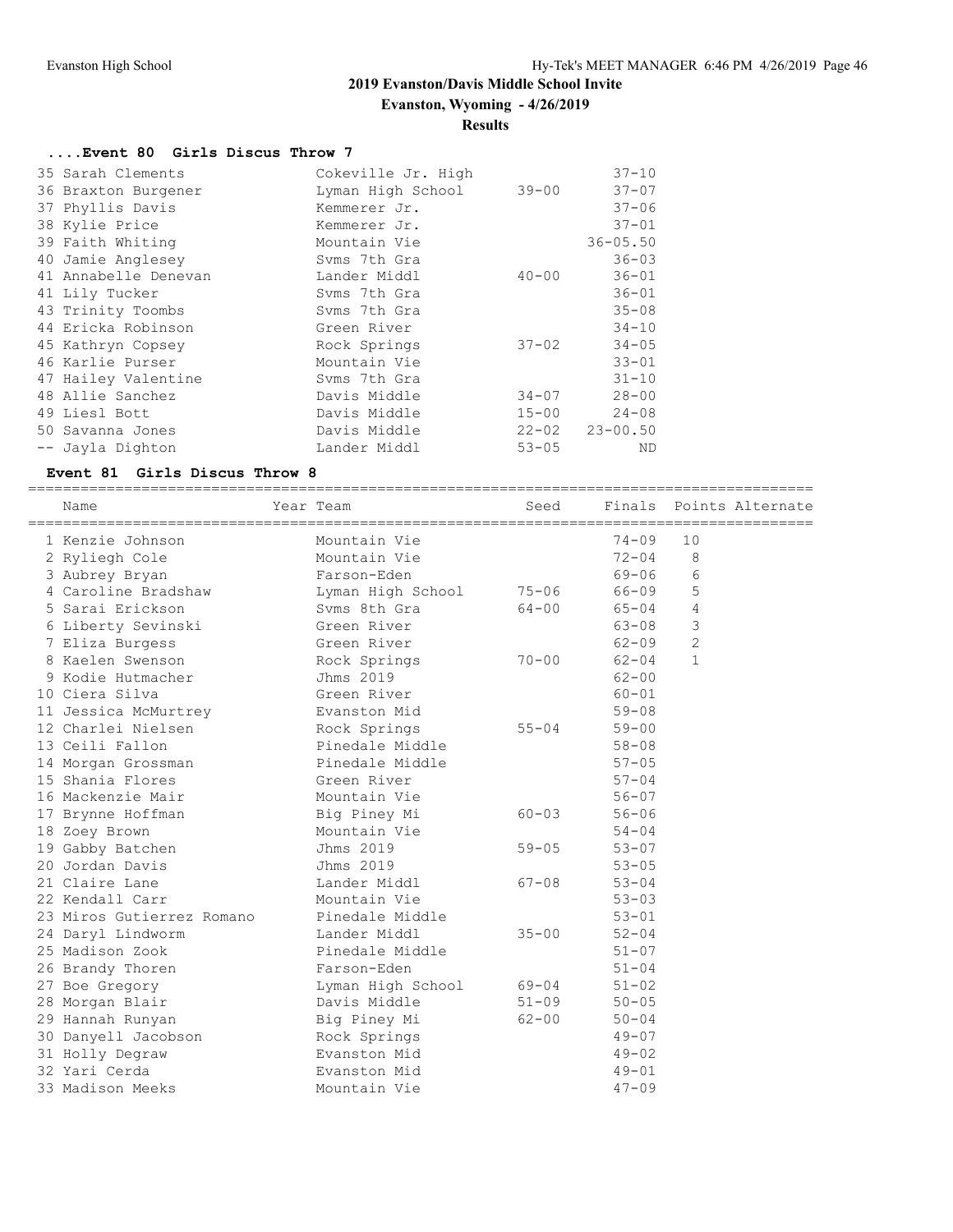==============================

# **2019 Evanston/Davis Middle School Invite**

**Evanston, Wyoming - 4/26/2019**

# **Results**

# **....Event 81 Girls Discus Throw 8**

| 34 Blanca Sartillo    | Jhms 2019         |             | $47 - 08$ |
|-----------------------|-------------------|-------------|-----------|
| 35 Eliza Lowell       | Rock Springs      |             | $47 - 03$ |
| 36 Ryelee Madsen      | Lyman High School |             | $47 - 00$ |
| 37 Malea Gomez        | Green River       |             | $46 - 07$ |
| 38 McKenzie Head      | Pinedale Middle   |             | $46 - 02$ |
| 39 Aggie Brown        | Lander Middl      | $55 - 07$   | $45 - 09$ |
| 40 Mercedes Struna    | Lander Middl      | $51 - 06$   | $43 - 07$ |
| 41 Kirsten Scott      | Lander Middl      | $53 - 06$   | $43 - 04$ |
| 42 Isabelle Wasseen   | Rock Springs      | $45 - 00$   | $43 - 00$ |
| 43 Cameron McNaughton | Green River       |             | $42 - 07$ |
| 44 Mackenzie Jones    | Lyman High School |             | $41 - 08$ |
| 45 Brooke Hatch       | Svms 8th Gra      | $43 - 06$   | $41 - 01$ |
| 46 Libby Rammell      | Syms 8th Gra      |             | $40 - 06$ |
| 47 Alondra Saavedra   | Evanston Mid      |             | $40 - 04$ |
| 48 Lillian Robertson  | Manila High       | $7 - 10.75$ | $40 - 02$ |
| 49 Emily Christie     | Rock Springs      |             | $38 - 00$ |
| 50 Amy Weigel         | Lander Middl      | $50 - 00$   | $35 - 09$ |
| 51 Cherie Manning     | Lander Middl      | $45 - 00$   | $32 - 08$ |
| 52 Ashli Johnson      | Lander Middl      | $31 - 02$   | $30 - 08$ |
| 53 Katy Pope          | Green River       |             | $30 - 05$ |
| 54 Bianca Nunez       | Lander Middl      | $35 - 00$   | $30 - 00$ |

# **Event 82 Boys Discus Throw 6**

|   | Name                | Year Team         | Seed<br>============ |           | ========       | Finals Points Alternate |
|---|---------------------|-------------------|----------------------|-----------|----------------|-------------------------|
|   | 1 Owen Barton       | Kemmerer Jr.      |                      | $69 - 04$ | 10             |                         |
|   | 2 Derek Hagler      | Kemmerer Jr.      |                      | 66-07     | 8              |                         |
|   | 3 Conner Olson      | Evanston Mid      |                      | $55 - 05$ | 6              |                         |
|   | 4 Caleb Larvie      | Lander Middl      | $70 - 05$            | $54 - 06$ | 5              |                         |
|   | 5 Kane Aberle       | Kemmerer Jr.      |                      | $53 - 11$ | 4              |                         |
|   | 6 Jackson Conder    | Lander Middl      | $50 - 07$            | $50 - 01$ | 3              |                         |
|   | 7 Gabe Wiswell      | Kemmerer Jr.      |                      | $49 - 09$ | $\overline{2}$ |                         |
| 8 | Max Gregory         | Lyman High School | $65 - 09$            | $45 - 07$ | $\mathbf{1}$   |                         |
|   | 9 Travis Reed       | Big Piney Mi      |                      | $44 - 11$ |                |                         |
|   | 10 Jordan Welling   | Evanston Mid      |                      | $44 - 01$ |                |                         |
|   | 11 Ben Bluemel      | Lyman High School |                      | $44 - 00$ |                |                         |
|   | 12 Braxton Condos   | Lyman High School |                      | $43 - 05$ |                |                         |
|   | 13 Andrew Neuendorf | Lander Middl      | $47 - 05$            | $43 - 00$ |                |                         |
|   | 14 Axel Tomlin      | Kemmerer Jr.      |                      | $42 - 05$ |                |                         |
|   | 15 Aaron Salzman    | Kemmerer Jr.      |                      | $41 - 04$ |                |                         |
|   | 16 Caleb Fisk       | Lander Middl      | $39 - 10$            | $40 - 05$ |                |                         |
|   | 17 Wyatt Hatch      | Lyman High School |                      | $39 - 08$ |                |                         |
|   | 18 Ayden Wyatt      | Lyman High School |                      | $39 - 05$ |                |                         |
|   | 19 Kadan Taylor     | Kemmerer Jr.      |                      | $38 - 01$ |                |                         |
|   | 20 Brendan Erickson | Lyman High School |                      | $37 - 07$ |                |                         |
|   | 21 Braxton Pope     | Kemmerer Jr.      |                      | $36 - 10$ |                |                         |
|   | 22 Juan Rivera      | Lander Middl      |                      | $35 - 09$ |                |                         |
|   | 23 Calvin Erickson  | Kemmerer Jr.      |                      | $33 - 05$ |                |                         |
|   | 24 Logan Tinoco     | Big Piney Mi      | $35 - 04$            | $32 - 02$ |                |                         |
|   | 25 Brian Nguyen     | Lander Middl      |                      | $27 - 00$ |                |                         |
|   | 26 Devin Thomas     | Lander Middl      |                      | $26 - 09$ |                |                         |
|   | 26 Gabriel Platt    | Kemmerer Jr.      |                      | $26 - 09$ |                |                         |
|   | 28 Jaxson George    | Evanston Mid      |                      | $22 - 02$ |                |                         |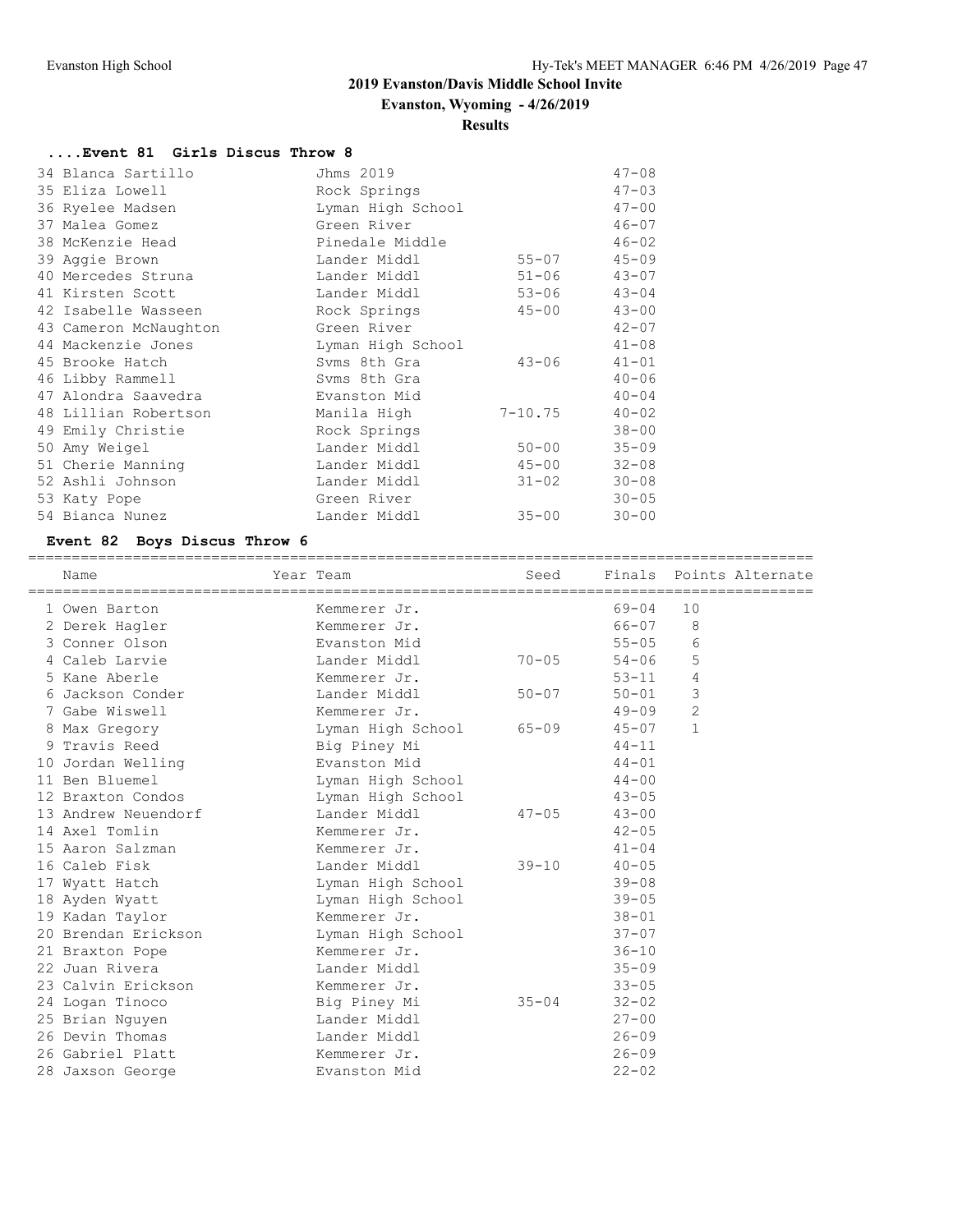**Evanston, Wyoming - 4/26/2019**

# **Results**

# **Event 83 Boys Discus Throw 7**

| =======================<br>Name | Year Team           | Seed      | Finals       | Points Alternate |
|---------------------------------|---------------------|-----------|--------------|------------------|
| 1 Ory Johnson                   | Farson-Eden         | $85 - 06$ | $91 - 00.50$ | 10               |
| 2 Woody Green                   | Pinedale Middle     | $71 - 01$ | $87 - 04$    | 8                |
| 3 Connor Weese                  | Farson-Eden         | $73 - 01$ | $86 - 06$    | 6                |
| 4 Tyler Mair                    | Mountain Vie        |           | $83 - 04$    | 5                |
| 5 Colbin March                  | Pinedale Middle     | $76 - 05$ | $80 - 04$    | 4                |
| 6 Trevan Jenkins                | Syms 7th Grade Boys |           | $71 - 02$    | 3                |
| 7 Keenan Nebeker                | Davis Middle        | $62 - 00$ | $69 - 02.50$ | $\mathbf{2}$     |
| 8 Isaac Gardner                 | Lander Middl        | $59 - 08$ | 68-11        | $\mathbf{1}$     |
| 9 Doug Dexter                   | Pinedale Middle     | 66-00     | $67 - 02$    |                  |
| 10 Gavin Cazier                 | Svms 7th Grade Boys |           | $66 - 03$    |                  |
| 11 Liam O'Connor                | Pinedale Middle     |           | $65 - 01$    |                  |
| 12 Wyatt Nebeker                | Lyman High School   |           | 64-11        |                  |
| 13 Ranger Elkins                | Rock Springs        |           | $62 - 08$    |                  |
| 13 Garrett Smith                | Green River         |           | $62 - 08$    |                  |
| 15 Jordan Cubas                 | Davis Middle        | $77 - 08$ | $62 - 04$    |                  |
| 16 Kanyon Whitley               | Pinedale Middle     |           | $60 - 06$    |                  |
| 17 Connor Crockett              | Pinedale Middle     |           | $57 - 06$    |                  |
| 18 Bryson Birch                 | Green River         |           | $56 - 05$    |                  |
| 19 Zeike Valdez                 | Lyman High School   |           | $55 - 11$    |                  |
| 20 Dylan Hagler                 | Kemmerer Jr.        |           | $55 - 06.50$ |                  |
| 21 Braiden McCann               | Green River         |           | $54 - 07$    |                  |
| 21 Jacob Anson                  | Davis Middle        | $50 - 07$ | $54 - 07$    |                  |
| 23 Riley Rutstein               | Green River         |           | $53 - 11$    |                  |
| 24 Jacson Osborne               | Davis Middle        | $51 - 08$ | $53 - 10$    |                  |
| 25 Tarrin Haws                  | Davis Middle        | $61 - 08$ | $53 - 08$    |                  |
| 26 Trey Finch                   | Green River         |           | $53 - 07$    |                  |
| 27 Weston Schwab                | Syms 7th Grade Boys | $58 - 10$ | $52 - 10$    |                  |
| 27 Wyatt Sawyer                 | Davis Middle        |           | $52 - 10$    |                  |
| 29 Joseph Rall                  | Rock Springs        |           | $52 - 00$    |                  |
| 30 Evan Hawkins                 | Jhms 2019           |           | $51 - 11$    |                  |
| 31 Ryan Swensen                 | Evanston Mid        | $44 - 02$ | $51 - 10$    |                  |
| 32 Connor Higginbotham          | Lander Middl        | $50 - 00$ | $51 - 08$    |                  |
| 33 Shane Meats                  | Rock Springs        |           | $51 - 00$    |                  |
| 34 Aidan Whelan                 | Lander Middl        | $45 - 00$ | $50 - 07$    |                  |
| 35 Ben Shade                    | Lander Middl        | $55 - 00$ | $50 - 02$    |                  |
| 36 Francisco Valenzuela         | Green River         |           | $49 - 04$    |                  |
| 37 Lucas Knight                 | Green River         |           | $49 - 02.50$ |                  |
| 38 Brailen Potter               | Mountain Vie        |           | $49 - 00$    |                  |
| 39 Wesley Muir                  | Rock Springs        |           | $48 - 08$    |                  |
| 40 Tanner Tholl                 | Davis Middle        | $70 - 07$ | $48 - 06.50$ |                  |
| 41 Jake Burchard                | Svms 7th Grade Boys |           | $47 - 05$    |                  |
| 41 Gaven Norris                 | Mountain Vie        |           | $47 - 05$    |                  |
| 43 Colter Bindl                 | Mountain Vie        |           | $47 - 02$    |                  |
| 44 Tyrell Thompson              | Evanston Mid        |           | $46 - 06$    |                  |
| 45 Landon Smith                 | Rock Springs        |           | $46 - 04$    |                  |
| 46 Nate Hodges                  | Svms 7th Grade Boys |           | $45 - 07$    |                  |
| 46 Will Anderson                | Mountain Vie        |           | $45 - 07$    |                  |
| 48 Deacon Johns                 | Evanston Mid        | $50 - 00$ | $45 - 04$    |                  |
| 49 Jeremy Briscoe               | Davis Middle        |           | $44 - 10$    |                  |
| 50 Noah Brandt                  | Rock Springs        |           | $44 - 01$    |                  |
| 51 Alexzander Hudson            | Green River         |           | $43 - 06$    |                  |
| 52 Jackson Biddulph             | Evanston Mid        |           | $41 - 11$    |                  |
| 53 Kanyon White                 | Pinedale Middle     |           | $40 - 11$    |                  |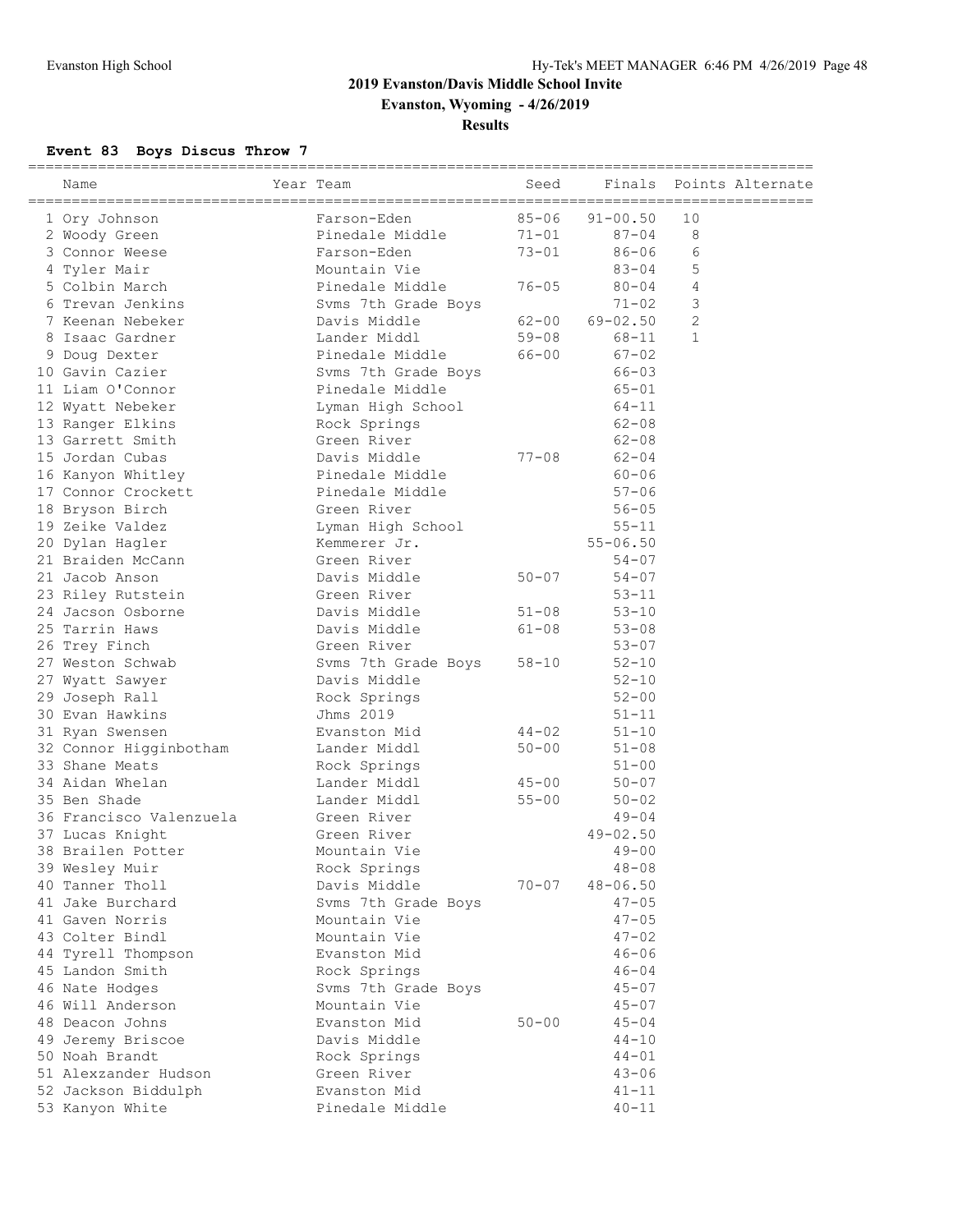**Evanston, Wyoming - 4/26/2019**

# **Results**

# **....Event 83 Boys Discus Throw 7**

|    | 54 Ephrael LeBaron  | Evanston Mid        | $41 - 01$ | $40 - 05$    |
|----|---------------------|---------------------|-----------|--------------|
|    | 55 Taylor Gili      | Rock Springs        |           | $40 - 02$    |
|    | 56 Kaden Penhollow  | Davis Middle        |           | $39 - 00$    |
|    | 57 Brock Aimone     | Mountain Vie        |           | $38 - 11$    |
|    | 58 Fletcher Black   | Mountain Vie        |           | $38 - 07$    |
|    | 59 Jesus Saavedra   | Davis Middle        | $31 - 09$ | $38 - 05$    |
|    | 60 Daymon Muller    | Davis Middle        | 45-07.50  | $38 - 02$    |
|    | 61 Kaleb Cheney     | Rock Springs        |           | $38 - 01$    |
|    | 61 Damon Herman     | Green River         |           | $38 - 01$    |
|    | 63 Gavin Branning   | Evanston Mid        | $33 - 03$ | $37 - 10$    |
|    | 64 Bridger Lake     | Evanston Mid        | $48 - 06$ | $36 - 02$    |
|    | 65 David Farrington | Big Piney Mi        |           | $35 - 11$    |
|    | 66 Killian Rainey   | Svms 7th Grade Boys |           | $34 - 10$    |
|    | 67 Alexander Emmett | Davis Middle        | $56 - 07$ | $34 - 07$    |
|    | 68 Landon Pierce    | Rock Springs        |           | $33 - 09$    |
|    | 69 Cody Jones       | Svms 7th Grade Boys |           | $33 - 02$    |
| 70 | Draimon Nebeker     | Davis Middle        | $21 - 07$ | $28 - 08$    |
|    | 71 Zack Mikesell    | Green River         |           | $27 - 07.50$ |
|    | 72 Tanner Ricketts  | Lyman High School   |           | $27 - 05$    |
|    | 73 Jedidiah Wasseen | Rock Springs        |           | $24 - 08$    |
|    | 74 Croydon Francis  | Davis Middle        | $34 - 11$ | $22 - 11$    |

# **Event 84 Boys Discus Throw 8**

| Name                  | Year Team                 | Seed         |            |                | Finals Points Alternate |
|-----------------------|---------------------------|--------------|------------|----------------|-------------------------|
| 1 Tanner Moseley      | Green River               | $21 - 03.50$ | 133-10     | 10             |                         |
| 2 Gabe Harris         | Lander Middl              | $100 - 00$   | $107 - 10$ | 8              |                         |
| 3 Chaz Peterson       |                           |              | $104 - 03$ | 6              |                         |
| 4 Braden Walker       | Mountain Vie              |              | $98 - 02$  | 5              |                         |
| 5 Ryker Elkins        | Rock Springs 05-06.50     |              | $96 - 10$  | 4              |                         |
| 6 Christopher Benboe  | Rock Springs 99-08.50     |              | $96 - 05$  | 3              |                         |
| 7 Braydon Bradshaw    | Lyman High School 102-00  |              | $96 - 01$  | $\overline{2}$ |                         |
| 8 Chase Stewart       | Svms 8th Grade Boys 70-00 |              | $92 - 10$  | $\mathbf{1}$   |                         |
| 9 Dillon Davis        | Green River               |              | $92 - 03$  |                |                         |
| 10 Dane Branson       | Mountain Vie              |              | $90 - 00$  |                |                         |
| 11 Connor Dietrich    | Kemmerer Jr.              |              | $89 - 02$  |                |                         |
| 12 Tyler Waters       | Green River               |              | $86 - 02$  |                |                         |
| 13 Derek Astle        | Svms 8th Grade Boys 90-00 |              | $84 - 04$  |                |                         |
| 14 Riley Barker       | Davis Middle              | 75-00.50     | $81 - 00$  |                |                         |
| 15 Carter Blair       | Davis Middle              | 96-02        | $78 - 08$  |                |                         |
| 16 Hunter Finley      | Green River               |              | $77 - 05$  |                |                         |
| 17 Dillon Espy        | Davis Middle              | $85 - 06$    | $76 - 07$  |                |                         |
| 18 Wiley Smith        | Big Piney Mi              | $82 - 03$    | $76 - 00$  |                |                         |
| 19 Braylen Miner      | Davis Middle              |              | $75 - 02$  |                |                         |
| 20 Ethan Reichenberg  | Evanston Mid              |              | $72 - 07$  |                |                         |
| 21 Damion Varela      | Big Piney Mi              | 76-06        | $71 - 10$  |                |                         |
| 22 Joshua Godina      | Evanston Mid              | 69-11        | $71 - 08$  |                |                         |
| 23 Aiden Salinas      | Mountain Vie              |              | $71 - 01$  |                |                         |
| 24 Thomas Howard      | Big Piney Mi              |              | $69 - 03$  |                |                         |
| 25 Kolmen Schultz     | Lyman High School 57-08   |              | $67 - 00$  |                |                         |
| 26 Cole Seaton        | Jhms 2019                 | 88-07.50     | $66 - 05$  |                |                         |
| 27 Randy Christensen  | Green River               |              | 66-04      |                |                         |
| 28 Hayden Tranquilino | Rock Springs              | 83-03.50     | $65 - 10$  |                |                         |
| 29 Dylan Huelskamp    | Lander Middl              | $78 - 03$    | $65 - 06$  |                |                         |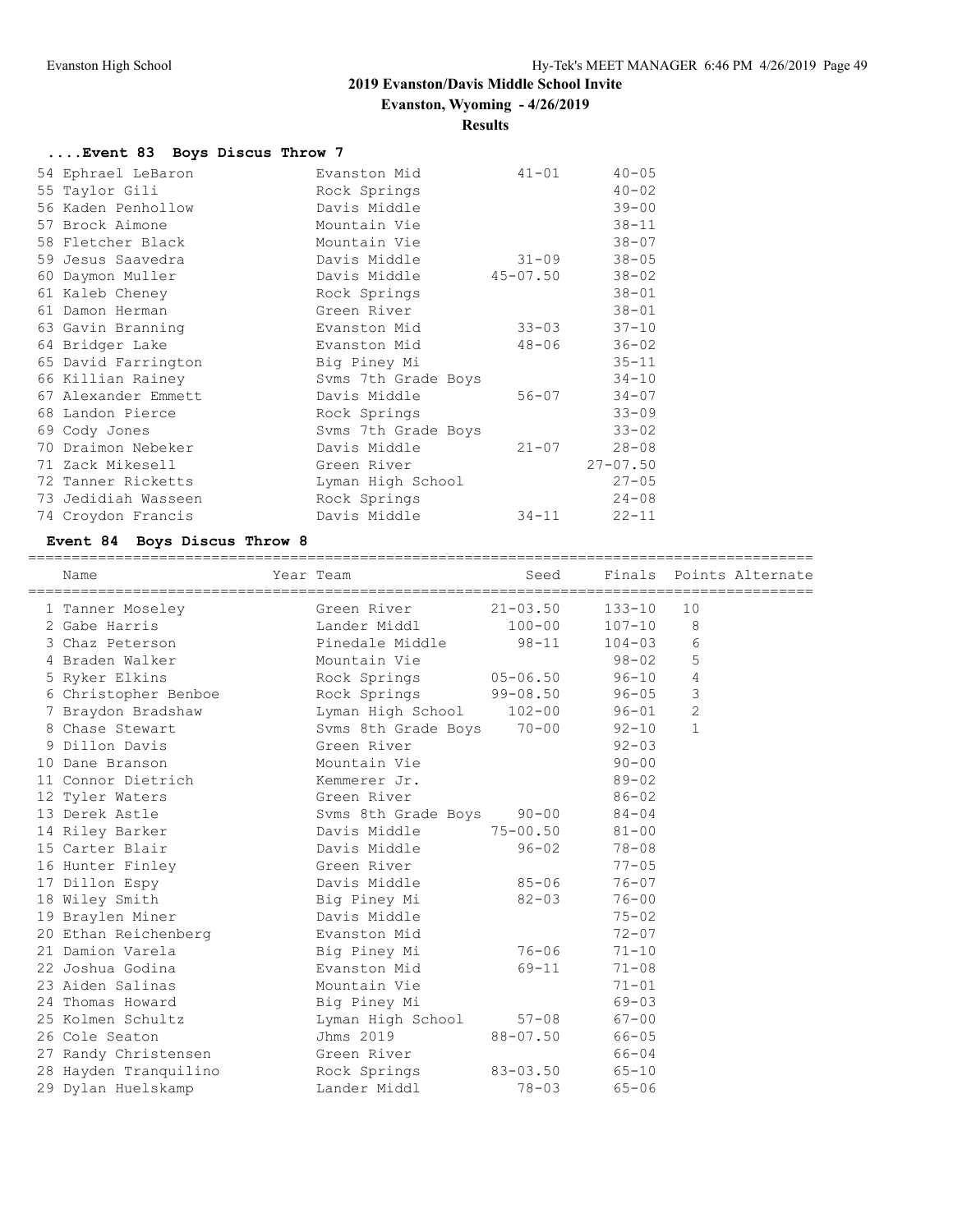**Evanston, Wyoming - 4/26/2019**

# **Results**

# **....Event 84 Boys Discus Throw 8**

| 30 Eric Comer       | Green River         |              | $65 - 04$ |
|---------------------|---------------------|--------------|-----------|
| 31 Jackson Mitchell | Green River         |              | $65 - 01$ |
| 31 Greg Myers       | Lander Middl        | $50 - 00$    | $65 - 01$ |
| 33 Justin Whelan    | Lander Middl        | 66-10        | $64 - 09$ |
| 34 Izaak Nield      | Syms 8th Grade Boys | $62 - 11$    | $64 - 08$ |
| 35 Weslee Turner    | Svms 8th Grade Boys |              | $64 - 07$ |
| 36 Jaxson Petrie    | Davis Middle        | $71 - 09$    | $64 - 00$ |
| 37 Austin Roundy    | Manila High         | $14 - 01.50$ | $63 - 09$ |
| 38 Jacob Hodges     | Svms 8th Grade Boys |              | $63 - 08$ |
| 39 Noah Cosby       | Jhms 2019           |              | $63 - 03$ |
| 40 Walker Marshall  | Davis Middle        | $70 - 00$    | $60 - 09$ |
| 41 Lakota Officer   | Lander Middl        | $50 - 00$    | $60 - 02$ |
| 41 Hampton Jones    | Big Piney Mi        |              | $60 - 02$ |
| 43 Gage Finley      | Green River         |              | $59 - 11$ |
| 44 Brandon Jones    | Big Piney Mi        | $75 - 07$    | $59 - 03$ |
| 45 Gavin Gonder     | Manila High         | $37 - 09$    | $58 - 04$ |
| 46 Caleb Else       | Lander Middl        | $60 - 00$    | $58 - 03$ |
| 47 Dallin Hoopes    | Mountain Vie        |              | $57 - 08$ |
| 48 Braxton Bauer    | Evanston Mid        | $64 - 06$    | $57 - 05$ |
| 49 Rylan Ivie       | Evanston Mid        |              | $57 - 02$ |
| 50 Keegan Thompson  | Manila High         | $14 - 01.50$ | $56 - 05$ |
| 51 Reece Overy      | Evanston Mid        |              | $55 - 07$ |
| 52 Hank Dearden     | Evanston Mid        |              | $54 - 07$ |
| 53 Carson VanGieson | Evanston Mid        | 64-06        | $54 - 04$ |
| 53 Layton Lym       | Davis Middle        | $71 - 06$    | $54 - 04$ |
| 55 Owen Nielson     | Big Piney Mi        |              | $52 - 08$ |
| 56 Travis Timbrell  | Mountain Vie        |              | $51 - 03$ |
| 57 Colt Sotelo      | Svms 8th Grade Boys | $67 - 02$    | $50 - 05$ |
| 58 Mack Fairbairn   | Jhms 2019           |              | $50 - 00$ |
| 59 Corbin Davis     | Green River         |              | $48 - 11$ |
| 60 Noah McFetridge  | Manila High         | $14 - 01.50$ | $47 - 02$ |
| 61 Dylan Liechty    | Davis Middle        | $55 - 00$    | $47 - 01$ |
| 62 Drake Fromm      | Syms 8th Grade Boys |              | $46 - 04$ |
| 63 Ian Kranendonk   | Big Piney Mi        | $63 - 02$    | $46 - 01$ |
| 64 Haaken Bjornson  | Jhms 2019           |              | $44 - 02$ |
| 65 Easton Kopp      | Evanston Mid        | $56 - 11$    | $42 - 08$ |
| 66 Scott Richards   | Jhms 2019           |              | $42 - 05$ |
| 67 Nolan Maust      | Evanston Mid        |              | $41 - 09$ |
| 68 Seth Rasmussen   | Evanston Mid        |              | $41 - 07$ |
| 69 Joshua Hall      | Jhms 2019           |              | $39 - 11$ |
| 70 Kaden Marquis    | Mountain Vie        |              | $32 - 05$ |
| 71 Richard Navarro  | Evanston Mid        |              | $31 - 02$ |
| -- Jaxon Weske      | Cokeville Jr. High  |              | ND.       |
| -- Trayvn Ollis     | Green River         |              | <b>ND</b> |

#### **Event 85 Girls Shot Put 6**

| Name                | Year Team    | Seed         | Finals       | Points Alternate |
|---------------------|--------------|--------------|--------------|------------------|
| 1 Helen Laughter    | Big Piney Mi | $18 - 06.00$ | $20 - 08.00$ | 10               |
| 2 Maddison Ritter   | Kemmerer Jr. |              | $18 - 05.00$ | 8                |
| 3 Kendra Willoughby | Big Piney Mi | $16 - 07.00$ | $17 - 01.00$ | 6                |
| 4 Cambree Dearden   | Kemmerer Jr. |              | $17 - 00.50$ | 4.50             |
| 4 Addison Losik     | Big Piney Mi | $15 - 02.00$ | $17 - 00.50$ | 4.50             |
| 6 Susannah Corlett  | Big Piney Mi | $19 - 05.50$ | $16 - 11.50$ |                  |
|                     |              |              |              |                  |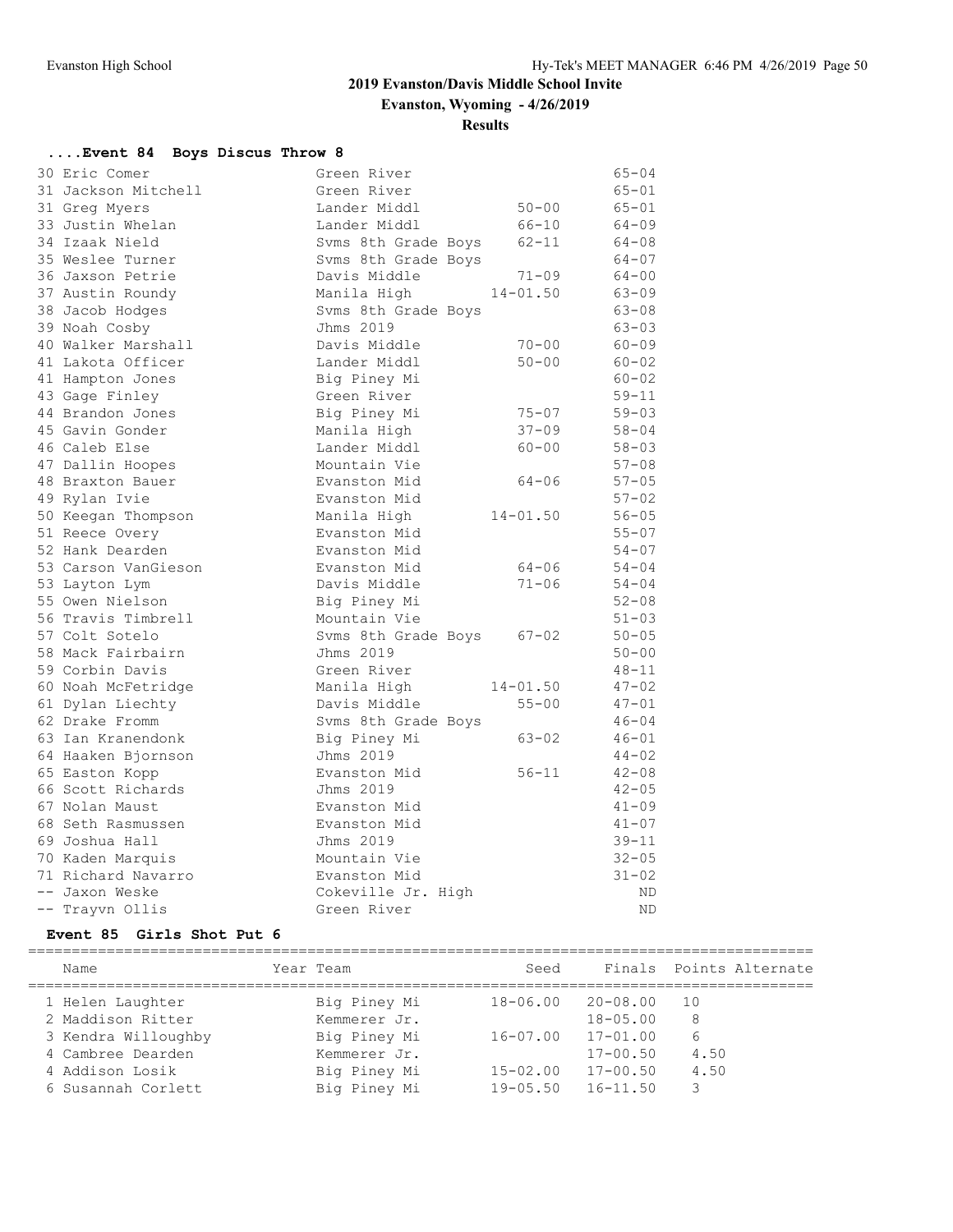**Evanston, Wyoming - 4/26/2019**

#### **Results**

#### **....Event 85 Girls Shot Put 6**

| Farson-Eden       |              | $15 - 11.00$ | $\overline{2}$           |
|-------------------|--------------|--------------|--------------------------|
| Big Piney Mi      |              | $15 - 10.50$ | $\mathbf{1}$             |
| Lander Middl      |              | $15 - 06.50$ |                          |
| Big Piney Mi      |              | $14 - 10.00$ |                          |
| Farson-Eden       |              | $14 - 04.50$ |                          |
| Lyman High School |              | $14 - 01.00$ |                          |
| Big Piney Mi      | 15-09.00     | $13 - 10.50$ |                          |
| Farson-Eden       |              | $13 - 05.00$ |                          |
| Lander Middl      | 18-00.00     | $13 - 04.00$ |                          |
| Lander Middl      |              | $12 - 03.00$ |                          |
| Lander Middl      |              | $12 - 03.00$ |                          |
| Kemmerer Jr.      |              | $11 - 10.00$ |                          |
| Lander Middl      |              | $11 - 05.50$ |                          |
| Kemmerer Jr.      |              | $10 - 10.00$ |                          |
| Kemmerer Jr.      |              | $9 - 11.00$  |                          |
| Lander Middl      | $17 - 01.00$ | ND           |                          |
|                   |              |              | 15-00.00<br>$14 - 07.50$ |

#### **Event 86 Girls Shot Put 7**

========================================================================================== Name Year Team Seed Finals Points Alternate ========================================================================================== 1 Bella Stahr Rock Springs 26-01.50 26-01.00 10 2 Teagan Pickerd Lander Middl 23-01.50 25-04.00 8 3 Katy Dexter Pinedale Middle 26-03.50 24-02.00 6 4 Angelique Bell Lander Middl 22-03.00 23-06.00 5 5 Kate Walker Mountain Vie 22-03.00 4 6 Shaely Kunz Svms 7th Gra 21-02.00 22-02.00 3 7 Makaylee Hitt Rock Springs 18-11.50 21-02.00 2 8 Emma Hunsaker Svms 7th Gra 20-08.50 21-00.00 1 9 Sydnee Harris Rock Springs 19-04.00 20-11.00 10 Sandra St. Clair Lander Middl 19-00.00 20-10.50 11 Emily Jensen Green River 18-03.50 20-10.00 12 Nadia Runnion Kemmerer Jr. 20-09.50 13 Emily Myers Green River 17-05.50 20-07.50 14 Taylor Cary Big Piney Mi 19-10.50 20-04.00 15 Jayla Dighton Lander Middl 20-01.00 20-01.00 16 Brinckley Morris Svms 7th Gra 19-09.00 19-11.00 17 McKenzie Smith Lander Middl 19-00.00 19-04.00 17 Emma Almanza Svms 7th Gra 19-04.00 19 Ali Sibert Mountain Vie 18-10.50 20 Peyton Van Dusen Mountain Vie 18-02.00 21 Sienna Anderson Jhms 2019 18-00.00 18-00.50 22 Dakota Vierig Cokeville Jr. High 17-10.50 22 Brynlley Stewart Evanston Mid 17-10.50 24 Savannah Mccloskey Rock Springs 19-04.50 17-08.00 25 Katlynn Dean Cokeville Jr. High 17-06.00 25 Hailey Eldridge Mountain Vie 17-06.00 27 Samantha Walker Svms 7th Gra 17-05.00 28 Jamie Anglesey Svms 7th Gra 17-03.00 17-04.50 29 Annabelle Denevan Lander Middl 18-03.00 17-04.00 30 Malia Allred Svms 7th Gra 17-03.00 30 Braxton Burgener Lyman High School 15-07.00 17-03.00 32 McKenzie Gries Green River 16-08.50 33 Hannah Peterson Mountain Vie 16-06.00 34 Emma Moffat Svms 7th Gra 13-09.25 16-05.00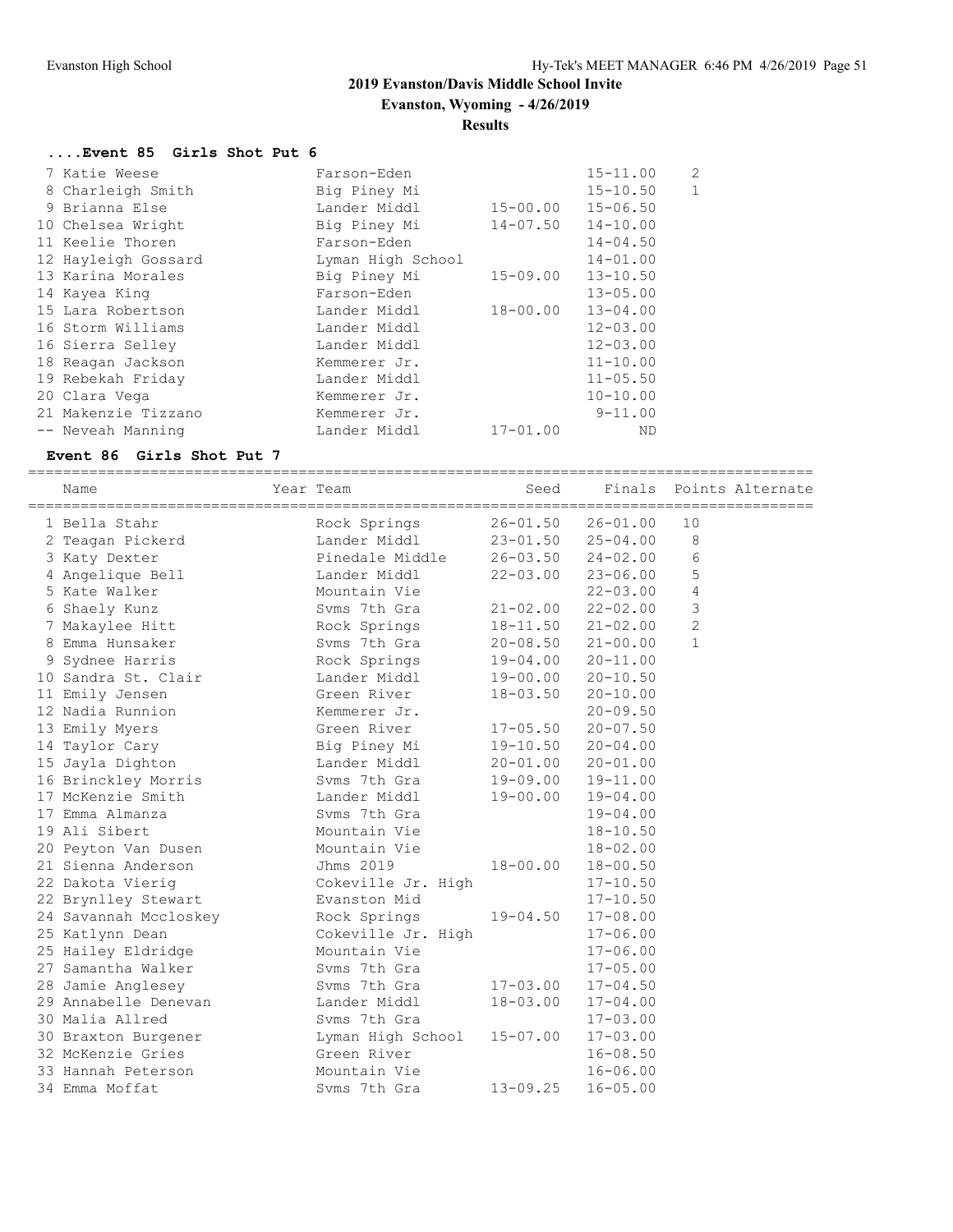**Evanston, Wyoming - 4/26/2019**

#### **Results**

# **....Event 86 Girls Shot Put 7**

| 35 Brianna Page     | Green River     | $16 - 10.50$ | $16 - 03.50$ |
|---------------------|-----------------|--------------|--------------|
| 36 Paiglee Michael  | Lander Middl    | $17 - 09.50$ | $16 - 03.00$ |
| 37 Hailey Valentine | Syms 7th Gra    |              | $16 - 02.00$ |
| 38 Trinity Toombs   | Syms 7th Gra    |              | $15 - 10.00$ |
| 39 Lily Tucker      | Syms 7th Gra    | $15 - 01.00$ | $15 - 07.50$ |
| 40 Lydia Westenskow | Green River     |              | $15 - 07.00$ |
| 41 Kathryn Copsey   | Rock Springs    |              | $15 - 00.00$ |
| 42 Ayla Pollard     | Pinedale Middle |              | $14 - 10.00$ |
| 43 Darius Day       | Lander Middl    | $13 - 01.00$ | $14 - 04.00$ |
| 44 Kyriana Snyder   | Lander Middl    | $13 - 07.00$ | $14 - 03.00$ |
| 45 Kate Bambrough   | Manila High     | $6 - 10.75$  | $14 - 00.00$ |
| 46 Tally Hamilton   | Mountain Vie    |              | $13 - 09.50$ |
| 47 Mikayla Green    | Green River     | $11 - 04.00$ | $12 - 08.00$ |
| 48 Karlie Purser    | Mountain Vie    |              | $12 - 02.00$ |
| 49 Phyllis Davis    | Kemmerer Jr.    |              | $11 - 01.00$ |

#### **Event 87 Girls Shot Put 8**

# ==========================================================================================

| Name                      | Year Team         | Seed         | Finals       | ---------      | Points Alternate<br>============= |
|---------------------------|-------------------|--------------|--------------|----------------|-----------------------------------|
| 1 Hannah Runyan           | Big Piney Mi      | $26 - 06.50$ | $26 - 01.00$ | 10             |                                   |
| 2 Kenzie Johnson          | Mountain Vie      |              | $25 - 03.00$ | 8              |                                   |
| 3 Mackenzie Mair          | Mountain Vie      |              | $24 - 10.50$ | 6              |                                   |
| 4 Kendall Carr            | Mountain Vie      |              | $24 - 05.00$ | 5              |                                   |
| 5 Morgan Grossman         | Pinedale Middle   |              | $23 - 10.50$ | 4              |                                   |
| 6 Yari Cerda              | Evanston Mid      | $22 - 09.50$ | $23 - 09.50$ | 3              |                                   |
| 7 Charlei Nielsen         | Rock Springs      | $25 - 11.00$ | $23 - 02.00$ | $\overline{2}$ |                                   |
| 8 Claire Lane             | Lander Middl      | $23 - 05.50$ | $22 - 09.50$ | $\mathbf{1}$   |                                   |
| 9 Brandy Thoren           | Farson-Eden       | $22 - 05.00$ | $22 - 06.00$ |                |                                   |
| 10 Jordan Davis           | Jhms 2019         |              | $22 - 05.50$ |                |                                   |
| 11 Kaelen Swenson         | Rock Springs      | $25 - 10.00$ | $22 - 02.50$ |                |                                   |
| 12 Sarai Erickson         | Syms 8th Gra      | $22 - 03.00$ | $21 - 11.50$ |                |                                   |
| 12 Ryliegh Cole           | Mountain Vie      |              | $21 - 11.50$ |                |                                   |
| 14 Kodie Hutmacher        | Jhms 2019         |              | $21 - 02.50$ |                |                                   |
| 15 Shania Flores          | Green River       | $21 - 06.50$ | $20 - 10.00$ |                |                                   |
| 16 Kirsten Scott          | Lander Middl      | 18-05.00     | $20 - 04.00$ |                |                                   |
| 17 Ramsey Wilson          | Green River       | $22 - 01.50$ | $20 - 02.00$ |                |                                   |
| 18 Aubrey Bryan           | Farson-Eden       |              | $20 - 01.00$ |                |                                   |
| 19 Liberty Sevinski       | Green River       | 20-01.00     | $20 - 00.00$ |                |                                   |
| 20 Miros Gutierrez Romano | Pinedale Middle   | $20 - 03.00$ | 19-11.00     |                |                                   |
| 21 Eliza Burgess          | Green River       | 19-06.50     | $19 - 09.00$ |                |                                   |
| 22 Leanna Crozier         | Pinedale Middle   | 18-06.50     | $19 - 08.50$ |                |                                   |
| 22 Jessica McMurtrey      | Evanston Mid      | $18 - 01.00$ | $19 - 08.50$ |                |                                   |
| 24 Boe Gregory            | Lyman High School |              | $19 - 08.00$ |                |                                   |
| 25 Brynne Hoffman         | Big Piney Mi      | 19-02.50     | $19 - 03.50$ |                |                                   |
| 26 Isabelle Wasseen       | Rock Springs      | $21 - 06.00$ | $19 - 01.00$ |                |                                   |
| 27 Amy Weigel             | Lander Middl      | 19-11.00     | $18 - 11.00$ |                |                                   |
| 27 Madison Zook           | Pinedale Middle   | 17-06.00     | $18 - 11.00$ |                |                                   |
| 29 Aggie Brown            | Lander Middl      | $14 - 05.50$ | $18 - 06.50$ |                |                                   |
| 30 Ciera Silva            | Green River       |              | $18 - 04.50$ |                |                                   |
| 31 Daryl Lindworm         | Lander Middl      | $19 - 00.00$ | $18 - 03.00$ |                |                                   |
| 32 Zoey Brown             | Mountain Vie      |              | $17 - 11.00$ |                |                                   |
| 33 Holly Degraw           | Evanston Mid      | $18 - 01.00$ | $17 - 08.50$ |                |                                   |
| 33 Cherie Manning         | Lander Middl      | $19 - 07.00$ | $17 - 08.50$ |                |                                   |
| 35 Ryelee Madsen          | Lyman High School |              | $17 - 07.50$ |                |                                   |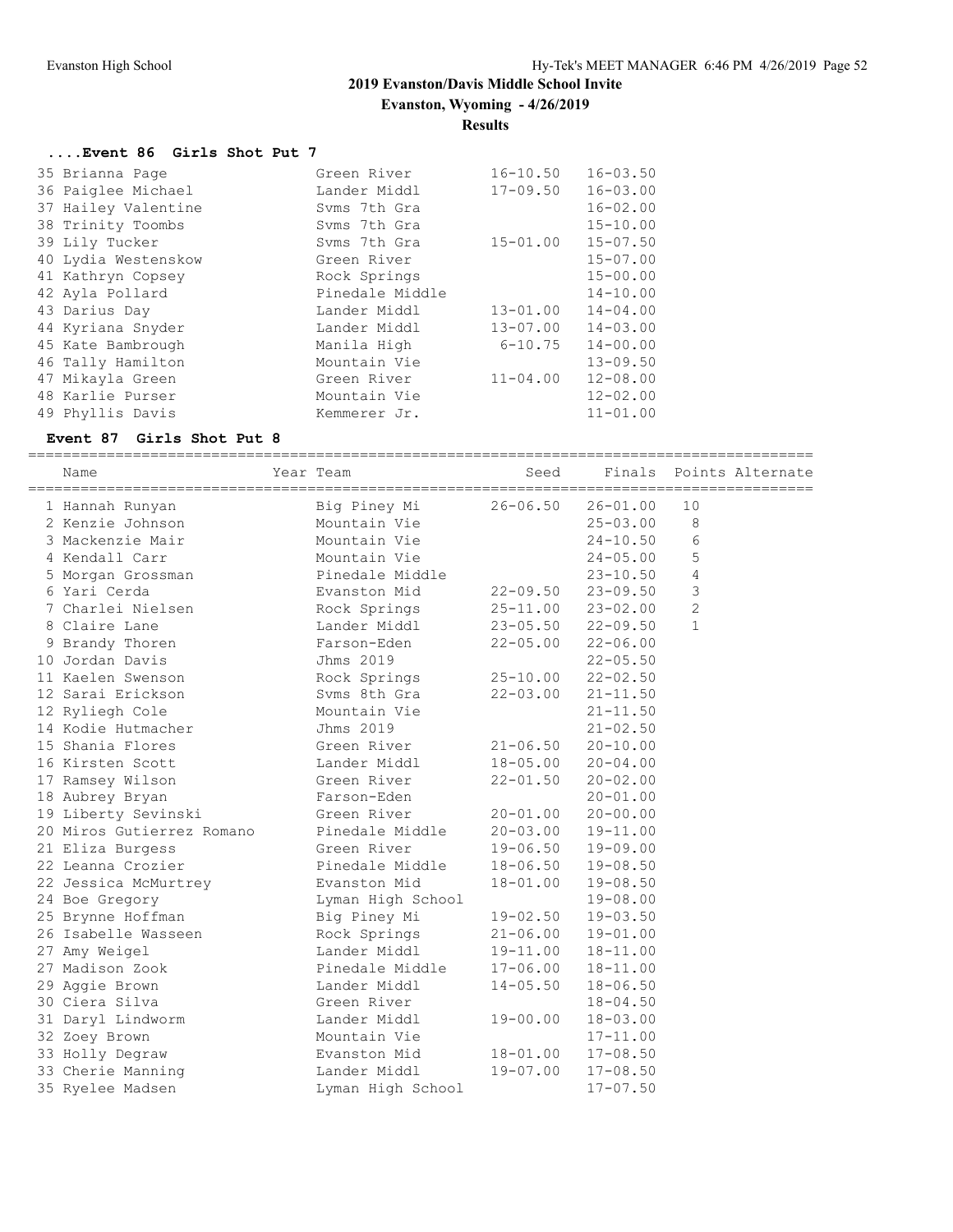# **2019 Evanston/Davis Middle School Invite Evanston, Wyoming - 4/26/2019**

#### **Results**

# **....Event 87 Girls Shot Put 8**

| 36 Bianca Nunez       | Lander Middl      | $17 - 02.00$ | $17 - 07.00$ |
|-----------------------|-------------------|--------------|--------------|
| 37 Anailisa Friday    | Lander Middl      | $17 - 10.00$ | $17 - 04.50$ |
| 38 Morgan Blair       | Davis Middle      | $18 - 05.00$ | $17 - 03.50$ |
| 39 Danyell Jacobson   | Rock Springs      | $19 - 00.00$ | $17 - 02.00$ |
| 40 Madison Meeks      | Mountain Vie      |              | $16 - 05.00$ |
| 41 Katy Pope          | Green River       | $16 - 07.00$ | $16 - 01.00$ |
| 42 Libby Rammell      | Syms 8th Gra      | $17 - 08.50$ | $15 - 09.00$ |
| 43 Mackenzie Jones    | Lyman High School |              | $15 - 08.50$ |
| 44 Aleena Forney      | Rock Springs      |              | $15 - 07.00$ |
| 45 Brooke Hatch       | Syms 8th Gra      | $16 - 00.00$ | $14 - 09.00$ |
| 46 Emmalee Allen      | Lyman High School | $13 - 11.00$ | $14 - 08.50$ |
| 47 Emily Christie     | Rock Springs      |              | $13 - 05.00$ |
| 47 Ella Fraughton     | Lyman High School |              | $13 - 05.00$ |
| 49 Cameron McNaughton | Green River       | $16 - 07.00$ | $13 - 02.00$ |
| 50 Ashli Johnson      | Lander Middl      | $15 - 09.00$ | $11 - 09.00$ |

#### **Event 88 Boys Shot Put 6**

==========================================================================================

| Name |                                                                                                                                                                                                                                                                                                                                                                                                                                                                                                                                       |              | Seed                                                                                                                                                                                                                                                                      |                                                                                                       |                                                        |                                                                                     |
|------|---------------------------------------------------------------------------------------------------------------------------------------------------------------------------------------------------------------------------------------------------------------------------------------------------------------------------------------------------------------------------------------------------------------------------------------------------------------------------------------------------------------------------------------|--------------|---------------------------------------------------------------------------------------------------------------------------------------------------------------------------------------------------------------------------------------------------------------------------|-------------------------------------------------------------------------------------------------------|--------------------------------------------------------|-------------------------------------------------------------------------------------|
|      |                                                                                                                                                                                                                                                                                                                                                                                                                                                                                                                                       | Kemmerer Jr. |                                                                                                                                                                                                                                                                           | $27 - 11.00$                                                                                          | 10                                                     |                                                                                     |
|      |                                                                                                                                                                                                                                                                                                                                                                                                                                                                                                                                       | Kemmerer Jr. |                                                                                                                                                                                                                                                                           | $24 - 09.50$                                                                                          | 8                                                      |                                                                                     |
|      |                                                                                                                                                                                                                                                                                                                                                                                                                                                                                                                                       |              |                                                                                                                                                                                                                                                                           |                                                                                                       | 6                                                      |                                                                                     |
|      |                                                                                                                                                                                                                                                                                                                                                                                                                                                                                                                                       |              |                                                                                                                                                                                                                                                                           |                                                                                                       | 5                                                      |                                                                                     |
|      |                                                                                                                                                                                                                                                                                                                                                                                                                                                                                                                                       |              |                                                                                                                                                                                                                                                                           | $20 - 11.50$                                                                                          | 4                                                      |                                                                                     |
|      |                                                                                                                                                                                                                                                                                                                                                                                                                                                                                                                                       |              |                                                                                                                                                                                                                                                                           |                                                                                                       | 3                                                      |                                                                                     |
|      |                                                                                                                                                                                                                                                                                                                                                                                                                                                                                                                                       |              |                                                                                                                                                                                                                                                                           |                                                                                                       | $\overline{c}$                                         |                                                                                     |
|      |                                                                                                                                                                                                                                                                                                                                                                                                                                                                                                                                       | Lander Middl | $23 - 11.00$                                                                                                                                                                                                                                                              | $18 - 11.50$                                                                                          | $\mathbf{1}$                                           |                                                                                     |
|      |                                                                                                                                                                                                                                                                                                                                                                                                                                                                                                                                       |              |                                                                                                                                                                                                                                                                           | $18 - 03.00$                                                                                          |                                                        |                                                                                     |
|      |                                                                                                                                                                                                                                                                                                                                                                                                                                                                                                                                       |              |                                                                                                                                                                                                                                                                           | $17 - 11.00$                                                                                          |                                                        |                                                                                     |
|      |                                                                                                                                                                                                                                                                                                                                                                                                                                                                                                                                       |              |                                                                                                                                                                                                                                                                           | $17 - 08.00$                                                                                          |                                                        |                                                                                     |
|      |                                                                                                                                                                                                                                                                                                                                                                                                                                                                                                                                       |              |                                                                                                                                                                                                                                                                           | $17 - 08.00$                                                                                          |                                                        |                                                                                     |
|      |                                                                                                                                                                                                                                                                                                                                                                                                                                                                                                                                       |              |                                                                                                                                                                                                                                                                           | $17 - 07.50$                                                                                          |                                                        |                                                                                     |
|      |                                                                                                                                                                                                                                                                                                                                                                                                                                                                                                                                       |              |                                                                                                                                                                                                                                                                           | $17 - 06.00$                                                                                          |                                                        |                                                                                     |
|      |                                                                                                                                                                                                                                                                                                                                                                                                                                                                                                                                       | Lander Middl |                                                                                                                                                                                                                                                                           | $17 - 05.50$                                                                                          |                                                        |                                                                                     |
|      |                                                                                                                                                                                                                                                                                                                                                                                                                                                                                                                                       |              |                                                                                                                                                                                                                                                                           | $17 - 00.50$                                                                                          |                                                        |                                                                                     |
|      |                                                                                                                                                                                                                                                                                                                                                                                                                                                                                                                                       |              |                                                                                                                                                                                                                                                                           | $16 - 09.50$                                                                                          |                                                        |                                                                                     |
|      |                                                                                                                                                                                                                                                                                                                                                                                                                                                                                                                                       |              |                                                                                                                                                                                                                                                                           | $15 - 07.00$                                                                                          |                                                        |                                                                                     |
|      |                                                                                                                                                                                                                                                                                                                                                                                                                                                                                                                                       |              |                                                                                                                                                                                                                                                                           | $15 - 07.00$                                                                                          |                                                        |                                                                                     |
|      |                                                                                                                                                                                                                                                                                                                                                                                                                                                                                                                                       |              |                                                                                                                                                                                                                                                                           | $15 - 03.50$                                                                                          |                                                        |                                                                                     |
|      |                                                                                                                                                                                                                                                                                                                                                                                                                                                                                                                                       |              |                                                                                                                                                                                                                                                                           | $15 - 00.00$                                                                                          |                                                        |                                                                                     |
|      |                                                                                                                                                                                                                                                                                                                                                                                                                                                                                                                                       |              |                                                                                                                                                                                                                                                                           | $14 - 11.50$                                                                                          |                                                        |                                                                                     |
|      |                                                                                                                                                                                                                                                                                                                                                                                                                                                                                                                                       |              |                                                                                                                                                                                                                                                                           | $14 - 11.00$                                                                                          |                                                        |                                                                                     |
|      |                                                                                                                                                                                                                                                                                                                                                                                                                                                                                                                                       |              |                                                                                                                                                                                                                                                                           | $13 - 09.50$                                                                                          |                                                        |                                                                                     |
|      |                                                                                                                                                                                                                                                                                                                                                                                                                                                                                                                                       |              |                                                                                                                                                                                                                                                                           | $13 - 09.00$                                                                                          |                                                        |                                                                                     |
|      |                                                                                                                                                                                                                                                                                                                                                                                                                                                                                                                                       |              |                                                                                                                                                                                                                                                                           | $13 - 08.00$                                                                                          |                                                        |                                                                                     |
|      |                                                                                                                                                                                                                                                                                                                                                                                                                                                                                                                                       | Jhms 2019    |                                                                                                                                                                                                                                                                           | $10 - 00.00$                                                                                          |                                                        |                                                                                     |
|      | 1 Derek Hagler<br>2 Owen Barton<br>3 Max Gregory<br>4 Gabe Wiswell<br>5 Alex Officer<br>6 Axel Tomlin<br>7 Travis Reed<br>8 Caleb Fisk<br>9 Caleb Larvie<br>10 Wyatt Hatch<br>11 Jackson Conder<br>11 Juan Rivera<br>13 Ayden Wyatt<br>14 Braxton Pope<br>15 Miles Kitchen<br>16 Ben Bluemel<br>17 Kadan Taylor<br>18 Calvin Erickson<br>18 Braxton Condos<br>20 Andrew Neuendorf<br>21 Aaron Salzman<br>22 Brian Nguyen<br>23 Gabriel Platt<br>24 Devin Thomas<br>25 Jaxson George<br>26 Braxton Richardson<br>27 Randy Garcia Lopez |              | Year Team<br>Kemmerer Jr.<br>Lander Middl<br>Kemmerer Jr.<br>Big Piney Mi<br>Lander Middl<br>Lander Middl<br>Lander Middl<br>Kemmerer Jr.<br>Kemmerer Jr.<br>Kemmerer Jr.<br>Lander Middl<br>Kemmerer Jr.<br>Lander Middl<br>Kemmerer Jr.<br>Lander Middl<br>Evanston Mid | Lyman High School<br>Lyman High School<br>Lyman High School<br>Lyman High School<br>Lyman High School | Lyman High School 22-02.00<br>$26 - 04.50$<br>19-05.00 | Finals Points Alternate<br>$21 - 09.00$<br>$21 - 03.25$<br>$20 - 05.00$<br>19-10.00 |

# **Event 89 Boys Shot Put 7**

| Name            | Year Team         | Seed         |              | Finals Points Alternate |
|-----------------|-------------------|--------------|--------------|-------------------------|
| 1 Wyatt Nebeker | Lyman High School |              | $30 - 03.00$ | - 10                    |
| 2 Connor Weese  | Farson-Eden       | $28 - 03.50$ | $29 - 04.00$ |                         |
| 3 Ory Johnson   | Farson-Eden       | $25 - 05.00$ | $29 - 03.50$ | b                       |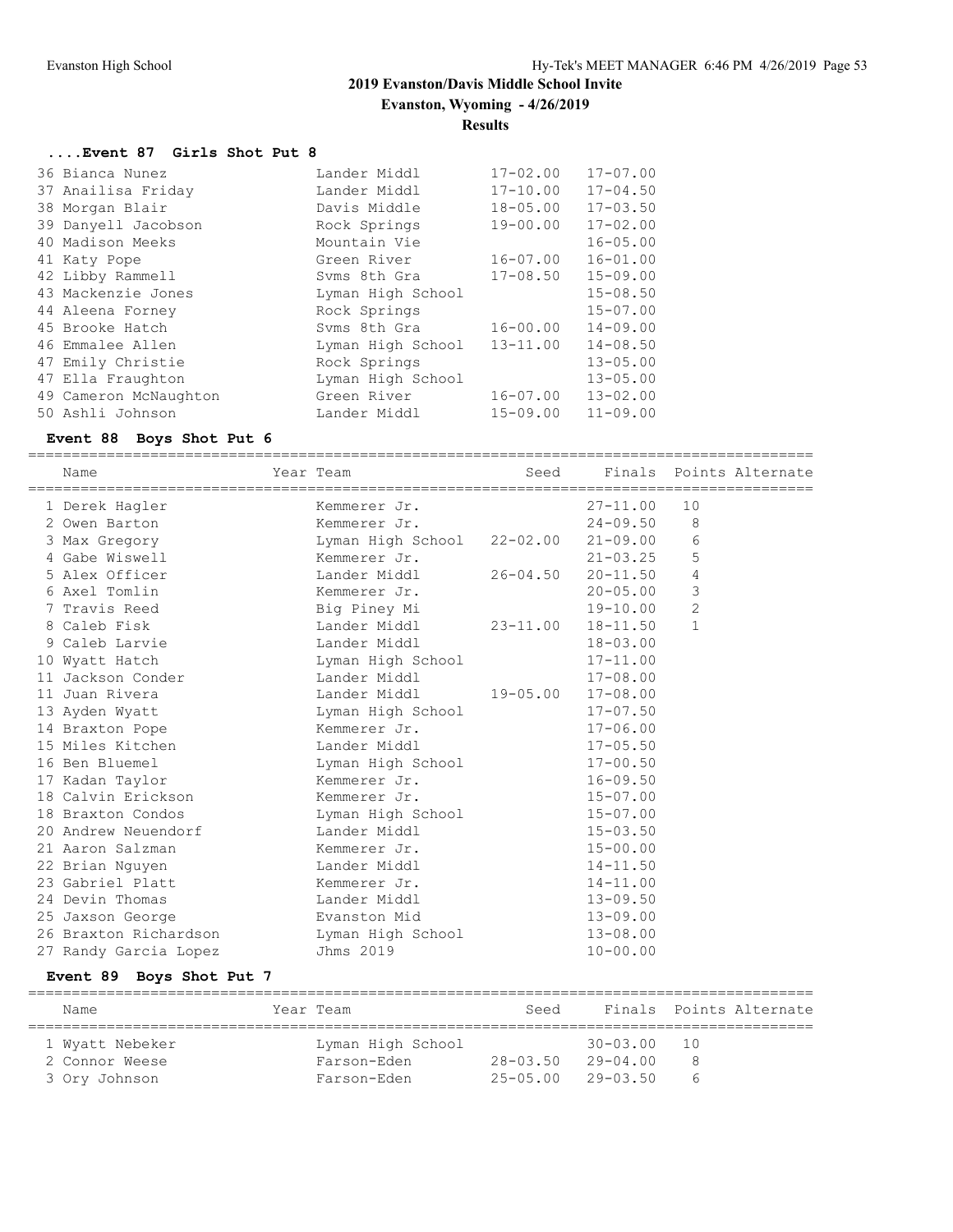# **2019 Evanston/Davis Middle School Invite Evanston, Wyoming - 4/26/2019**

**Results**

# **....Event 89 Boys Shot Put 7**

| 4 Tarrin Haws           | Davis Middle                 | $28 - 06.00$ | $26 - 04.50$ | 5              |
|-------------------------|------------------------------|--------------|--------------|----------------|
| 5 Ben Shade             | Lander Middl                 | $24 - 03.50$ | $26 - 03.00$ | $\sqrt{4}$     |
| 6 Damon Herman          | Green River                  | $27 - 06.00$ | $25 - 07.00$ | 3              |
| 7 Woody Green           | Pinedale Middle              | $26 - 00.50$ | $25 - 05.50$ | $\overline{c}$ |
| 8 Tyler Mair            | Mountain Vie                 |              | $24 - 09.50$ | $\mathbf{1}$   |
| 9 Wylie Wilkes          | Svms 7th Grade Boys 22-06.50 |              | $23 - 10.00$ |                |
| 10 Isaac Gardner        | Lander Middl                 | $23 - 08.50$ | $23 - 07.00$ |                |
| 11 Alexzander Hudson    | Green River                  | $25 - 09.00$ | $23 - 05.00$ |                |
| 12 Jordan Cubas         | Davis Middle                 | $23 - 05.00$ | $23 - 02.00$ |                |
| 12 Gaven Norris         | Mountain Vie                 |              | $23 - 02.00$ |                |
| 12 Dylan Hagler         | Kemmerer Jr.                 |              | $23 - 02.00$ |                |
| 15 Rueben Titmus        | Mountain Vie                 |              | $22 - 11.50$ |                |
| 16 Tanner Tholl         | Davis Middle                 | $25 - 00.00$ | $22 - 10.50$ |                |
| 17 Deacon Johns         | Evanston Mid                 | $23 - 00.00$ | $22 - 09.50$ |                |
| 18 Garrett Smith        | Green River                  | $23 - 01.50$ | $22 - 04.50$ |                |
| 19 Andrew Jackman       | Cokeville Jr. High           |              | $22 - 04.00$ |                |
| 20 Ranger Elkins        | Rock Springs                 |              | $22 - 03.50$ |                |
| 21 Killian Rainey       | Svms 7th Grade Boys 20-01.00 |              | $21 - 10.00$ |                |
| 22 Joseph Rall          | Rock Springs                 |              | $21 - 09.00$ |                |
| 22 Weston Schwab        | Svms 7th Grade Boys          |              | $21 - 09.00$ |                |
| 24 Colter Bindl         | Mountain Vie                 |              | $21 - 07.50$ |                |
| 25 Gavin Cazier         | Svms 7th Grade Boys 17-05.00 |              | $21 - 05.50$ |                |
| 26 Evan Hawkins         | Jhms 2019                    | $21 - 03.25$ | $21 - 05.00$ |                |
| 27 Tyrell Thompson      | Evanston Mid                 | 18-06.00     | $21 - 04.00$ |                |
| 28 Connor Higginbotham  | Lander Middl                 | $19 - 06.75$ | $20 - 11.50$ |                |
| 29 Thade Banry          | Evanston Mid                 |              | $20 - 08.00$ |                |
| 30 Aidan Whelan         | Lander Middl                 | $22 - 01.50$ | $20 - 07.00$ |                |
| 30 Weston Rhea          | Rock Springs                 |              | $20 - 07.00$ |                |
| 32 Gus Roden            | Lyman High School            |              | $20 - 05.50$ |                |
| 33 Jackson Biddulph     | Evanston Mid                 | $19 - 03.00$ | $19 - 10.50$ |                |
| 34 Noah Brandt          | Rock Springs                 |              | $19 - 10.00$ |                |
| 35 Shane Meats          | Rock Springs                 |              | $19 - 05.50$ |                |
| 36 Gavin Branning       | Evanston Mid                 | 17-06.00     | $18 - 08.50$ |                |
| 37 Ryan Swensen         | Evanston Mid                 | $19 - 08.00$ | $18 - 08.00$ |                |
| 38 Tanner Ricketts      | Lyman High School            |              | $17 - 11.50$ |                |
| 39 Ephrael LeBaron      | Evanston Mid                 | 18-03.00     | $17 - 09.00$ |                |
| 40 Francisco Valenzuela | Green River                  |              | $17 - 08.50$ |                |
| 41 Wesley Muir          | Rock Springs                 |              | $17 - 05.00$ |                |
| 42 Liam O'Connor        | Pinedale Middle              |              | $17 - 03.50$ |                |
| 43 Taylor Gili          | Rock Springs                 |              | $16 - 10.50$ |                |
| 44 Alexander Emmett     | Davis Middle                 | $17 - 05.00$ | $16 - 05.50$ |                |
| 44 Jacob Anson          | Davis Middle                 | $16 - 07.00$ | $16 - 05.50$ |                |
| 46 Wyatt Sawyer         | Davis Middle                 |              | $16 - 03.00$ |                |
| 47 Jesus Saavedra       | Davis Middle                 | $16 - 03.00$ | $16 - 02.50$ |                |
| 48 Daymon Muller        | Davis Middle                 | $16 - 00.50$ | $16 - 01.00$ |                |
| 49 Koby Simpson         | Davis Middle                 |              | $15 - 05.50$ |                |
| 50 Jedidiah Wasseen     | Rock Springs                 |              | $15 - 05.00$ |                |
| 51 Bridger Lake         | Evanston Mid                 | $19 - 07.50$ | $15 - 04.00$ |                |
| 52 Kanyon White         | Pinedale Middle              | 14-11.00     | $13 - 11.00$ |                |
| 53 Landon Smith         | Rock Springs                 |              | $12 - 09.50$ |                |
| 54 Cody Jones           | Svms 7th Grade Boys 13-09.00 |              | $12 - 01.00$ |                |
| 55 Quintan Bird         | Cokeville Jr. High           |              | $10 - 10.00$ |                |
| 56 Fletcher Black       | Mountain Vie                 |              | $10 - 00.50$ |                |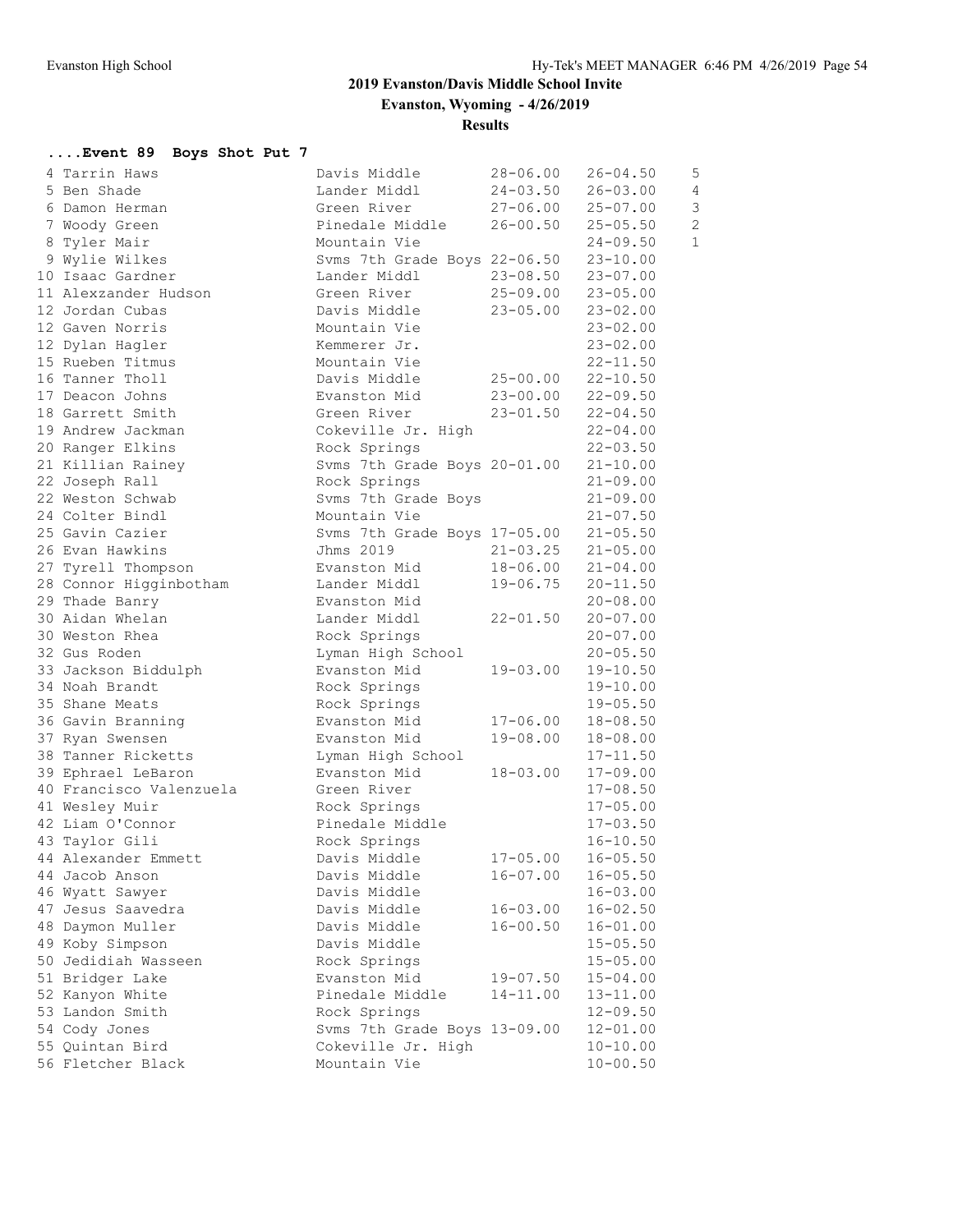**Evanston, Wyoming - 4/26/2019**

# **Results**

# **Event 90 Boys Shot Put 8**

| ___________________________<br>Name | Year Team                             | Seed         | Finals                    | Points Alternate |
|-------------------------------------|---------------------------------------|--------------|---------------------------|------------------|
| 1 Tanner Moseley                    | Green River                           | $44 - 04.00$ | $45 - 02.00$              | 10               |
| 2 Dane Branson                      | Mountain Vie                          |              | $37 - 06.00$              | 8                |
| 3 Justin Whelan                     | Lander Middl                          | $35 - 05.50$ | $36 - 08.00$              | 6                |
| 4 Ryker Elkins                      | Rock Springs                          |              | $36 - 04.00$ $34 - 06.50$ | 5                |
| 5 Christopher Benboe                | Rock Springs                          |              | $34 - 04.50$ $34 - 04.00$ | 4                |
| 6 Gabe Harris                       | Lander Middl                          |              | $31 - 00.00$ $33 - 10.00$ | 3                |
| 7 Derek Astle                       | Svms 8th Grade Boys 31-06.00 32-11.00 |              |                           | $\mathbf{2}$     |
| 8 Rylan Ivie                        | Evanston Mid                          |              | $30 - 04.50$ $32 - 09.00$ | $\mathbf{1}$     |
| 9 Chaz Peterson                     | Pinedale Middle                       | $32 - 06.00$ | $32 - 07.00$              |                  |
| 10 Aiden Salinas                    | Mountain Vie                          |              | $32 - 04.00$              |                  |
| 11 Dylan Huelskamp                  | Lander Middl                          |              | 29-02.25 32-03.00         |                  |
| 12 Dillon Davis                     | Green River                           | 29-08.00     | $32 - 02.00$              |                  |
| 13 Keegan Thompson                  | Manila High                           | $6 - 10.75$  | $31 - 03.50$              |                  |
| 14 Braden Walker                    | Mountain Vie                          |              | $30 - 10.50$              |                  |
| 15 Phoenix McComb                   | Evanston Mid                          |              | $30 - 10.00$              |                  |
| 15 Kolmen Schultz                   | Lyman High School                     |              | $30 - 10.00$              |                  |
| 17 Gustavo Cervantes                | Evanston Mid                          | 31-07.00     | $30 - 09.00$              |                  |
| 18 Jacob Hodges                     | Svms 8th Grade Boys                   |              | $30 - 03.00$              |                  |
| 19 Connor Dietrich                  | Kemmerer Jr.                          |              | $29 - 06.00$              |                  |
| 20 Ivor McPhie                      | Lander Middl                          | 29-01.50     | $29 - 05.00$              |                  |
| 21 Hunter Finley                    | Green River                           | $31 - 02.00$ | $29 - 02.50$              |                  |
| 22 Randy Christensen                | Green River                           |              | $28 - 09.00$              |                  |
| 23 Chase Stewart                    | Svms 8th Grade Boys 29-01.50          |              | $28 - 07.50$              |                  |
| 24 Eric Comer                       | Green River                           | $27 - 10.00$ | $28 - 01.50$              |                  |
| 24 Josh Nethercott                  | Jhms 2019                             |              | $28 - 01.50$              |                  |
| 26 Riley Barker                     | Davis Middle                          | $26 - 09.50$ | $27 - 09.50$              |                  |
| 27 Cole Seaton                      | Jhms 2019                             | $28 - 02.00$ | $27 - 08.00$              |                  |
| 28 Thomas Howard                    | Big Piney Mi                          |              | $27 - 07.00$              |                  |
| 29 Damion Varela                    | Big Piney Mi                          | 29-03.50     | $27 - 04.00$              |                  |
| 30 Greg Myers                       | Lander Middl                          | $20 - 00.00$ | $27 - 03.50$              |                  |
| 31 Hampton Jones                    | Big Piney Mi                          |              | $27 - 03.00$              |                  |
| 32 Austin Roundy                    | Manila High                           | $6 - 10.75$  | $27 - 01.00$              |                  |
| 33 Wiley Smith                      | Big Piney Mi                          | $29 - 07.50$ | $27 - 00.00$              |                  |
| 34 Caleb Else                       | Lander Middl                          | $27 - 06.00$ | $26 - 11.00$              |                  |
| 35 Jovony Munoz                     | Big Piney Mi                          | 29-07.50     | $26 - 10.00$              |                  |
| 36 Ethan Reichenberg                | Evanston Mid                          |              | $26 - 09.00$              |                  |
| 36 Colt Sotelo                      | Svms 8th Grade Boys 25-07.00          |              | $26 - 09.00$              |                  |
| 38 Tyson Muir                       | Lyman High School                     | $26 - 06.00$ | 26-07.50                  |                  |
| 39 Hayden Tranquilino               | Rock Springs                          | $28 - 03.50$ | $26 - 06.00$              |                  |
| 40 Weslee Turner                    | Svms 8th Grade Boys                   |              | $26 - 04.00$              |                  |
| 41 Dallin Hoopes                    | Mountain Vie                          |              | $26 - 03.50$              |                  |
| 42 Drake Fromm                      | Svms 8th Grade Boys                   |              | $26 - 01.50$              |                  |
| 43 Landon Heaps                     | Evanston Mid                          |              | $25 - 11.00$              |                  |
| 44 Tyler Waters                     | Green River                           | $26 - 09.00$ | $25 - 10.50$              |                  |
| 45 Noah Cosby                       | Jhms 2019                             | $20 - 09.50$ | $25 - 09.00$              |                  |
| 46 Gage Finley                      | Green River                           | $27 - 07.00$ | $25 - 05.50$              |                  |
| 47 Jaxson Petrie                    | Davis Middle                          | $25 - 06.00$ | $25 - 01.00$              |                  |
| 48 Dillon Espy                      | Davis Middle                          | $28 - 02.00$ | $24 - 07.50$              |                  |
| 49 Carson VanGieson                 | Evanston Mid                          | $24 - 05.00$ | $24 - 06.50$              |                  |
| 50 Joshua Hall                      | Jhms 2019                             | $24 - 08.50$ | $24 - 06.00$              |                  |
| 51 Travis Timbrell                  | Mountain Vie                          |              | $23 - 07.50$              |                  |
| 52 Owen Nielson                     | Big Piney Mi                          |              | $23 - 04.00$              |                  |
| 53 Ian Kranendonk                   | Big Piney Mi                          | $19 - 00.00$ | $23 - 01.00$              |                  |